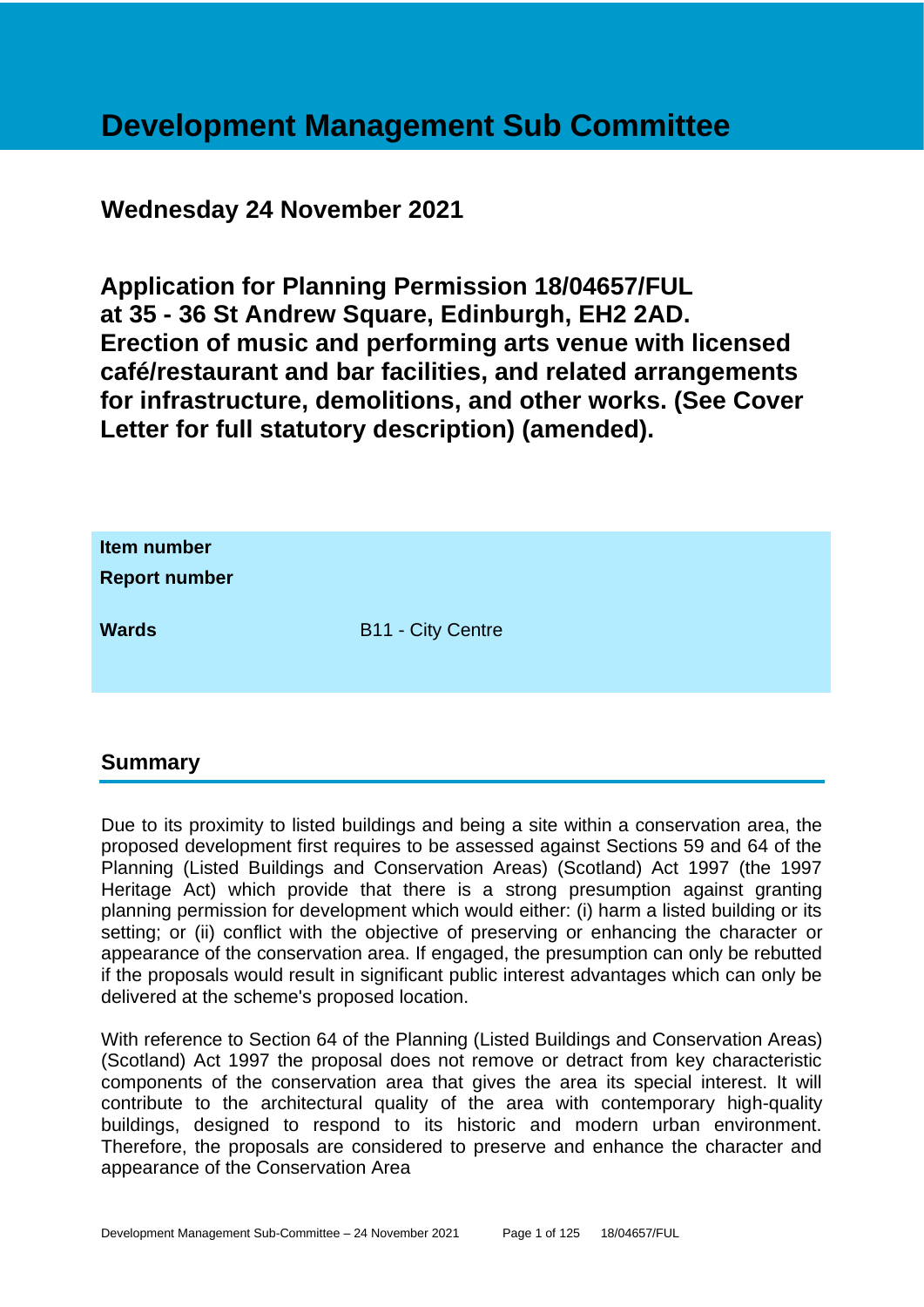With reference to Section 59 of the Planning (Listed Buildings and Conservation Areas) (Scotland) Act 1997, it is considered that the proposed development will not have a detrimental impact on the character and setting of any adjacent listed buildings. The relationship of the new building with the setting of Dundas House is complex and will change depending on the point of reference and experience of the view. In views from the eastern and southern sides of St Andrew Square where the development will have a greater impact on its setting, the elevational design and form, including the set-back and oval form, mitigates some of these. Whilst it is agreed that the impact on more distant views along George Street is beneficial, there is still a minor adverse impact on the setting of Dundas House from the south side of St Andrew Square. Overall, however, it is concluded that the proposals preserve the setting of Dundas House and the application complies with Section 59 of the Planning (Listed Buildings and Conservation Areas) (Scotland) Act 1997.

The proposed music and performing arts venue would make a valuable contribution to the city's cultural infrastructure and provide opportunities for its use by the wider community. The proposed development, which forms an important cultural strand within the City Deal, will contribute to Edinburgh's strategic aspirations in terms of culture, tourism and the economy. The location of a cultural, leisure and entertainment venue at this accessible city centre site, accords with LDP Policies Ret 1, Ret 7 and Del 2. The proposed use also complies with the relevant principles of the St James Quarter Development Brief.

The proposed venue contributes positively to the formal planned alignment of the First New Town by terminating the axial view along George Street, simplifying the backdrop to Dundas House and contributing towards the symmetry of the street. The development is, however, considered to have an adverse impact on the setting of Dundas House when seen from a public viewpoint within St Andrew Square. On the immediate approach to Dundas House, this effect will be noticeably diminished as a result of its set back position within the site. The height, scale and massing of the extension expands beyond Dundas House. However, it has been sensitively designed to reflect its immediate context and mitigate some of these impacts. In considering the scheme as a whole and against the provisions of the Development Plan and other material considerations, the development is acceptable and will make a positive contribution to the city.

The proposal has been designed to minimise any potential negative impact on its neighbours and raises no issues in respect of privacy, outlook, noise and odour. It is accepted that the proposal will infringe LDP Policy Des 5a) with respect to levels of daylight and sunlight into the neighbouring tenement building and garden space. However, this is a minor infringement given the unique urban historic context, neighbouring property relationship and the proposed public/civic use. An infringement can be justified given the existing context and wider benefits of this case.

The proposed design of the building is based on a strong concept which draws upon the positive characteristics of the surrounding area. The design seeks not to compete with the historic and distinctive built features of the New Town but rather to complement and enhance them through a positive engagement with the architecture and urban morphology of its historic setting. The overall height and form create a subtle and positive addition to the skyline, appropriate for a civic building.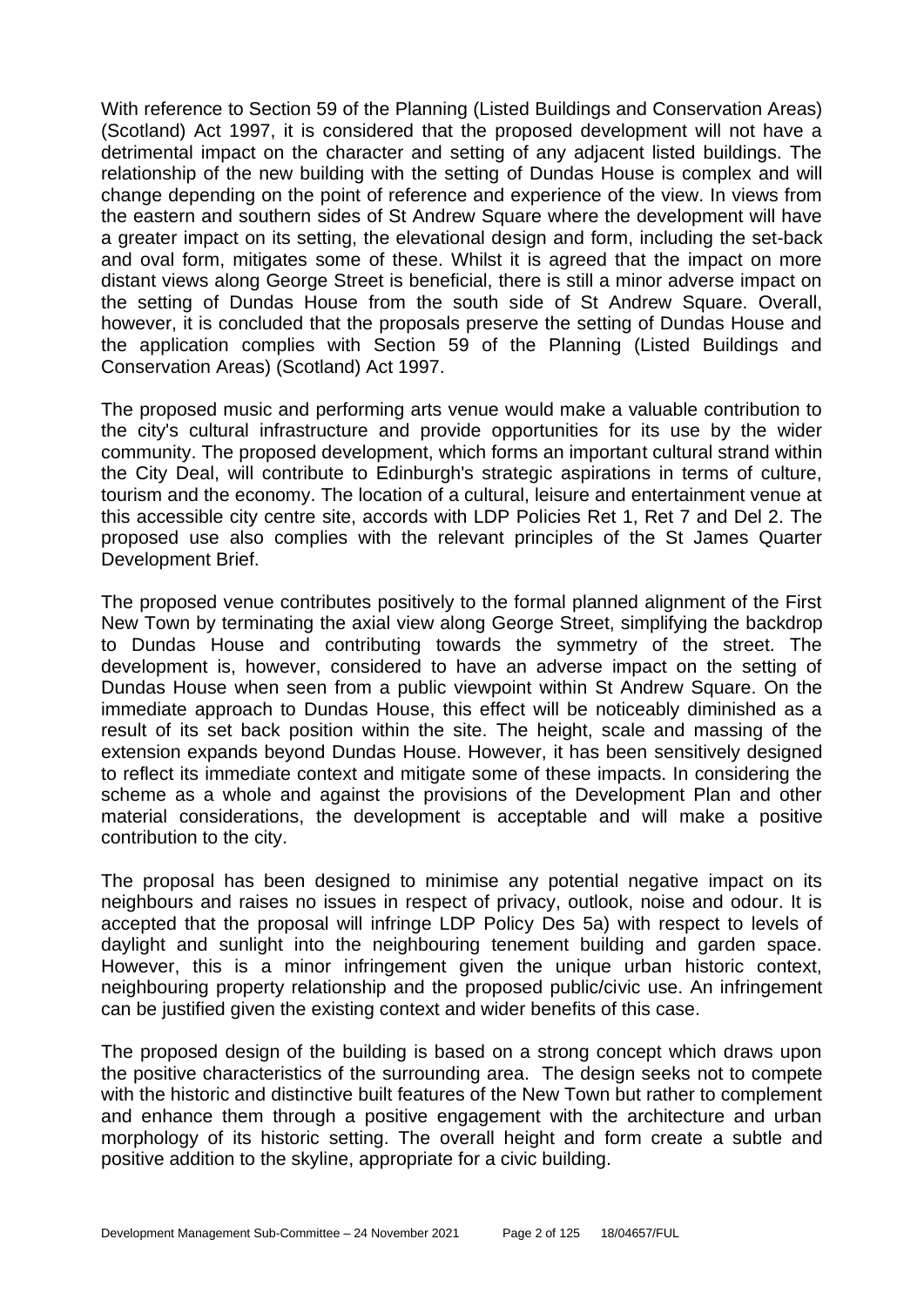Likewise, through its coordinated and high-quality public realm design, it makes a significant contribution to the delivery of placemaking within the St James Quarter area, as defined in the Local Development Plan and St James Quarter Development Brief. The proposals comply fully with LDP Policy Des 1, Des 2 and Des 4.

The proposal creates a positive social and cultural impact and will play an important role in supporting the growth and success of Edinburgh's tourism, cultural and education sector, thus being aligned with the Council's Economic Strategy, Culture Plan and City Deal framework. This is a very significant positive material consideration.

The proposal would also form an important strategic development in the city's cultural infrastructure and create a vital stimulus for live music, musicians and audiences. As well as strengthening Edinburgh as a 'Festival City', the venue would become a focal point for engagement, learning and outreach. These arise because of the development's location, being adjacent to IMPACT Scotland's offices at 35 St Andrew Square, where the National Youth Choir of Scotland will also be located. This allows the establishment of a regional training choir and singing programme for communities across Edinburgh.

The site is adjacent to bars/restaurants and other cultural venues, which are essential for the new venue to function successfully. The site also benefits from excellent active travel and public transport links, with Waverley train station 400m walking distance, Edinburgh bus station 170m away and the tram stop 100m away on St Andrew Square. It is also close to public parking. Six alternative city centre sites were considered, but none of these were suitable, available or deliverable.

The significant social, cultural and economic benefits of siting the development in this proposed location are a considerable material consideration. The wider community and cultural benefits of the proposed development are compelling and exceptional reasons for approving the proposals. On balance, the significant and exceptional social, cultural and economic benefits of siting the development in the proposed location, which are a considerable material consideration, are further reasons for approving the application.

There are also positive impacts on equalities and human rights arising from the creation of a high-quality environment and new public building in a highly accessible location. The creative learning and inclusive outreach will provide significant positive equalities benefits to many different populations including the young, old and disabled.

Overall the proposal complies with the Development Plan. There are no significant adverse material considerations that would justify refusal.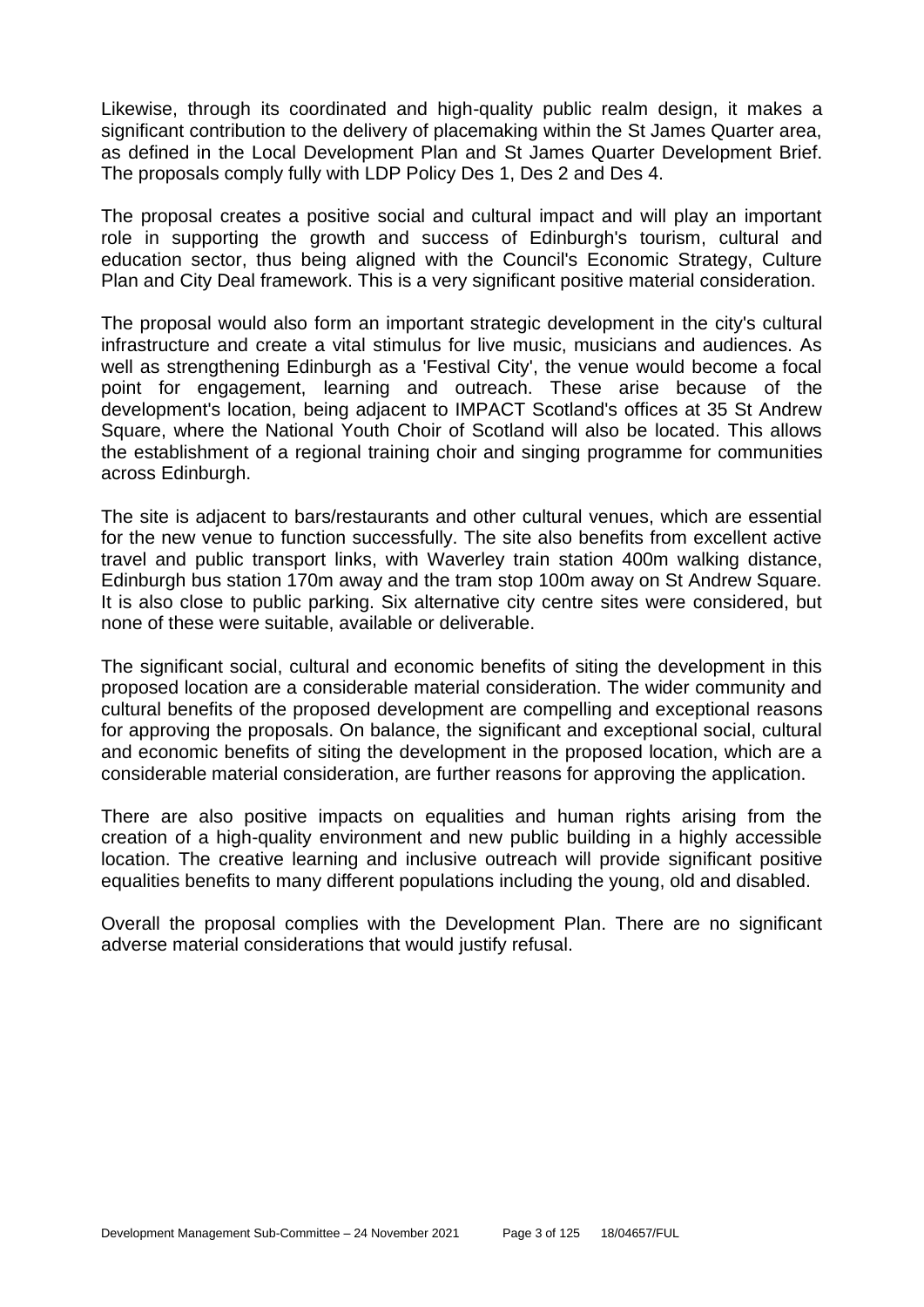# **Links**

| <b>Policies and guidance for</b> | CRPNEW, LDEL01, LDEL02, LDES01, LDES02,       |
|----------------------------------|-----------------------------------------------|
| this application                 | LDES03, LDES04, LDES05, LDES06, LDES07,       |
|                                  | LDES08, LDES11, LDES12, LEN01, LEN03, LEN04,  |
|                                  | LENO6, LENO7, LENO8, LENO9, LEN12, LEN16,     |
|                                  | LEN21, LEN22, LRET01, LRET07, LRET11, LTRA01, |
|                                  | LTRA02, LTRA03, LTRA04, HEPS, NSLBCA,         |
|                                  | NSGD02,                                       |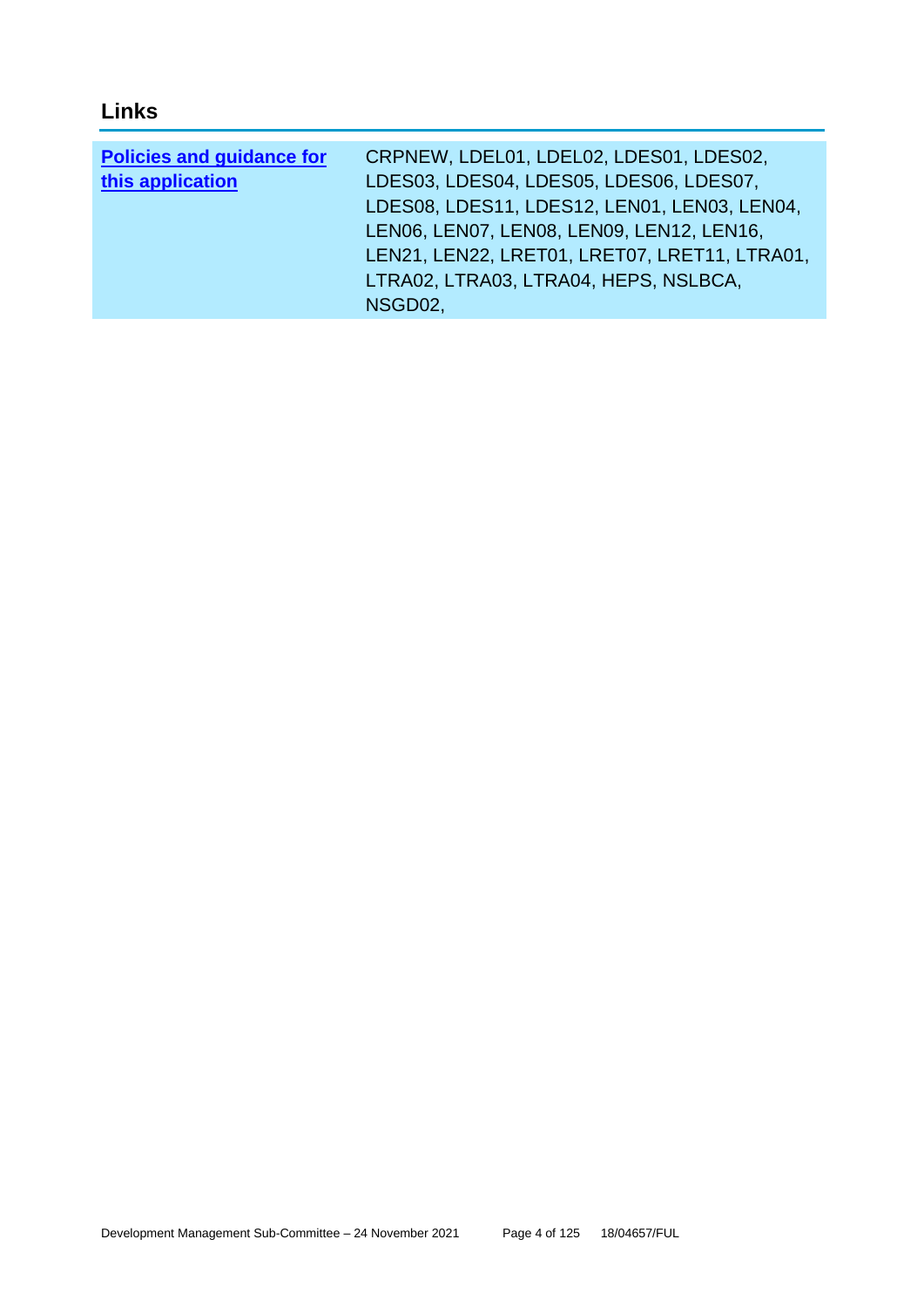# **Report**

**Application for Planning Permission 18/04657/FUL at 35 - 36 St Andrew Square, Edinburgh, EH2 2AD. Erection of music and performing arts venue with licensed café/restaurant and bar facilities, and related arrangements for infrastructure, demolitions, and other works. (See Cover Letter for full statutory description) (amended).**

# **Recommendations**

**1.1** It is recommended that this application be Granted subject to the details below.

# **Background**

# **2.1 Site description**

The application site lies within the city centre and covers an area of 0.77ha. It is located to the east of St Andrew Square, south of Multrees Walk and west of the residential tenements at St James Square and the new Edinburgh St James development beyond. New Register House and General Register House are located to the south. The Royal Bank of Scotland (RBS) branch, registered office and existing car park are currently located on the site. Existing access to the site is from St Andrew Square through Dundas House forecourt or from Register Place, to the south of the site. Elder Street to the east of the site comes to an end at a wall along the boundary of the site.

The site comprises Dundas House, a Category A listed building and its 1960's office extension and associated car park to the rear (Listed Building Reference: LB29705). In addition, the rear garden and associated boundary walls of the Category A listed 35 St Andrew Square (Listed Building Reference: LB29704) are located on the site along with the Category A listed Monument to John 4th Earl of Hopetoun in the forecourt of Dundas House (Listed Building Reference: LB27862). There are several other A listed buildings and monuments in proximity to the site:

- − 35 and 37 St Andrew Square (Listed Building References: LB29704 and LB29706);
- − Melville Monument (Listed Building Reference: LB27816);
- − Hopetoun Monument (Listed Building Reference: LB27862);
- − 38 and 39 St Andrew Square (Listed Building Reference: LB29707);
- − 42 St Andrew Square (Listed Building Reference: LB29708);
- − 23, 24, 25 and 26 St James Square (Listed Building Reference: LB29728);
- − General Register House (Listed Building Reference: LB27636); and
- − New Register House (Listed Building Reference: LB27641).

The application site is located within the Old and New Towns of Edinburgh World Heritage Site.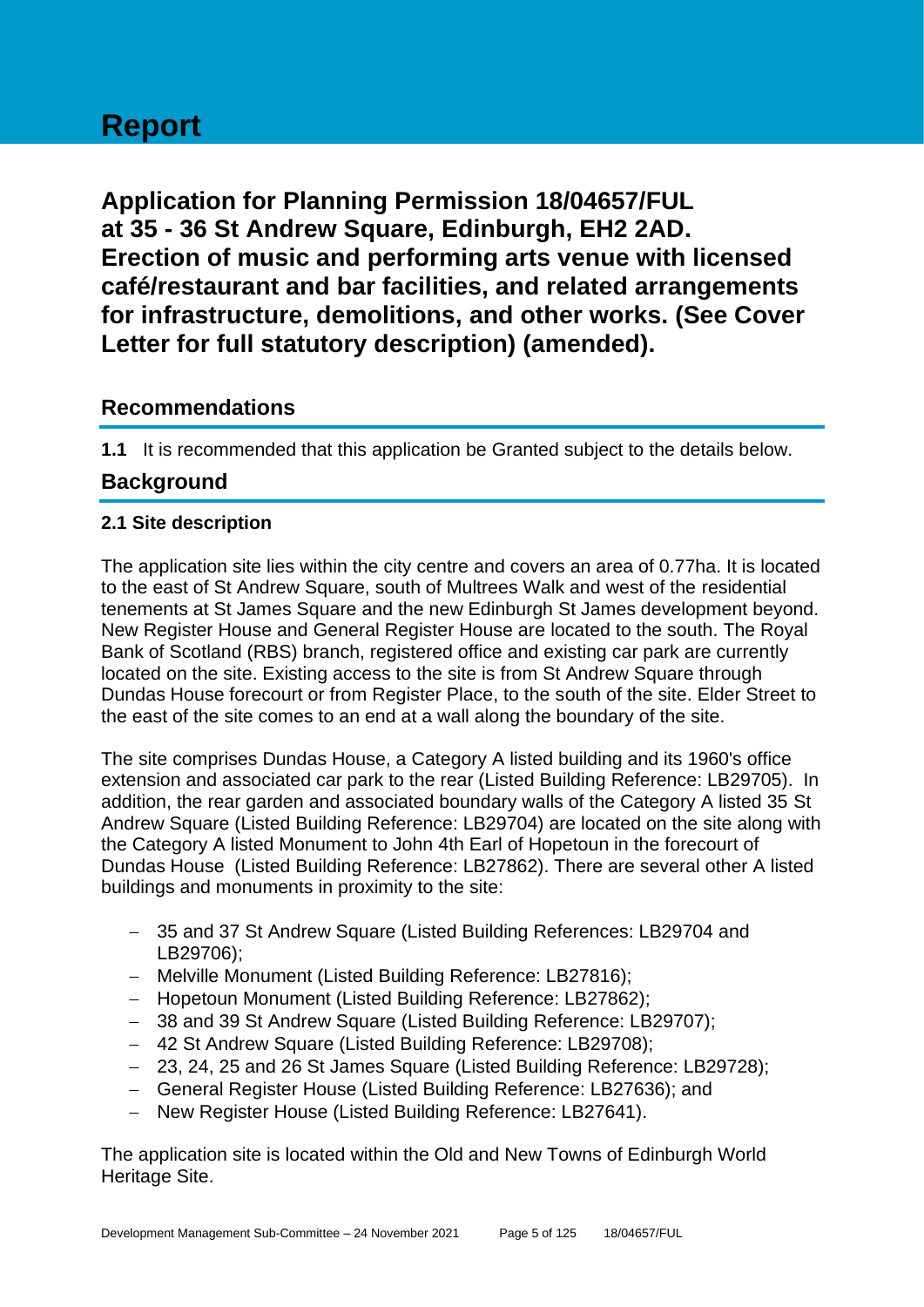This application site is located within the New Town Conservation Area.

#### **2.2 Site History**

There is significant history relating to 35-36 St Andrew Square, for specific works, signage, flagpoles, disabled access ramps, satellite dish and metal shutter. The applications below are for more substantive works:

- − October 2005 Works to listed building including construction of covered link building within the existing external basement area, erection of a traditionally finished outbuilding to house goods lift and refuse bins, reinstatement of original astragal configuration to window openings to south elevation, erection of external escape stairs to rear, and landscaping of existing car park area on bunker roof (all as amended) (application reference numbers: 05/02086/FUL and 05/02086/LBC) - Granted and constructed.
- − January 2015 Internal and external alterations including installation of new ATM, ATM surround and associated signage, advertisement signage, doors, lighting, new entrance lobby, new automation, removal of existing counters and replacement with new banking hall layout, as well as proposed painting and new flooring and other associated works (as amended) (application reference number: 14/04727/LBC) - Granted and constructed.
- − May 2019 proposed demolitions, alterations, remodelling and erection of extension to the listed building (application reference number: 18/07730/LBC. This decision was the subject of a judicial review. The parties engaged in a process of mediation and agreement was reached on how to address the matters at dispute. On the basis of this agreement, the Court was invited to reduce the decisions of the council and to return the applications back to the council for further consideration and determination. This remains live and is awaiting determination.
- − May 2019 demolition of boundary wall, modern basement kitchen, rear extension, and outbuilding within existing rear garden; regrading of land, erection of new boundary features and public realm (application reference number: 18/07127/LBC). This decision was the subject of a judicial review. The parties engaged in a process of mediation and agreement was reached on how to address the matters at dispute. On the basis of this agreement, the Court was invited to reduce the decisions of the council and to return the applications back to the council for further consideration and determination. This remains live and is awaiting determination.
- − July 2019 Applications submitted by TH Real Estate for the alterations to rear boundary wall to Elder Street to form vehicular access, use of part existing car park as construction site lay down area and other ancillary works for temporary period (application reference numbers: 18/01052/FUL and 18/01053/LBC) withdrawn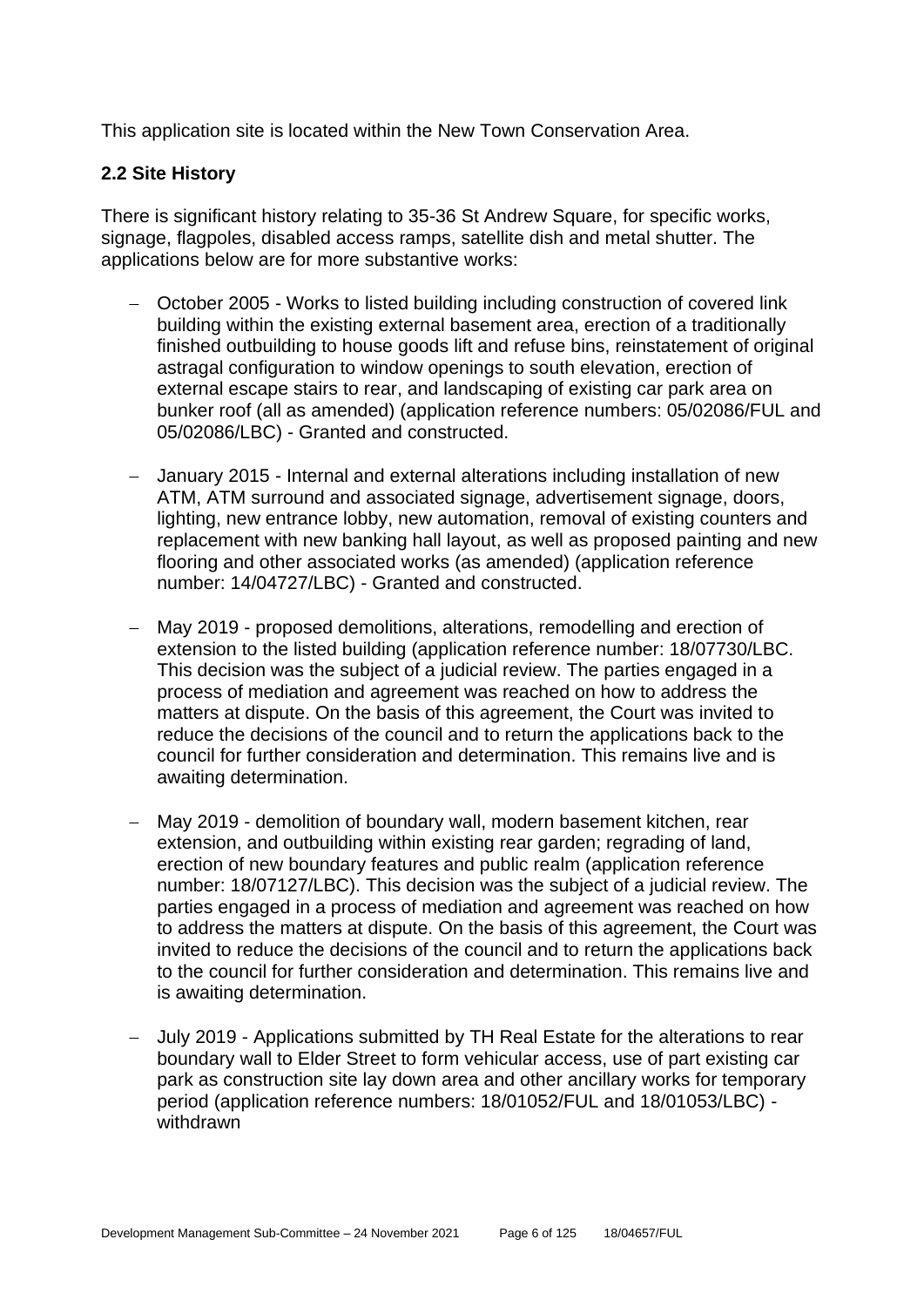- − September 2019 minor alterations to existing internal layout of main building. Removal of modern kitchen in single storey rear basement extension to form new music library (application reference number: 19/02941/LBC)
- − June 2020- Application for site boundary (rear wall) part demolition to allow site access to Elder Street, as part of future plans for IMPACT Dunard Centre Concert Hall (as amended) (application reference number: 20/01010/LBC)
- − June 2020- Application for site boundary (rear wall) part demolition to allow site access to Elder Street, as part of future plans for IMPACT Dunard Centre Concert Hall (as amended) (application reference number: 20/01012/FUL)
- − September 2020 application to amend previous Listed Building Consent by adding 2 no. additional stone piers to wall for structural support (application reference number: 20/03355/LBC)

# **Main report**

# **3.1 Description Of The Proposal**

In May 2019, The City of Edinburgh Council granted planning permission and two listed building consents for this application (referred to as Scheme Two). These decisions were then the subject of a judicial review. The parties engaged in a process of mediation and agreement was reached on how to address the matters at dispute. On the basis of this agreement, the Court was invited to reduce the decisions of the Council and to return the applications back to the Council for further consideration and determination. All three applications (application reference numbers: 18/04657/FUL, 18/07730/LBC and 18/07127/LBC) remain live.

As a consequence of the mediation process, the applicant has varied the design of the proposed development. Revised and updated drawings and plans, with full supporting documentation, were submitted to the council as Scheme Three. For the avoidance of doubt, these plans and drawings and the supporting information supersede the previous design which was granted planning permission but subsequently reduced by the Court.

The application proposes the removal of the 1960s extension located to the rear of Dundas House and the erection of an extension to accommodate a new music and performing arts venue and related infrastructure, access, servicing, and public realm/landscaping works. The retained structures will continue to operate as a bank. An occasional route through the bank to the new music venue will be provided. The application also includes alterations to the rear of number 35 St Andrew Square, including the demolition of the existing boundary wall, associated modern basement kitchen, small outbuilding and extension, to enable the regrading of land for public access. The removal of the wall currently dividing the existing car park from the hammerhead at Elder Street to the east of the site has already been implemented via planning application references 20/03355/LBC, 20/01010/LBC and 20/01012/FUL.

The new music venue is divided into three main volumes: the main concert hall and two lower orthogonal side volumes that house the venue's front and back of house spaces and serves the main hall volume. The oval form of the main concert hall sits on axis with George Street.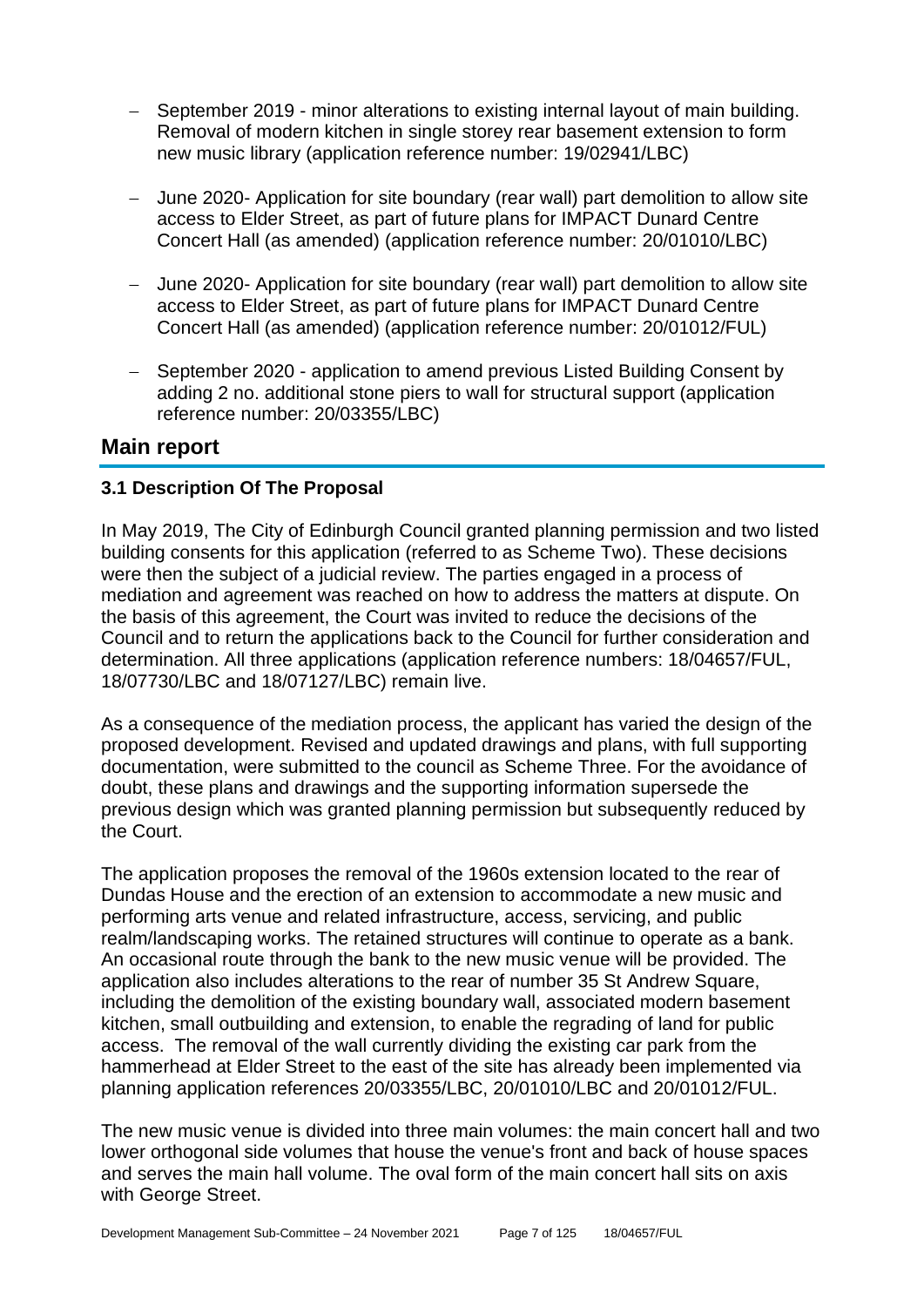The main concert hall has 1,000 seats and can accommodate all types of music, performance, recording and conferences. The spatial implications of its required acoustic parameters dictate the length, width and height of the space which in turn directly informs the primary drum shaped body of the venue. The height of the concert hall volume at the top is 6.26m higher than the ridge of Dundas House and 0.18m lower than the St James Square tenements. The accommodation is split over eight levels, with public access to Levels Basement One to Level Three only. From the top, the accommodation comprises of:

- − Level 5 is the roof;
- − Level 4 is the technical attic & plant;
- − Level 3 is the auditorium, foyer, bar, plant & storage;
- − Level 2 is the auditorium, public toilets, general purpose reception rooms, performers changing & storage;
- − Level 1 is the auditorium, foyer/ bar/ milling space, green room;
- − Level 0 is the entrance foyer, auditorium, back of house entrances;
- − Level Basement 1 is the public toilets, performers changing, admin. & back of house accommodation; and
- − Level Basement 2 is the kitchen, stores & plant.

The proposed gross floor area of the music venue building is 7,625 sqm (reduced from the previous 11,347sqm) with a height of +92.520m AOD (previously +99.685 m AOD), and +89.97m AOD to the north and south volumes parapet (previously +96.685m AOD to the eaves of the Concert Hall). The new music venue will be 23m to its highest point.

A foyer will provide access to the building from the south-east, providing an area that can accommodate an all-day cafe/bar and range of informal performances. A range of multi-purpose spaces are also provided for educational use, practice and meetings.

The application proposes to use a combination of grit blasted and honed concrete as the primary material. The application proposes new publicly accessible routes throughout the site, connecting St Andrew Square, Register Lanes and the Edinburgh St James development. The primary public route into the building is located towards the south east of the site split across two levels with an entrance on each level. Two additional but occasional public entrances address the western approach including the special access through the Dundas House banking hall. Servicing will be from St Andrews Square into a designated and integrated open loading bay, providing direct access to the stage. This will remain open to allow the pedestrians and cyclists through when not in use.

#### Scheme three

A significant number of amendments have been brought forward following the mediation process and during the assessment of the proposals. The main changes relate to:

- − the gross internal floor area has reduced from 11.347sqm to 7,625sqm;
- − the overall height of the hall volume has reduced from +99.685m AOD to +92.520m AOD at the parapet;
- − the height of the north and south volume parapets has reduced from +89.470m AOD to +88.970m AOD;
- − the main hall stage has moved down to ground floor level to enable a reduced height;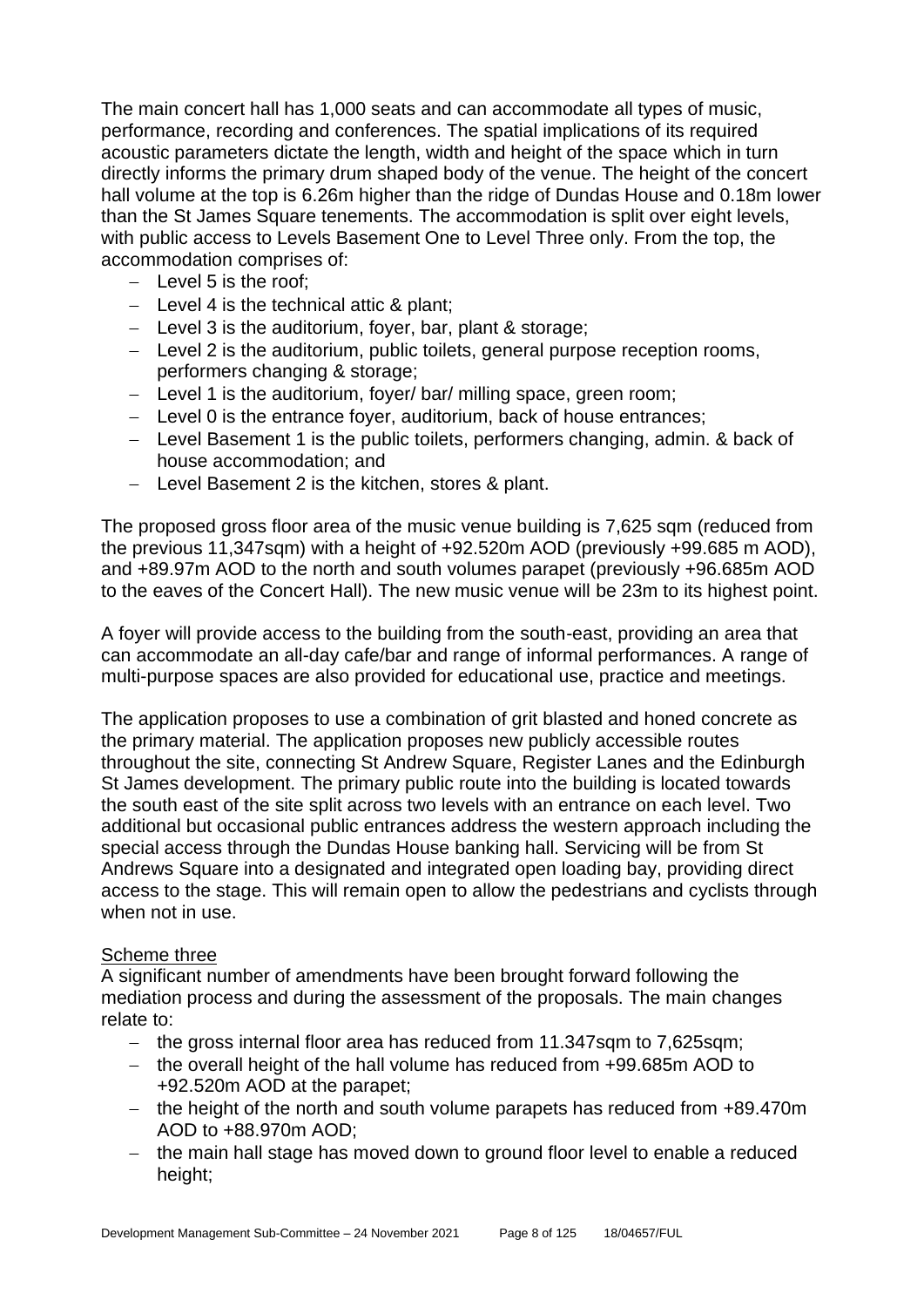- − the hall has moved 1.54m further away from St James Square tenements;
- − the glazed colonnaded crown has been removed;
- − the two external public roof terraces have been removed;
- − the majority of the venue's is opaque with selected window openings placed away from the adjacent residential buildings;
- − changes to the facade design
- − reconfiguration and relocation of the main public access points into the building;
- − servicing strategy from St Andrew Square;
- − Removal of the 200-seater studio space at basement level. To counter the loss of this, the hall has been designed to increase flexibility and optimise the ease of changeover between different uses; and
- − redesign of the open sided loading dock.

An EIA Report was submitted to support the application, which scoped in three topic specific assessments: Cultural Heritage, Socio-Economics and Culture, and Townscape and Visual. An addendum to the EIA Report was submitted in February 2019 and August 2021.

# Supporting information

The following documents were submitted in support of the application:

- − Contextual Report;
- − Design & Access Statement;
- − Socio-Economic and Cultural Impact Assessment;
- − Planning Statement;
- − Pre-application Consultation Report;
- − Environmental Impact Assessment Report (including Addendum one and two) and Non-Technical Summary;
- − Transport Statement;
- − Heritage Statement;
- − Flood Risk Assessment;
- − Drainage Impact Assessment;
- − Daylight and Sunlight Assessment;
- − Noise Assessment and
- − Bat Survey.

These documents can all be viewed on the Planning and Building Standards Online Service.

# **3.2 Determining Issues**

Due to its proximity to listed buildings and being a site within a conservation area, the proposed development first requires to be assessed against Sections 59 and 64 of the Planning (Listed Buildings and Conservation Areas) (Scotland) Act 1997 (the 1997 Heritage Act):

a) In terms of Section 59 there is a strong presumption against granting planning permission for development which would harm a listed building or its setting. If engaged, the presumption can only be rebutted if the proposals would result in significant public interest advantages which can only be delivered at the scheme's proposed location.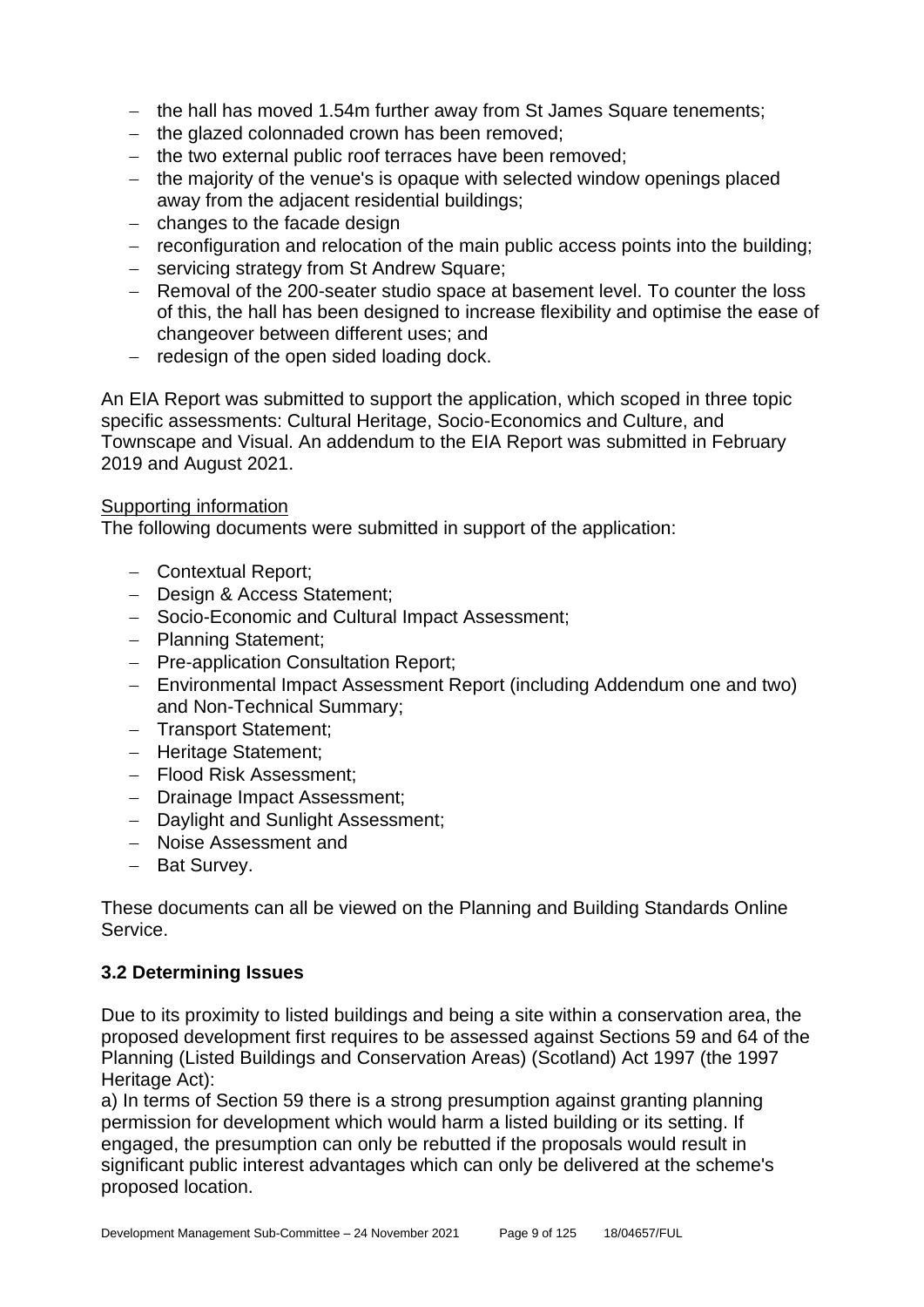b) In terms of Section 64 there is a strong presumption against granting planning permission for development which would conflict with the objective of preserving or enhancing the character or appearance of the conservation area. If engaged, the presumption can only be rebutted if the proposals would result in significant public interest advantages which can only be delivered at the scheme's proposed location.

Section 25 of the Town and Country Planning (Scotland) Act 1997 (the 1997 Act) states - Where, in making any determination under the planning Acts, regard is to be had to the development plan, the determination shall be made in accordance with the plan unless material considerations indicate otherwise.

Section 37 of the 1997 Act states:

(1) Where an application is made to a planning authority for planning permission -

(a) subject to sections 27B(2) and 59(1)(b), they may grant planning permission, either unconditionally or subject to such conditions as they think fit, or

(b) they may refuse planning permission.

(2) In dealing with such an application the authority shall have regard to the provisions of the development plan, so far as material to the application, and to any other material considerations

Section 75 of the 1997 Act enables the Council, subject to having due regard to Circular 3/2012, that prior to the release of planning permission, to require the applicant to enter a planning obligation to:

a) restrict or regulate development or use of land; and/or

b) make financial payments.

Section 69 of the Local Government (Scotland) Act 1973 requires financial payment prior to the release of planning permission.

Section 58 of the 1997 Act states that, except where the Council directs otherwise, 3 years from the grant of planning permission it will lapse unless the development has been commenced.

The public sector equality duty under Section 149 of the Equality Act 2010 requires the Council, in the exercise of its functions (including determination of planning applications), to have due regard to the need to: -

(a) eliminate discrimination, harassment, victimisation and any other conduct that is prohibited by or under this Act;

(b) advance equality of opportunity between persons who share a relevant protected characteristic and persons who do not share it;

(c) foster good relations between persons who share a relevant protected characteristic and persons who do not share it.

Age, disability, gender reassignment, marriage and civil partnership, pregnancy and maternity, race, religion or belief, sex and sexual orientation are the 9 protected characteristics.

The determining issues to consider in terms of assessing the development against Sections 59 & 64 of the 1997 Heritage Act are: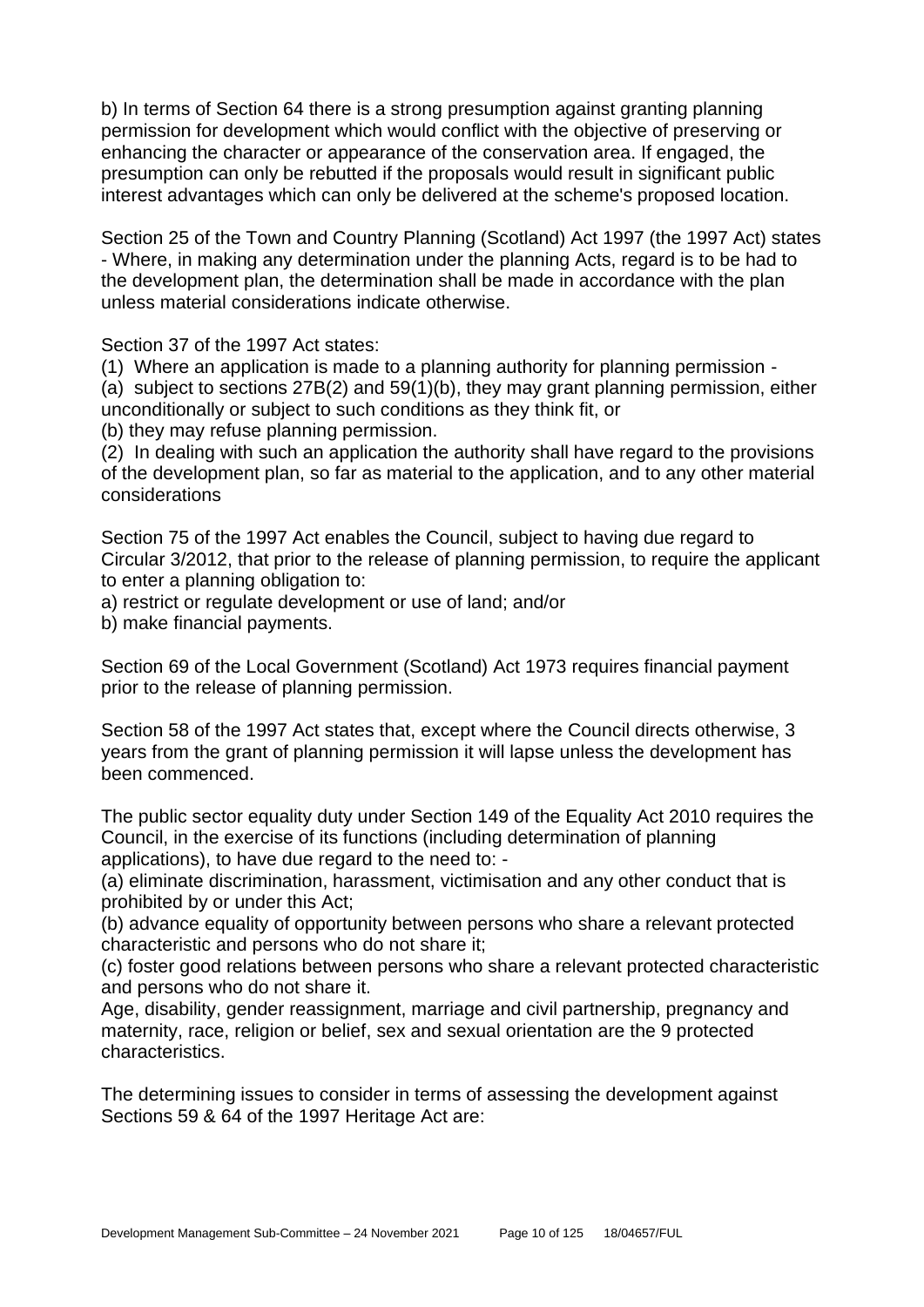Would the development:

a) harm a listed building or its setting? and/or

b) conflict with the objective of preserving or enhancing the character or appearance of the conservation area?

If it would, are there any significant public interest advantages of the development which can only be delivered at the scheme's proposed location that are sufficient to outweigh the strong presumption against granting planning permission?

If the Development complies with Sections 59 & 64 of the 1997 Heritage Act, it then requires to be considered in terms of the 1997 Act and the public sector equalities duty:

Do the proposals comply with the development plan?

If the proposals do comply with the development plan, are there any compelling reasons (including but not limited to the public sector equality duty) for not approving them?

If the proposals do not comply with the development plan, are there any compelling reasons (including but not limited to the public sector equality duty) for approving them?

Having due regard to the development plan, guidance and Circular 4/1998 are conditions required to render the proposals acceptable and grant planning permission?

Having due regard to the development plan, guidance and the five policy tests set out in Planning Circular 3/2012 (regarding necessity, planning purpose, relationship to the proposed development, relationship to scale and kind and reasonableness) are Planning Obligations required to render the proposals acceptable and grant planning permission?

Do the nature of the proposals merit a period other than 3 years for the commencement of development?

# **3.3 Assessment**

To address these determining issues, the Committee needs to consider whether:

- a) The proposal will preserve the character and appearance of the New Town Conservation Area;
- b) The proposal will have a detrimental impact on the character and setting of any listed buildings;
- c) The proposal will have a detrimental impact on the character of the New Town Gardens and Dean Historic Garden Designed Landscape Inventory Site;
- d) The proposal will preserve the outstanding universal value of the Old and New Towns of Edinburgh World Heritage Site;
- e) The principle of development is acceptable;
- f) The design is acceptable and will contribute towards a sense of place;
- g) The proposal raises any issues in respect of transport and road safety;
- h) The proposal will have a detrimental impact on the amenity of nearby residents;
- i) The proposals are sustainable;
- j) The proposal raises any issues in respect of flooding and drainage;
- k) The proposal raises any issues in respect of archaeology;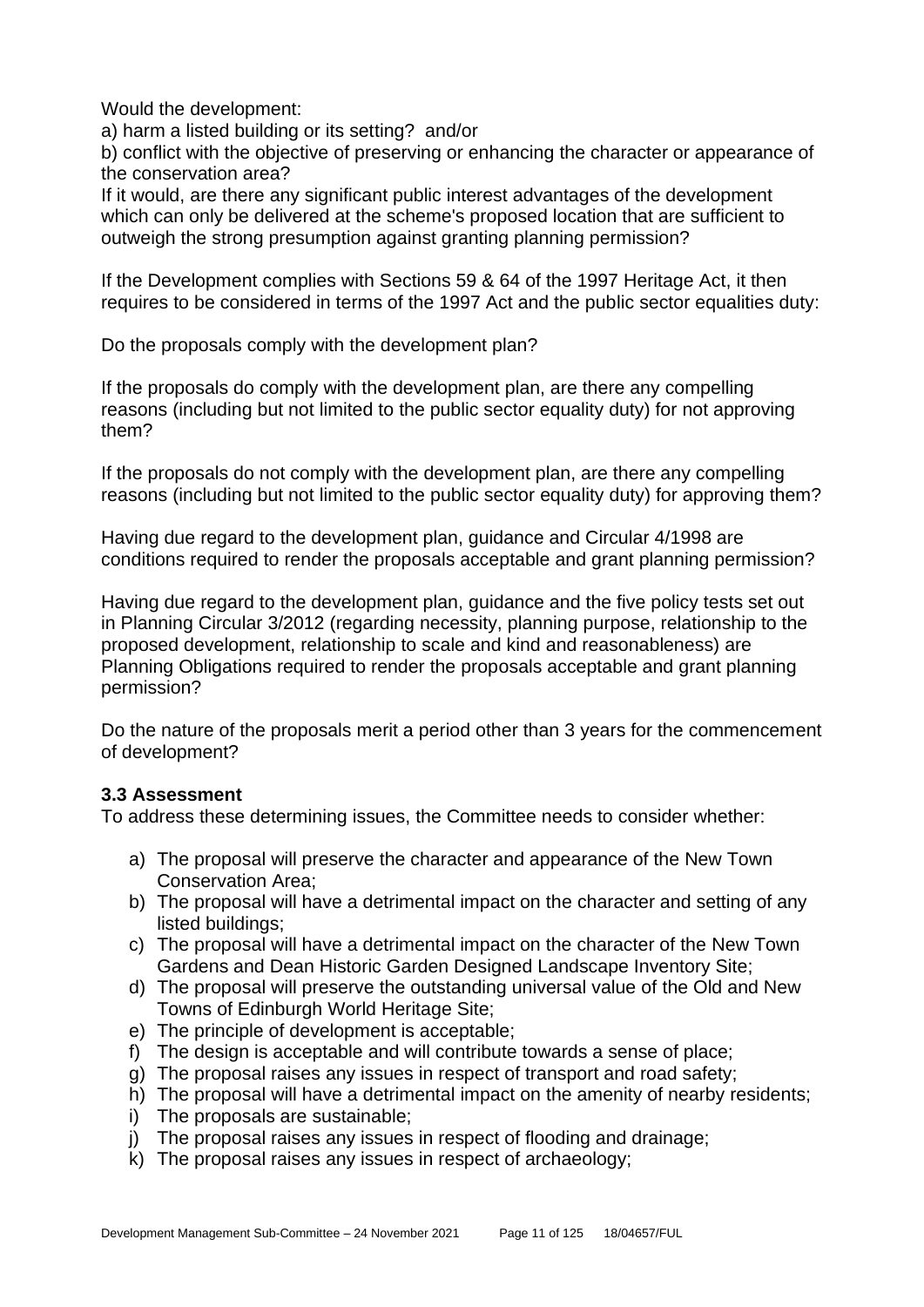- l) The proposal raises any issues in respect of ecology and trees;
- m) The proposal raises any issues in respect of air quality;
- n) There are any other material considerations;
- o) Environmental Impact Assessment Report;
- p) Impacts on equalities and rights are acceptable and
- q) Public representations have been addressed.

#### **a) The proposal will preserve the character and appearance of the New Town Conservation Area**

Section 64 (1) of the Planning (Listed Building and Conservation Areas) (Scotland) Act 1997 states: *"special attention shall be paid to the desirability of preserving or enhancing the character or appearance of that area."*

The Courts have clarified that Section 64 means that there is a strong presumption against granting planning permission for development which would conflict with the objective of preserving or enhancing the character or appearance of the conservation area. If engaged, the presumption can only be rebutted if the proposals would result in significant public interest advantages which can only be delivered at the scheme's proposed location.

Policy Env 6 in the Edinburgh Local Development Plan (LDP) supports development in a conservation area which preserves or enhances the special character of appearance of the conservation area and is consistent with the relevant character appraisal, preserves trees, hedges, boundary walls, railings, paving and other features which contribute positively to the character of the area and demonstrates high standards of design, utilising materials appropriate to the historic environment.

The site is located within the New Town Conservation Area. The essential characteristics of the Conservation Area, as identified in the New Town Conservation Area Character appraisal include:

- − the formal plan layouts, spacious stone built terraces, broad streets and an overall classical elegance.
- − views and vistas, including axial views along George Street.
- − terminated vistas have been planned within the grid layouts, using churches, monuments, buildings and civic statutory, resulting in an abundance of landmark buildings. These terminated vistas and the long distance views across and out of the Conservation Area are important features.
- − the generally uniform height of the New Town ensures that the skyline is distinct and punctuated only by church spires, steeples and monuments.
- − grand formal streets lined by fine terraced building expressing neoclassical order, regularity, symmetry, rigid geometry, and a hierarchical arrangement of buildings and spaces.
- − within the grid layouts, there are individual set pieces and important buildings that do not disturb the skyline.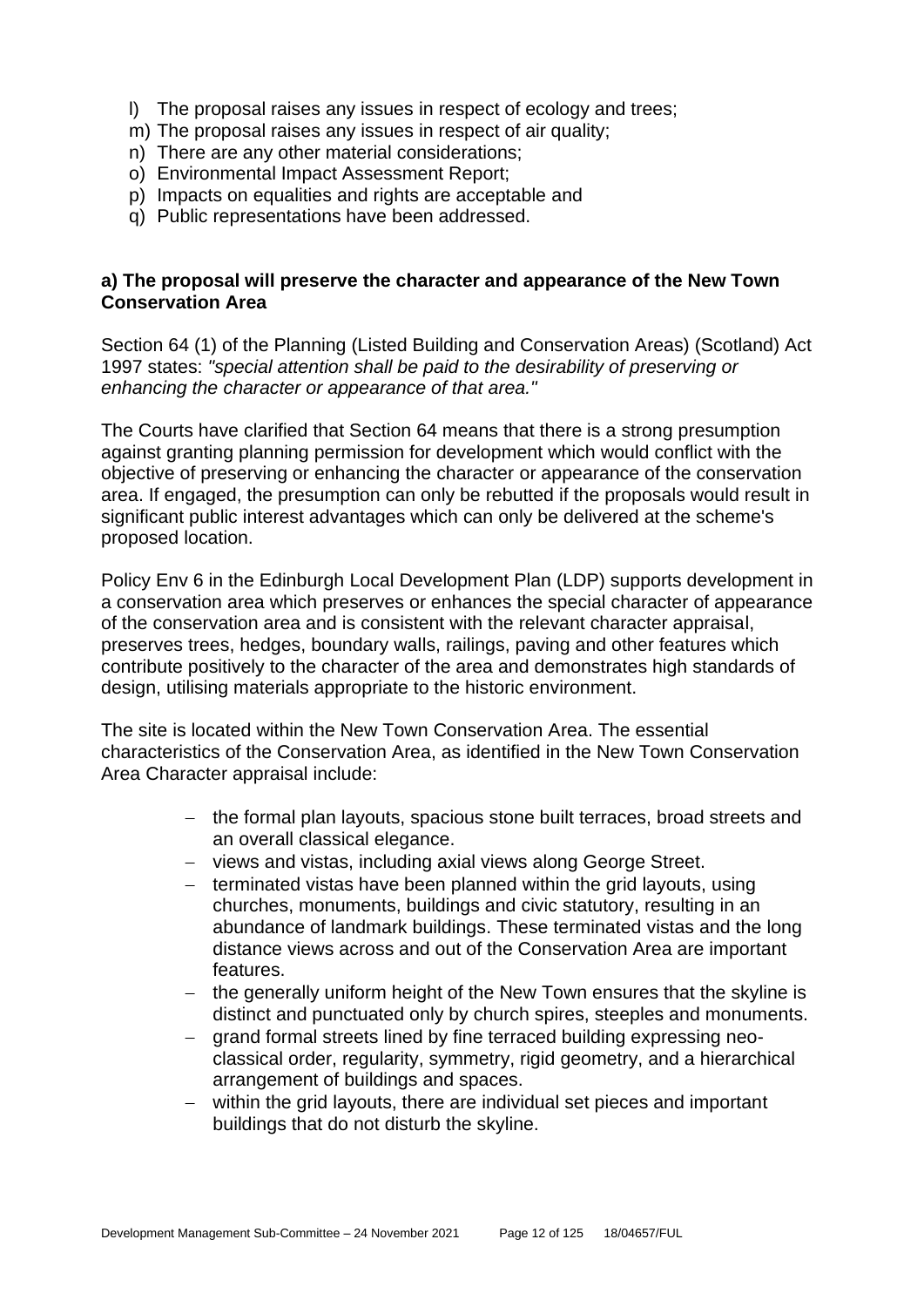- − the New Town can also be viewed from above at locations such as the Castle and Calton Hill, which makes the roofscape and skyline sensitive to any modern additions.
- − the setting and edges of the New Town and Old Town
- − the First New Town is characterised by a general consistency of overall building form, an almost exclusive use of sandstone, natural slate roofs and cast and wrought iron for railings, balconies and street lamps.
- − the extensive collection of statues, monuments, historic graveyards and national memorials in the Conservation Area make a significant contribution to the historic and architectural character of the area. They also provide a focus and punctuation points for many views.
- − boundaries are important in maintaining the character and quality of the spaces in the New Town. They provide enclosure, define many pedestrian links and restrict views out of the spaces. Stone is the predominant material.
- − new development should be of good contemporary design that is sympathetic to the spatial pattern, scale and massing, proportions, building line and design of traditional buildings in the area
- − any development within or adjacent to the Conservation Area should restrict itself in scale and mass to the traditionally four/five storey form.

Although the EIA Report has assessed the effects on the Conservation Area as a whole, this assessment has had regard to the essential characteristics of the First New Town. In this regard, the five key aspects that are assessed below are impacts on formal planned alignment of the First New Town, height and skyline, setting and edges, material palette, design quality and landuse. A detailed visual impact assessment in the EIA Report has informed an understanding of the distant and local views that contribute to the character and appearance of the Conservation Area. The Edinburgh St James development to the east of the proposed development has been included in the baseline visualisations.

# Formal planned alignment of the First New Town

The established spatial hierarchy of the First New Town plan is a key characteristic of the conservation area. The historic plan forms, allied to the dramatic topography, results in important, terminated and long vistas with landmark features.

It is the views along George Street towards St Andrew Square that contribute to the clarity of the urban structure of the planned First New Town and alignment of key buildings.

Although the new building is centrally aligned with this axis and symmetrical with George Street, its prominence behind Dundas House and between the Melville Monument and the new St James Central Hotel, means that it will have an impact on the character and appearance of the conservation area by contributing to the layering within this view experience. The changing pattern of visibility and visual focal points that are experienced as a sequence when moving from west to east along George Street has been considered in the EIA Report. This gives rise to complex changes in how the proposed development is perceived.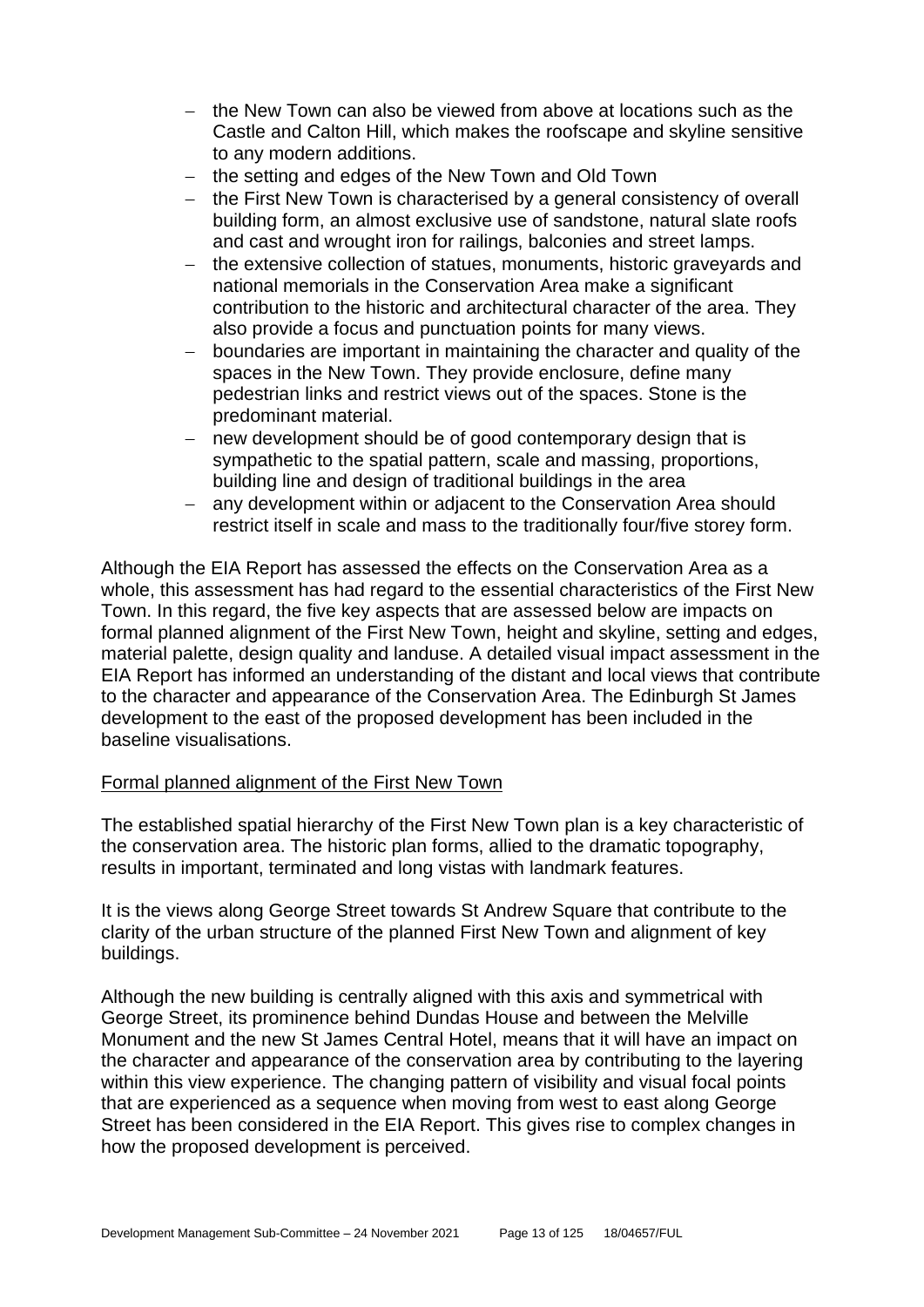From both the western end of George Street at Charlotte Square (Townscape and Visual Impact Assessment (TVIA) Viewpoint 1) and Castle Street (TVIA Viewpoint 2), the Melville Monument dominates the view. This is because, although the proposed development would rise significantly above Dundas House and enclose more open sky space, an open backdrop to the top third of the Melville Monument will still be retained. The EIA Report concludes that the effect on these views would be beneficial. This is agreed and not considered to be significant. It is recognised that there are often intervening elements for example cars and vans in the foreground of these views, particularly TVIA Viewpoint 2. However, these are impermanent features and public consultation has taken place on the redesign of George Street, Hanover Street, Frederick Street and Castle Street that seeks to improve the pedestrian experience and appreciation of heritage along these streets.

One of the most relevant of the Council's Protected Key Views, as identified in the Edinburgh Design Guidance, is viewpoint C11d at the junction of George Street and Frederick Street looking east to St Andrew Square. TVIA Viewpoint 3 corresponds with this view. Here, the key features of the skyline are the spire of St Andrew's and St George's West Church, the open skyspace around the top of the Melville Monument and copper dome of the Royal Society of Edinburgh building. The Edinburgh Skyline Study notes that the 'skyline beyond St Andrew Square is degraded and needs improvement in a way symmetrical with street'. It is acknowledged that the removal of the former St James Centre and its replacement with the new St James Central Hotel clearly contributes to this aspiration. This is further enhanced by the proposed development, with its crown element sitting symmetrical to the axis of George Street, Dundas House and the Melville Monument. The identified features within this viewpoint would be unaffected by the proposal, sitting below the height of the ribbon hotel feature.

From the junction with Hanover Street (TVIA Viewpoint 4), Dundas House becomes more prominent, creating a beneficial and symmetrical effect. In this regard, all five axial views used to assess impact on the character of the First New Town have a beneficial effect on the planned alignment of the New Town.

It is the proposed façade design of the building, including the selection of materials, and softly curved form of the concert hall that has helped to assimilate the new venue into the surrounding townscape and mitigate the apparent changes along the George Street vista. Furthermore, whilst the venue rises above Dundas House in these views, the setback depth within the plot itself helps to alleviate the perception of scale and align it closer to the AOD levels of the larger surrounding development. Height is assessed further under the next heading.

From the closer range view at the junction of St Andrew Square and George Street (TVIA Viewpoint 6), the Melville Monument forms the main focus of the view and obscures most of Dundas House. At St Andrew Square inner path north (TIVA viewpoint 6), the sense of depth, set-back and the building's elliptical form are revealed. Unlike in the views along George Street, the elliptical path within St Andrew Square gardens does not channel views towards the proposal in the same way. Despite being closer to the development, some of the visual effects are also diminished by the presence of larger scale developments, Melville Monument and the arrangement of trees within St Andrew Square. Whilst the loss of sky space around Dundas House from St Andrew Square (CH Viewpoint 6) has a minor adverse impact on the setting of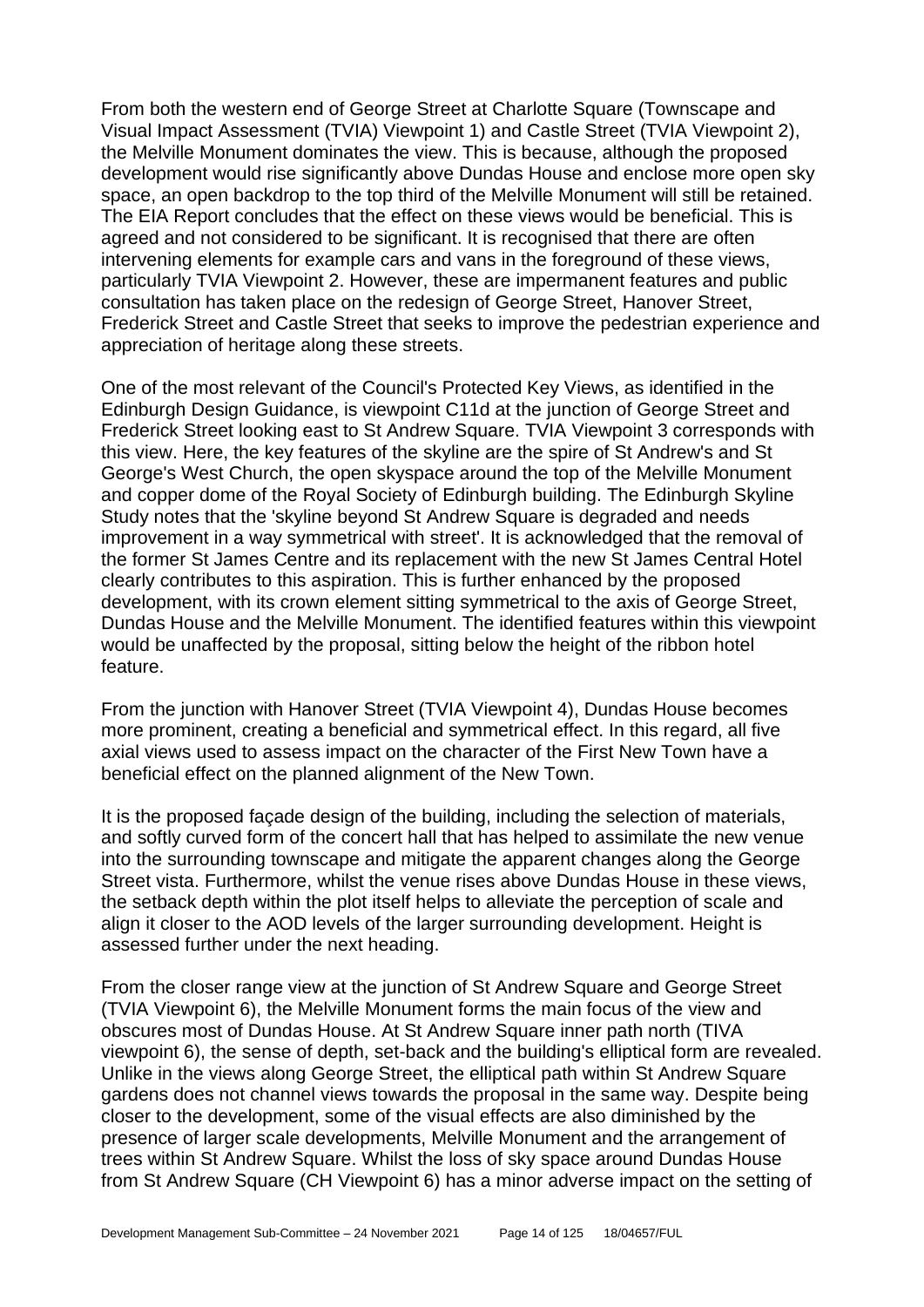Dundas House, as set out in the following section 3.3b), in terms of the wider character and visual amenity, there is an opening up of views in this location. This contrasts to the channelled views along George Street.

The overall effect on these views is, therefore, considered to be beneficial. This conclusion is a product of distance and separation from the viewer, with the building being set behind the main buildings fronting St Andrew Square. The profile of the main visual focal points terminating the view remain relatively unchanged in terms of the historic landmark of the Melville Monument and contemporary feature of the St James quarter ribbon hotel. The proposal would be viewed as a new backdrop to Dundas House, screening the lower levels of the St James development and St James Square. The proposal's integration with the baseline would be facilitated by its response to symmetry, simple, elliptical, western façade and colour match to the historic building fabric. In views from the east end of George Street and St Andrew Square, the Gardens assume greater importance as a centrepiece and the proposal recedes behind the more imposing scale of the Dundas House at closer range.

The detailed elements of the new building are most visible in the closer views from Register Place (TVIA Viewpoint 8), Elder Street (TVIA Viewpoint 9) and the Archivists Garden (TVIA Viewpoint 7). From Register Place, the magnitude of change is low and therefore, despite the proximity to the viewpoint, the operational effect would not be adverse.

In respect of the Archivist's Garden, effects would be significant. However, it is considered that the design of the existing office block does not currently make a positive contribution to these spaces and the proposed development does not detract from the enjoyment of the Archivist Garden.

From Elder Street, it is agreed that the effect of the proposal on viewers would be significant due to the very close proximity to the proposed development and its relative scale which would make it a defining feature of this view. Whilst this proposed viewpoint does not reflect the wider contextual views through to the site from the newly created public realm outside the new St James hotel, an additional architectural view has been provided offering a more realistic vantage point from within the new square. This view illustrates the detailing of the façade and reflects the layering that is commonplace across the New Town. Although the strong visual enclosure presented in the TVIA Viewpoint goes against the pedestrian opportunity route set out in the St James Quarter Development Brief, it is the crafted quality of the façade that signals the civic nature of the venue and makes it distinct from the neighbouring buildings. This adds positively to the character and appearance of the New Town Conservation Area.

#### Setting and edges

North Bridge and the Mound are the original links between the Old and New Towns. The building is not visible from the eastern footpath of North Bridge (TVIA Viewpoint 19). The effect of the proposed development would, therefore, not alter this planned vista along North Bridge. There would also be no visibility of the proposed development from TVIA Viewpoint 20 at Market Street/Mound Place. In views from the Castle ramparts (TVIA Viewpoint 10), despite its scale and central location, the proposed development would be concealed behind the new development on the southern side of St Andrew Square.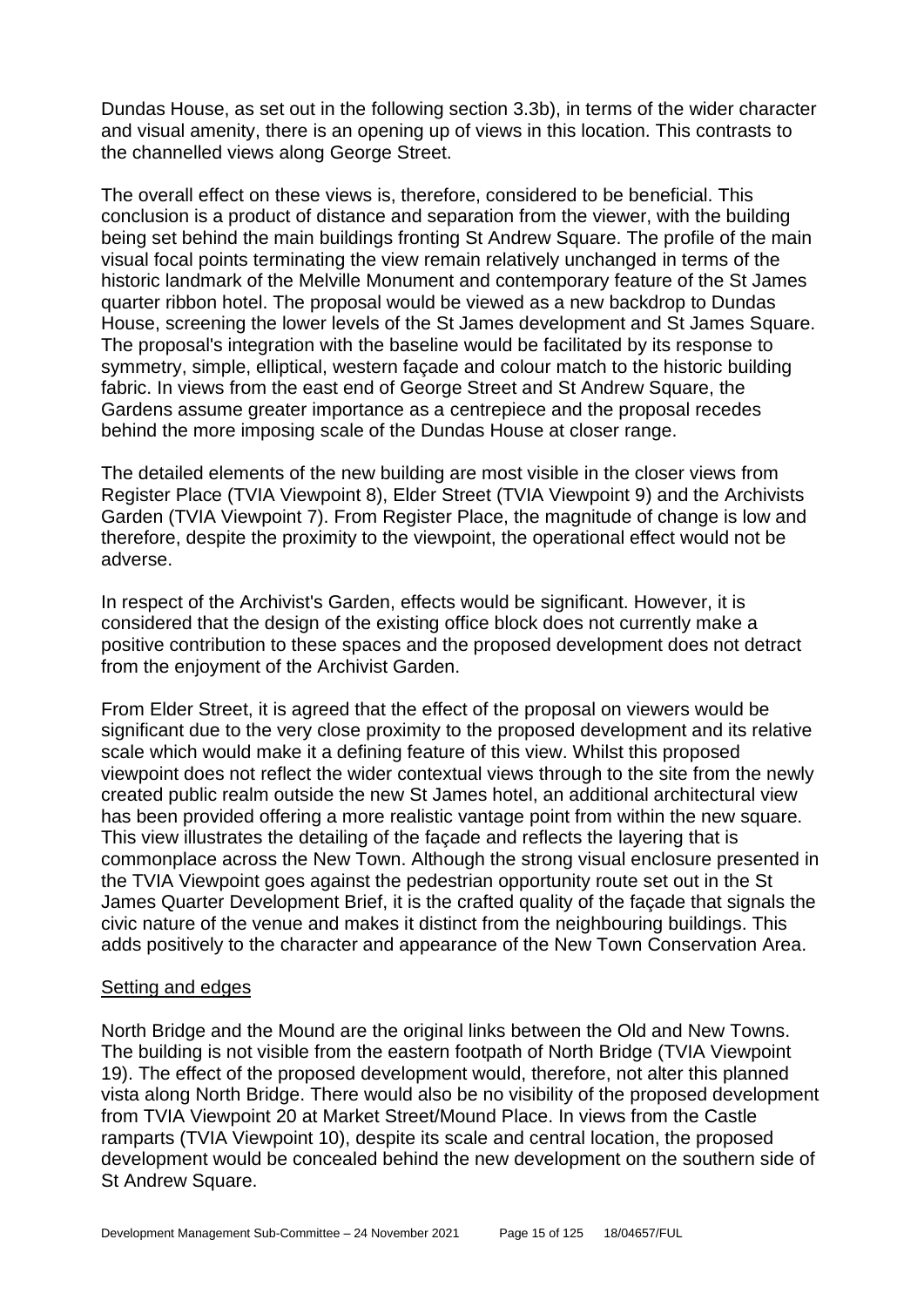While it may be possible that from different locations in the castle compound, the proposed development might be visible, this is unlikely and the extent to which it might be visible would be very limited. The EIA Report assesses a negligible impact from the Castle ramparts. This is agreed.

#### Height, skyline and views

The Conservation Area Character Appraisal identifies the importance of a cohesive, historic skyline and its contribution to the character of the conservation area. It also highlights the need to avoid incremental skyline erosion through increased building heights.

This is supported by LDP Policy Des 11 which only permits development which rises above the prevailing building height where a landmark is to be created that enhances the skyline and surrounding townscape, the scale of the building is appropriate to its context, and there would be no adverse impact on important views of landmark buildings, the historic skyline, landscape features in the urban area or the landscape setting of the city, including the Firth of Forth. Likewise, LDP Policy Des 4 supports development where it is demonstrated that it will have a positive impact on its surroundings, including the character of the wider townscape and landscape, and impact on existing views, having regard to height and form, scale and proportions, including the spaces between buildings and position of buildings and other features on the site and materials and detailing. Height is assessed within the context of the conservation area.

The height of buildings prevailing in the surrounding area is of a characteristic general height of between 94 and 95m AOD, as defined in the Edinburgh Skyline Report. The height of the new building is 92.510m, which sits below this general height. The building has been designed with a slightly lower symmetrical massing either side of a central oval volume. In this regard, the main body of the building sits at a maximum AOD range of between 89.97m and 92.510m. The design has mitigated its maximum height by locating the plant, kitchen and stores below ground level.

In this regard, the new building sits comfortably alongside the datum and height of the surrounding buildings, with Harvey Nichols at 93.870m AOD, St James Square tenement building at 92.7m AOD, New Register House at 88.415m AOD and The Edinburgh Grand (42 St Andrew Square) at 101.950m AOD. Rising above all these heights is the Edinburgh St James Central Hotel at 122.790m AOD to ridge, which is still visible in the skyline and within a number of the tested key views. The oval form of the central part of the new building relates to and reflects the cluster of domed volumes of significant cultural and civic buildings within and to the south east of the site associated with the developments around Register Place. In this regard, within this wider townscape, the new building sits comfortably, representing an effective use of the site.

In a number of viewpoints, due to the relative height of the proposal, its visibility is contained in wider city views by the scale of surrounding urban blocks within the Old and New Town, including recent developments of Edinburgh St James.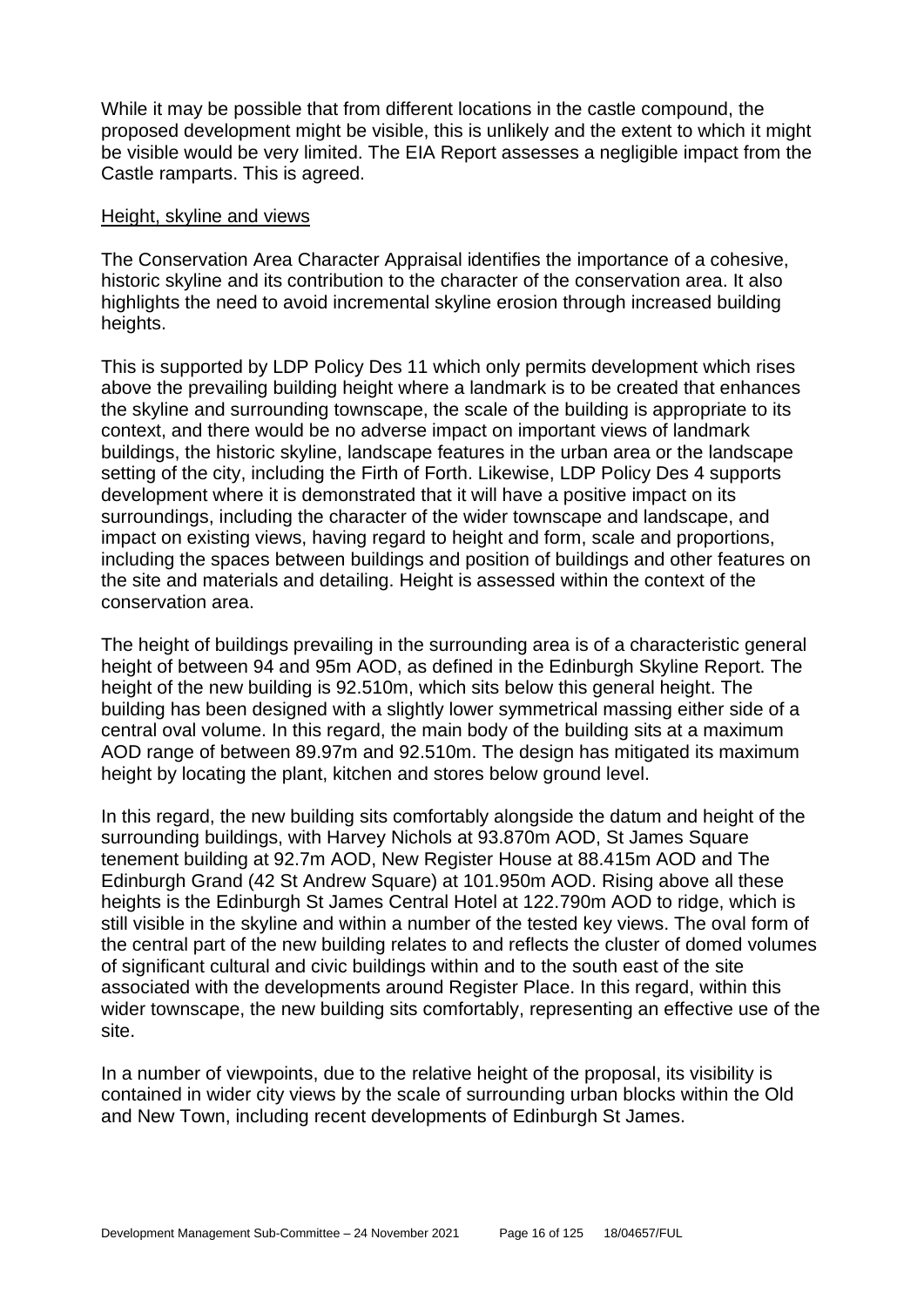From the Edinburgh Castle Ramparts (TVIA Viewpoint 10 and Protected View C1a/b), despite its scale and central location, the proposed development would be concealed behind the new development on the southern side of St Andrew Square. From Calton Hill (VP 11) the proposal would be completely screened by the intervening St James quarter development.

Salisbury Crags (TVIA Viewpoint 12) is the only elevated city viewpoint assessed revealing greater visibility of the proposal. The proposal would be seen to the west of the St James quarter partially against the upper levels of the Harvey Nichols building. This has a neutral effect, owing to the distance from the viewpoint (1.3 km), its flat roofline, and relative height and colour match to its surrounding context.

It is concluded that the overall height and form of the new building will create a subtle, but positive addition to the skyline, appropriate for a civic building.

There is some information available to assess the impact of the proposal on locations where night-time views of the city centre would be experienced, in particular from the axis of George Street and St Andrew Square. The proposal forms part of a layered backdrop to these views between Dundas House and the St James quarter. A subtle wash of light is proposed for the crown of the drum in order for it to form a sensitive backdrop behind the lit façade of Dundas House with fittings discreetly integrated within the architectural detailing. Each of the three entrances will have lit canopies and integrated illuminated signage. A condition is recommended to secure a more detailed lighting design proposal. Given the lack of feature lighting in St Andrew Square, including the Melville Monument and subtle lighting of Dundas House, any external lighting to the concert hall will need to be carefully considered.

#### Material palette

The application proposes to use grit blasted and honed concrete as the primary material, a technique which captures the tones of the surrounding stonework, without imitating or replicating it. The concrete will be made from selected stone aggregates of varying scales, exposed through a refined honing process. Based on an analysis of the origins and colour of surrounding stonework within St Andrew Square, it will effectively blend into the richness of the conservation area. The material palette, along with the quiet composition will complement the A listed Dundas House.

Whilst it is acknowledged that sandstone is the characteristic building material of the conservation area, the mineral quality, texture and tone of the honed concrete will reflect the surface layering, articulation and variation in colour and tones of the surrounding stone buildings. This high-quality material selection is an appropriate contemporary response to blend in with the richness of the sandstone of its immediate neighbours and the prevailing material within the New Town. The quality, porosity and detailing of the panels will enable the building to absorb and shed water evenly. The applicant has engaged in an extensive sampling process to ensure material quality, composition, finish and detailed design, leading to the installation of an on-site sample panel, which has been taken into consideration in the determination process.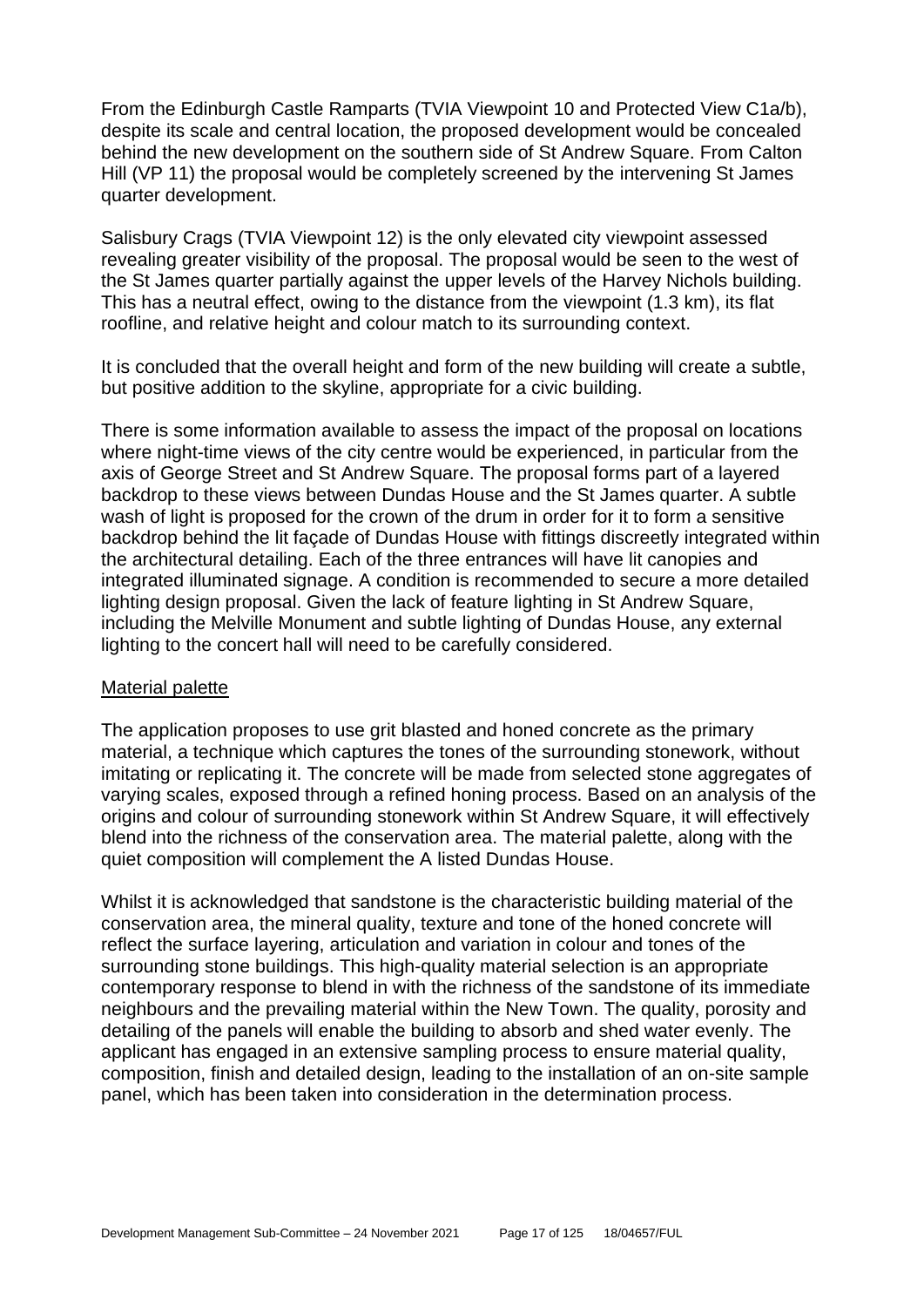Likewise, the design of the public realm will preserve and enhance the setting of the conservation area. The forecourt and external spaces around the venue are proposed to be resurfaced with Scottish Whinstone, replacing the asphalt to circulation and car parking spaces, with a high-quality and robust surface appropriate to its setting. Permeability will be created through the site, contributing to the planned hierarchy of streets, spaces and gardens associated with the New Town.

#### Design quality

The New Town Conservation Area Character Appraisal states that new buildings should be a stimulus to imaginative, high-quality design and seen as an opportunity to enhance the area. Direct imitation of earlier styles is not encouraged, but rather new buildings should be designed with respect for their context. In this regard, the Council supports contemporary designs that are sympathetic and complimentary to the spatial pattern, scale and massing, proportions, building line and design of traditional buildings in the area.

The proposed façade details, proportions and materials of the new building respond to the classical order, proportions and materials of the New Town. The simplicity and solidity ameliorate its impact on many of the views, whilst its symmetrical arrangement and oval form respond to the formality of the New Town composition. From views along George Street, the new building adds positively to the axial composition of the view down George Street and mediates between the scales of Dundas House and St James hotel. In this regard, its form is a logical and positive response. More detailed aspects of the design are assessed in section 3f).

#### Land use

The proposed development will provide a new cultural venue in the heart of the city, which would add a new civic building within a predominantly commercial area, thus supporting the importance of the First New Town as the heart of the capital. The northern fringe of the Conservation Area is included in the Old and New Towns of Edinburgh World Heritage Site. As set out in section 3.3d) and 3.3n), the proposed development is closely aligned with the cultural attributes of the Outstanding Universal Value of the World Heritage Site. In this regard, the proposed use would make a positive contribution to the cultural, social and educational provision in the New Town and is aligned with the existing character.

# **Conclusion**

Whilst the proposal does not impact adversely and significantly on city-wide views and townscape character, the mass and scale of the new building will affect the spatial characteristics of the planned First New Town. The proposal seeks to form a new planned alignment. The result is a layering of separate elements, and the extent to which these elements are visible varies as part of the sequence of views along George Street.

However, it is the simplicity of the architectural form and materials corresponding to the classical proportions and rhythm of the immediate context that would appear as a new simple backdrop to Dundas House.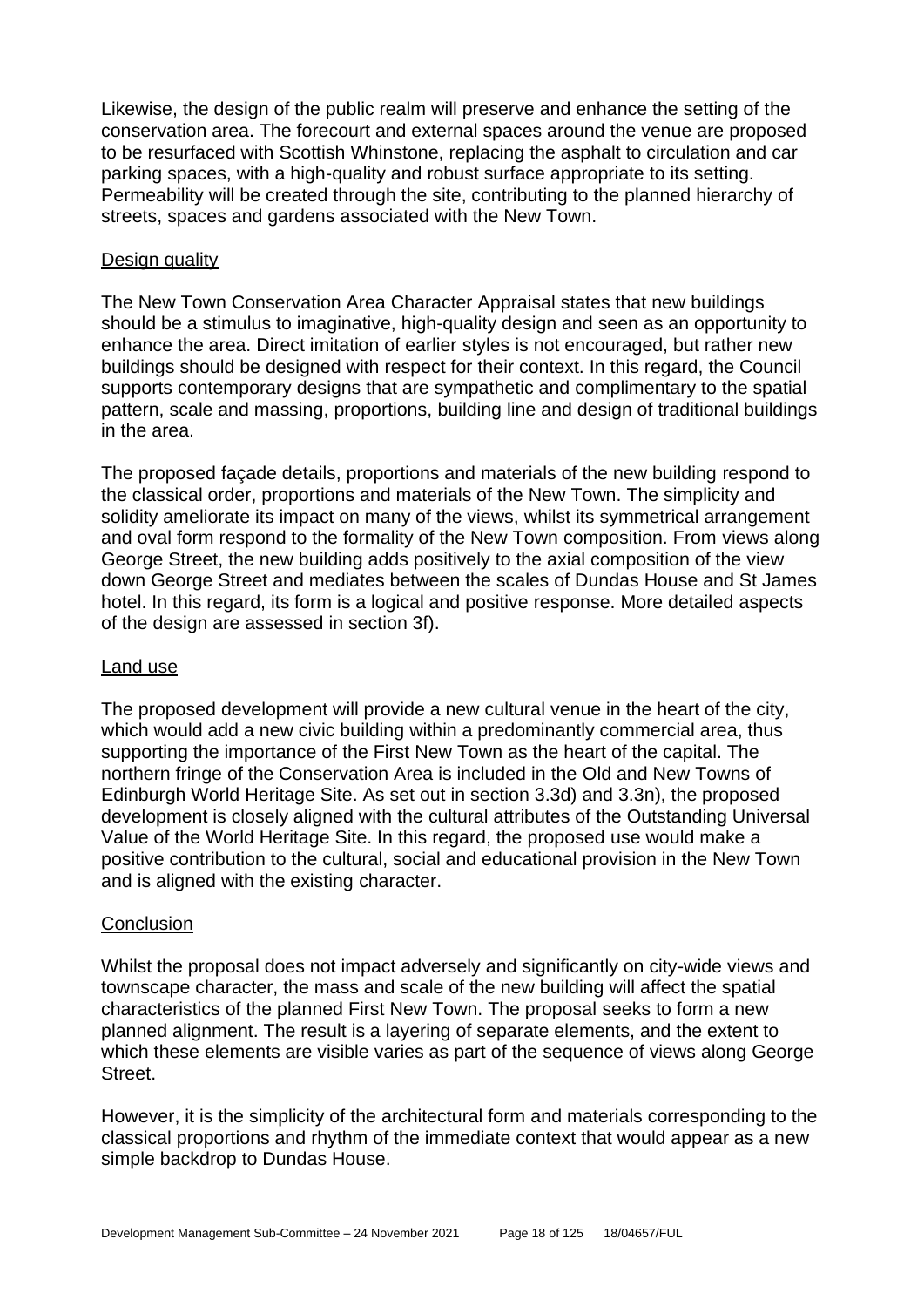This contributes to the visual alignment on axis with George Street by providing a more cohesive backdrop to Dundas House that achieves an effective terminating effect to a significant planned vista.

Therefore, on balance, and taking its proposed use into consideration, it is considered that the proposed development does not remove or detract from key characteristic components of the conservation area that gives the area its special interest. It will contribute to the architectural quality of the area with a contemporary high-quality building designed to respond to its historic and modern urban environment. The proposal's symmetry to the axis of George Street and elliptical form of the hall assists in mediating between the scale of the neo-classical Dundas House and the contemporary Edinburgh St James development. In this regard, the special character and appearance of the New Town Conservation Area will be preserved and enhanced, complying with Section 64 (1) of the Planning (Listed Building and Conservation Areas) (Scotland) Act 1997 and LDP Policy Env 6.

# **b) Impact on the character and setting of any listed buildings**

A detailed assessment of the proposed alterations to the listed buildings on site is provided in the two separate listed building consent applications for the site (application reference numbers: 18/07730/LBC and 18/07127/LBC).

Section 59 (1) of the Planning (Listed Building and Conservation Areas) (Scotland) Act 1997 states: *"In considering whether to grant planning permission for development which affects a listed building or its setting, a planning authority or the Secretary of State, as the case may be, shall have special regard to the desirability of preserving the building or its setting or any features of special architectural or historic interest which it possesses."*

The Courts have clarified that Section 59(1) means that there is a strong presumption against granting planning permission for development which would harm a listed building or its setting. If engaged, the presumption can only be rebutted if the proposals would result in significant public interest advantages which can only be delivered at the scheme's proposed location.

In this case, there are a number of listed buildings which require to be considered in assessing the proposed development. This assessment has to be made within the parameters of having special regard to the desirability of preserving the character of these buildings or their settings, or any features of special architectural or historic interest which they possess.

LDP Policy Env 3 supports development within the curtilage or affecting the setting of a listed building if not detrimental to the architectural character, appearance or historic interest of the building or to its setting. LDP Policy Env 4 permits alterations or extensions to a listed building where those alterations or extensions are justified, there will be no necessary damage to historic structures or diminution of its interest; and where any additions are in keeping with other parts of the building.

Historic Environment Scotland's document 'Managing change in the Historic Environment - Setting' states that 'setting' is the way the surroundings of an historic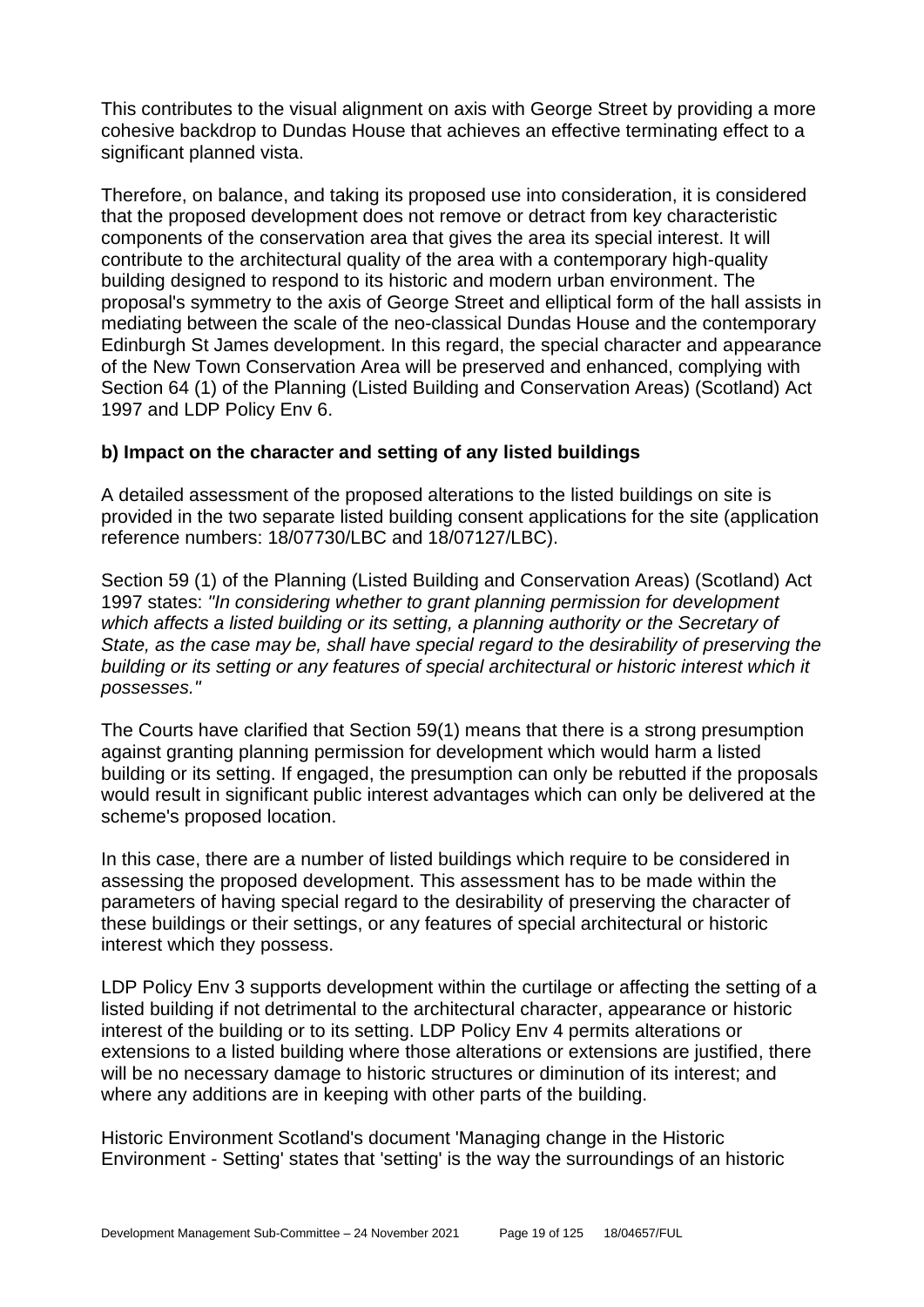asset or place contribute to how it is understood, appreciated and experienced. The document states that where development is proposed it is important to:

- − Identify the historic assets that might be affected;
- − Define the setting of each historic asset and
- − Assess the impact of any new development on this.

In order to address the Act, the assessment is divided into the individual (or relevant groups) of listed buildings. There are two main aspects to the consideration of the impact on listed buildings which are assessed in turn:

- − Impact on the character and setting of Dundas House and
- − Impact on the setting of other neighbouring listed buildings.

#### Impact on the character of category A listed Dundas House

Dundas House is highly important as one of the first and grandest villas of the New Town, designed by a nationally important architect, Sir William Chambers. It comprises a freestanding symmetrical villa, in set-back position on St Andrew Square in an axial position to George Street, behind a front forecourt and oval carriage drive, giving the impression of a country mansion. It originally had extensive rear garden grounds, an open skyline, and wider landscape setting behind, although this was disturbed by the building of St James Square shortly afterwards.

Dundas House was built contrary to James Craig's planned First New Town, which intended a landmark church (St Andrew's Church) to terminate the eastern axial view along George Street, corresponding to an equivalent landmark church (St George's Church) at Charlotte Square, on the western axial view. Nevertheless, Dundas House is established as an outstanding neo-classical centrepiece, which together with the two framing front pavilions at 35 and 37 St Andrew Square (the latter designed to be symmetrical with the earlier number 35), remains one of the few surviving original architectural compositions on the square.

The proposed demolition works primarily involve the 1960s office block by Glasgow architects, Gratton & McLean. The maximum AOD level of the office block is 89.04m to the plant room/lift overrun and 85.03m AOD to the principal parapet height. Given the later additional of the 1960s office block, its use of materials, height and positioning on the site it is not considered that the office contributes to the special character of Dundas House and the removal of this element is acceptable. The new music venue will connect with the rear facade of the banking hall, itself a mid-19th century extension to the original villa. In this regard, the original Dundas House villa has been extended several times throughout its history. However, in contrast to the relatively concealed 1960s block it would replace, the new structure would rise above the listed building, and expand beyond it to the rear and to the north.

Dundas House is relatively modest in size at 87.260m AOD to ridge height. The proposed extension would sit 5.26m above the ridge height of Dundas House and double its floor plan. The Heritage Statement acknowledges that the building is "the minimum possible whilst still enabling the provision of an auditorium that meets the acoustic and performance requirements of the brief".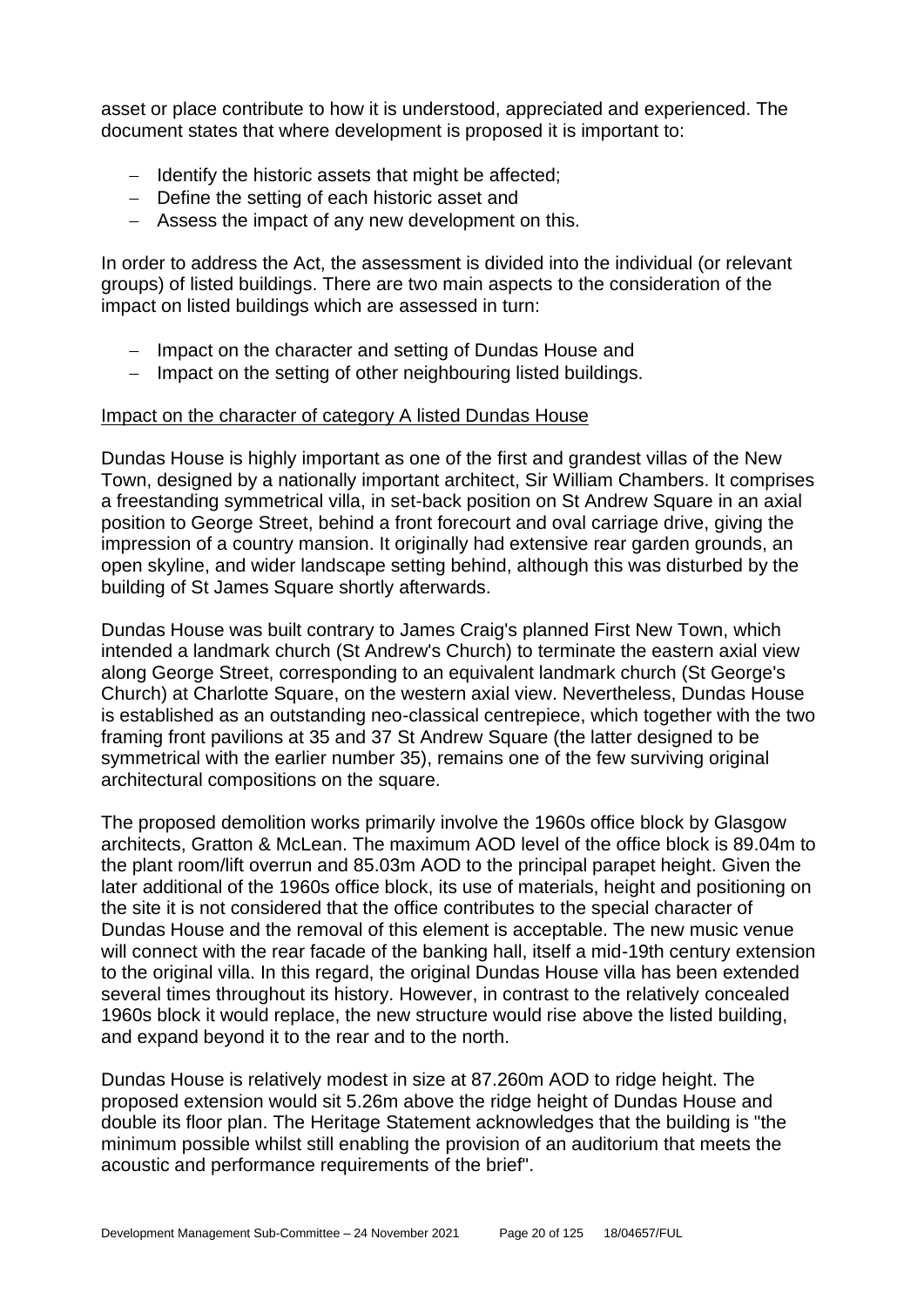Historic Environment Scotland's Managing Change guidance note on 'Extensions' states that extensions should ordinarily be subordinate in both scale and form. The proposed extension does not fully comply with the HES Managing Change guidance on extensions by virtue of its scale. This is because the concert hall needs to be a certain height to deliver the acoustic and performance requirements of the applicant's brief. Nevertheless, in many of the Cultural Heritage viewpoints contained in the EIA Report, the building reads as a new building and not an extension. For this reason, and given the reduced height and high quality design, the integrity and character of Dundas House will not be compromised.

Careful consideration has been given in the design to the relationship and interface of the new building with Dundas House. The physical junction between the new structure and the old has been minimised, exposing the majority of the historic facade at ground floor level. The 155sqm of the blank portion of the existing building to the rear of the banking hall abuts to the new building by a solid non-structural connection. The new building steps back from the east facade of the south wing of Dundas House by approximately 0.75m, expressed through a series of metal panels set back from the concrete façade line. This provides a private access route between the south wing of Dundas House and the proposed venue to facilitate external maintenance of Dundas House, the Dunard Centre and the adjoining courtyard only. This separation also allows the historic cornice and corbel details of the wing to remain undisturbed.

Internally, the historic rear façade has also been partially exposed within the ground floor foyer. A single new opening is proposed to link the foyer with Dundas House. A small lightwell courtyard has also been formed to the southwest corner in order to permit light into adjacent Dundas House accommodation. This will not be publicly accessible for security purposes.

The proposed design seeks to mitigate potential negative impact on its character by responding to the classical order of the New Town, with the proportions and materials representing a contemporary, high-quality architectural response. The central oval volume containing the concert hall reflects many of the significant cultural and civic buildings within and to the south east of the site. Furthermore, due to the depth of Dundas House and the fact that the building has a forecourt and is set back from the street edge by approximately 32m, the impacts are reduced in closer views. The design, therefore, preserves the architectural integrity of Dundas House and the detailing of the interface will ensure all works to the historic building are reversible.

#### Conclusion - character of Dundas House

It can be concluded that the direct physical interventions would not unduly diminish historic structures and architectural character of Dundas House. Impact on its setting is assessed further in the section below.

# Impact on the setting of Dundas House

Historic Environment Scotland's document 'Managing change in the Historic Environment - Setting' states that "'Setting' is the way the surroundings of a historic asset or place contribute to how it is understood, appreciated and experienced".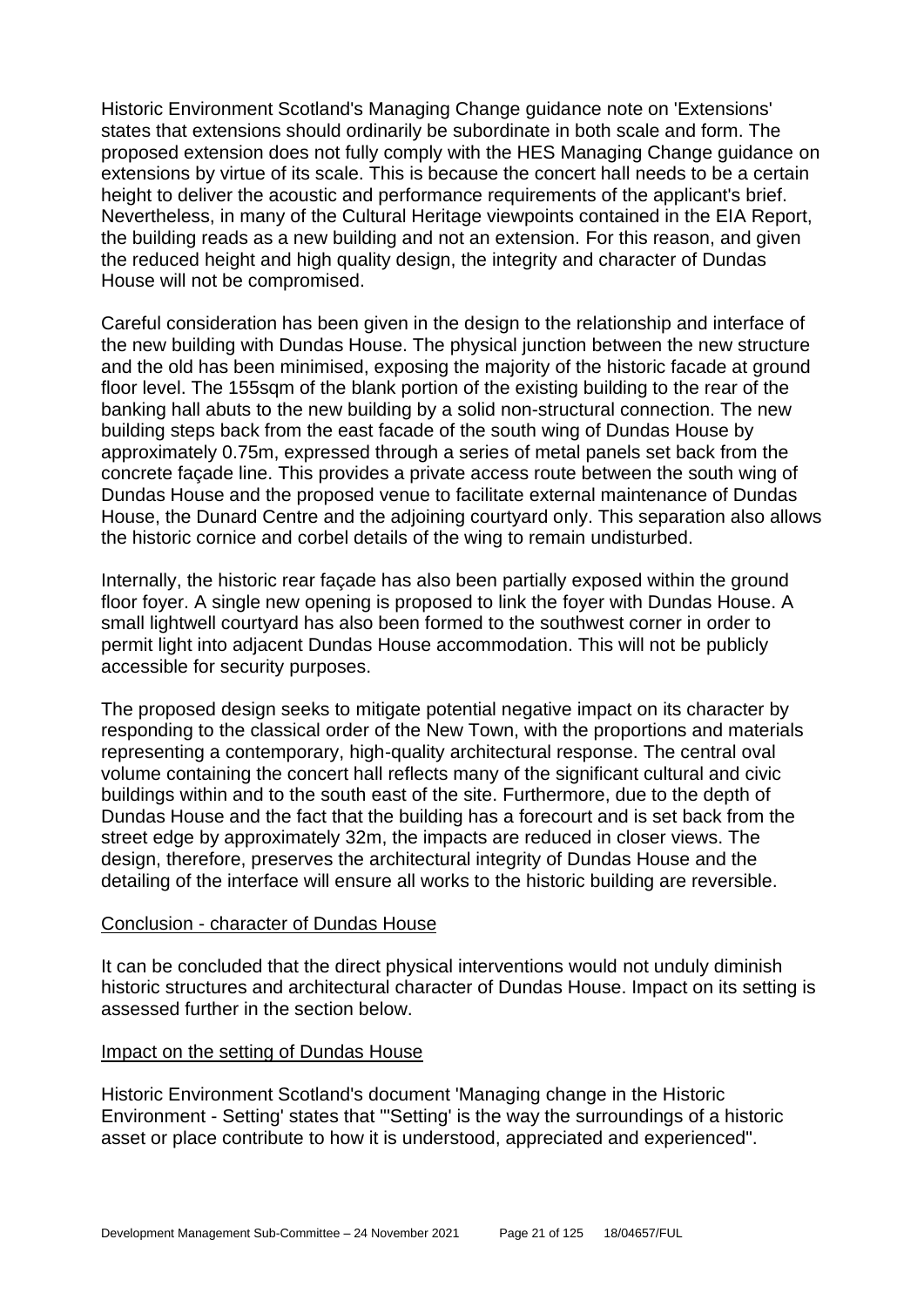The existing setting of Dundas House is much changed from when it was originally constructed. One of the first buildings in the First New Town, it was set against the backdrop of a significant garden area and placed in a set-back position on the square. The twinned flanking pavilion townhouses to the north and south were built shortly after the main listed building, clearly defining the relationship to St Andrew Square and providing a set-piece on the principal George Street axis. This arrangement provides a unified, distinct, architectural composition that is clearly legible on both site and plan. In this regard, Dundas House makes an important contribution to the formal grid plan of the First New Town and this arrangement remains legible today.

This set-piece can be appreciated in a range of axial views to and from Dundas House from St Andrew Square, including Cultural Heritage (CH) Viewpoints 3, 5 and 6, where the symmetry of Dundas House and its pavilions on the axis can be observed. It is acknowledged, however, that views of St Andrew Square along George Street have never been static. There are a number of taller structures both beside and behind the building. These include 19th and 20th century buildings, including Harvey Nichols, the demolished St James Centre and its replacement which are complete. The A listed tenement on St James Square can also be seen behind Dundas House in more distant views of the site. The early 19th century A listed Melville Monument also sits directly in front of Dundas House as a key landmark in the east axial view. For these reasons, besides its three-storey scale, Dundas House is generally not prominent in views along George Street.

Dundas House now forms part of a dense urban context. The present surroundings and baseline for the assessment of impact on setting is the Edinburgh St James Development. Taking the above context into consideration, the key aspects of setting that have been assessed in this section are impacts on longer views, the understanding of the flanking pavilion townhouses and the spatial relationship with Dundas House. The assessment has been informed by the series of verified views included in the Cultural Heritage section of the EIA Report.

#### *Impact on longer views*

The changing pattern of visibility and visual focal points that are experienced as a sequence when moving from west to east along George Street have been well considered. This gives rise to complex changes in how the proposal is perceived.

In the longer views down George Street from the junctions with Hanover Street (CH Viewpoint 9) and Frederick Street (CH Viewpoint 10), the new building would be seen as an additional layer in a wider context of higher buildings which form the backdrop to Dundas House, notably the new Edinburgh St James development and the rear of the tenement buildings on St James Square. All these buildings create a setting that, when viewed from a distance, results in a lack of clarity to Dundas House. This results in it becoming lost within the dense urban environment. In this regard, the addition of the proposed building would not significantly alter this element of Dundas House's setting.

The design of the scheme has sought to create a simpler, more cohesive, backdrop to Dundas House, against which its profile can still be read. The choice of materials in the scheme has sought to complement the traditional stonework and roofing of Dundas House and other buildings in the New Town.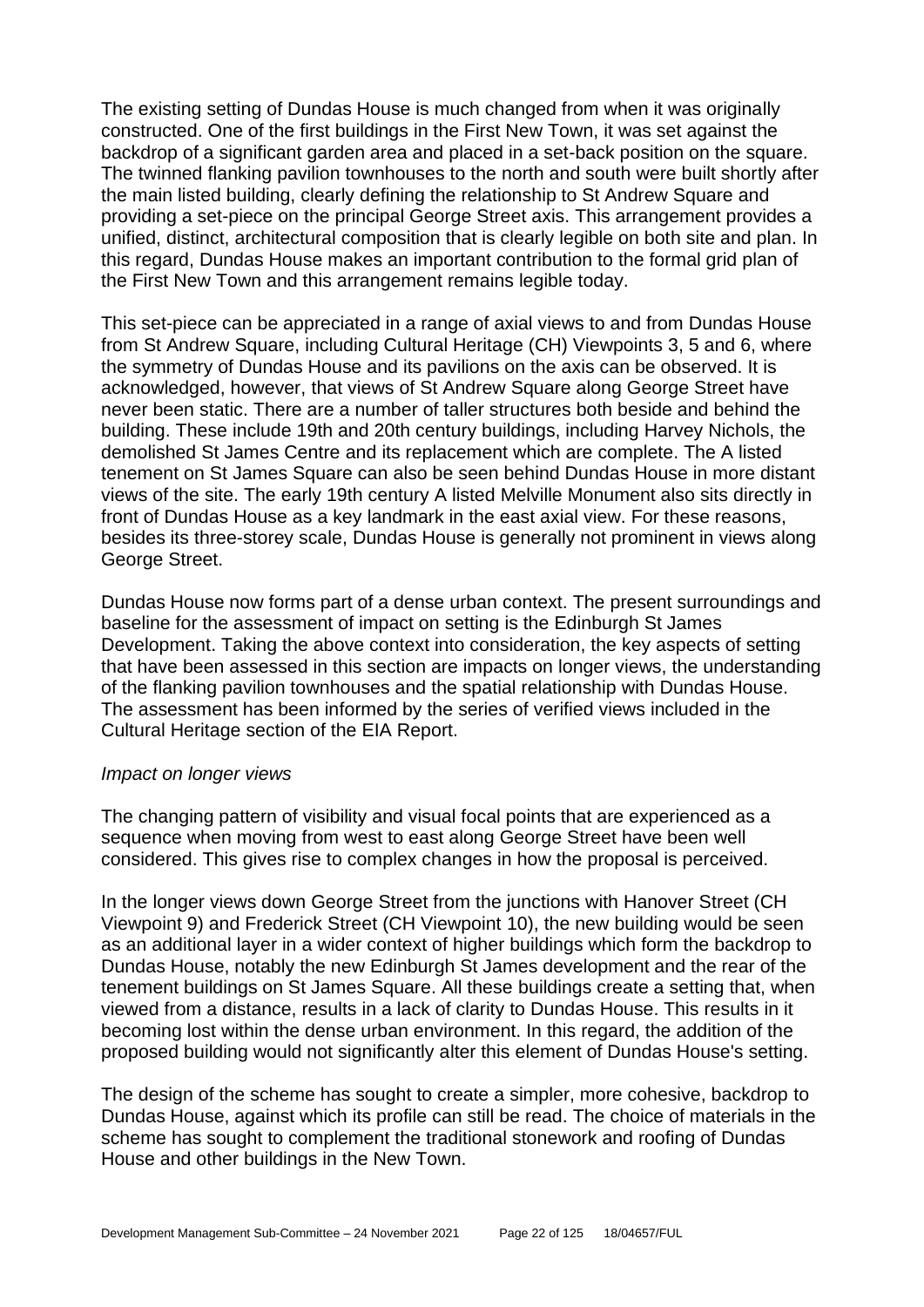The classical architectural language and use of one contrasting material to the rear creates a symmetrical canvas against which Dundas House once more becomes a clear feature appearing to project forward in these views.

Undoubtedly, the new building will have a significant impact on the setting of Dundas House when considered in isolation. However, against the baseline of the Edinburgh St James development and existing buildings, the proposed concert hall is beneficial to the understanding, appreciation and experience of Dundas House, in these longer views along George Street. In this regard, given the reduced height in scheme three, the setting of Dundas House would be integrated with the townscape in longer views, against the backdrop of St James Square and hotel development.

#### *Impact on the pavilion townhouses*

Of great importance to the setting of Dundas House is its relationship with the two A listed flanking pavilion townhouses (number 35 and 37 St Andrew Square). Although the new building would not appear above Dundas House in CH Viewpoints 1-3, it does appear in the visual envelope to the sides and edges of Dundas House. Nevertheless, the symmetrical balance of the Dunard Centre, its set back to the rear of the plot behind Dundas House and the responsive design to its Neo-Classical form and design of its neighbours would result in a visual change within the setting that would respond to and respect the building hierarchy of the group. In this regard, the new building does not affect the spatial arrangement of the building group. This has a beneficial effect, as concluded in the EIA Report.

However, from the inner path south (CH Viewpoint 6), the relationship between these buildings is affected by the new building. It is from this existing view that the roof profile of Dundas House can be seen more clearly against the skyline, rather than against the backdrop of higher buildings. The new building increases the solid mass, filling in some of this sky space, which currently creates a strong relationship between the three buildings and affords Dundas House a degree of prominence. The skyline behind Dundas House and some of the surviving qualities of the building, as a set-piece within a landscape, will be altered. However, the reduced height of the crown and plan depth of the banking hall, lessens this impact.

Historic Environment Scotland (HES) does not object to this application or the corresponding listed building application. They are content that there is a lesser impact on closer views of the development from St Andrew Square. They state that the development will still be visible above the roofscape of Dundas House, unfortunately losing the building's current silhouette against the skyline in a series of viewpoints. However, this adverse impact is much reduced from the previous proposals and represent the changing urban townscape of the city, reading as interventions to an already compromised backdrop.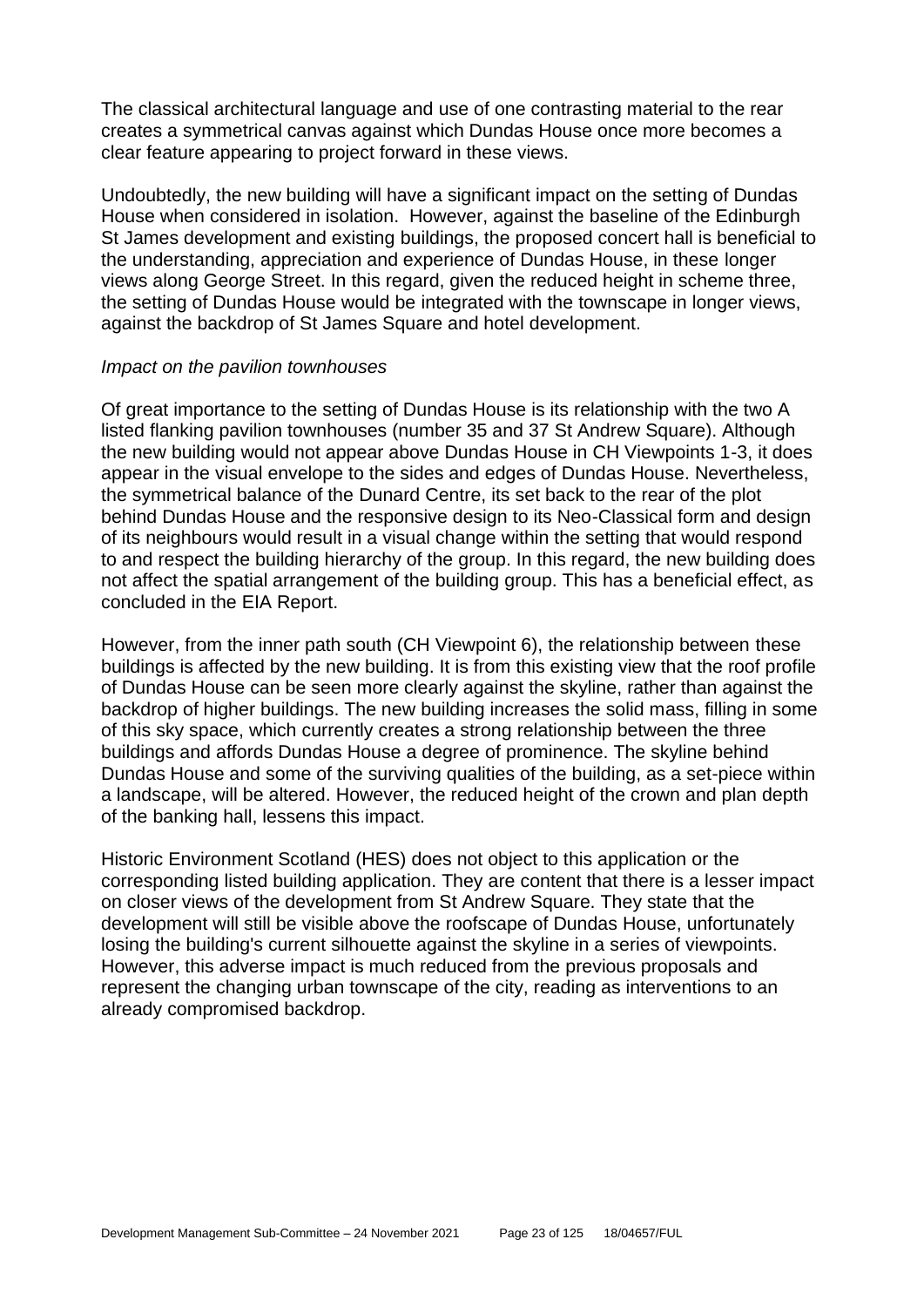#### *Impact on the spatial relationship with Dundas House*

The existing immediate setting within the perimeter of the site is detrimental to the significance of the building and its overall architectural character and appearance. The former rear garden area has been gradually eroded through the 19th and early 20th centuries with subsequent bank developments until it was comprehensively redeveloped in the 1960s with the construction of the office block, lower ground parking, surface and decked car park and access ramps. In this regard, the original setting of Dundas House has already significantly changed. The proposed development and the new public realm will improve the experience of the main building and consequently improve its immediate setting. The forecourt and external spaces around the venue are proposed to be resurfaced with Scottish Whinstone, replacing the asphalt to circulation and car parking spaces, with a high-quality and robust surface appropriate to its setting. The impacts of the new public realm on Dundas House are acceptable. Furthermore, due to a plan depth of about 24m of the existing banking hall, the new building will be separated from the original villa, reducing the impact on the principal elevation and forecourt to Dundas House.

#### Conclusion - Setting of Dundas House

The relationship of the new building with the setting of Dundas House is complex and will change depending on the point of reference and experience of the view. In views from the eastern and southern sides of St Andrew Square where the development will have a greater impact on its setting, the elevational design and form, including the setback and oval form, mitigates some of these.

The EIA Report states that the overall significance of the effect on Dundas House is negligible/minor beneficial. Whilst it is agreed that the impact on more distant views along George Street is beneficial, there is still a minor adverse impact on the setting of Dundas House from the south side of St Andrew Square. Overall, however, it is concluded that the impact is neutral and that the setting of Dundas House is preserved.

#### Impact on adjacent listed buildings

# *Melville Monument*

The 45m high A listed Melville Monument dominates the long axial views along George Street from the west and is visible more widely in the city. The Melville Monument is set within the centre of a large enclosed open space, meaning that its dominance within the centre of St Andrew Square and on axial views along George Street will be preserved with the proposed development. The new building will sit on axis with the monument and the St James Central Hotel behind. This axial composition contributes positively to the complex layering of this view. The Melville Monument will continue to dominate and be at the forefront of these views. The EIA report concludes that the magnitude of the impact of the proposed development is negligible. This is agreed.

# *Monument to John, 4th Earl of Hopetoun*

The A listed Hopetoun Monument is an equestrian statue located in the lawn forecourt of Dundas House. The public realm works for the new venue will retain the statue in the oval lawn in its current position.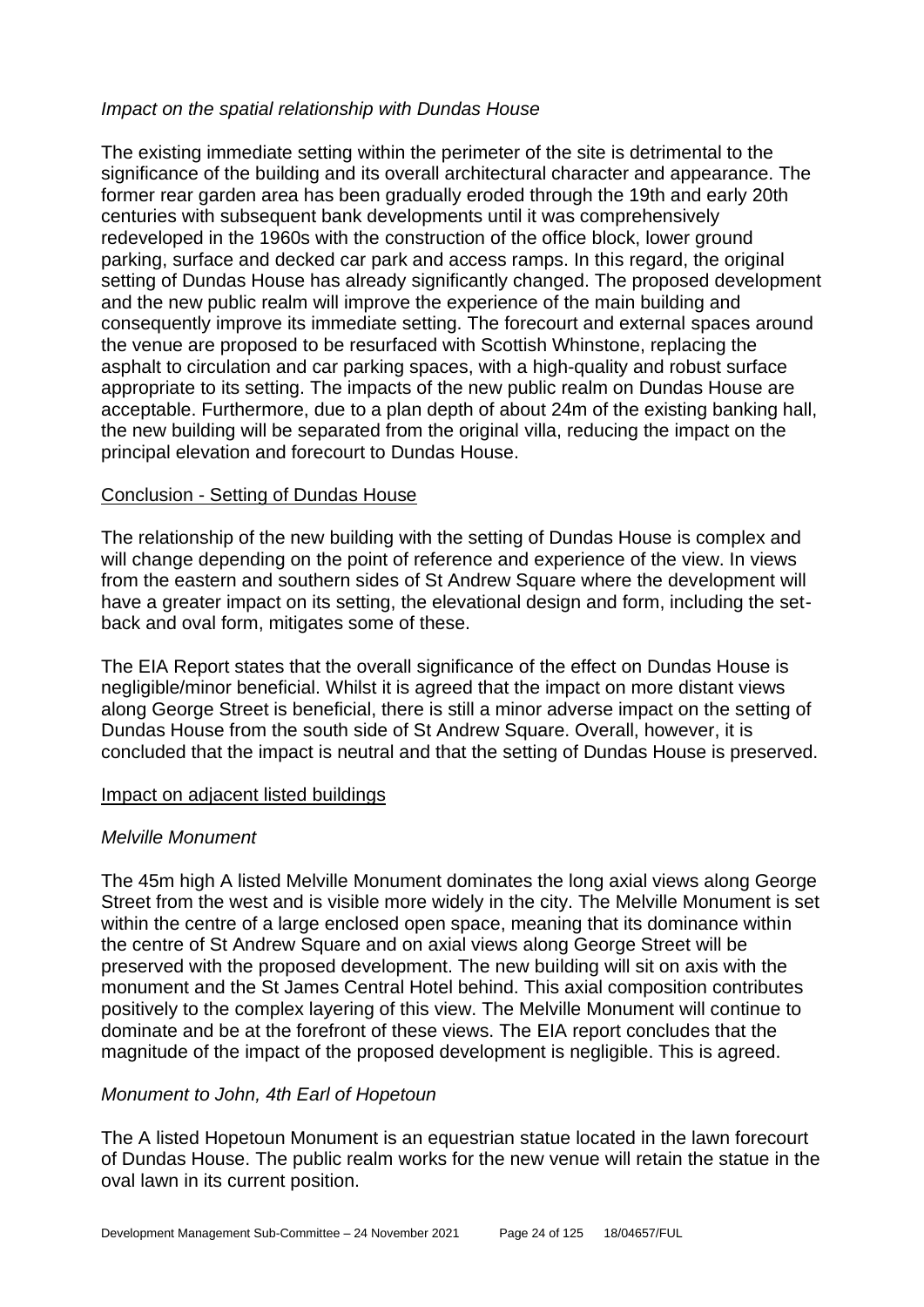Improvements to the surrounding surfaces and the introduction of a high-quality public realm throughout the site will enhance the setting of the listed monument. The overall significance of the effect of the proposed development on the setting of the Hopetoun Monument is positive. The magnitude of the impact of the proposed development is negligible.

# *The pavilion buildings - 35 and 37 St Andrew Square*

As stated previously, number 35 and 37 are two A listed flanking pavilion townhouses at the entrance to the Dundas House forecourt. Together they create a group composition with Dundas House as they frame its forecourt. The relatively low scale of the buildings, against the larger scale and more-dominant surrounding development, including trees and planting on St Andrew Square mean that they are neither prominent nor visible in longer or medium distance views. The setting of 35 St Andrew Square in the baseline condition is compromised by trees and the coffee pavilion in the foreground that obscure views to the principal elevation. The proposed development will not affect key views or the framing effect to the open court to Dundas House that the townhouse pavilion provides. In views from the north side of St Andrew Square the roof form of the proposed development is limited to the side of the roof profile of number 35, but this does not affect the ability to understand the asset.

Although the principal elevation of number 37 matches that of number 35, the flanking elevation to the north flanking Dundas House forecourt did not follow the same detail and is without the pilasters between the bays. However, this property is currently being extended which strengthens the enclosing effect around the court of Dundas House. The proposed development does not alter the character or appearance of the principal elevation or built form of number 37, nor the group composition of the building as it frames the entrance to Dundas House with number 35.

The proposed removal of the historic boundary wall of number 35 would alter the layout of the plot of Dundas House, affecting its symmetry to some degree. However, this impact has been effectively mitigated by demarcating this historic curtilage through alterations in surface treatment. The public realm design, therefore, preserves the character and setting of number 35. Historic Environment Scotland is supportive of this change.

The EIA report concludes that the overall significance of the effect of the proposed development on 35 and 37 St Andrew Square is negligible. This is agreed. Overall, the impact on these listed buildings is, therefore, acceptable.

#### *38-39 St Andrew Square*

The proposed new building sits comfortably to the north of this A listed building and is comfortably set back and lower. The overall significance of the effect of the proposed development on the setting of 38-29 St Andrew Square is negligible.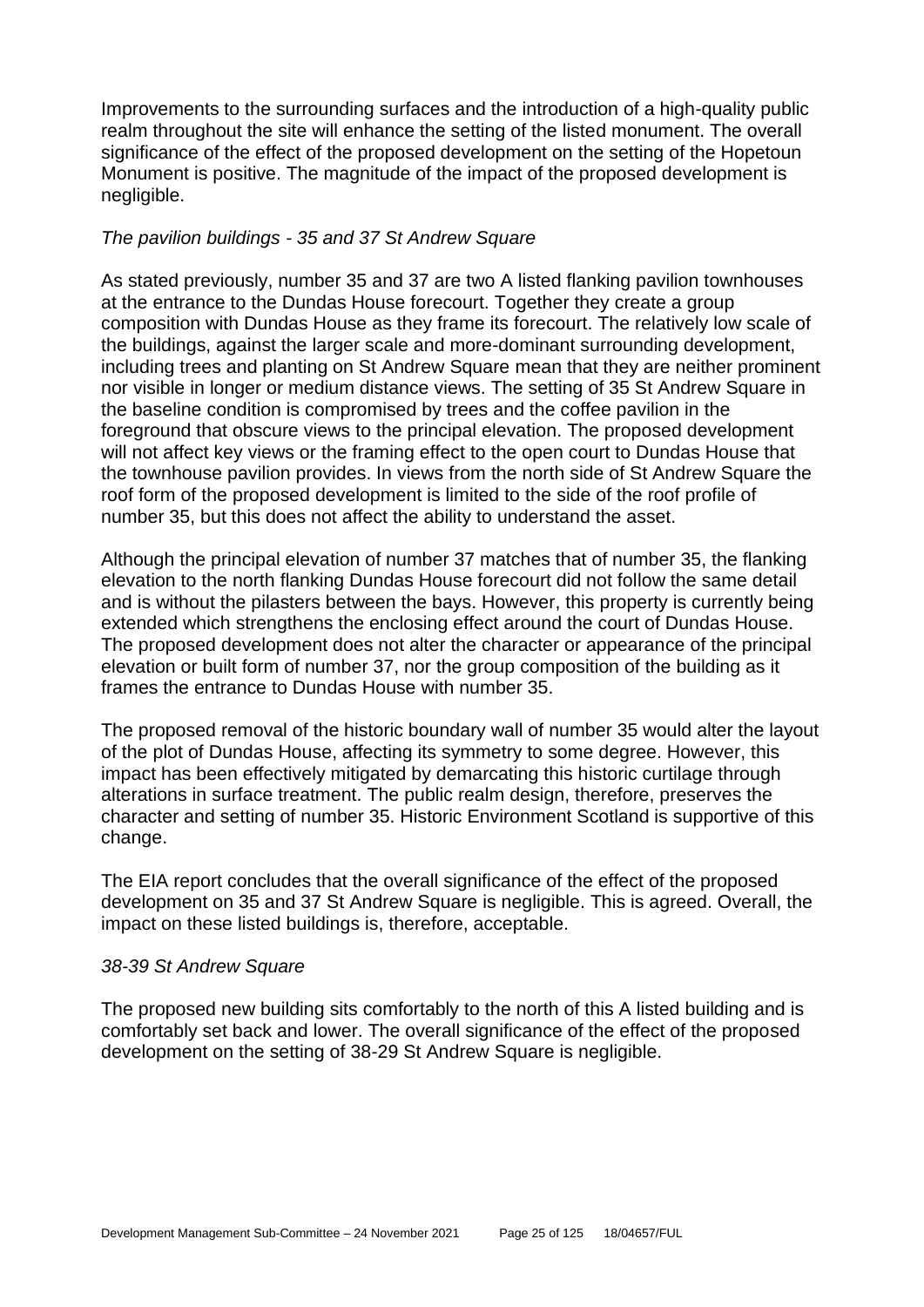# *42 St Andrew Square*

This A listed building dominates views from the west along the south side of St Andrew Square as well as Dundas House and buildings on its immediate north side. The proposed development will not alter the dominance of this building nor its architectural character or presence at this part of St. Andrew Square. The overall significance of the effect of the proposed development on the setting of 42 St Andrew Square is neutral.

#### *23-26 St James Square*

The four-storey A listed tenement property at 23-26 St James Square is one of an isolated pair of tenements that had stood at the northwest corner of St James Square and survived the demolitions to create the St James Centre in the 1960s. A small garden court is located in front. The setting of this block has been severely compromised by the loss of St James Square in the 1960s and substantial large-scale developments to the north and east associated with Multrees Walk and the Central Bus Station.

The outer-most face of the new building facade is 4.5m from the nearest corner of the A listed tenement. This has increased from 2.96m in scheme two. Despite its proximity to the proposed development it does not have an associative relationship with the former garden plot of Dundas House or notably overlook the Dundas House plot. Furthermore, the spatial relationship between Dundas House and the tenement has been substantially altered by the later banking hall addition and the 1960s office block. In this regard the proposed development will not substantially change that spatial relationship. Whilst Edinburgh World Heritage considered there to be an adverse impact on the setting of 23-26 St James Square, the EIA Report concludes that the overall significance of the effect of the proposed development on the setting of 23-26 St James Square is negligible. This is agreed.

# *General Register House*

The back dome to the A listed General Register House sits within a public garden, the Archivist's Garden, connecting New Register House, General Register House and Sasine Office. The back dome is in the centre of the garden which extends up to the outer edge of the boundary wall of the former garden plot of Dundas House. Whilst the proposed concert hall is a more substantial building than the existing 1960s office block, the choice of materials and façade details complement the context. It does not compromise the grouping of the records office buildings as experienced at the rear and side of these buildings centred on the back dome and the Archivists Garden. Nor does it compromise the relationship of the back dome to the General Register House to which it is attached. The overall significance of the effect of the proposed development on the setting of the General Register House, circular record hall is negligible.

# *New Register House, Princes Street*

The rear of this A listed building faces the southern elevation of Dundas House and is plain in style. Whilst the proposed extension will be noticeably close to New Register House and the garden court from the view along Register Place, the new building does not appear as a solid masonry elevation.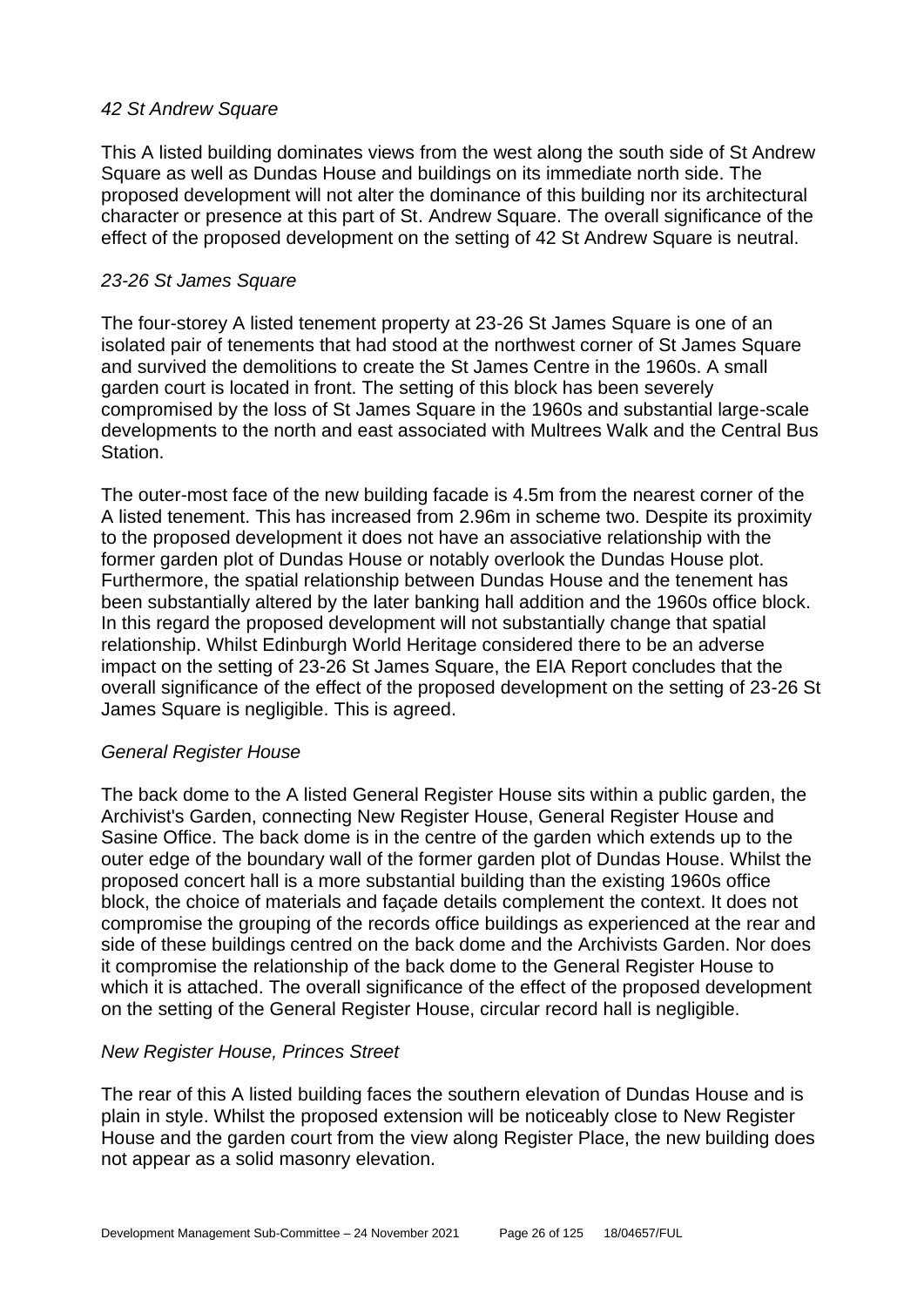The façade detail, the vertical colonnade with slender columns and cornice line, complement the classical geometry of the existing building. The EIA Report concludes that the overall significance of the effect of the proposed development on the setting of New Register House is negligible.

# *James Craig Walk, Scottish office (formerly 27-31 St James Square), and, James Craig Walk, Princes Street, General Register House, Sasine office*

These properties form a grouping within the street context and are connected so have been assessed together. The proposed development will not affect the setting of the Sasine Office to General Register House. The rear of these properties overlook the Archivist's Garden and are oriented towards General Register House. Whilst the south west gable of the former 27-31 St James Square now overlooks the former garden plot rising above the rubble boundary wall, this elevation is heavily altered from the original, former side elevation to the block and is not a significant part of the character of the listed building. The proposed development will be set a distance away within the former garden plot. Furthermore, the materials choice and vertical proportion of the south orthogonal block will complement those of the surrounding buildings to the rear. The EIA Report concludes that the overall significance of the effect of the proposed development on the setting of James Craig Walk, Scottish Office is neutral/negligible (beneficial) and the setting of General Register House, Sasine Office is neutral. These are agreed.

#### Conclusion - setting of adjacent listed buildings

The proposals would not have an adverse impact on the neighbouring listed buildings. Most of these A listed buildings have a classical composition and elevational treatment. The architecture and form of the proposed development reflects the classical forms, composition and architecture of the surrounding buildings. Furthermore, the axial arrangement in views along George Street and the symmetrical plan and elevational composition of the concert hall volume contribute to the setting of neighbouring listed buildings.

# Conclusion in respect of Section 59 and 64 the Planning (Listed Building and Conservation Areas)(Scotland) Act 1997

Due to its proximity to listed buildings and being a site within a conservation area, the proposed development first required to be assessed against Sections 59 and 64 of the Planning (Listed Buildings and Conservation Areas) (Scotland) Act 1997 (the '1997 Heritage Act'). The Courts have clarified that Section 59 and 64 mean that there is a strong presumption against granting planning permission for development which would either: (i) harm a listed building or its setting; or (ii) conflict with the objective of preserving or enhancing the character or appearance of the conservation area. If engaged, the presumption can only be rebutted if the proposals would result in significant public interest advantages which can only be delivered at the scheme's proposed location.

On balance it is not considered that the proposals conflict with the objective of preserving or enhancing the character or appearance of the conservation area (assessed in 3.3a)). Nor is it considered that any of the adjacent listed building or their settings are harmed by the proposals (assessed in 3.3b)).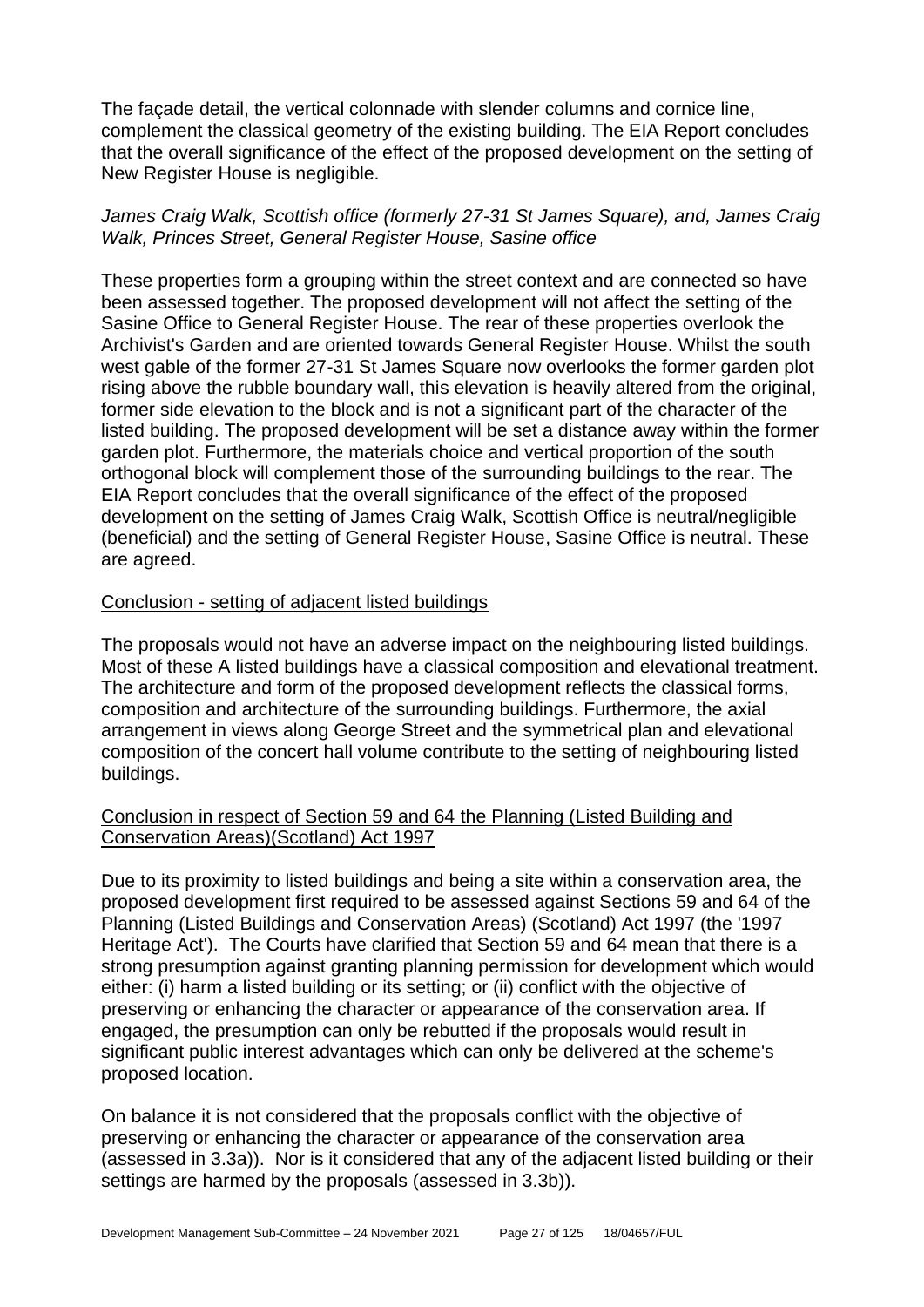Although the proposal would harm the setting of Dundas House from the southern inner path, the overall effect on the setting of Dundas House is neutral. In this regard, the presumption against granting planning permission would not be engaged and the application complies with Sections 59 and 64 of the Planning (Listed Building and Conservation Areas)(Scotland) Act 1997.

In the event that the Development Management Sub-Committee conclude that the negative presumption is engaged, it will be necessary to consider whether the presumption can be rebutted due to the proposals resulting in significant public interest advantages which can only be delivered at the scheme's proposed location. It is considered that the proposals do result in significant public interest advantages which can only be delivered at the scheme's proposed location.

The scheme at its proposed location would result in significant economic, social and cultural benefits to the city and the wider community. Historic Environment Scotland policies HEP1, HEP2, HEP5 and HEP6, state that decisions affecting the historic environment should be informed by an inclusive understanding of the potential consequences for people and communities to ensure that changes to a site or place are proportionate to its cultural significance.

The proposal would form an important strategic development in the city's cultural infrastructure and create a vital stimulus for live music, musicians and audiences. As well as strengthening Edinburgh as a 'Festival City', the venue would become a focal point for engagement, learning and outreach. These arise because of the development's location, being adjacent to IMPACT Scotland's offices at 35 St Andrew Square, where the National Youth Choir of Scotland will also be located. This allows the establishment of a regional training choir and singing programme for communities across Edinburgh.

In order to be successful, both functionally and commercially, a large Edinburgh city centre site is essential. The site is adjacent to bars/restaurants and other cultural venues. The site also benefits from excellent active travel and public transport links, with Waverley train station 400m walking distance, Edinburgh bus station 170m away and the tram stop 100m away on St Andrew Square. It is also close to public parking. Six alternative city centre sites were considered. None of these were suitable, available or deliverable.

The significant social, cultural and economic benefits of siting the development in this proposed location, as discussed in section 3.3n), are a considerable material consideration.

# **c) The proposal will have a detrimental impact on the character of the New Town Gardens and Dean Historic Garden Designed Landscape Inventory Site;**

LDP Policy Env 7 aims to protect the setting or component features of the Inventory of Gardens and Designed Landscapes. The site is located within the New Town Gardens and Dean Inventory designated Garden and Designed Landscape (GDL). St Andrew Square is the closest New Town garden and the one most likely to be affected by the proposed development. The original 'pleasure garden' was laid out in 1772, with the design centering around the landmark feature of the 45m high Melville Monument.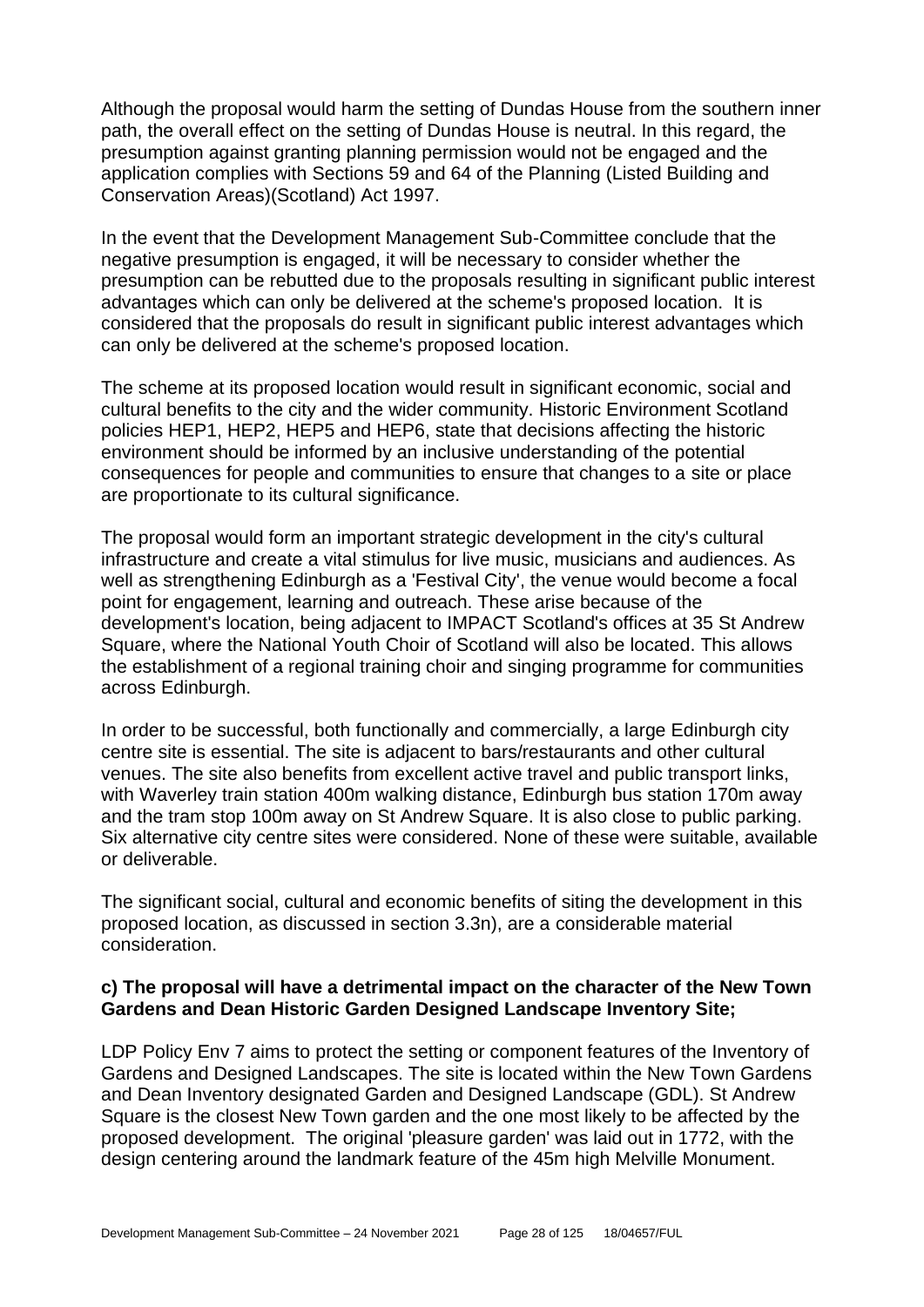In 2008, the gardens were redesigned to create a publicly accessible and modern space. Calton Hill is another important part of the GDL. Views from Calton Hill have been assessed in section 3.3b) and considered to not impact on the character and views from this part of the GDL.

A key attribute of the GDL is the relationship between the open spaces and the enclosing buildings. In respect of St Andrew Square, the buildings are of varying architectural styles. The proposed development continues this pattern of changing urban form and associated uses. Although there will be localised visual impacts from St Andrew Square as considered in sections 3.3a) and 3.3b), and a higher footfall as a result of the expanded network of public realm and new cultural activity, it is not considered that the proposed development will impact on the balance of characteristics that contribute to the GDL status. In this regard, the proposed development complies with LDP Policy Env 7.

#### **d) The proposal will preserve the outstanding universal value of the Old and New Towns of Edinburgh World Heritage Site**

LDP Policy Env 1 states that development will not be permitted which would have a harmful impact on the qualities which justified the inscription of the Old and New Towns of Edinburgh World Heritage Site, or would have a detrimental impact on the Site's setting.

The Old and New Towns of Edinburgh World Heritage Site (WHS) was inscribed on the World Heritage List by UNESCO World Heritage Committee in 1995. It was accepted at the point of inscription that the 1995 baseline was, in this particular area, going to change as a result of potential change to the St James Centre. These changes are ongoing with the construction of its replacement. In this regard, it is the view of the Edinburgh World Heritage Trust that this sets a new baseline from which to manage the Outstanding Universal Value (OUV) in this area. Likewise, there have been other significant changes in the area since 1995, including the construction of the bus station, Harvey Nichols, the Standard Life building on the south of the square, the Registers development, the addition of the tram infrastructure and the re-imagination of the square itself. The WHS Management Plan, by its very nature, accepts that inevitably change will occur within the WHS. An EIA Report has been submitted with the application to assess the effects of this change.

Chapter 4 of the 2011-2016 Management Plan sets out an interpretation of the key attributes of the OUV which are further explained in Appendix D.3 of the 2017-2022 Management Plan. These are grouped under headings assessed in the section below. The proposed development has the potential to impact on some of these attributes. The attributes that may be affected include both physical built environment considerations and more intangible attributes relating to the cultural life of the city. The EIA Report considers the impacts of the proposed development on these attributes. Given the numerous and overlapping factors that contribute to the OUV of the WHS, the assessment has also been informed by other sections of the report, notably impacts on the New Town Conservation Area in section 3.3a), character and setting of listed buildings in section 3.3b), and the wider social, cultural and economic impacts in section 3.3n).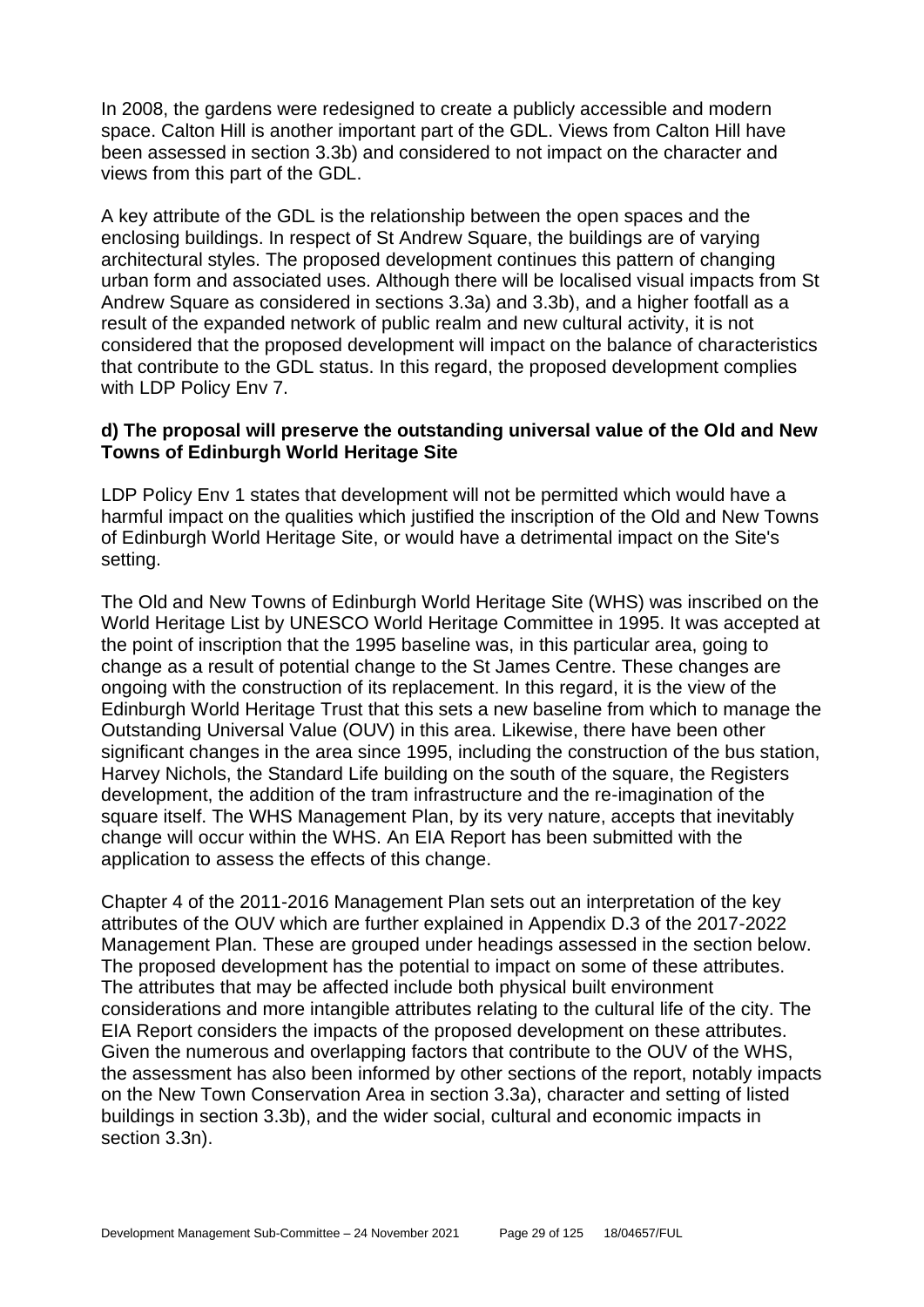# The remarkable juxtaposition of the Old and New Towns

As considered in section 3.3a), the proposed development would not be visible across the majority of the WHS, with actual visibility being greatly reduced by the enclosure of built form and mature tree cover. The proposed development would, therefore, be well recessed from the transition between the Old and New Towns. There is no visibility from the Castle Ramparts (TVIA Viewpoint 10). In this regard, the proposed development would have little influence on this attribute.

#### Old Town

From elevated parts of the Old Town, for example the Castle Ramparts (TVIA Viewpoint 10 and Protected View C1a/b), the proposal will be concealed by new development on the south side of St Andrew Square. In this regard, the proposed development would have no influence on this attribute.

#### New Town

The built form and composition of the proposed development will bring about a notable change within the New Town, its prominence accentuated by its position at the end of the axial vista along George Street, as considered in section 3.3a). While its scale would be larger than that of Dundas House, the proposed development will contribute to the axial arrangement and symmetry of the New Town, providing a terminating effect to the axial view along George Street. In this regard, it will add positively to the town planning components, giving clarity to the urban structure of the New Town that contribute to the integrity of the WHS. This is supported by Edinburgh World Heritage Trust, who consider there to be a neutral impact on the layout of the New Town and a positive impact on the clarity of urban structure.

# Architectural Quality

The design quality is considered in section 3.3a) and 3.3f). While the proposed development is a modern intervention in the Georgian New Town, the façade details, proportions and materials of the building have been selected to respond to the classical order, proportions and materials of the New Town. This produces a contemporary highquality building that responds to the New Town character.

#### Topography, planned alignments and skyline

The dramatic topography of the Old Town combined with planned alignments of key buildings in both the Old and New Town, result in spectacular views and an iconic skyline. The impact on topography and skyline is assessed in section 3.3a).

The planned view along George Street towards Dundas House also contributes to the clarity of the urban structure of the New Town and alignment of key buildings, as set out in Section 3.3b). Dundas House is aligned on the key axis of the New Town, but generally not prominent in views along George Street. Whilst Edinburgh World Heritage Trust consider there to be a neutral impact on the planned alignments of key buildings, they conclude there would be a negative impact on the classical set piece around Dundas House and Dundas House itself as the finest free-standing house in the New Town.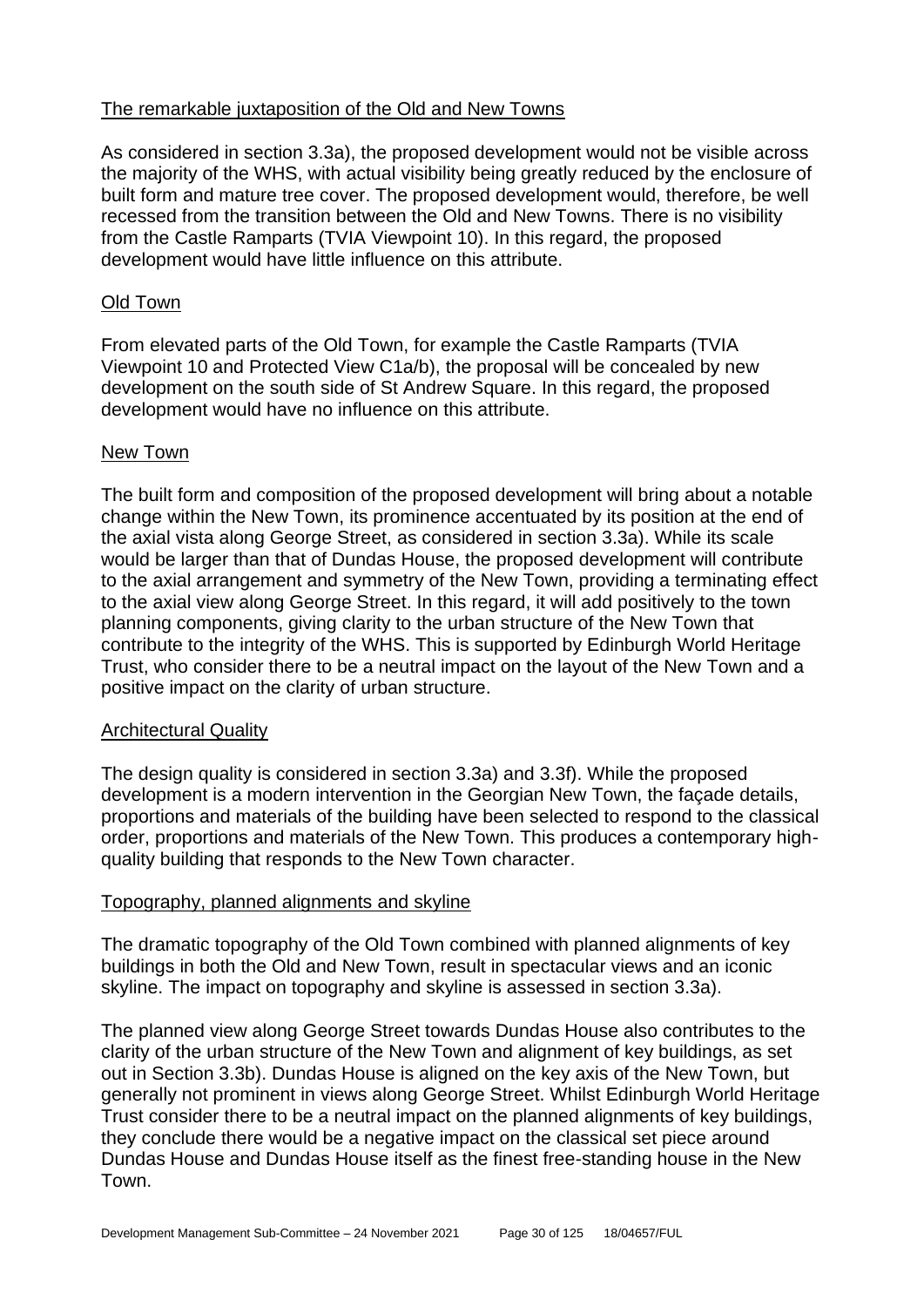Although the garden space has already been altered, the proposals would make this clearly evident in a way in which it has not previously been appreciated. This is reflected in section 3.3b) where it is considered that there would be a minor adverse impact on the alignments of these key buildings from the south of St Andrew Square (CH Viewpoint 6).

Furthermore, key elements of this architectural set-piece would not be affected; the layout of Dundas House on its plot, its front forecourt and flanking pavilions. CH Viewpoint 1 demonstrates that there would also be little impact when viewed from the pavement directly in front of the building, with Dundas House remaining readable as a free-standing house, set back from the urban square. Therefore, on balance, the central relationship Dundas House has with St Andrew Square and associated planned alignment would be sufficiently preserved.

#### Influence of urban planning

The First New Town is characterised by its formal urban plan. The proposed development reflects the pattern by terminating the axial view along George Street and contributing to the symmetry of this planned alignment. Therefore, as assessed in section 3.3a), the new building will strengthen the sense of a planned layout.

#### Culture and activities

In addition to the physical attributes of the OUV, the proposed development relates directly to the OUV of 'Culture and Activities'. The city has a predominant position within the Scottish arts scene, across a full spectrum of activities, and plays host each year to the highly regarded and world-renowned Edinburgh International Festival. The Management Plan states that sustaining a living capital city centre is a balance between protecting the environment, strengthening society and supporting a vibrant cultural scene. The magnitude of change as a result of the proposed development would be high, as the development would provide a new cultural and civic venue in the heart of the city, adding to the character of the city and supporting its vibrant cultural scene. The assessment and consideration of the cultural benefits is set out in section 3.3n). The proposed development has the potential to have a positive impact on this attribute. This is supported by the consultation responses from Historic Environment Scotland and Edinburgh World Heritage Trust.

# **Conclusion**

The effect of the proposed development on the WHS is complex, reflecting both adverse and beneficial impacts on different attributes of the OUV. The four attributes with potential to be affected include those associated with the New Town, its Architectural Quality, its Topography, Planned Alignments and Skyline, and its Culture and Activities. There would be a localised adverse effect due to the changes the new building would introduce to the perception of the attributes from within St Andrew Square to the south. Nevertheless, there is potential for beneficial effects on the cultural life of the city, an important attribute of the OUV of the WHS. In this regard, it is considered that overall the effect of the proposed development on the OUV of the WHS as a whole would be beneficial. Historic Environment Scotland consider that the conclusions of the EIA Report have been reasonably supported by the information provided.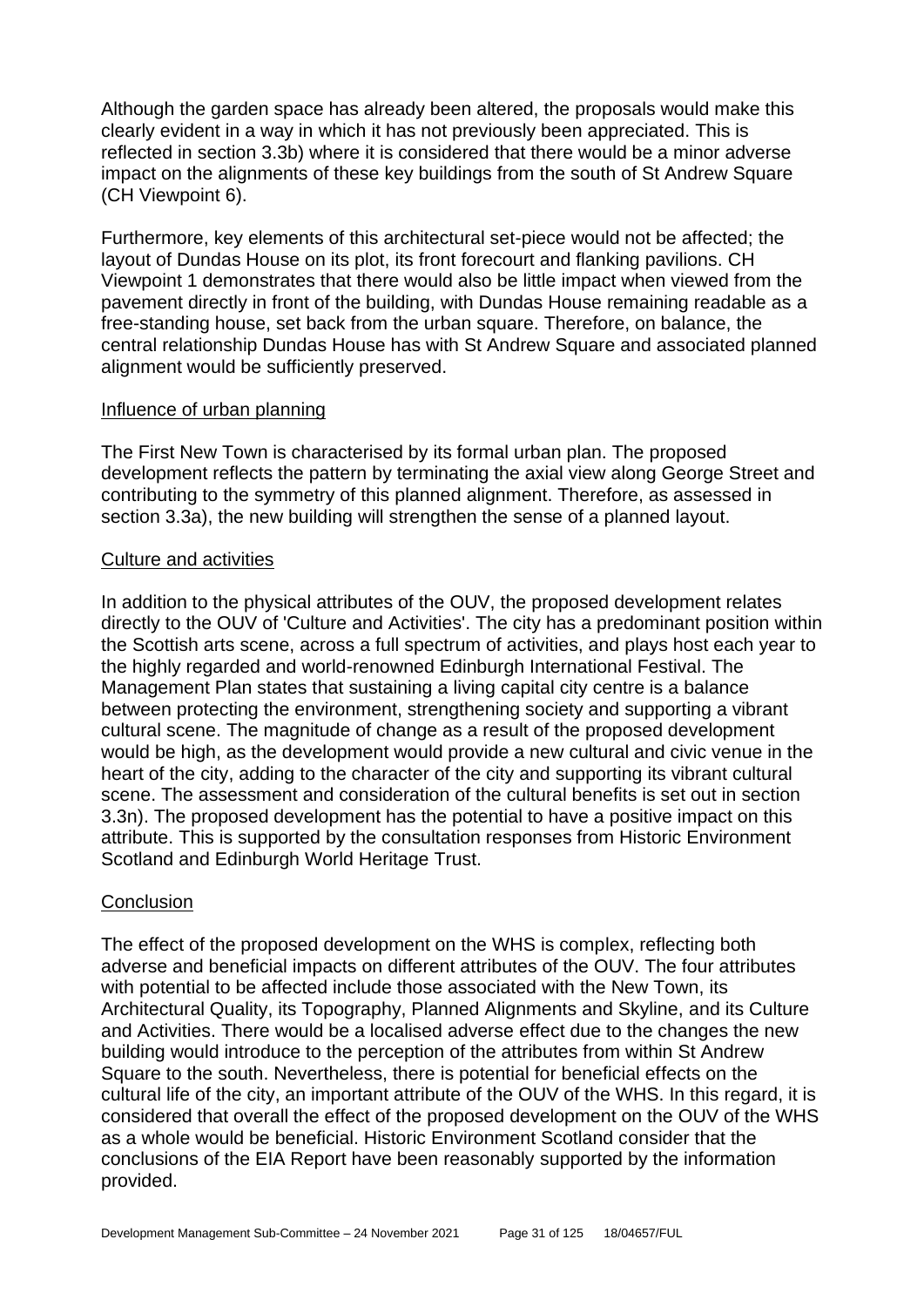In this regard, the application complies with LDP Policy Env 1.

#### **e) The principle of development is acceptable**

The aims and strategy of the LDP include supporting the growth of the city economy and helping to create strong, sustainable and healthier communities, enabling all residents to enjoy a high-quality of life. In doing so, the LDP supports Edinburgh's role as Scotland's capital city and recognises its importance as a key driver of the Scottish economy.

The application site is located within the City Centre, as defined on the LDP Proposals Map. In this regard, LDP Policy Del 2 is relevant. It states that development will be permitted which retains and enhances its character, attractiveness, vitality and accessibility and contributes to its role as a strategic business and regional shopping centre and a capital city.

The proposal seeks to create a diverse, thriving, welcoming and successful place which is integral to Edinburgh's role and functioning as a capital city, a regional service centre and major tourist destination. In order to maintain an intensively developed, vibrant city centre character, a wide range of uses are encouraged, including commercial leisure use, offices, community and cultural facilities and where appropriate libraries, education and healthcare facilities. Leisure, community, cultural and education uses are all provided for in the proposed development and all appropriate to the location of the site, its accessibility characteristics and the character of the surrounding area, thus complying fully with LDP Policy Del 2b). The benefits of these uses are assessed further in section 3.3n).

LDP Policy Del 2c) requires, where practicable, that offices be provided as part of major mixed-use developments. Although this is not considered a major mixed-use development, the applicant (IMPACT Scotland) and other associated parties will occupy the existing office building at 35 St Andrew Square and RBS will retain their bank branch and associated office space within Dundas House. These existing office uses will complement the proposal and contribute to the overall mix on the site.

LDP Policy Del 2a) supports comprehensively designed proposals which maximise the potential of the site in accordance with any relevant development principles, development brief and/or other guidance. The proposals provide a comprehensive design which maximises the potential of the site in accordance with the principles set out in the St James Quarter Development Brief. Within this context, the Development Principles for Proposal CC1 in the LDP include reference to how the current St James development will contribute to the regeneration of this part of the city centre. In particular, reference is made to the opportunity for a new civic space and public pedestrian routes to strengthen links with St Andrew Square. The proposed development supports this aspiration through the delivery of a high-quality public realm, making the entire area between the new Edinburgh St James development and St Andrew Square accessible and permeable to pedestrians and cyclists, adding to the vitality of the city centre. The creation of new traffic-free civic spaces and pedestrian routes complies with LDP Policy Del 2d).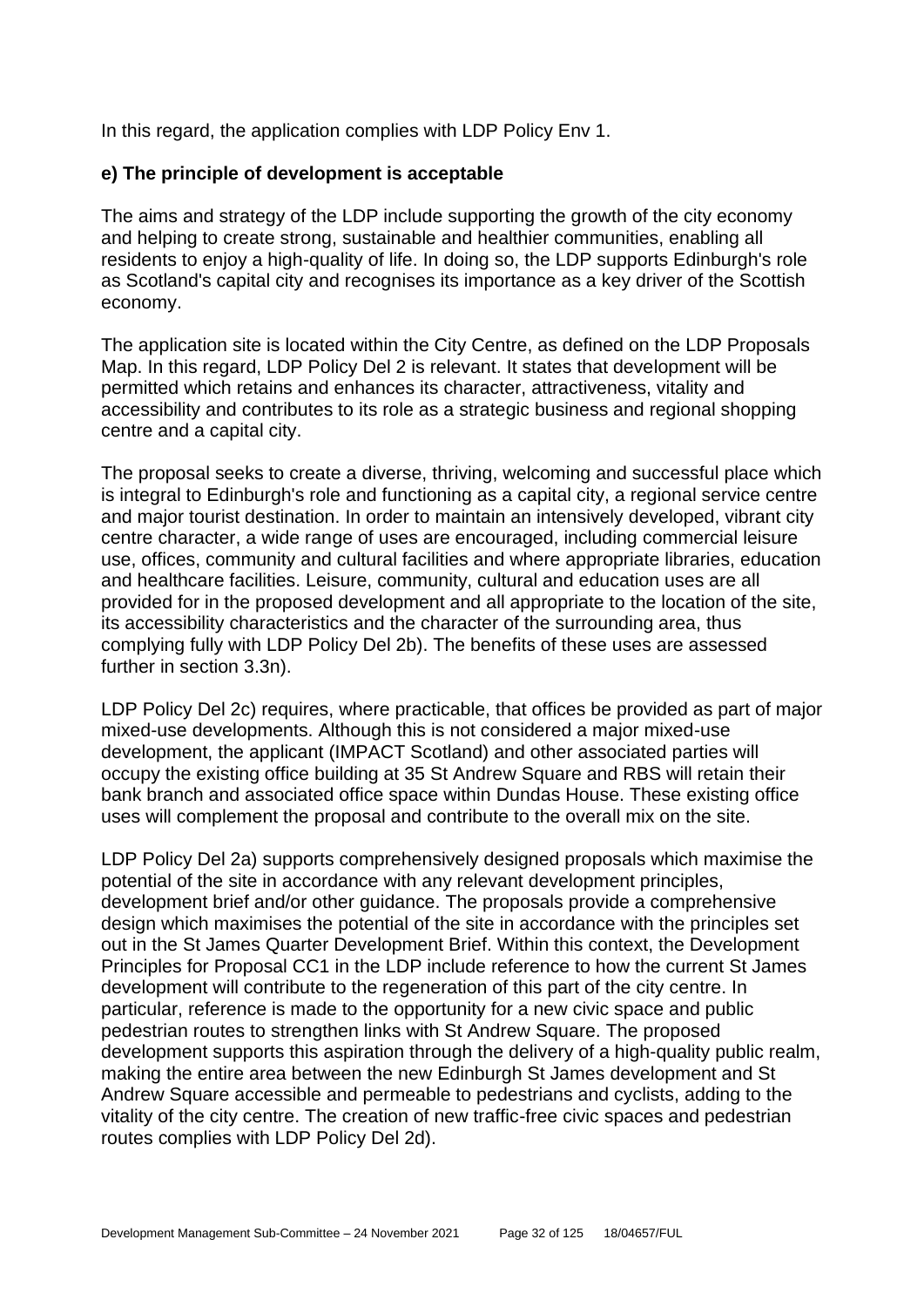LDP Policy Ret 1 applies a sequential approach to the identification of preferred locations for retail and other uses (including cultural facilities) which generate a significant footfall. The location of the site is in accordance with the town centre first approach, thus complying with LDP Policy Ret 1. Likewise, LDP Policy Ret 7 supports the principle of high-quality, well designed arts, leisure and entertainment facilities and visitor attractions in the city centre provided that they make a positive contribution in terms of the type of use and quality of design, are in accessible locations and do not produce unacceptable noise and late night disturbance. The benefits of the proposed use, quality of the design, transport and amenity issues are assessed in greater detail in the sections below. Nevertheless, it can be concluded that the principle of the proposed land use is in accordance with the LDP. The proposed use would make a positive contribution towards the city's cultural, social and educational provision, in accordance with the aims and strategy of the LDP, as well as LDP policies Ret 1, Ret 7 and Del 2.

# **f) The design is acceptable and will contribute towards a sense of place**

LDP Policy Des 1 provides that the design of a development should be based on an overall concept which draws upon the positive characteristics of the surrounding area, to create or reinforce a sense of place, security and vitality. It further states that planning permission will not be granted for poor quality or inappropriate design, or for proposals which would be damaging to the area's character or appearance, particularly where this has a special importance. Likewise, LDP Policy Des 3 supports development where it is demonstrated that the existing characteristics and features worthy of retention on the site and in the surrounding area have been identified, incorporated and enhanced through its design.

The detailed view analysis in the EIA Report has informed the understanding of distant and local views and the setting of listed buildings, monuments, conservation area, garden and designed landscape and World Heritage Site, as mentioned in sections 3a), 3b), 3c) and 3d), all of which contribute to character and sense of place. This section will consider the more detailed aspects of the design.

The Edinburgh Urban Design Panel was consulted at the Pre-application stage. Their full report is contained within Appendix 1. The Panel were supportive of the principle of a music venue in this location and acknowledged that it represented an exciting opportunity to enhance activity and permeability in the surrounding public realm. The Panel's report encouraged a coherent, high-quality public realm which enhances legibility through the site, maximises barrier-free pedestrian movement and minimises conflict with service vehicles. The Panel also advised that the proposal's relationship to its special historic setting and its impact on important axial and oblique views, particularly the view of Dundas House from George Street, is critical and requires to be carefully considered. They questioned the then asymmetric form of the building behind Dundas House and expressed a concern about the positioning of the concert hall, studio and public foyer as separate elements across the site. These concerns have been addressed within the application. The current scheme has not been considered by the Panel.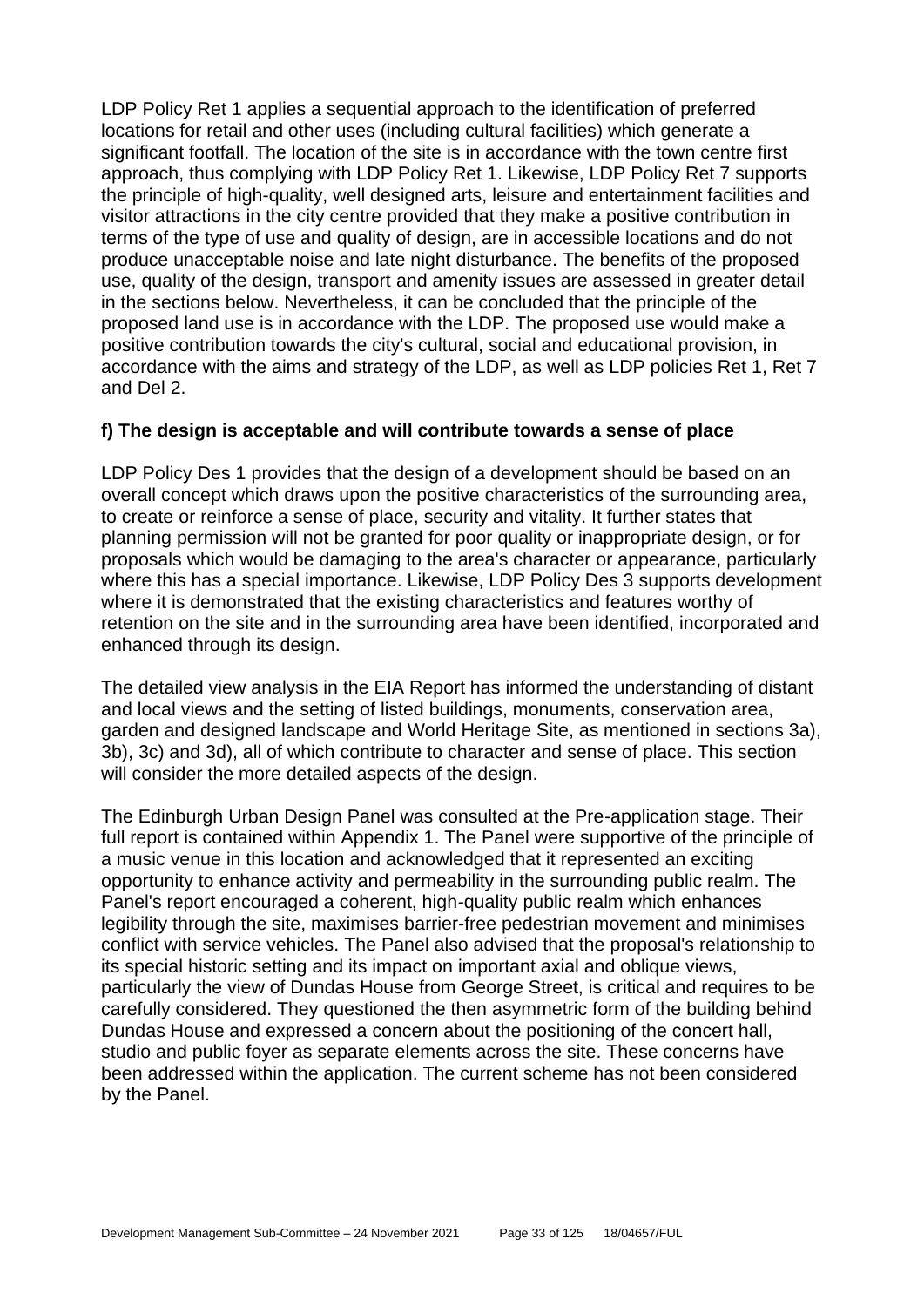#### Elevational composition and materials

A contemporary façade is proposed that reflects and adapts to its sensitive context, whilst ensuring that it stands out as a modern public building. The façade design relates to and re-interprets the architecture of the First New Town in both its order and materiality. The ordered expression of a public realm base condition, body and crown, found on other neoclassical buildings in the surroundings, is reflected in the composition of the proposed building's massing.

The ordered expression of an aligned drum bound by a series of vertical pilasters relates to the proportions and symmetry of its setting, whilst the mineral quality, texture and tone of its precast concrete reflects the surface layering, articulation and variation in the colour and tones of the neighbouring stone buildings.

The drum and its ancillary volumes come to the ground with the topography of the site rising up across its surface. These repeated vertical pilasters dictate a rhythm, only ever breaking to provide entrances demarcated with projecting metal canopies. These canopies offer cover from the elements upon entry while lit signage acts as wayfinding. The external east-west passage below the northern volume of the venue doubles as a covered loading bay and as a public route through the site.

The vertical grit-blasted concrete fins are refined with chamfered edges that are honed to reveal a more materiality rich surface. Windows sit within the vertical bays around the perimeter of the public realm, offering glimpses into the ground floor areas and provide light into the building. Slot windows perforate the body of the drum at ground level giving further expression to the eastern public realm.

Windows within the ancillary volumes are in keeping with the scale and proportion of existing openings around the site. Some are paired or consolidated to form larger groups of openings that balance their size within the extent of the solid façade and provide excellent light conditions to the interior spaces.

A parapet detail adds refinement and definition, further unifying the volumes in a manner redolent of the surrounding neoclassical facades. The roofs of the north and south blocks comprise of a metal screen, allowing ventilation of roof plant accommodation while screening it from elevated viewing positions. The drum volume is finished in a pebbled stone ballast.

The expressive top of the building manifests itself as a subtle but refined crown that announces the public nature of the building from every approach. In the evening, the crown will be gently washed with light forming a calm backdrop to the lit centrepiece of Dundas House.

The materials comprise of a series of precast, honed and grit blasted coloured concrete panels with concealed vertical joints to emphasise the vertical nature of the façade. Their top surface will be honed, removing a layer of the surface to reveal the aggregates within the material. The choice of precast coloured concrete is not only a contextual response but also provides a thick layer of acoustic mass that isolates the hall and prevents noise break out. The quality, porosity and detailing of the panels will enable the building to absorb and shed water evenly. Several design details have been integrated into the design to mitigate the risk of water staining.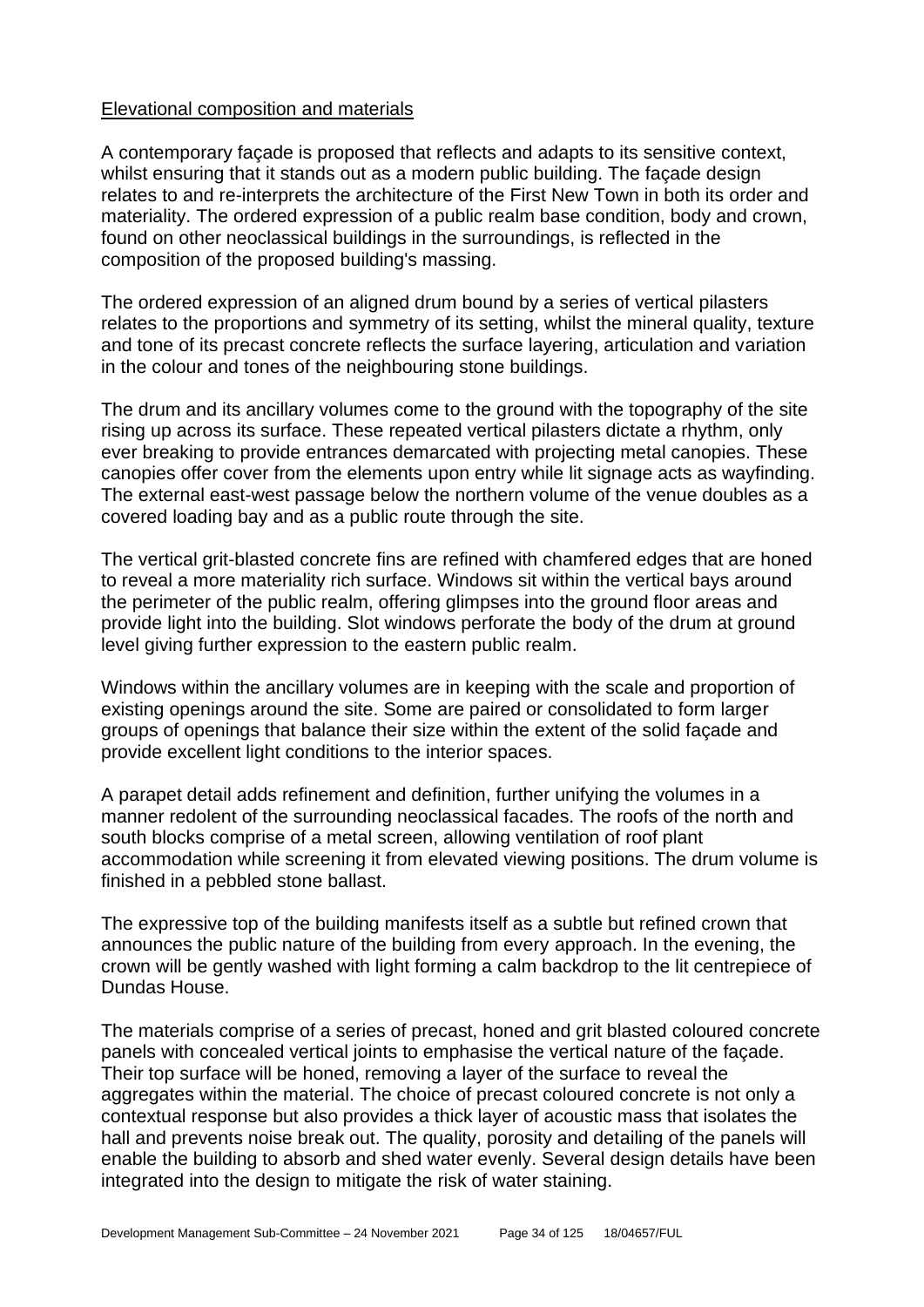As an extension to an A listed building, it is considered appropriate for the proposed material to be different and distinguishable from Dundas House. The use of honed and grit blasted concrete allows for a sculptural approach which is central to the overall design approach to create a solid robust building with a fineness of detail. The proposed use of high-quality materials which complement the main building is positive, complying fully with LDP Policy Des 4d).

Overall, the design of the development is based on a strong concept which draws upon the positive characteristics of the surrounding area. The high-quality of design complies fully with LDP Policy Des 1 and Des 3.

#### Public realm

LDP Policy Des 7 supports development which enhances community safety and urban vitality and provide direct and convenient connections on foot and by cycle. The proposed development opens up the entire site to the public, creating extensive civic space and two new publicly accessible routes. The design of the public realm within the site connects a sequence of three current or planned public spaces; St Andrew Square, the reimagined St James Square and the more intimate spaces at Register Lanes.

LDP Policy Des 8 supports development where all external spaces and features have been designed as an integral part of the scheme as a whole. Overall a high-quality public realm scheme has been set out appropriate to the intended use as a setting for a new public building.

Continuity is provided within the site through the creation of a unified surface material in Scottish Whinstone, extending from the forecourt of Dundas House to the eastern entrance at Elder Street and the main entrance to the south at Register Place. Whilst sandstone is the traditional material used as a flagstone within the First New Town, Whinstone is traditionally used for kerb stones but has been selected for its tonal fit with historic buildings and slip resistance. Different unit sizes and textures are used to denote the different characters within the site and the smaller units being suited to vehicle over-run and gradient changes. The same material is proposed within the internal floorspace, thereby providing connectivity between internal and external spaces. The proposed materials not only reinforce the New Town character, but also allow for ease of movement by disabled users.

To enable level access and to widen the pedestrian access into the site, the existing stone boundary wall to the curtilage of 35 St Andrew Square will be removed. It is acknowledged that, although this wall is not original, it demarcates the original historic feu. Instead of proposing an alternative physical boundary, the amended scheme proposes a change in material finish within the rear curtilage. A picked finish to the Whinstone and a sandstone edging will help to subtly delineate the historic feu of 35 St Andrew Square whilst also enabling a seamless surface for drainage, vehicle overrun and pedestrian movement.

Provision for publicly accessible seating is integrated within the building façade as a bench element set within the fluted elevation. Benches and chair seating are also integrated within the public realm and garden areas.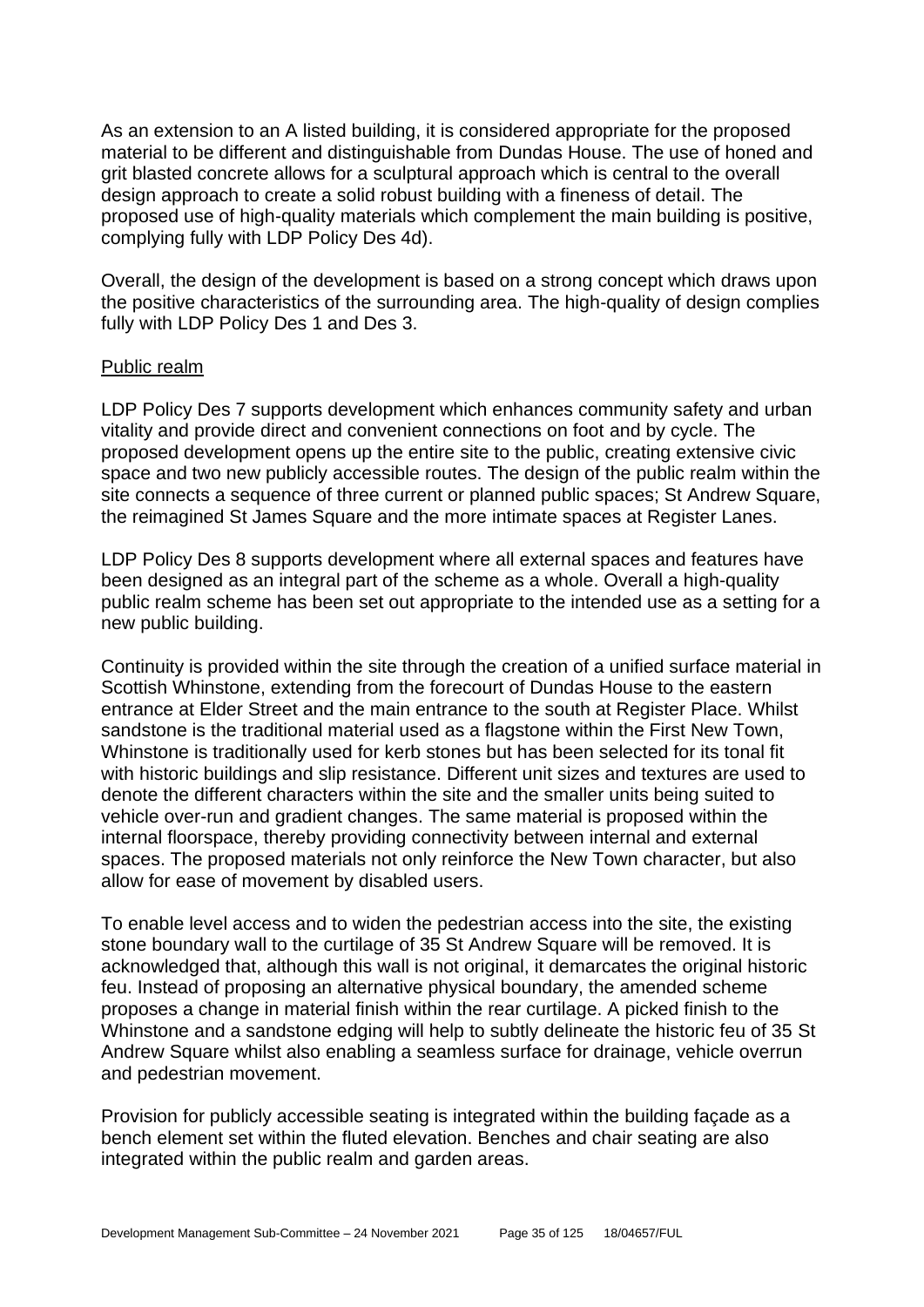To the south-east the main entrance is enhanced by means of a garden space, where five Honey Locust trees will provide a canopy over outdoor seating areas and shrub beds. Whilst spatial constraints exist in terms of circulation, the northern boundary wall with Multrees Walk is planted as a green wall with climbers using a steel framework to avoid conflict with the natural stone. The rear garden to number 35 will include small trees within planters and seating set upon the deck over the below ground accommodation. A combination of ramps and steps within the garden also negotiate the changes in level between the entrances from Register Place and Elder Street.

Lighting to the public realm is to be achieved from a variety of sources which include feature lighting to trees and planting, wash lighting low light bollards and refurbished existing historic lanterns on the perimeter of the site. The lighting has been designed to provide visual clarity to principal routes, safety and security, integration with the landscape design and a high-quality night-time experience. Section 3.3b) considers the impact on the wider lighting strategy of the building.

The proposed development complies with LDP Policy Des 7 and Des 8.

# **g) The proposal raises any issues in respect of transport and road safety**

LDP Policy Tra 1 supports major development comprising offices, retail, entertainment, sports, leisure and other non-residential uses, which would generate significant travel demand, on suitable sites in the City Centre. It is stated that these developments should be accessible by a choice of means of transport. The central location of the proposed development makes it ideally suited to make use of established public transport connections, as well as utilising walking and cycling provision. It is therefore, aligned with LDP Policy Tra 1 and the City Mobility Plan, which prioritises walking and cycling.

# Pedestrian access

LDP Policy Des 2 supports a comprehensive and integrated approach to the layout of buildings, streets, footpaths and cycle paths as provided for in an approved development brief or strategy. The new venue is accessible by pedestrians from three directions; St Andrew Square, Elder Street and Register Place. Demolition of the rear wall to the Elder Street hammerhead has already enabled this. The site will, therefore, contribute to the objectives of the St James Quarter Development Brief and the Council's Registers Lane Study by improving footfall and pedestrian flow, adding value, creating a new place and destination, and improving the character of the area. The Registers Lane area has been identified by the Council as a key location within the city centre, connecting Princes Street, Edinburgh St James and St Andrew Square within the immediate vicinity of the tram stop. The north and east of 36 St Andrew square, in particular, has been identified as one of the four main areas of development. The application complies with LDP Policy Des 2.

LDP Policy Des 7 supports development which enhances community safety and urban vitality and provide direct and convenient connections on foot and cycle. The Transport Statement demonstrates that the available footway within the site will be able to accommodate the high level of pedestrian activity associated with the proposed use, with the northern route being the same scale as Multrees Walk.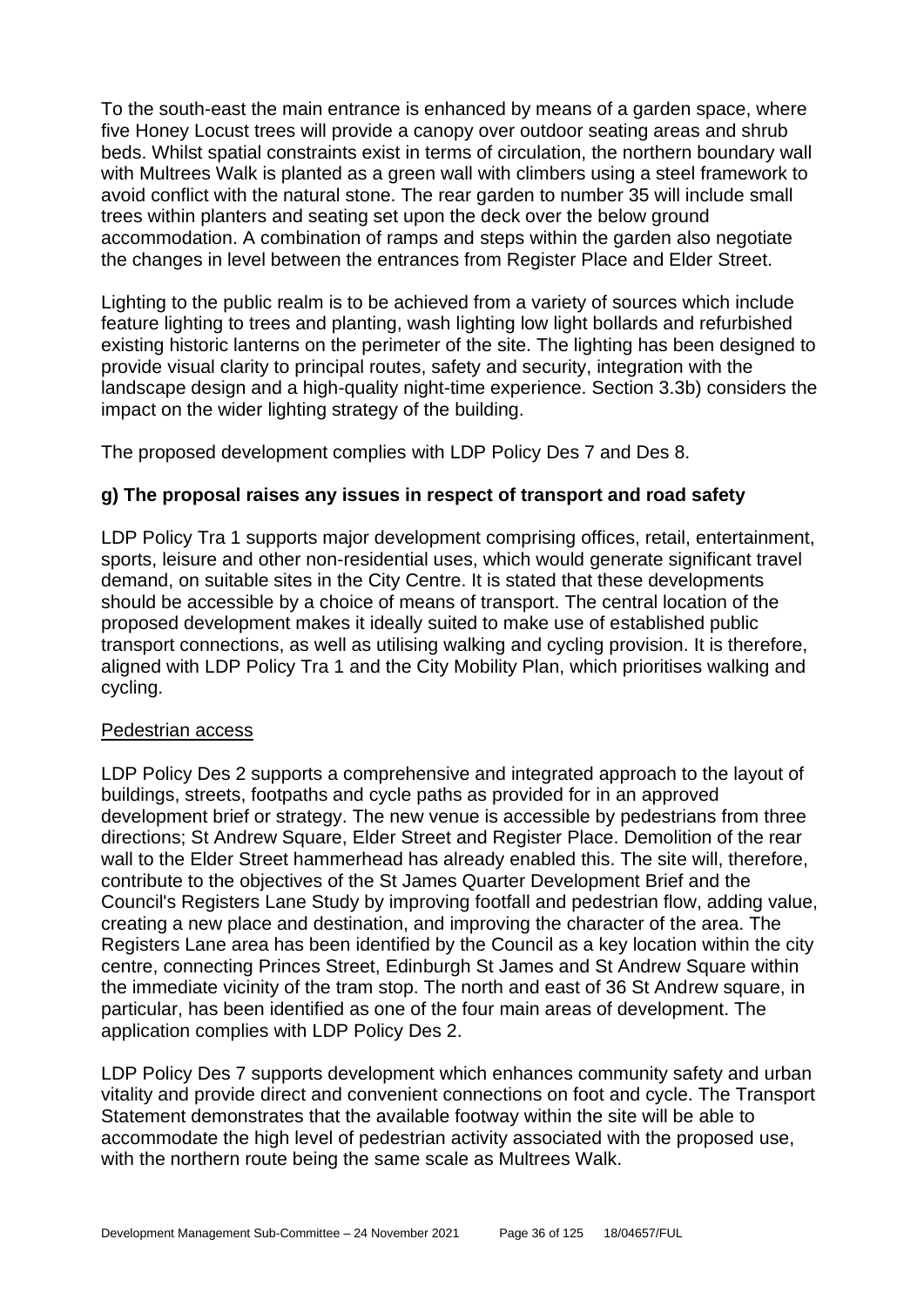Furthermore, the level change of two metres from north to south on the east boundary has been overcome by creating a new ramped walkway. This enables the public realm to be fully accessible for all users. The applicant is proposing to further enhance pedestrian movement along St Andrew Square through the provision of a continuous footway and dropped kerbs, built to full carriageway construction to accommodate a range of service vehicles. The delivery of this is secured through a condition. The application complies with LDP Policy Des 7.

#### Vehicular access

St Andrew Square will be the main vehicular access and servicing point into the site. Averaged over the course of a year, and based on 298 days of performances per year, it is anticipated that there will be approximately four inbound HGV movements and four outbound HGV movements per week. On exceptional occasions (once every 6 months), a 16.5m articulated vehicles may also be used.

All the paved surfaces will be designed for vehicular overrun to enable fire and maintenance access to all facades of the building. The service route to/from the loading bay will, at all times, remain a high-quality pedestrian area as its primary function. Vehicle access is also required into the forecourt for the RBS branch operation. A consolidated waste strategy for the new venue, 35 St Andrew Square and the RBS branch is provided. To enable vehicular access into the site from St Andrew Square, dropped kerbs are proposed directly in front of the two front gates. Through the provision of swept path diagrams, it is demonstrated that these arrangements are acceptable, subject to suitable management. The diagrams indicate that the articulated vehicles will pass into the prohibited tram zone. An informative has been included which requires the applicant to arrange for the necessary permits and authority from Edinburgh Trams.

The loading bay for the new building is located to the north of the back-of-house technical core. It sits immediately adjacent to the large format service elevator, back-ofhouse lift and stair. This service elevator links the main performance spaces and dedicated storage areas to the loading dock. Although the loading bay can be accessed via St Andrew Square with vehicles up to 16.5m in length, the vast majority of all vehicles servicing the venue throughout the year will be 10m or less in length. During loading and unloading operations, temporary security barriers will be erected around the dock area to ensure that pedestrian safety and security is maintained during all operations. When not in use the loading bay will be fully opened to extend the public realm through the building and further improve the public permeability through the site. Through the design development, the applicant explored a number of potential underground service arrangements. However, these options were not operationally or financially viable.

### Parking

The existing office development has 95 parking spaces. The proposed development does not propose dedicated on-site car parking. The Edinburgh Design Guidance could permit up to 42 car parking spaces. However, the development is proposing zero parking due to the city centre location. Servicing access is managed by bollards at the entrance of the forecourt. These have been located to allow vehicles to wait within the site without blocking the footway, minimising potential conflict with pedestrians.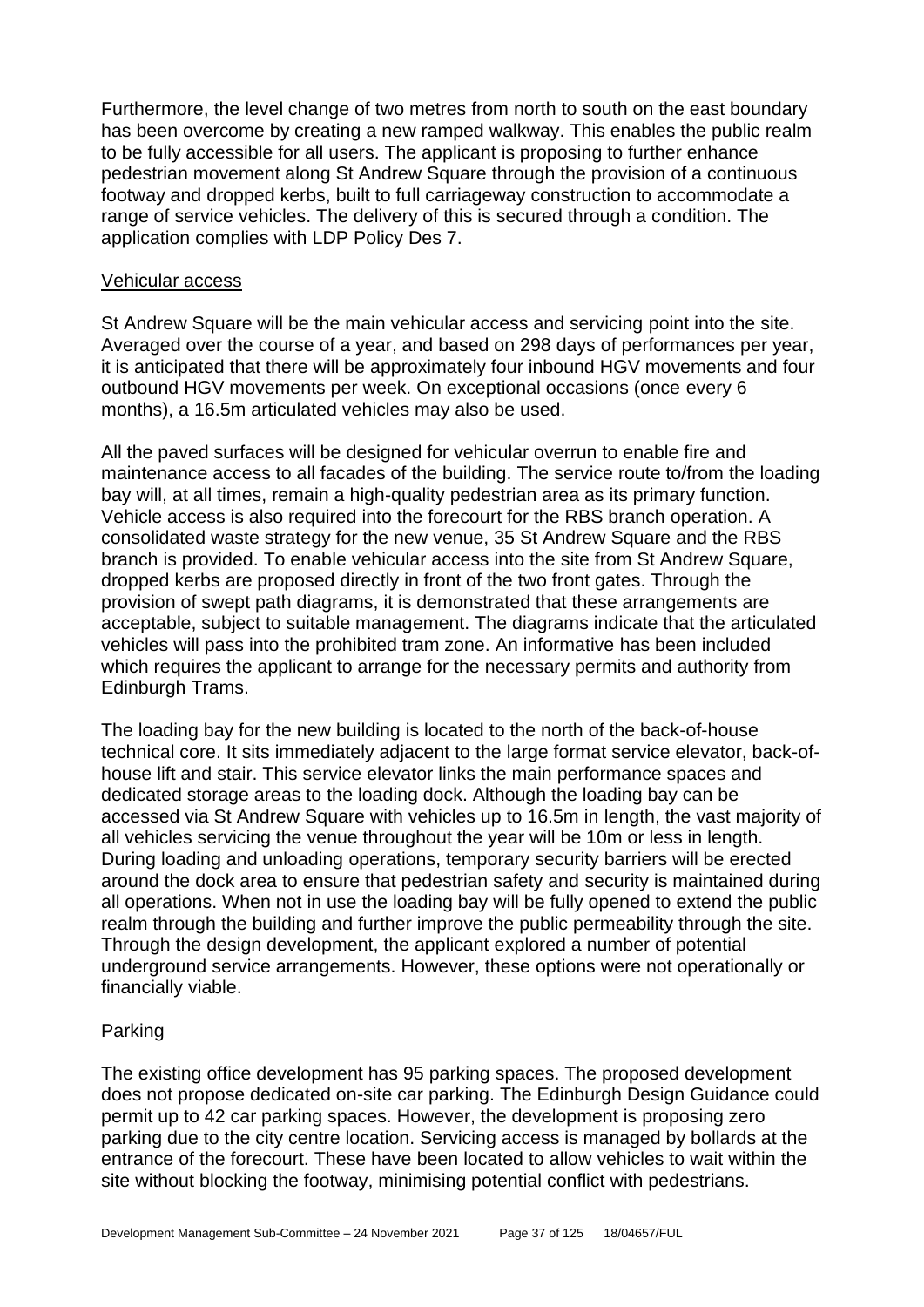It is acknowledged that there is a large public car park consented as part of the Edinburgh St James development, which will be available for all uses within the wider area. This complies with LDP Policy Tra 2.

There is no designated disabled drop-off and pick-up on-site due to the highly accessible nature of the site. Disabled drop-off and pick-up will be possible via Elder Street, affording direct and level access to the main entrances of the new venue.

Edinburgh Design Guidance indicates that motorcycle parking provision should allow for one space for visitors and a minimum of one per 25 staff. However, as the proposed development will not be associated with any private motorised vehicle, it is accepted that no motorcycle parking will be provided on-site. Furthermore, there are numerous motorcycle parking spaces already available in close proximity to the site around St Andrew Square and on George Street.

The Edinburgh Design Guidance stipulates that cycle parking should be provided at a minimum of one stand per 50 seats, providing a minimum provision of 20 cycle parking spaces. Five long-stay cycle parking stands providing ten spaces will be primarily for use by staff and will be weather protected, lit and have controlled access. The long-stay parking will be distributed between two separate, but closely located, covered, secure buildings. Both facilities are conveniently located for access from St Andrew Square and the north building entrance. The application also proposes six uncovered Sheffield cycle parking stands within the public realm approximately 18m from the main south facing venue entrance, providing space for a further 12 bicycles. In addition, there are a further eight existing general use cycle parking racks located on the south-east corner of St Andrew Square, in close proximity to the development site. In this regard, combined with the eight off-site spaces, this would amount to a total of 20 short stay spaces within short distance of the front entrance and an additional 10 long-stay spaces for staff accommodated to the north of the site. This is acceptable.

This provision meets the requirements set out in the Edinburgh Design Guidance and complies with LDP Policy Tra 3 and Tra 4.

#### Transport infrastructure

Policy Del 1 states that proposals will be required to contribute to the existing and proposed tram network. The site is located in Zone 1. In this regard, the Roads Authority have advised that the applicant will be required to contribute the net sum of £86,666 to the Edinburgh Tram in line with the approved Tram Line Developers Contributions report and Circular 3/2012. This amount will be secured by a suitable legal agreement prior to the issuing of a formal consent.

#### **h) The proposal will have a detrimental impact on the amenity of nearby residents**

LDP Policy Des 5 relates to the amenity of existing and future occupiers and seeks to ensure that amenity is not adversely affected by new development. Representations have been made concerning the development's impact on residential amenity to St James Square. The application site is within close proximity to a number of residential properties and on the boundary of their existing communal garden space. The Edinburgh Design Guidance informs compliance with LDP Policy Des 5.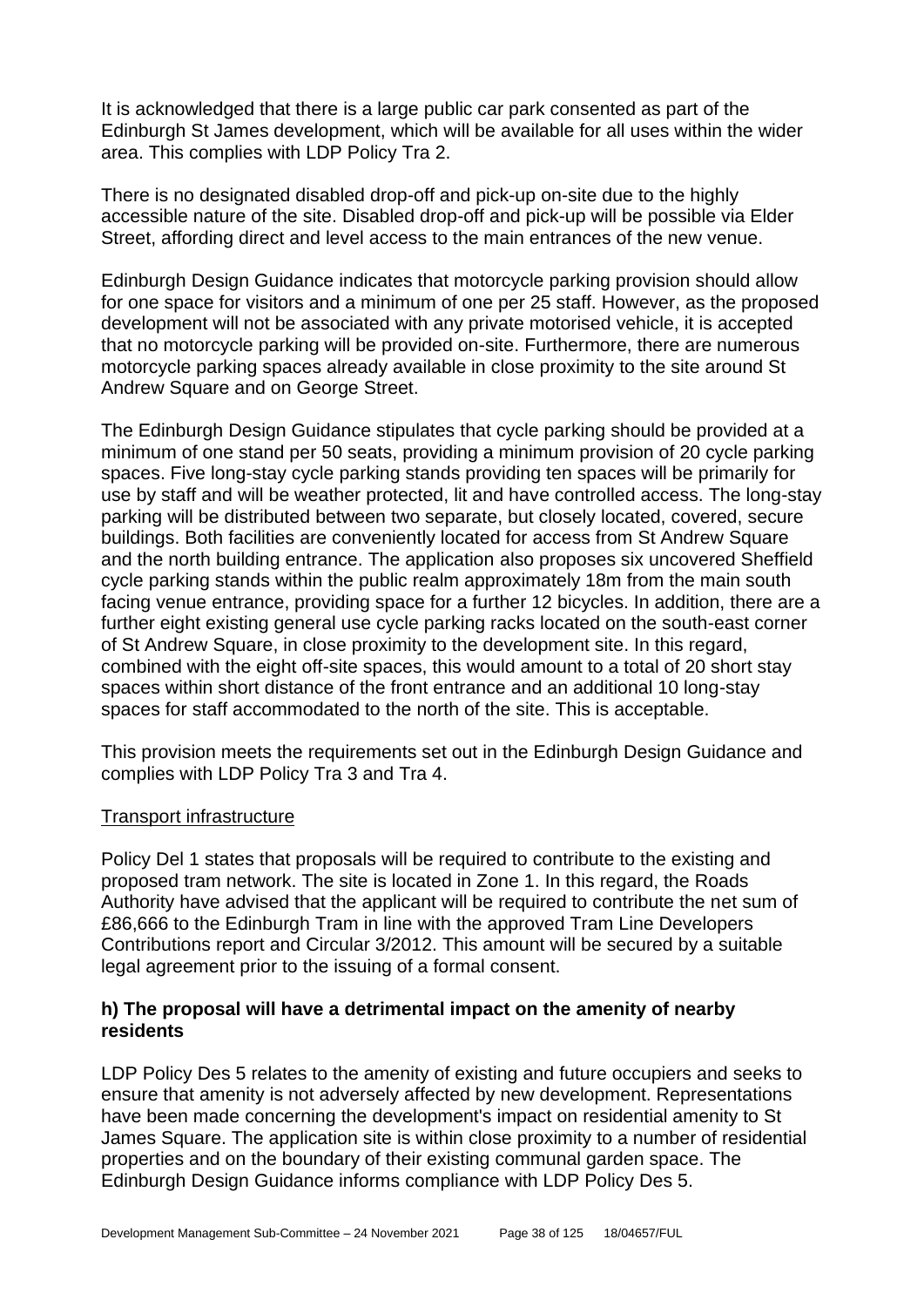## Daylight

A daylighting study has been submitted by the applicant which applies the Council's recommended Vertical Sky Component (VSC) approach to assessing impact of development on the ratio of daylight available to existing properties. The Edinburgh Design Guidance requires that the amount of daylight reaching an external wall must be more than 27%, or 0.8 of its former value. For those windows that failed the VSC assessment, these have been re-assessed using the Average Daylight Factor analysis (ADF) which assesses internal spaces using assumed internal plan form. As the room types behind these windows are unknown and might vary between apartments, the analysis has been run for bedrooms (ADF of 1%), kitchens (ADF of 2%) and living rooms (ADF of 1.5%), which are protected.

The detailed study tested 76 residential windows on the west gable and northern and southern elevations of the existing residential building at St James Square, as well 128 windows on the two consented residential blocks within the Edinburgh St James development. The results show that, depending on the usage of the room within the St James Square tenements, there may be 18 windows on the west gable and northern elevations of the existing tenement where daylighting levels will be reduced below the targets set out in the Edinburgh Design Guidance. This is a result of the building's height and proximity to the windows. These were assessed using the ADF analysis.

On the west gable elevation, all four rooms tested using the ADF analysis fail in the existing and proposed condition for all room types. However, gable and side windows are generally not protected under the provisions of the Edinburgh Design Guidance.

Out of the 13 rooms on the northern elevation assessed using the ADF analysis, four rooms passed as bedrooms (six fail under the existing conditions), 12 rooms fail as living rooms (nine fail under the existing conditions) and 13 rooms fail as kitchens (all of which fail under the existing condition). The difference in ADF percentages between the existing and proposed is between 0.09 and 0.43 based on the percentage criteria for each room type as set out above. Whilst 0.09 impact is likely to be marginal, the 0.43 indicates that there will be impacts upon daylight. However, this is within the context of a heavily built up city centre environment and none of the ADFs have a reduction of more than 31% of their existing values.

The Edinburgh Design Guidance states that the layout of buildings in an area will be used to assess whether the proposed spacing is reasonable. In some parts of the New Town, for example mews lanes buildings come close together similar to that proposed. It is evident that, dependent on the use of the rooms on the northern elevation, between 69 and 100% of the rooms assessed fall under the targets set out in the Edinburgh Design Guidance. However, because of the unique historic and urban context of the New Town, this infringement of the guidance and LDP Policy Des a) is not significant enough to merit refusal of planning permission.

#### Sunlight to existing spaces

The applicant has conducted a sunlight impact assessment on existing gardens and spaces for each hour of the day on the spring equinox (21st March), as required by the Edinburgh Design Guidance.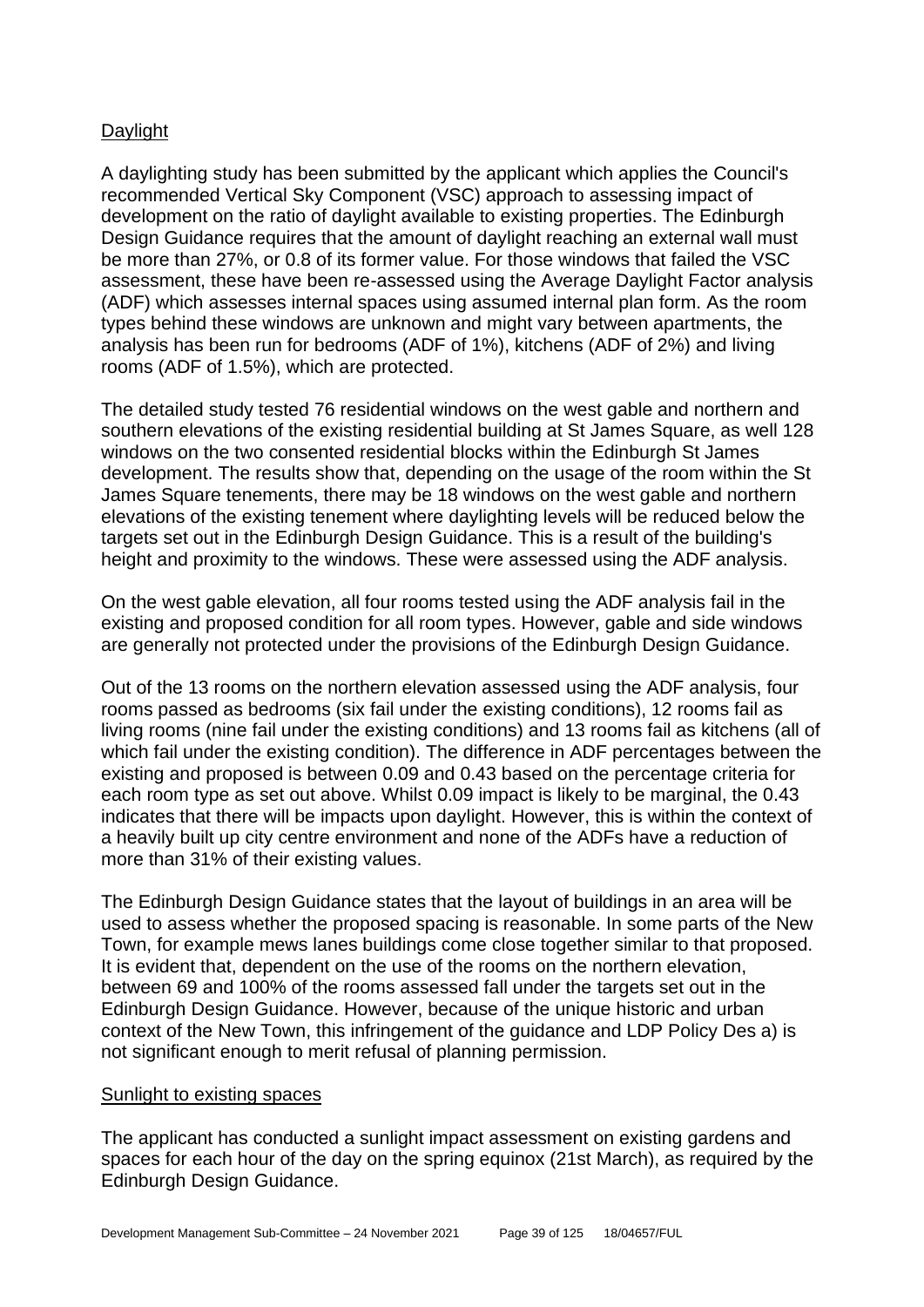If a space is used all year round, the equinox is the best date for which to prepare shadow plots as it gives the average level of shadowing. The study demonstrates that of the three garden spaces tested, there will be a reduction in sunlight to the communal garden space of the residential tenement at St James Square as a result of the proposal.

The level of sunlight into this space on 21 March remains the same between 0700 and 1200 hours. However, sunlight is significantly reduced between 1300, 1400 and 1500 hours. At 1300 hours the garden drops from 40% of the area experiencing direct sunlight to 27.6%. At 1400, the garden drops from 63.3% of the area experiencing direct sunlight to 11.4%. At 1500 hours the garden drops from 31% to no longer receiving any direct sunlight. This reduction in sunlight would impact on the quality of the usable amenity space for existing residents. However, because of the unique historic and urban context of the New Town and giving due consideration to all other material issues, this infringement of guidance and LDP Policy Des 5a) is not significant enough to merit refusal of planning permission.

#### Sunlight to new spaces

The applicant has also assessed the potential sunlight hours with respect to all new civic spaces within the development. The study demonstrated that 50.29% of the proposed new public spaces receive three or more hours of sunlight during the spring equinox. These areas relate to the proposed seating areas. This complies with the Edinburgh Design Guidance.

#### Privacy and outlook

An assessment of the impact on privacy and outlook to the neighbouring residential tenement at St James Square was submitted with the application. Revisions were made to the design to limit exposure of the existing residential building to the windows on the eastern façade. The amended scheme not only reduces the overall number of windows on this elevation due to its functional form, but also relocates them away from the window openings of the existing residential building. In this regard, the majority of the venue's façade is opaque with selected window openings placed away from the residential building or screened by the interlocking massing of the design.

The scale, mass and form of the proposed building has been carefully designed to ensure the existing privacy and outlook of existing residential units is not compromised. There is no impact on privacy.

Although private views are not protected, immediate outlook of the foreground of what can be seen from within a building can be. As a result of the height, scale, massing and proximity of the new building, the immediate outlook of the western gable of the existing tenement building at St James Square will be altered to a degree to offer limited outlook. However, this tenement is hard on the boundary of private land, outlook is not protected in this case.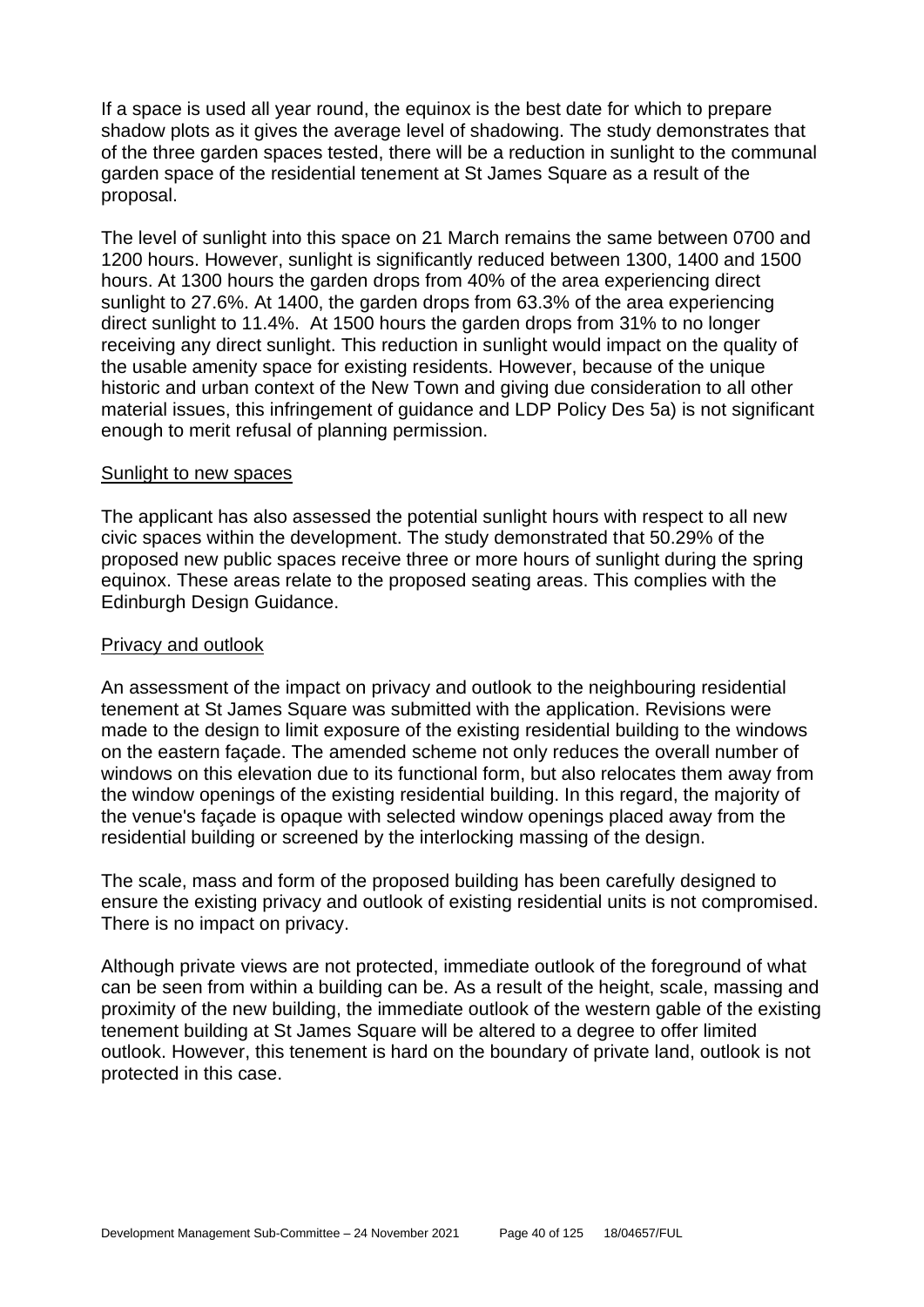#### Noise

A revised Noise Impact Assessment was submitted with the revised scheme. It demonstrates that the design of the building meets expected standards for protecting the amenity of nearby residents in terms of music, operational and plant noise from the premises. The performing spaces have been designed to provide a high sound insulation performance, in order to allow simultaneous use with minimal mutual disturbance. This consequently provides effective control of noise emissions to neighbouring buildings.

Noise from loading has also been assessed. The loading dock has been positioned to the north of the building, with the loading side of the vehicle positioned on the west of the loading dock, so that loading activities will be located away from the neighbouring noise sensitive buildings. No night-time (2300 to 0700) loading activities are proposed. Where vehicles need to reverse within the site during late evenings, banksmen will be employed to direct reversing without the use of audible alarms. The applicant intends to create a noise management plan for loading activities, outlining the required loading protocol to ensure noise from such activities to neighbouring buildings is minimised.

Predictions have been provided of likely crowd movement and noise levels generated by entrance and egress from the venue, taking account of the Edinburgh St James development. The design proposes several access routes to help maximise the speed with which people exit an event. It is anticipated that the majority of patrons will access the venue via the main entrance which faces south, with patrons arriving and leaving via St Andrew Square where public transport and taxis are located. The study demonstrates that, taking account of the anticipated frequency, duration and timing of the events, there will be minimal impact on the amenity of nearby residents. It is stated that an Event Management Plan will be prepared by the operator, which will cover noise control from patrons.

The Council's Environmental Protection Service is satisfied with the measures proposed in the assessment and raise no objection.

#### **Odour**

The location of the kitchen extract is shown on drawing 131. It is 36m away from the neighbouring residential building windows. The height of the exhaust point is 88.97m AOD. This is 1.99m higher than the eaves height of the nearest residential building. In accordance with the Council's Environmental Protection Service guidance, a condition relating to the kitchen ventilation, to ensure that it is capable of achieving 30 air changes per hour to avoid cooking odours escaping into any neighbouring sensitive premises, is recommended.

#### Conclusion - neighbouring amenity

The proposal has been designed to minimise any potential negative impact on its neighbour and raises no issues in respect of privacy, outlook, noise and odour. It is accepted that the proposal will infringe LDP Policy Des 5a) with respect to levels of daylight and sunlight into the neighbouring tenement building and garden space.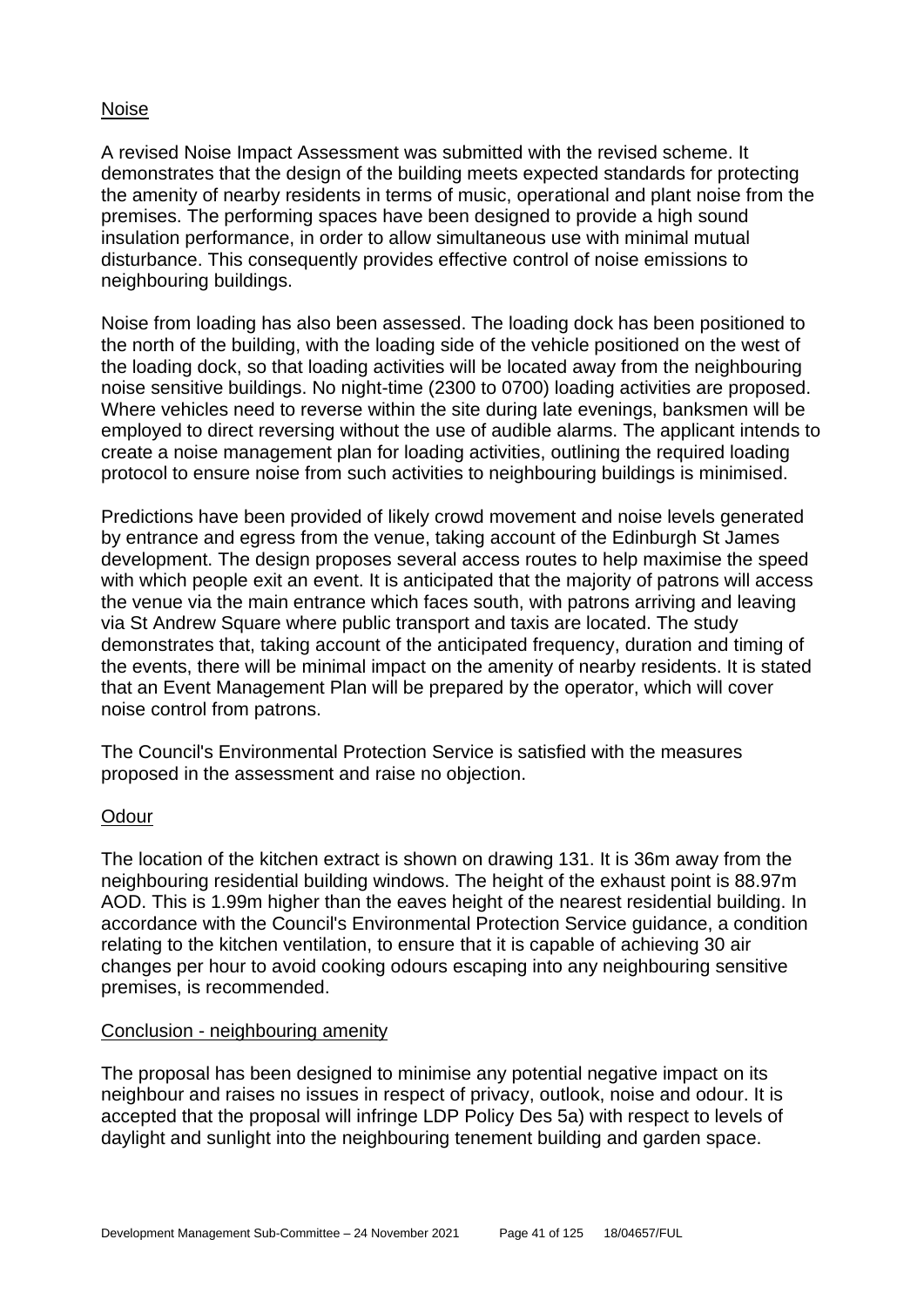However, this is considered to be a minor infringement given the unique urban historic context, neighbouring property relationship and the proposed public/civic use. An infringement can be justified given the wider benefits of this case.

## **i) The proposals are sustainable**

The applicant has completed an S1 Form in support of the application, which confirms that the required sustainability criteria have been achieved. In addition to the essential criteria, the applicant has provided a commitment to further sustainability measures as set out in the 'desirable elements' sections, including the provision of Air Source Heat Pumps. Design measures have also been implemented to reduce the environmental impact of the construction of the building, including applying materials that have an inherently low embodied carbon, and the use of materials that have a high recycled material content.

In addressing the requirements of LDP Policy Des 6 a), applicants for major developments within the opportunity areas identified in the Heat Opportunities Mapping Supplementary Guidance must demonstrate the approach taken to identify whether a heat network is viable. The applicant has submitted a district heating analysis for the proposed development. The Scottish Government Heat Map illustrates that the development is in a high heat density area, with the closest district heating network 350m away at the Balmoral Hotel on Princes Street. This network is currently under development. The applicant has confirmed that, within the next stages of design, consideration is being given to providing the facilities to allow future connection into this district heating network.

By implementing the above energy and sustainability strategies, the proposed development complies with the requirements of LDP Policy Des 6.

## **j) The proposal raises any issues in respect of flooding and drainage**

LDP Policy Env 21 ensures development does not result in increased flood risk for the site being development or elsewhere. A Drainage Impact Assessment and Flood Risk Assessment was submitted with the application. No significant current risks of flooding or sewer capacity issues were identified in the local area based on an initial desktop assessment. However, a number of residual flood risks have been identified, associated with flooding from blockage/pump failure/surcharge of public sewers, site drainage and burst water supply pipes, groundwater and intense rainfall in excess of the capacity of the drainage. Subject to a number of mitigation measures to be incorporated at the next stage of design, the proposed scheme is considered appropriate for the hydrological setting and acceptable in flood risk terms. The Council's Flood Planning Service were consulted and are satisfied that it addresses the Council's requirements. The application complies with LDP Policy Env 21.

Sustainable Urban Drainage Systems (SUDS) will be incorporated in the design. This will be achieved through utilising a combination of storage systems, soft landscaping and permeable hard landscaping. A condition has been recommended which secures the detail design, location, size and maintenance of the SUDs.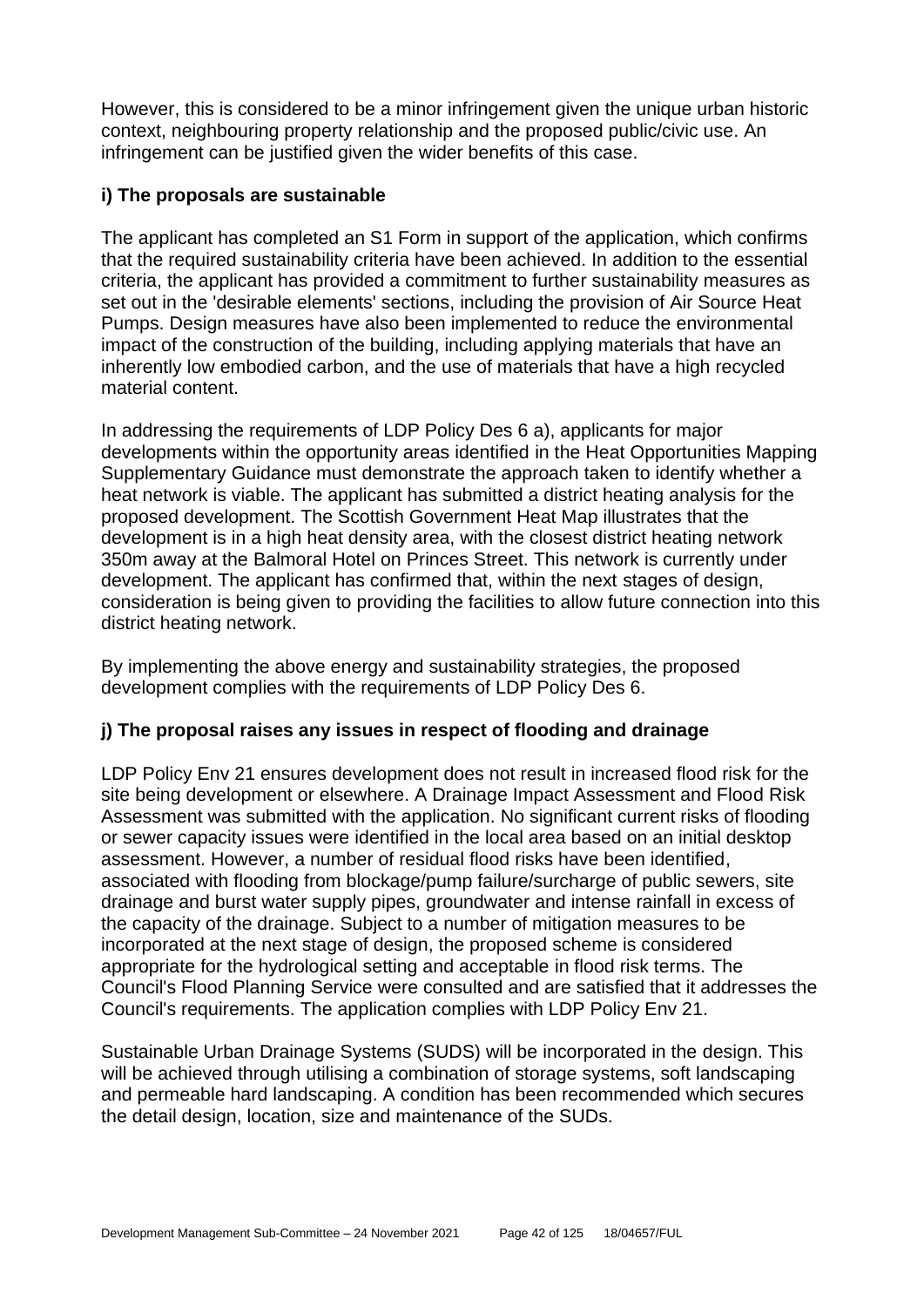## **k) The proposal raises any issues in respect of archaeology**

In order to safeguard the archaeological interests of the existing building and the earth below, the use of a condition is recommended to ensure compliance with LDP Policy Env 9. This would require a site survey to be undertaken to secure the recording of historic buildings and excavations, before development commences on site.

## **l) The proposal raises any issues in respect of ecology and trees**

LDP Policy Env 16 supports development that would not have an adverse impact on species protected under European or UK law. An updated Bat Survey of the site has been undertaken and bat activity within the site was recorded to be very low, indicating the site has negligible importance for commuting or foraging bats, likely due to its city centre location. In the unlikely event that a bat is discovered during the proposed development, the applicant has been made aware of what action to take.

LDP Policy Env 12 states that development will not be permitted if likely to have a damaging impact on any tree worthy of retention, unless necessary for arboricultural reasons. Where such permission is granted, replacement planting of appropriate species and numbers will be required to offset the loss to amenity. There is one existing tree within the site. The species is Swedish Whitebeam. A tree survey has been submitted, which identifies the tree as having internal decay and a life expectancy of less than five years. It is therefore, recommended that the tree is removed.

In its place, the application is proposing five new Honey Locust trees within the primary public realm and circulation space to the south east near the main entrances. The planting conditions for these trees will be optimized through the use of proprietary tree cells to provide a decent amount of growing space below ground for each tree. In addition to the trees, 274 shrubs are proposed in the north west and south east of the site. A green wall comprising of 232 climbing plant is proposed along the northern boundary wall to Multrees Walk. The ecological potential of the site is enhanced through the introduction of new trees, shrubs and climbers. The application complies with LDP Policy Env 12.

## **m) The proposal raises any issues in respect of air quality**

LDP Policy Env 22 supports development where there will be no significant adverse effects for health, the environment, amenity, air, and soil quality, the quality of the water environment or on ground stability. There is considered to be no impact on Air Quality as a result of there being no car parking on site, no public vehicular access through the site and it being located on a site with high public transport accessibility. An Air Quality Impact Assessment was not required as part of the application. This was based on the fact that the proposed development provides no significant new combustion plant and the changes in operational traffic flows predicted did not reach the threshold for likely significant air quality effects from vehicle traffic. The application complies with LDP Policy Env 22.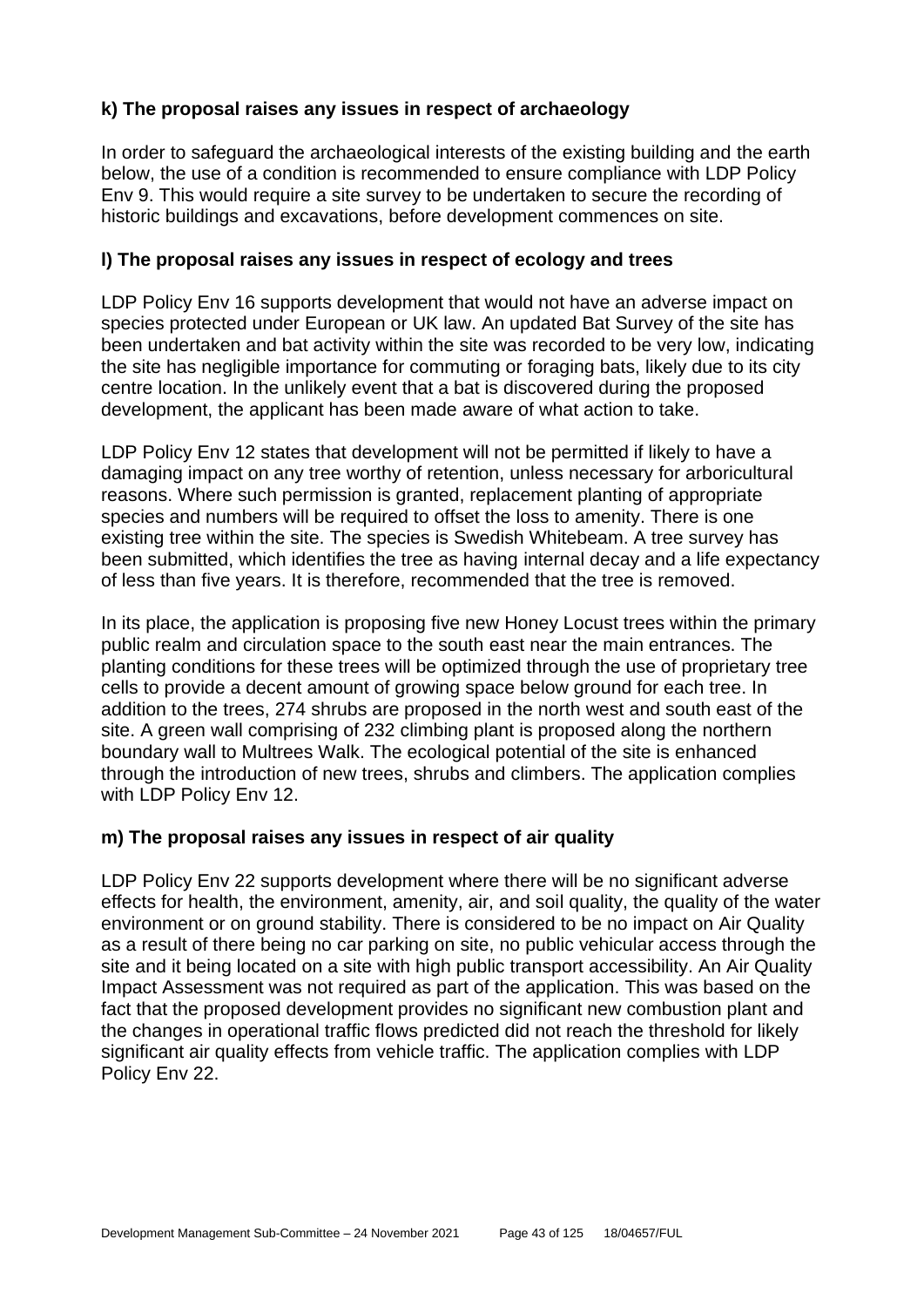## **n) Other material considerations**

#### Social and cultural impacts

The applicant has submitted a Socio-Economic and Cultural Impact Assessment to support the application, a topic which was also scoped into the EIA Report. These impacts have been assessed and form a significant material consideration in the determination of the application.

The proposed concert hall will be the first new mid-sized facility of its kind to be built in Edinburgh for 100 years and is the culmination of a 25-year search by the Council and the Scottish Chamber Orchestra (SCO). The need for a new venue has arisen due to the existing physical challenges and constraints associated with the Queen's Hall, the existing home of the SCO. The new venue completes the task of equipping all the national performing companies with modernised working conditions. Being the new permanent home to the SCO, the new venue will be equipped with the highest quality acoustics, clear sightlines, services and foyers. With flexible settings for stage and seating, it is also designed to accommodate a wide variety of music types, including traditional and contemporary, acoustic, pop, jazz and world music, as well as other chamber orchestras, ensembles and solo classical artists.

Creative learning and inclusive outreach will also have a prominent position in the new venue, offering wider community benefits to the city. This will build on the substantial experience of SCO's Creative Learning team, as well as facilitate the development of new strands of engagement with other partners. National Youth Choir of Scotland (NYCOS) will join IMPACT Scotland in their offices at 35 St Andrew Square. Their proximity to the new venue allows them to establish a regional training choir and an ambitious singing programme for communities across Edinburgh. A school for traditional music is also proposed. It is planned that all these initiatives will be designed to complement existing provision in the city and surrounding area. By being able to work with new partners, the design of the whole venue will address audience development and promote inclusion through the diversity of the musical offering and an audience focused approach to programming. The building's architectural appeal, its welcoming internal and external public spaces and central location will attract a wide range of people.

Through the delivery of a wide ranging educational and community programme, the new venue will also develop opportunities to involve those socio-economic groups currently under-represented as participants or audiences. A key aspect of this programme will be to engage people through lifelong learning, addressing the needs of all age groups through different stages of life. This work ranges from early-years musicand-movement to dementia care, covering education and community residencies (nursery, primary and secondary), special concerts for young people, Vibe (youth-music fusion initiatives), creative projects with children, university residencies and specialneeds programmes. The proposed development creates the opportunity to present existing activities in a new city centre base that is able to utilise all the resources of the partners, the building, the auditorium, rehearsal hall and the studios, increasing overall effectiveness and efficiency. New digital facilities will also greatly increase the SCO's ability to reach out to wider audiences and retain contact with the more distant communities within Scotland.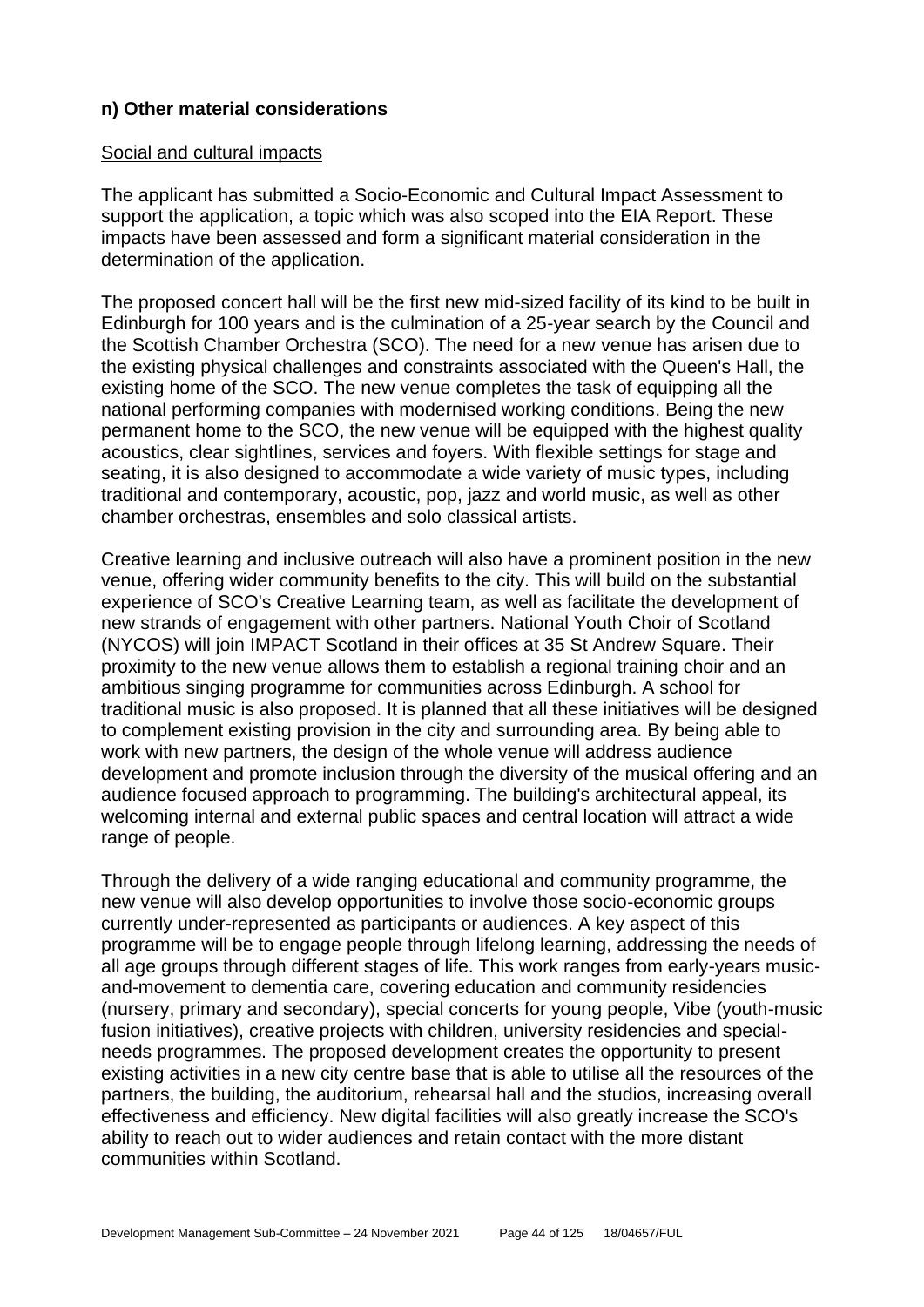The above activities will be supported by the appointment of a full time Education Officer and the letting of rehearsal space for educational outreach activities at no or little cost. These key aspects of the scheme are to a large extent, exemplified by the experience of the Royal Scottish National Orchestra (RSNO) in Glasgow. In 2015 the RSNO moved to a new custom-built rehearsal hall, providing new facilities that allowed them to embark on a series of initiatives that had not been possible in their previous accommodation. This resulted in their new venue attracting and engaging some 30,000 additional people per year.

The proposed development also supports the inclusive growth framework set out in the City Deal. Two of the five framework themes are pertinent to the current proposals. These are 'a significant programme of construction' and 'social benefit through innovation'. With regard to the first theme, IMPACT Scotland will, in the construction and subsequent operating phase of the venue, use agreed City Region Deal procurement Community Benefit clauses to support inclusive employment practices and other opportunities to meet inclusive growth targets. With respect to the second theme, consideration has been given to how the project can make a positive contribution to inclusive growth by influencing and supporting the cultural sector in building audiences that reflect the true, diverse nature of the City Region.

The Council's Culture Plan (2015) outlines a number of key objectives to develop the culture of the city. Three of these are particularly relevant for the proposed development:

- − Support greater partnership working in the cultural and creative sectors and maximise resources available to help them thrive all year round;
- − Develop and support the infrastructure which sustains Edinburgh's cultural and creative sectors and
- − Invest in artist and practitioner developer and support and sustain the local artistic community.

Through a close working partnership with the Edinburgh International Festival, the new venue will provide a world class venue for supporting and developing the Festival. IMPACT Scotland has also established early relationships with other music and performing arts companies who would use the venue for performances and rehearsals. These include the National Youth Choir of Scotland, Red Note Ensemble, Celtic Connections, BBC Scottish Symphony Orchestra, as well as identifying community engagement projects with the SCO. As the first substantial new performance venue to be built in Edinburgh for 100 years, it reflects the city's ambitions and achievements as a Festival City with an expanding role in the creative and cultural industries. A 10-year strategy for Edinburgh titled 'Edinburgh Festivals: Edinburgh Hooves 2.0' prepared in 2015 by BOP Consulting and Festivals and Events International highlighted the importance of supporting proposals for new venues in order to achieve this ambition of Edinburgh as 'The Festival City'. In this regard, the proposed development aligns with the City's strategic aims with regards to culture, by creating additional infrastructure to reinforce and rebalance the creative sector and engage with the wider community.

However, it is acknowledged that there will be an issue around displacement of activity with the proposed venue. With a capacity of 1,000, it will divert some performance activity away from existing venues such as the Usher Hall and Queen's Hall. Both of these venues host performance, rehearsal and recording activity by the SCO, which would all move to the new venue.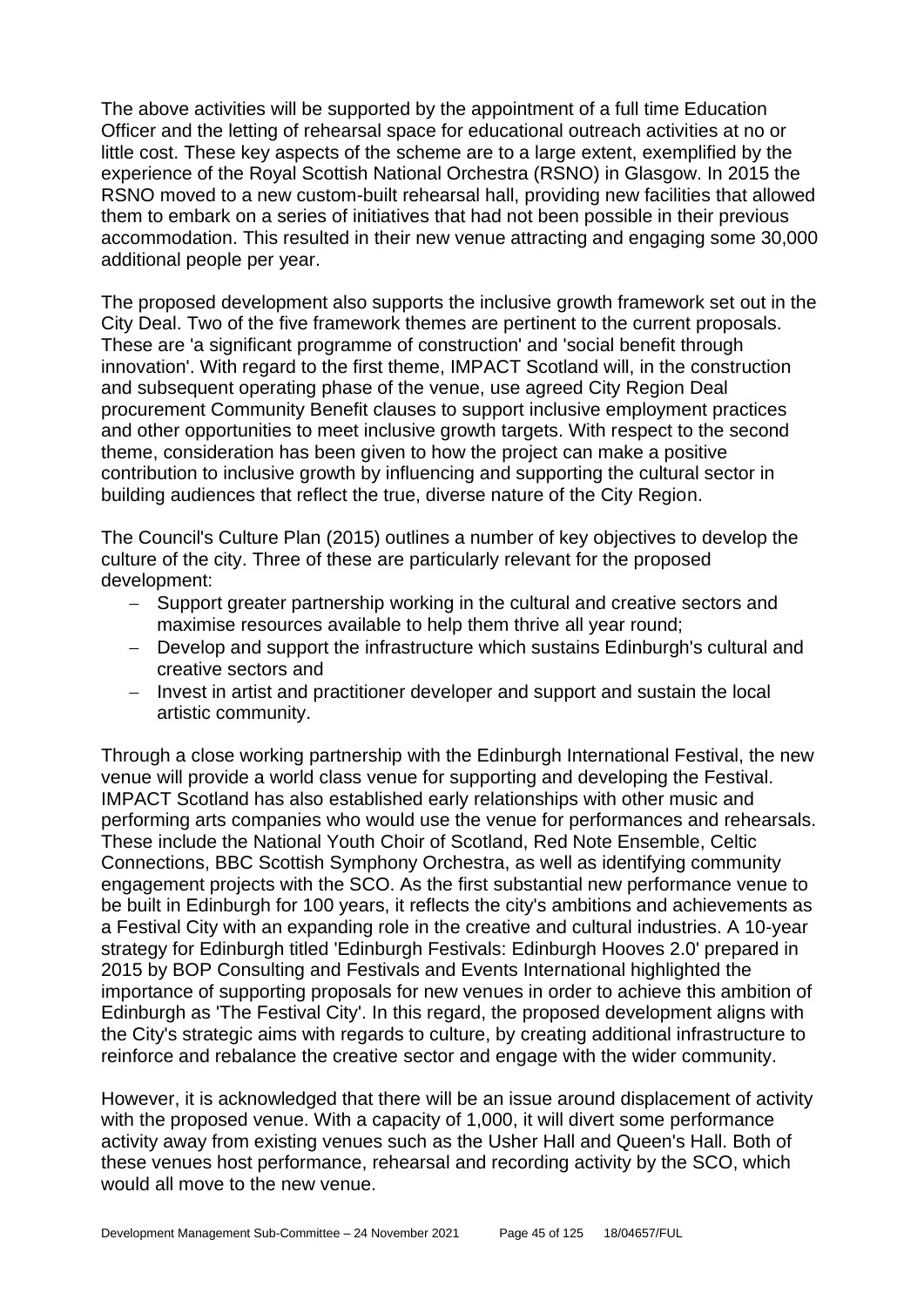It is anticipated that the Queen's Hall would experience the most impact due to the similar capacity levels, and it is currently generating revenues from being the principal box office for the SCO. To mitigate this impact and ensure a strategic and co-ordinated approach to the future programming of key music venues in the city, the Council will chair a working group including representatives from IMPACT Scotland, the Queen's Hall, Leith Theatre and the Usher Hall. The working group will ensure that a balanced and co-ordinated diary of events is planned and marketed for the city. The supporting information suggests that discussions with existing venues have confirmed that the new venue will be complementary to existing provision and welcome the competition and dynamism that the new venue offers in building and enhancing Edinburgh's reputation as a great city for live music.

The proposed development is fully endorsed by the Council's Culture Service. It also forms an important cultural strand within the City Deal, unlocking £25million of strategic match funding from all levels of government and has significant financial backing and under-pinning from a private philanthropic donor. As the first new performance venue to be built in Edinburgh in a century, this new development will represent a significant addition to the city's cultural infrastructure and will signal Edinburgh's success as a Festival City and its ambitions in the creative and cultural industries.

The cultural and wider community benefits to the city, region and nation, brought about as a result of the proposed development in this location and the opportunities for advancement it provides, are acknowledged and supported in the EIA Report. The proposed use would make a positive contribution towards the city's cultural, social and educational provision.

#### Economic impacts

The application proposes the removal of the office block to the rear of Dundas House which has the potential to cause a negative effect by taking away productive office space in the city centre. The Council's Economic Development Service were consulted on the application, estimating that, if fully occupied, the existing building could directly support a total of 161 FTE jobs and £26.2m of GVA per annum (2019 prices). The Socio-Economic and Cultural Impact assessment provided by the applicant for the proposed use suggests that the development would directly support 23 headcount jobs and £0.8m of GVA per annum. If multiplier effects and other indirect impacts are considered, these figures rise to 134 headcount jobs and £4.6m of GVA per annum for the proposed development versus 440 FTE jobs and £42.9m of GVA per annum (2019 prices) for existing building. While in theory the existing building could contribute £42.9m GVA per annum, it is unoccupied and the existing owner does not intend to use it given its age and condition. Although the development of a new performance venue is expected to have strong social and cultural impacts, as outlined in the section above, the Socio-Economic and Cultural Impact Assessment and EIA Report demonstrates more limited economic impacts.

However, it is considered that the economic impacts of the new venue are more indirect, being closely related to tourism. The interaction between cultural venues within the city and the relationship of the new venue to the festivals means that the economic benefits could be greater than would normally be expected in most other locations. The two main aims of Edinburgh's Tourism Strategy are to increase the value of tourism to the city and to its tourism industry, and to enhance the city's image and reputation.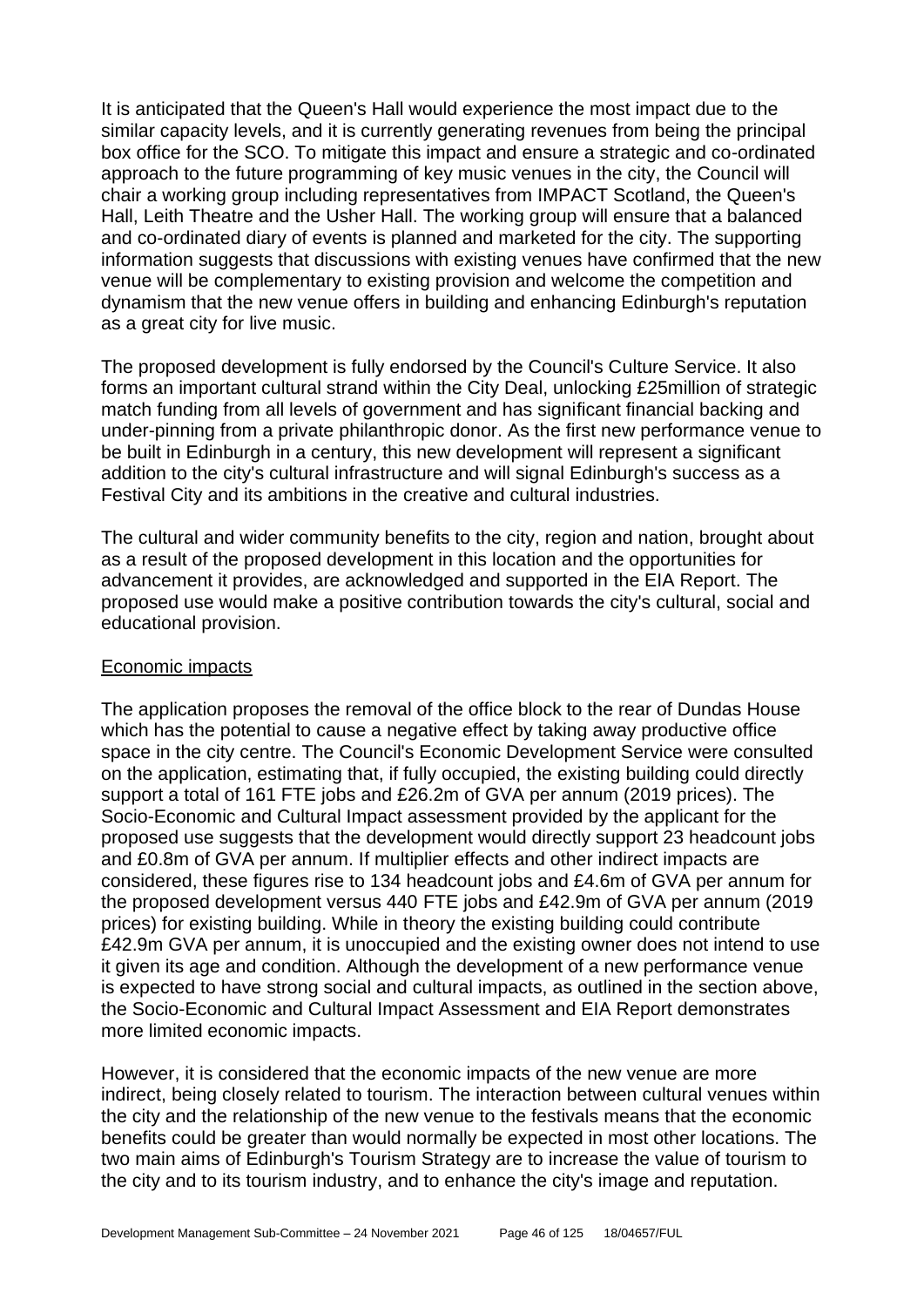To achieve these aims, the strategy outlines three objectives to be achieved by 2020. These are to:

- − Increase the number of visits to the city by one third, from 3.3 million to 4.4 million visits;
- − Increase the average spending of visitors to the city by 10%; and
- − Reduce seasonality across the sector, by achieving half of the increased visits from the first objective in the months from October to March.

The strategy also identifies the lack of a suitable venue for live performances as a key challenge in improving the city's tourism appeal. The proposed venue will make a significant contribution to filling an identified gap.

The Council's Economic Strategy aims to deliver growth for everyone and sets out 10 steps Edinburgh needs to take in order to achieve this aim. One of these is to deliver sustainable and inclusive growth in Edinburgh's world leading culture and tourism sectors. The Strategy recognises the importance of culture and tourism to Edinburgh's global reputation and success as a city. It suggests there is a need to take new approaches to ensure the growth of these sectors is sustainable in the long term and provides a good balance between the needs of residents and the needs of visitors. It also highlights the need to make new investment in facilities in order to maintain Edinburgh's position as a world leading city. It specifically cites the delivery of a new world-class performing arts venue in the heart of Edinburgh as a key action and an example of investment it supports, making specific reference to the Impact Centre by name.

The site forms part of the wider Register Lanes area. The aspiration is that developments such as Edinburgh St James, The Registers and this site will enliven this area. The proposed development would be accessible by pedestrians from Register Place, adding considerable additional footfall to this area.

## Conclusion - social, cultural and economic impacts

The proposal creates a positive social and cultural impact and will play an important role in supporting the growth and success of Edinburgh's tourism, cultural and education sector, thus being aligned with the Council's Economic Strategy, Culture Plan and City Deal framework.

### **o) Environmental Impact Assessment Report**

An EIA Report has been provided alongside the application. This provides an assessment of the impact of the development in environmental terms, covering Cultural Heritage, Socio-Economics and Townscape and Visual. An addendum to the EIA Report was also submitted in February 2019 which included revisions to a selection of the verified views. A second addendum to the EIA Report was submitted in August 2021 which assessed the impact of scheme three. The scope of the EIA Report is acceptable, the content comprehensive and the methodologies used for the landscape/townscape and visual assessment are considered appropriate. Sufficient information has been submitted in the EIA Report to allow a balanced judgement to be made regarding resulting impacts. Therefore, this report not only provides an assessment of the proposal in planning terms, it has also considered the conclusions of the EIA Report.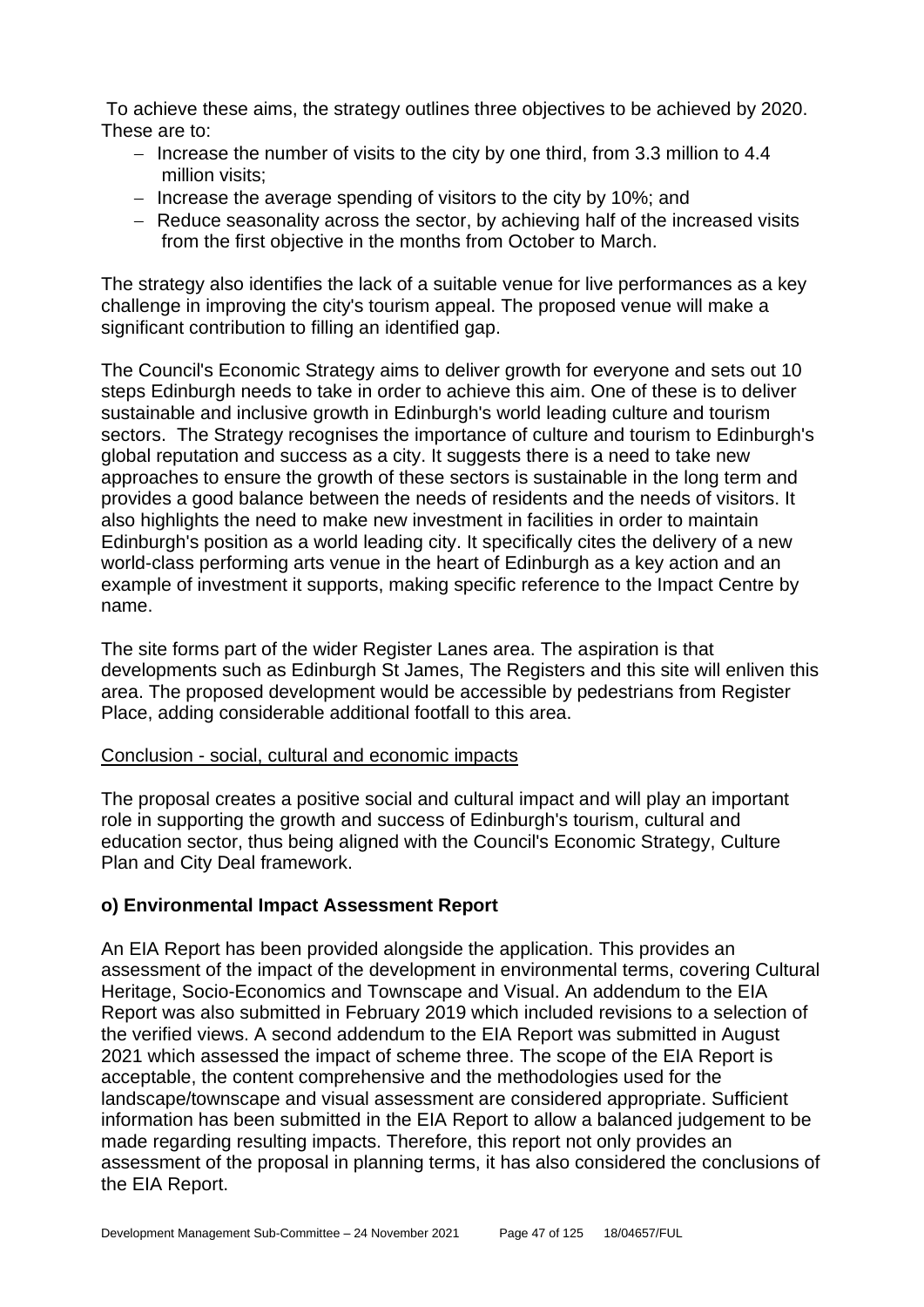## **p) Impacts on equalities and rights are acceptable**

The public sector equality duty under Section 149 of the Equality Act 2010 requires the Council, in the exercise of its functions (including determination of planning applications), to have due regard to the need to: -

(a) eliminate discrimination, harassment, victimisation and any other conduct that is prohibited by or under this Act;

(b) advance equality of opportunity between persons who share a relevant protected characteristic and persons who do not share it;

(c) foster good relations between persons who share a relevant protected characteristic and persons who do not share it.

Age, disability, gender reassignment, marriage and civil partnership, pregnancy and maternity, race, religion or belief, sex and sexual orientation are the 9 protected characteristics.

An Integrated Impact Assessment (IIA) has been carried out and is viewable on the Planning and Building Standards Online Services.

The creation of a high quality environment offering level access throughout and a new public building with accessible facilities will have a positive impact on disabled users. The site is very accessible by a range of public transport methods, including the tram which offers good disabled facilities. The venue itself will offer education and cultural learning facilities which could offer a positive impact on the health and wellbeing of all populations. Creative learning and inclusive outreach will have a prominent position in the new venue, including early years music and movement, special concerts for young people, creative projects with children, university residences and special needs works, as well as dementia care. The applicant has also agreed to use City Region Deal procurement Community Benefit clauses to support inclusive employment practices and other opportunities to meet inclusive growth targets. This includes involving those socio-economic groups currently under-represented as participants. The venue will also let the rehearsal space for educational outreach activities at no or little cost. These will have a positive impact on those vulnerable populations falling into poverty. It can be concluded, therefore, that this is a significant public venue with wide ranging community benefits.

### **q) Public representations have been addressed**

Material representations objecting to scheme three

- − Question the need for a new cultural venue in the city. This is addressed in section 3.3e) and 3.3n);
- − Inappropriate height, scale, massing, position on site, design and materials. This is addressed in section 3.3a) and 3.3f). The height of the main concert hall volume has been reduced in scheme three.
- There will be an adverse impact on the character and appearance of the New Town Conservation Area and Outstanding Universal Value of the Old and New Towns of Edinburgh World Heritage Site. This is addressed in section 3.3a) and 3.3d);
- There will be an adverse impact on the axial key views along George Street. This is addressed in section 3.3a);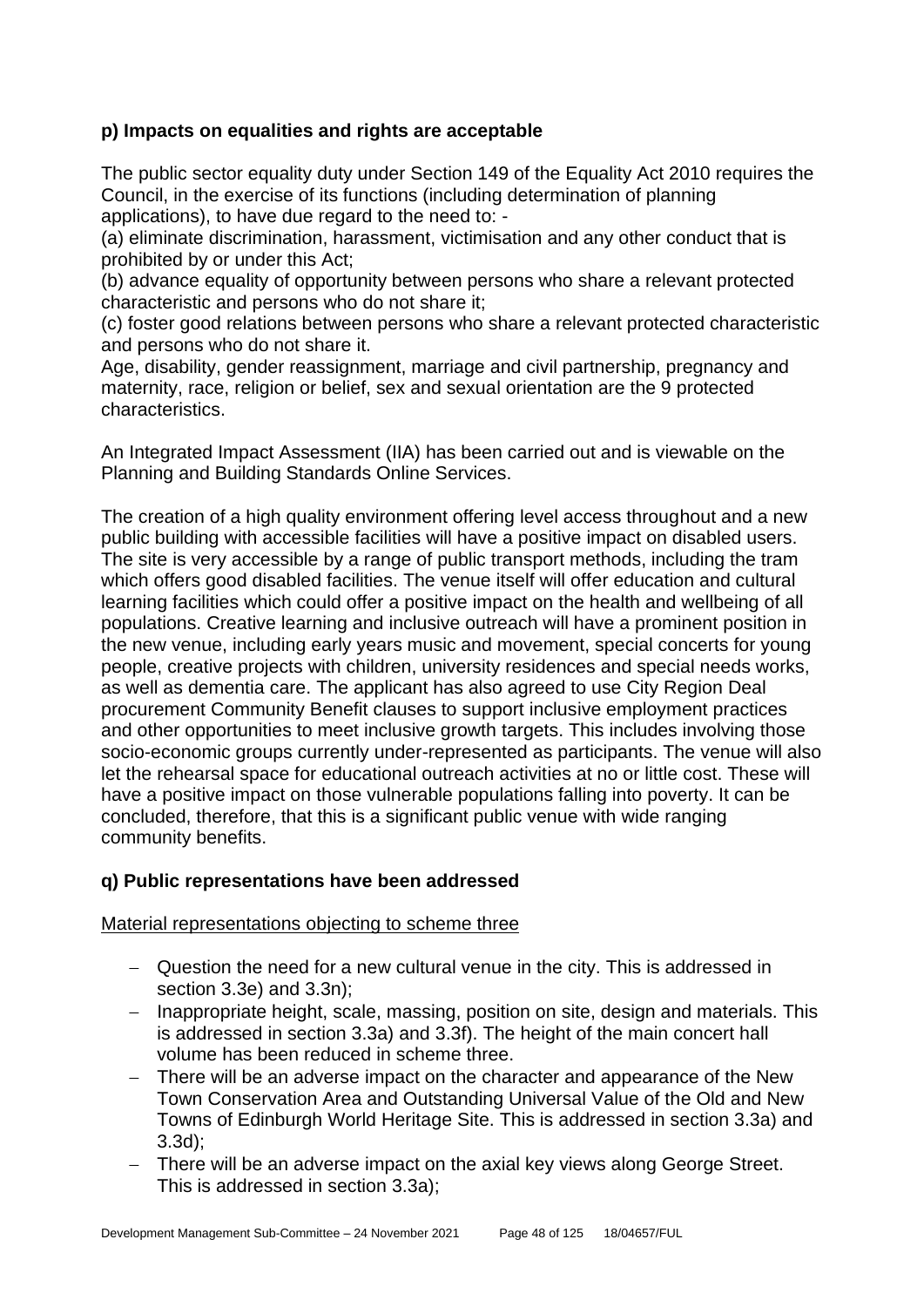- − There will be an adverse impact on the character and setting of the A listed Dundas House including the interface with the new building and existing boundary walls, and the setting of other A and B listed buildings adjacent to the site. This is addressed in section 3.3b);
- − Inappropriate landscaping and planting strategy for the site. This is assessed in section 3.3f) and l);
- − Increased noise levels from the operations of the new venue, including the now open loading bay. This is addressed in section 3.3g) and 3.3h);
- − Reduced daylight, sunlight, privacy and outlook into neighbouring properties. This is addressed in section 3.3h);
- − Concern over potential flooding of neighbouring properties as a result of the new development and proposed drainage strategy. This is addressed in section 3.3j);
- − Concern over the management of the construction stage including structural damage to Dundas House and neighbouring listed buildings. This is particularly the case given the proximity of the new development with its neighbours. - Such controls are not regulated under planning legislation. Construction issues will be managed and controlled through a Construction Management Plan that will be developed with the appointed contractor at the appropriate time. An informative relating to the Construction Management Plan has been included;
- − Suggests that an alternative site would be more appropriate for a concert hall. Alternative sites were assessed by the applicant. The benefits of the scheme can only be met in this location. This is addressed in section 3.3e) and 3.3n);
- − Concern over the impact on the existing residential waste bins on Elder Street. These will not be impacted by the development as vehicular servicing will no longer take place from Elder Street;
- − Concerned over the number of inaccuracies contained within the Heritage Statement. Adequate information has been provided to make an informed judgement and assessment of the application; and
- − Concern over the lack of engagement with the neighbours. The applicant's engagement strategy is contained with the Pre-application consultation report which exceeds minimum requirements. All neighbours were notified of all three schemes.

### Material representations in support of scheme three

- − Edinburgh lacks a mid-size concert hall and a fit-for-purpose home and venue for the Scottish Chamber Orchestra, Edinburgh International Festival and other cultural events. This is assessed in section 3.3n);
- − It is a well-considered high-quality design (externally and internally) that integrates sensitively with the surrounding context, becoming a positive addition to Edinburgh's skyline. This is assessed in section 3.3c), 3.3e) and 3.3f);
- − The new venue will bring significant cultural, economic and tourism benefits to the city. This is assessed in section 3.3n);
- − The site is well located in the city centre within close proximity to a range of public transport choices and the new St James Quarter. This is assessed in section 3.3g);
- The site is well located in the city centre to contribute to the regeneration of the city's east end, being within close proximity to a number of other developments such as Malmaison, Gleneagles, The Edinburgh Grand and the restaurants around St Andrew Square.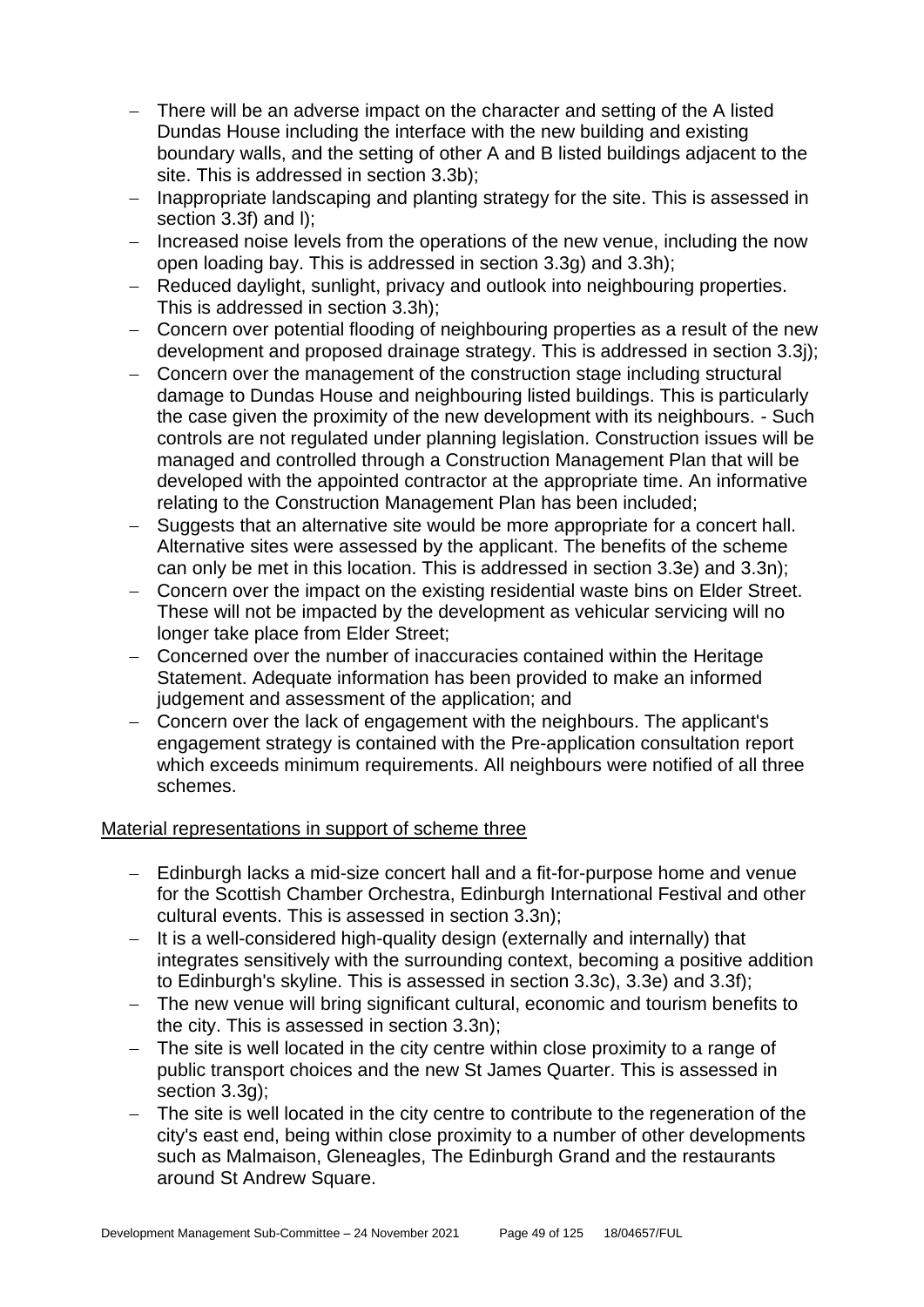- − Integrates with other neighbouring developments through the provision of new public spaces and permeable pedestrian links through the site. This is assessed in section 3.3f) and 3.3g);
- − Supports the demolition and replacement of the unattractive existing 1960s office annexe to the rear of Dundas House. This is assessed in section 3.3a) and 3.3f);
- The design would positively contribute towards the character and setting of the World Heritage Site and New Town Conservation Area. This is assessed in section 3.3c) and 3.3e); and
- − Support the proposed concrete panels and their high specification of finish. This is assessed in section 3.3a) and 3.3f).

### Other material general comments to scheme three

- − The single mature beech tree currently extant on the site is most likely a remnant of the former garden landscape of Dundas House and should be retained. This is addressed in 3.3l);
- − Consider that greater distinction between the elliptical hall section and the northern edge block would be beneficial. The design has been assessed in section 3.3f):
- − Consider that the views from Elder Street present a hostile frontage with a blank façade and vertical striations. This is addressed in 3.3a) and 3.3f);
- − Concern that the physical connection with Dundas House is more direct and substantial resulting in a more significant impact to the listed fabric. This is addressed in 3.3b); and
- − Consideration should be given to the creation of a processional route through Dundas House. The application includes an entrance route through Dundas House into the foyer of the new building for occasional access. RBS will continue to use Dundas House as their branch and office.

### Other non-material representations objecting to scheme three

- − Suggest instead that the Council purchase the site and develop it as a public garden. - This is not relevant to Planning and
- − There will be an increase in litter as a result of the increase in people within the area. - This issue is not relevant to Planning.

### Non-material representations in support of scheme three

− The development has been designed by an internationally acclaimed architect. This is not a relevant planning consideration.

### Other non-material general comments to scheme three

- − Advocate that access to the several garden areas by the Registers of Scotland be undertaken at the same time for example a new discrete opening in the existing wall of the Archivist's Garden; and
- − The design team have consulted widely throughout the local business community.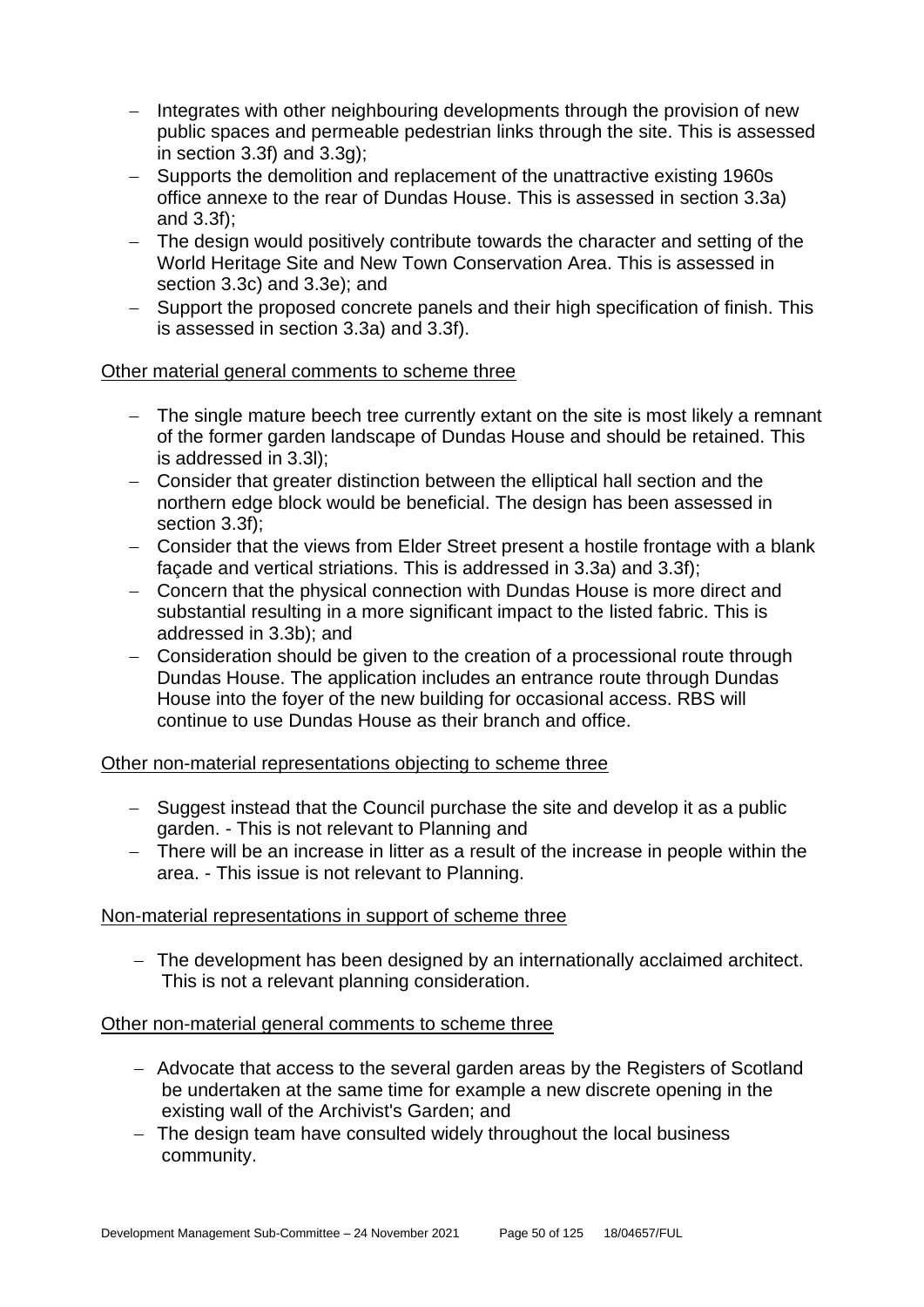### Material representations in support of scheme one and two

- − Edinburgh lacks a mid-size concert hall and a fit-for-purpose home and venue for the Scottish Chamber Orchestra, Edinburgh International Festival and other cultural events. This is assessed in section 3.3n);
- − The development will add vitality and cultural activity to the east part of the New Town. This is assessed in section 3.3b), 3.3.d), 3.3e) and 3.3n);
- − Integrates with other neighbouring developments through the provision of new public spaces and permeable pedestrian links through the site. This is assessed in section 3.3f) and 3.3h);
- − It is a well-considered high-quality design (externally and internally) that integrates sensitively with the surrounding context, becoming a positive addition to Edinburgh's skyline. This is assessed in section 3.3a), 3.3b), 3.3d) and 3.3f);
- − The new venue will bring significant cultural, economic and tourism benefits to the city. This is assessed in section 3.3n);
- − The site is well located in the city centre within close proximity to a range of public transport choices. This is assessed in section 3.3g);
- − Supports the demolition and replacement of the unattractive existing 1960s office annexe to the rear of Dundas House. This is assessed in section 3.3b) and 3.3f); and
- − The design would positively contribute towards the character and setting of the World Heritage Site and New Town Conservation Area. This is assessed in section 3.3a) and 3.3d).

## Material representations objecting to scheme one and two

- − Question the need for a new cultural venue in the city. This is addressed in section 3.3e) and 3.3n);
- − Inappropriate height, scale, massing and materials. This is addressed in section 3.3a) and 3.3f). The height of the main concert hall volume has been reduced in scheme three.
- − There will be an adverse impact on the character and appearance of the New Town Conservation Area and Outstanding Universal Value of the Old and New Towns of Edinburgh World Heritage Site. This is addressed in section 3.3a) and 3.3d);
- − There will be an adverse impact on the axial key views along George Street. This is addressed in section 3.3a);
- − There will be an adverse impact on the character and setting of the A listed Dundas House including the interface with the new building and existing boundary walls, and the setting of other A and B listed buildings adjacent to the site. This is addressed in section 3.3b);
- − Increased noise levels from the operations of the new venue, including the loading bay. This is addressed in section 3.3g) and 3.3h);
- − Reduced daylight, sunlight and privacy into neighbouring properties. This is addressed in section 3.3h);
- − Objects to the inclusion of Dutch Elm as the predominant tree species. Dutch Elm has been removed from Scheme Three.
- − Concern over the health of the Dutch Elm Tree located between the tenement and the concert hall due to lack of sunlight - The Dutch Elm Tree has been removed from Scheme Three;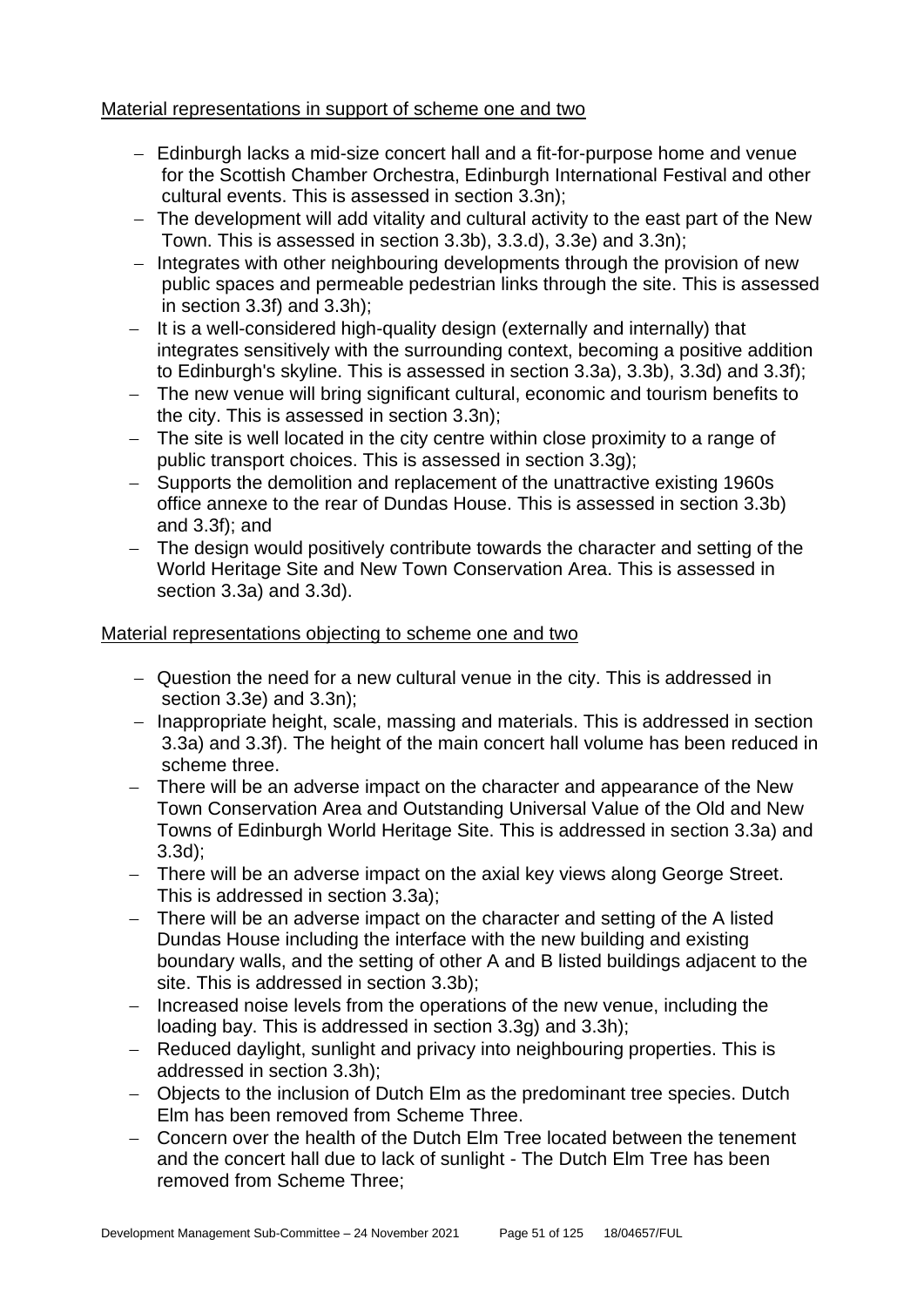- − Concern over the proposed servicing arrangement from Elder Street and St Andrew Square, existing parking situation and safety for pedestrians. This also includes the removal of the bollards located directly adjacent to number 37 St Andrew Square as they currently provide building protection against vehicular movement. - The bollards do not appear to have consent. The application proposes to replace these with a high-quality public realm. No servicing will take place from Elder Street. This is addressed in section 3.3g);
- − Concern that the application has not been tested in a wind tunnel to ensure pedestrian safety. - The Council's Environmental Protection service has reviewed the extent of the proposal and its impacts and has not requested any information on this matter. It is not considered to have a significant effect in the same way as a high-rise urban block might;
- − Concern over potential flooding of neighbouring properties as a result of the new development, including its proximity. This is addressed in section 3.3j);
- − Concern over the management of the construction stage including structural damage to Dundas House and neighbouring listed buildings, traffic, noise, vibration and dust. This is particularly the case given the proximity of the new development with its neighbours. - Such controls are not regulated under planning legislation. These are regulated under the Control of Pollution Act 1974, which gives environmental health officers the powers to control noise and vibration pollution from construction sites. Construction issues will be managed and controlled through a Construction Management Plan that will be developed with the appointed contractor at the appropriate time. An informative relating to the Construction Management Plan has been included. The vast majority of construction vehicles will access the site from Elder Street;
- − The application fails to identify the consented hotel at number 37 St Andrew Square as a noise sensitive receptor in the context of this proposed use. - Hotels would not be considered a noise-sensitive receptor in the context of this proposed use, given the relative amount of transience in their guests and short periods of exposure. The impact on nearby residents is assessed and reflected in the consultation response from Environmental Protection contained in Appendix 1;
- There would be an adverse impact on key views to the Edinburgh St James Central Hotel - the outline consent for the Edinburgh St James development supported a new feature building in this location, now known as the Central Hotel. This development, currently under construction, has been included within the baseline context for the Townscape and Visual Impact Assessment. In this regard, the effect on this has been considered and it has been concluded that it can still be seen clearly in key views along George Street and in the skyline within wider city views.
- It is understood that there will be refuse bins located on Elder Street. Concern that the interaction between the articulated vehicles mounting the pavement and these bins is not clarified. - The hammerhead at Elder Street was previously identified as a potential site for the relocation of the refuse bins for the St James Square tenements. The Council's Waste Services has since confirmed that they are not supportive of residential refuse bins in this location and are currently working with the developers of the Edinburgh St James development to find an alternative location;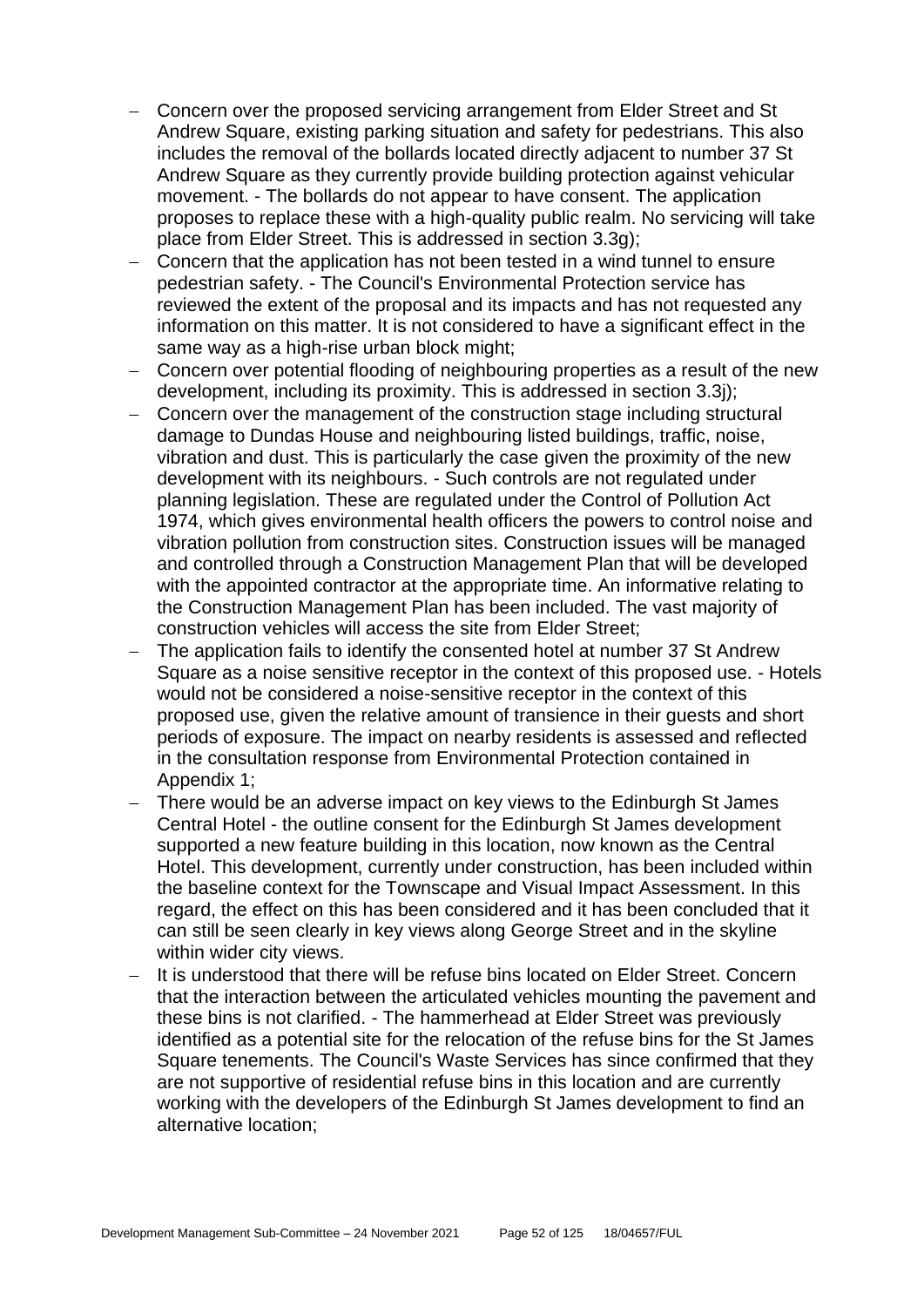- − The entrance should be through Dundas House. The application includes an entrance route through Dundas House into the foyer of the new building for occasional access. RBS will continue to use Dundas House as their branch and office; and
- − Suggests alternative sites, for example Shrubhill depot, are more appropriate locations for a concert hall. Alternative sites were assessed by the applicant. The benefits of the scheme can only be met in this location.

#### Non-material representations objecting to scheme one and two

- − There will be an increase in anti-social behaviour. Noise associated with the development is assessed in section 3.3h) but anti-social behaviour is not controlled by the Planning Authority;
- − There will be an increase in litter as a result of the increase in people within the area. - This issue is not relevant to Planning;
- − Suggest instead that the Council purchase the site and develop it as a public garden. - This is not relevant to Planning;
- − The triangle of land and ramp access to 23-26 St James Square, south of Elder Street, is absent from the wooden architectural model. - The model does not form part of the material submitted with the application. All the plans for approval are accurate and include the triangle of land;
- − No reference has been made in the Noise Impact Assessment to the potential fire/emergency alarm testing or the paging announcements prior to recitals and at the end of intervals. - These are issues relating to the operation of the venue and not relevant to the planning assessment; and
- − The height of the proposed concert hall will have a detrimental effect on the amenity of guests at the St James Central Hotel. - Private views and daylight levels into hotels and other commercial uses are not protected.

### Non-material representations in support of scheme one and two

- − There is funding largely in place to deliver the new venue. This is not relevant to the planning assessment;
- − It makes sense to convert the nearby former Royal High School building to a music school. - This site is subject to a separate planning application and therefore, not relevant to the determination of this application; and
- − The plans have been consulted on widely throughout the immediate local community as well as the wider network of interest groups within the city. - Public engagement is an essential part of the planning application process and its results help to inform the finalised proposals. However, quality of the engagement process is not a material consideration in the assessment of the finalised proposals.

### Other material general comments to scheme one and two

− Appropriate to acknowledge the stone context, advocating that a sample panel is erected on site before a final decision is taken - A sample panel has been erected on the site and taken into consideration in the determination of the application. A condition referencing this has been included and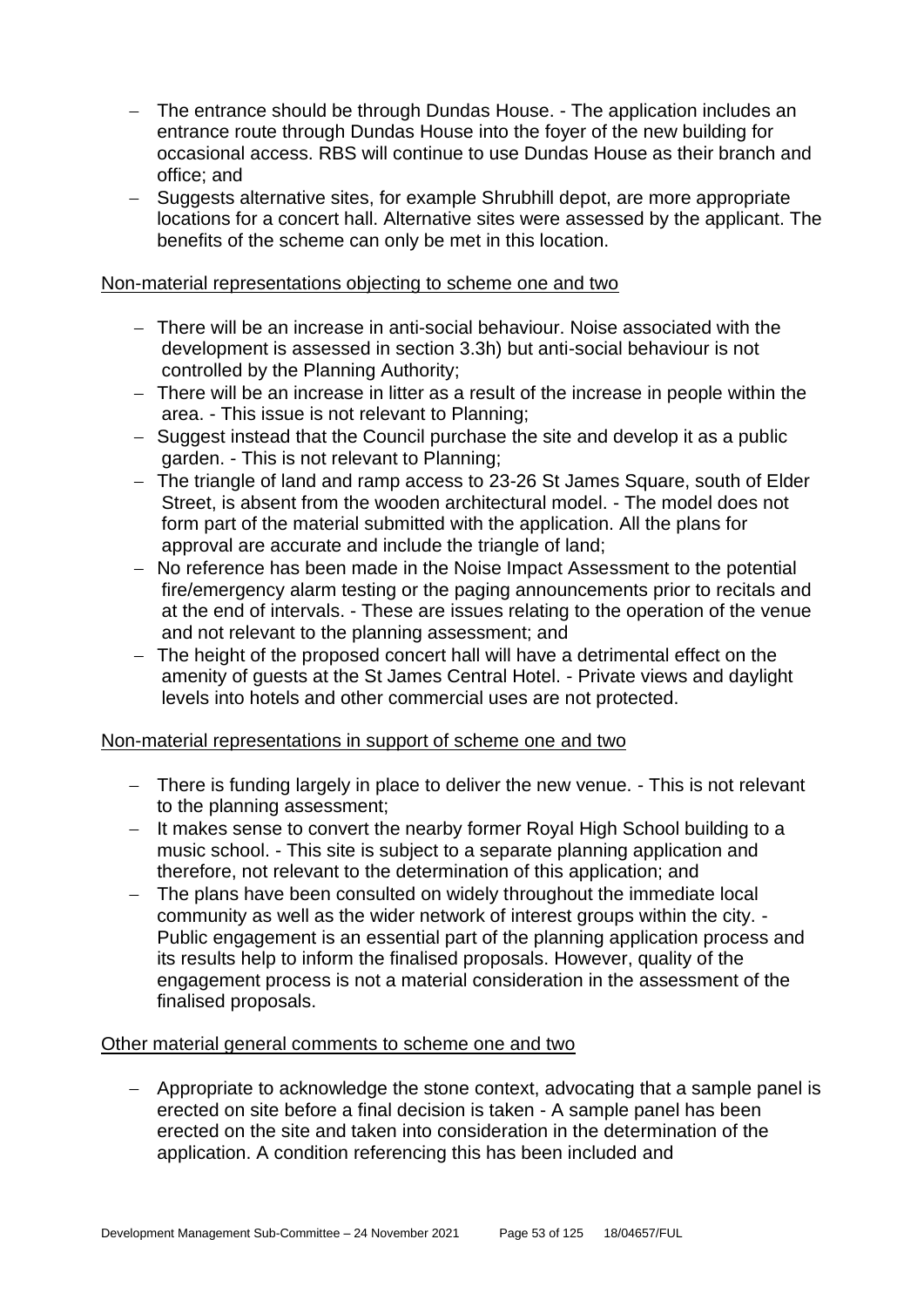− The origin of the single mature beech tree on the site is worthy of consideration if this is a remnant of the former garden landscape. - The Tree Survey identified this tree as having internal decay and needed to be removed. This is addressed in section 3.3l).

## **Conclusion**

### Compliance with the Listed Buildings & Conservation Areas Requirements

Due to its proximity to listed buildings and being a site within a conservation area, the proposed development first requires to be assessed against Sections 59 and 64 of the Planning (Listed Buildings and Conservation Areas) (Scotland) Act 1997 (the 1997 Heritage Act) which provide that there is a strong presumption against granting planning permission for development which would either: (i) harm a listed building or its setting; or (ii) conflict with the objective of preserving or enhancing the character or appearance of the conservation area. If engaged, the presumption can only be rebutted if the proposals would result in significant public interest advantages which can only be delivered at the scheme's proposed location.

With reference to Section 64 of the Planning (Listed Buildings and Conservation Areas) (Scotland) Act 1997 the proposal does not remove or detract from key characteristic components of the conservation area that gives the area its special interest. It will contribute to the architectural quality of the area with contemporary high-quality buildings, designed to respond to its historic and modern urban environment. Therefore, the proposals are considered to preserve and enhance the character and appearance of the Conservation Area.

With reference to Section 59 of the Planning (Listed Buildings and Conservation Areas) (Scotland) Act 1997, it is considered that the proposed development will not have a detrimental impact on the character and setting of any adjacent listed buildings. The relationship of the new building with the setting of Dundas House is complex and will change depending on the point of reference and experience of the view. In views from the eastern and southern sides of St Andrew Square where the development will have a greater impact on its setting, the elevational design and form, including the set-back and oval form, mitigates some of these. Whilst it is agreed that the impact on more distant views along George Street is beneficial, there is still a minor adverse impact on the setting of Dundas House from the south side of St Andrew Square. Overall, however, it is concluded that the proposals preserve the setting of Dundas House and the application complies with Sections 59 and 64 of the Planning (Listed Buildings and Conservation Areas) (Scotland) Act 1997.

### Compliance with the Development Plan

The proposed music and performing arts venue would make a valuable contribution to the city's cultural infrastructure and provide opportunities for its use by the wider community. The proposed development, which forms an important cultural strand within the City Deal, will contribute to Edinburgh's strategic aspirations in terms of culture, tourism and the economy. The location of a cultural, leisure and entertainment venue at this accessible city centre site, accords with LDP Policies Ret 1, Ret 7 and Del 2. The proposed use also complies with the relevant principles of the St James Quarter Development Brief.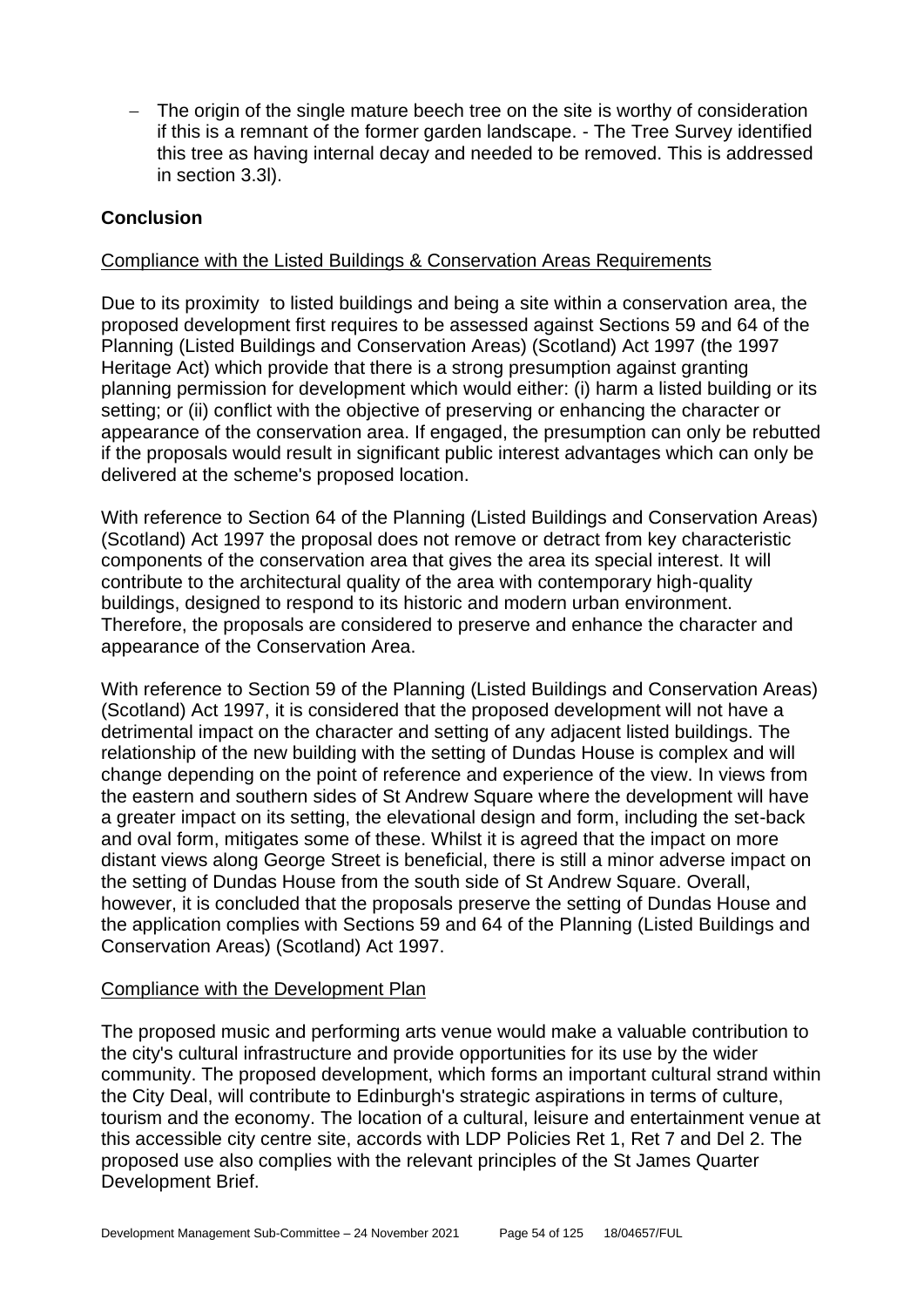The proposed venue contributes positively to the formal planned alignment of the First New Town by terminating the axial view along George Street, simplifying the backdrop to Dundas House and contributing towards the symmetry of the street. The development is, however, considered to have an adverse impact on the setting of Dundas House when seen from a public viewpoint within St Andrew Square. On the immediate approach to Dundas House, this effect will be noticeably diminished as a result of its set back position within the site. The height, scale and massing of the extension expands beyond Dundas House. However, it has been sensitively designed to reflect its immediate context and mitigate some of these impacts. In considering the scheme as a whole and against the provisions of the Development Plan and other material considerations, the development is acceptable and will make a positive contribution to the city.

The proposal has been designed to minimise any potential negative impact on its neighbours and raises no issues in respect of privacy, outlook, noise and odour. It is accepted that the proposal will infringe LDP Policy Des 5a) with respect to levels of daylight and sunlight into the neighbouring tenement building and garden space. However, this is a minor infringement given the unique urban historic context, neighbouring property relationship and the proposed public/civic use. An infringement can be justified given the existing context and wider benefits of this case.

The proposed design of the building is based on a strong concept which draws upon the positive characteristics of the surrounding area. The design seeks not to compete with the historic and distinctive built features of the New Town but rather to complement and enhance them through a positive engagement with the architecture and urban morphology of its historic setting. The overall height and form create a subtle and positive addition to the skyline, appropriate for a civic building. Likewise, through its coordinated and high-quality public realm design, it makes a significant contribution to the delivery of placemaking within the St James Quarter area, as defined in the Local Development Plan and St James Quarter Development Brief. The proposals comply fully with LDP Policy Des 1, Des 2 and Des 4.

#### Material considerations

As set out in section 3.3n), the proposal creates a positive social and cultural impact and will play an important role in supporting the growth and success of Edinburgh's tourism, cultural and education sector, thus being aligned with the Council's Economic Strategy, Culture Plan and City Deal framework. This is a very significant positive material consideration.

The proposal would also form an important strategic development in the city's cultural infrastructure and create a vital stimulus for live music, musicians and audiences. As well as strengthening Edinburgh as a 'Festival City', the venue would become a focal point for engagement, learning and outreach. These arise because of the development's location, being adjacent to IMPACT Scotland's offices at 35 St Andrew Square, where the National Youth Choir of Scotland will also be located. This allows the establishment of a regional training choir and singing programme for communities across Edinburgh.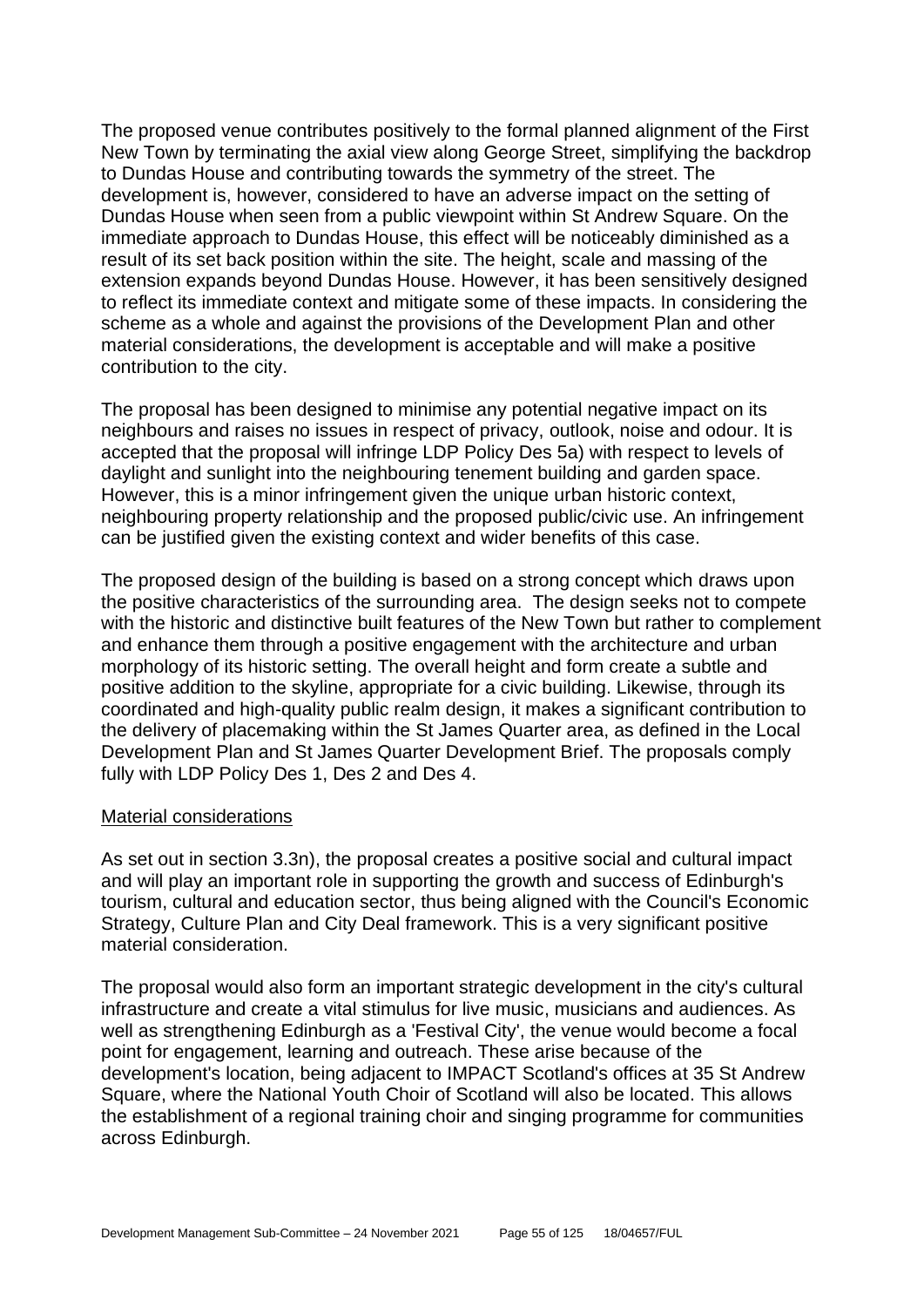The site is adjacent to bars/restaurants and other cultural venues, which are essential for the new venue to function successfully. The site also benefits from excellent active travel and public transport links, with Waverley train station 400m walking distance, Edinburgh bus station 170m away and the tram stop 100m away on St Andrew Square. It is also close to public parking. Six alternative city centre sites were considered, but none of these were suitable, available or deliverable.

The significant social, cultural and economic benefits of siting the development in this proposed location, as discussed in section 3.3n), are a considerable material consideration. The wider community and cultural benefits of the proposed development are compelling and exceptional reasons for approving the proposals. On balance, the significant and exceptional social, cultural and economic benefits of siting the development in the proposed location, which are a considerable material consideration, are further reasons for approving the application.

There are also positive impacts on equalities and human rights arising from the creation of a high-quality environment and new public building in a highly accessible location. The creative learning and inclusive outreach will provide significant positive equalities benefits to many different populations including the young, old and disabled.

Overall, the proposal complies with the Development Plan. There are no significant adverse material considerations that would justify refusal.

It is recommended that this application be Granted subject to the details below.

### **3.4 Conditions/reasons/informatives**

### **Conditions** :-

- 1. Prior to commencement of works above ground, full details of the proposed external light fittings on the existing and proposed building elevations, including information on light levels, shall be submitted to and approved in writing by the Planning Authority, and shall be implemented on site, in accordance with the approved details.
- 2. The approved hard landscaping scheme shall be fully implemented prior to occupation of the new music venue or a suitable timescale agreed in writing with the Planning Authority.
- 3. The approved soft landscaping scheme shall be fully implemented within the first planting season of the occupation of the new music venue. Any trees or plants which, within a period of five years from the first planting, die, are removed, or become seriously damaged or diseased, shall be replaced with others of a size and species similar to those originally required to be planted, or in accordance with such other scheme, as may be submitted to and approved in writing by the Planning Authority.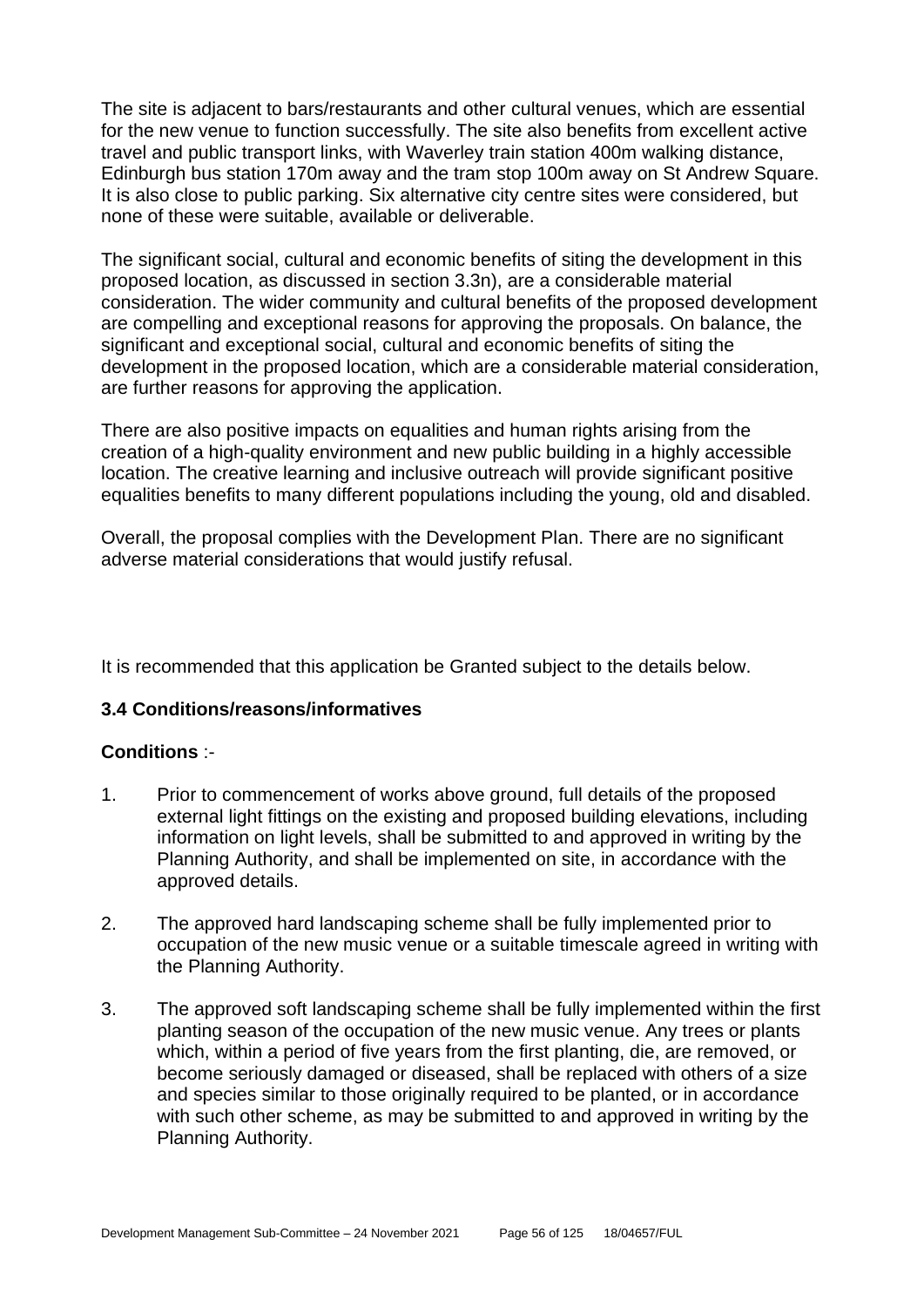- 4. Prior to the commencement of construction works on site:
	- a) A site survey (including intrusive investigation where necessary) must be carried out and submitted and approved in writing by the Planning Authority. The purpose of the survey is to confirm whether the level of risk posed to human health and the wider environment by contaminants in, on or under the land is acceptable, or that remedial and/or protective measures should be undertaken to bring the risks to an acceptable level in relation to the development; and
	- b) Where necessary, a detailed schedule of any remedial and /or protective measures, including their programming, must be submitted to and approved in writing by the Planning Authority

Any required remedial and/or protective measures shall be implemented in accordance with the approved schedule and documentary evidence to certify those works shall be provided to the satisfaction of the Planning Authority.

- 5. The proposed kitchen ventilation system shall be capable of achieving 30 air changes per hour, to ensure that no cooking odour escapes or is exhausted into any neighbouring sensitive premises, as detailed in approved drawing number 131, dated 1 October 2021, all to the satisfaction of the Planning Authority.
- 6. The manufacturing technique of grit blasted and honed concrete, as detailed in the Design and Access Statement and the selection of stone aggregate, as illustrated by the sample panel seen on site on 28 March 2019 and illustrated in the document titled 'Concrete Sample Panels March 2019 - revised', shall be fully implemented. Any alteration to the colour of the concrete or aggregate shall be submitted to and approved in writing by the Planning Authority.
- 7. Prior to occupation of the new music venue, the applicant must implement the continuous footway and dropped kerbs along the east side of St Andrew Square directly in front of the site, as identified in drawing 53B. This must be built to withstand HGV movements. The detailed design and construction details/specification shall be submitted to and approved in writing by the Planning Authority prior to any works being carried out.
- 8. Prior to commencement of above ground works, a detailed specification, including trade names where appropriate, of all the proposed external materials (including the public realm), except the proposed concrete, shall be submitted to and approved in writing by the Planning Authority before work is commenced on site. Samples of the materials may be required.
- 9. Prior to commencement of above ground works, full details of the Sustainable Urban Drainage System, including location, design and maintenance of the underground storage tanks, shall be submitted to, and approved in writing by the Planning Authority.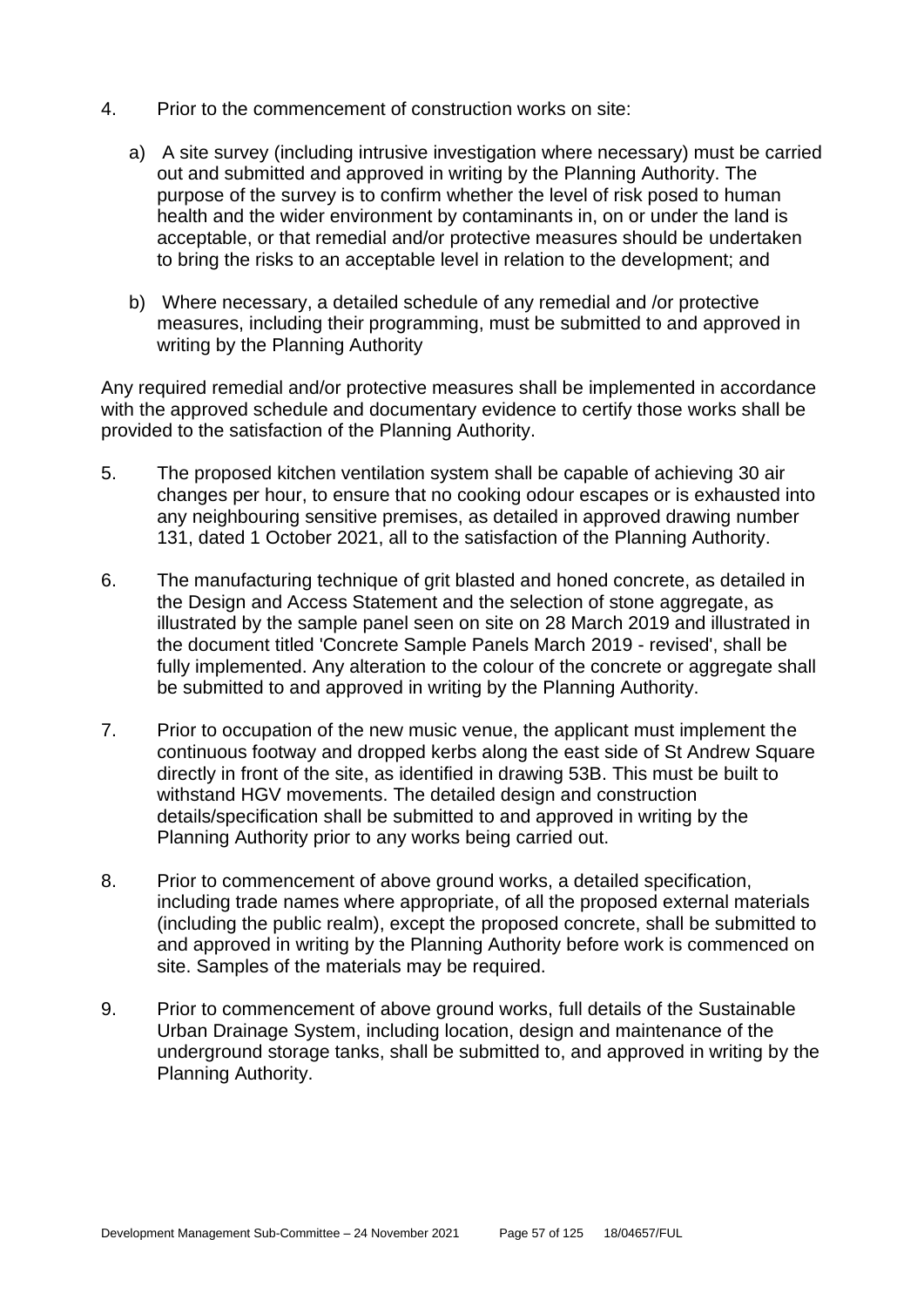10. No demolition/development shall take place on the site until the applicant has secured the implementation of a programme of archaeological work (Historic building recording, conservation, excavation, analysis, reporting and publication & interpretation) in accordance with a written scheme of investigation which has been submitted by the applicant and approved by the Planning Authority.

#### **Reasons**:-

- 1. In order to safeguard visual amenity.
- 2. In order to ensure that a high standard of landscaping is achieved, appropriate to the location of the site.
- 3. In order to ensure that a high standard of landscaping is achieved, appropriate to the location of the site.
- 4. To safeguard public safety.
- 5. In order to safeguard the amenity of neighbouring residents and other occupiers.
- 6. In order to safeguard the character of the conservation area.
- 7. In order to safeguard the interests of road safety.
- 8. In order to enable the planning authority to consider this/these matter/s in detail.
- 9. In order to enable the planning authority to consider this/these matter/s in detail.
- 10. In order to safeguard the interests of archaeological heritage.

#### **Informatives**

It should be noted that:

- 1. Consent shall not be issued until a suitable legal agreement has been concluded in relation to transport infrastructure:
	- − Contribute the sum of £86,666 (based on the proposed 7,625sqm concert hall and existing 1,610sqm office use in Zone 1) to the Edinburgh Tram in line with the approved Tram Line Developer Contributions report.

The legal agreement should be concluded within 6 months of the date of this notice. If not concluded within that 6 month period, a report will be put to committee with a likely recommendation that the application be refused.

2. The development hereby permitted shall be commenced no later than the expiration of three years from the date of this consent.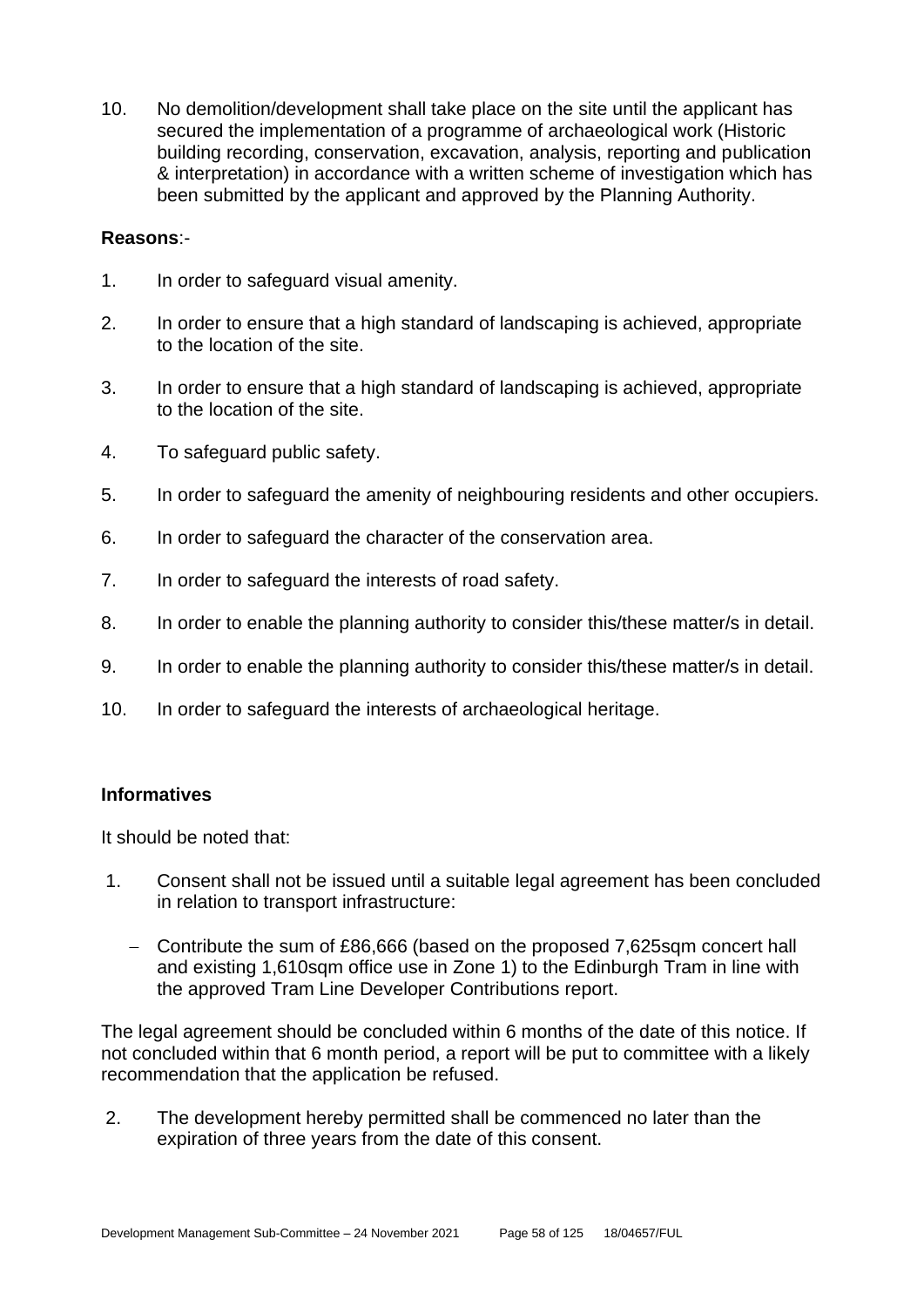- 3. No development shall take place on the site until a 'Notice of Initiation of Development' has been submitted to the Council stating the intended date on which the development is to commence. Failure to do so constitutes a breach of planning control, under Section 123(1) of the Town and Country Planning (Scotland) Act 1997.
- 4. As soon as practicable upon the completion of the development of the site, as authorised in the associated grant of permission, a 'Notice of Completion of Development' must be given, in writing to the Council.
- 5. This consent is for planning permission only. Work must not begin until other necessary consents, e.g. listed building consent, have been obtained.
- 6. The EIA Report has been taken into consideration in the making of this decision, as required under the Environmental Impact Assessment (Scotland) Regulations 2017.
- 7. Noise from new plant must not exceed NR25 within the nearest noise sensitive receptors, with windows slightly open for ventilation.
- 8. Music and occupational noise within the venue must not exceed NR15 within the nearest noise sensitive receptors, with windows slightly open for ventilation.
- 9. Any works affecting an adopted road must be carried out under permit and in accordance with the specifications. See Road Occupation Permits http://www.edinburgh.gov.uk/downloads/file/1263/apply for permission to creat e\_or\_alter\_a\_driveway\_or\_other\_access\_point
- 10. The applicant is aware of the potential impact of the proposed servicing arrangement on the Edinburgh Tram and the arrangement for the necessary permits and authority to work. Liaison with Edinburgh Tram will be required (see website http://edinburghtrams.com/information/atw).
- 11. In accordance with the Council's LTS Travplan3 policy, the applicant should consider developing a Travel Plan including provision of a high quality map of the neighbourhood (showing cycling, walking and public transport routes to key local facilities) and timetables for local public transport.
- 12. To minimise the level of construction noise to which sensitive receptors will be exposed, the construction work will be conducted in accordance with a Code of Construction Practice (CoCP). It should be noted the local authority has powers under the Control of Pollution Act (1974) to control noise from construction sites.
- 13. All accesses must be open for use by the public.
- 14. The archaeological work must be carried out by a professional archaeological organisation, either working to a brief prepared by CECAS or through a written scheme of investigation submitted to and agreed by CECAS for the site. Responsibility for the execution and resourcing of the programme of archaeological works and for the archiving and appropriate level of publication of the results lies with the applicant.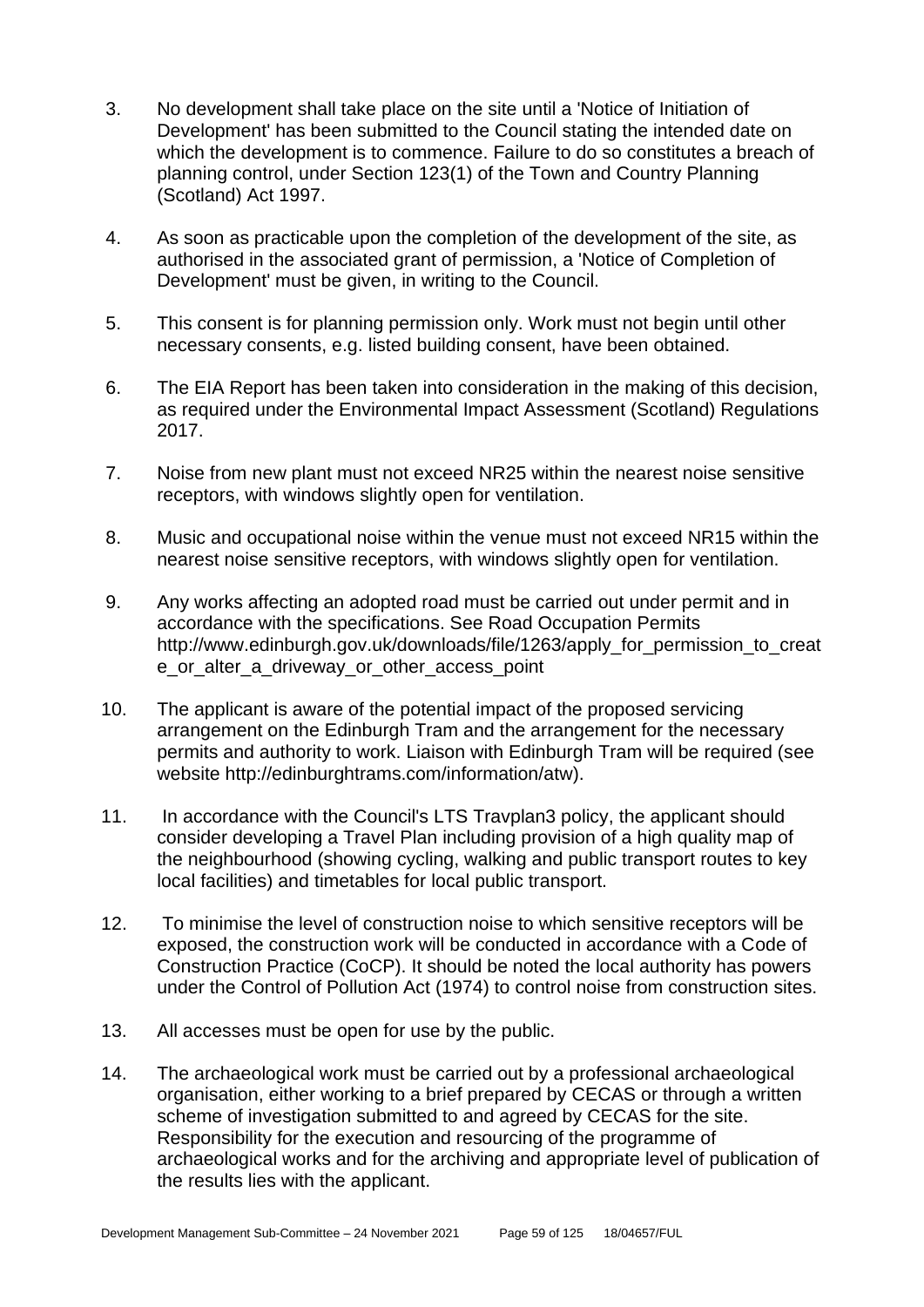- 15. External light fittings on the existing building will require Listed Building Consent
- 16. Any proposed signage requires advertisement consent and depending on the location, may require Listed Building Consent.
- 17. All construction works shall be undertaken in accordance with the Construction Management Plan, including a structural assessment of the neighbouring tenement buildings.

# **Financial impact**

## **4.1 The financial impact has been assessed as follows:**

The application is subject to a legal agreement for developer contributions.

# **Risk, Policy, compliance and governance impact**

**5.1** Provided planning applications are determined in accordance with statutory legislation, the level of risk is low.

## **Equalities impact**

## **6.1 The equalities impact has been assessed as follows:**

This application was assessed in terms of equalities and human rights. The impacts are identified in section 3.3p) of the Assessment section of the main report.

# **Sustainability impact**

## **7.1 The sustainability impact has been assessed as follows:**

This application meets the sustainability requirements of the Edinburgh Design Guidance.

## **Consultation and engagement**

## **8.1 Pre-Application Process**

Pre-application discussions took place on this application. As part of the pre-application process, the proposal was also presented to the Edinburgh Urban Design Panel on 27 September 2017. The comments have been considered in the assessment of this application and are contained in full within Appendix 1.

## **8.2 Publicity summary of representations and Community Council comments**

Neighbours were notified of the planning application on 10 September 2018 and the application was advertised on 14 September 2018, with 21 days allowed for comments. The application also appeared in the Weekly List on 11 September 2018. The EIA Report was advertised on 14 September 2018. Due to an administration and technical error, neighbours were notified of the EIA Report on 24 January 2019 and it was decided to re-advertise the EIA Report on 25 January 2019, with 30 days allowed for comments.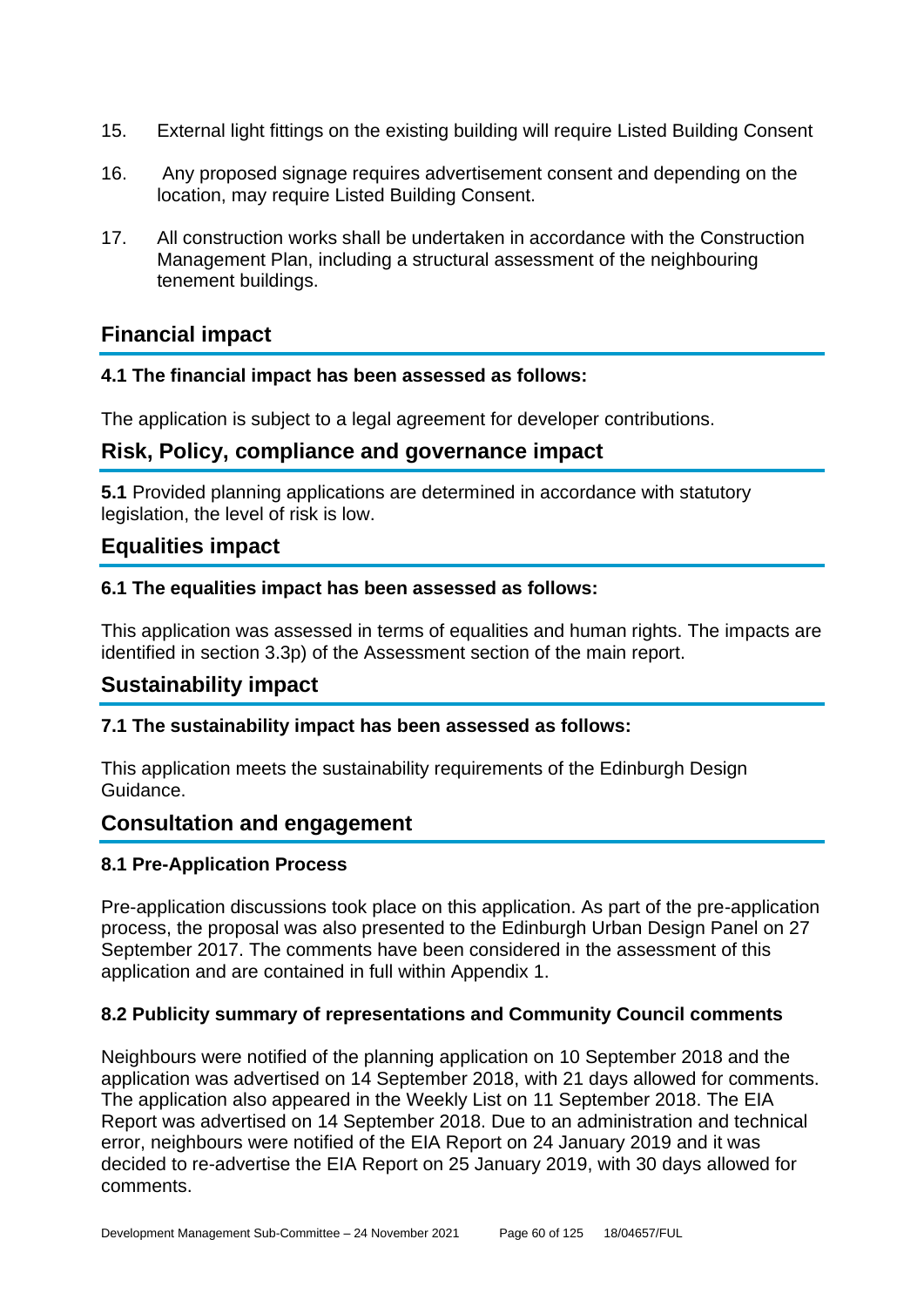The proposals that formed scheme one received 12 letters of objections, 38 letters of support and one general/neutral comment. This included comments from the following amenity bodies:

- − The Cockburn Association
- − The Architectural Heritage Society of Scotland
- − Edinburgh Access Panel

The New Town and Broughton Community Council were treated as a statutory consultee and provided a neutral representation. This is contained in Appendix 1.

All the interested parties who previously commented on scheme one were re-notified on 27 February 2019, with 14 days allowed for comments. An EIA Report Addendum for scheme two was also submitted and advertised on 1 March 2019, with 30 days allowed for comments. Four representations were received objecting to scheme two, plus an additional objection from a party who hadn't previously commented on scheme one.

All interested parties who previously commented on scheme one and two and all neighbours within 20m of the site boundary were re-notified on 3 September 2021, with 21 days allowed for comments. An EIA Report Addendum for scheme three was also submitted and advertised on 3 September 2021, with 30 days allowed for comments. Nine representations were received; seven in support and two objecting. The New Town and Broughton Community Council provided their full support for the revised scheme, which is contained in Appendix 1.

All of the comments received have been considered in the assessment of the application. An assessment of these representations can be found in the main report in section 3.3q).

## **Background reading/external references**

- To view details of the application go to
- Planning and [Building Standards online services](https://citydev-portal.edinburgh.gov.uk/idoxpa-web/search.do?action=simple&searchType=Application)
- [Planning guidelines](http://www.edinburgh.gov.uk/planningguidelines)
- [Conservation Area Character Appraisals](http://www.edinburgh.gov.uk/characterappraisals)
- **[Edinburgh Local Development Plan](http://www.edinburgh.gov.uk/localdevelopmentplan)**
- [Scottish Planning Policy](http://www.scotland.gov.uk/Topics/Built-Environment/planning/Policy)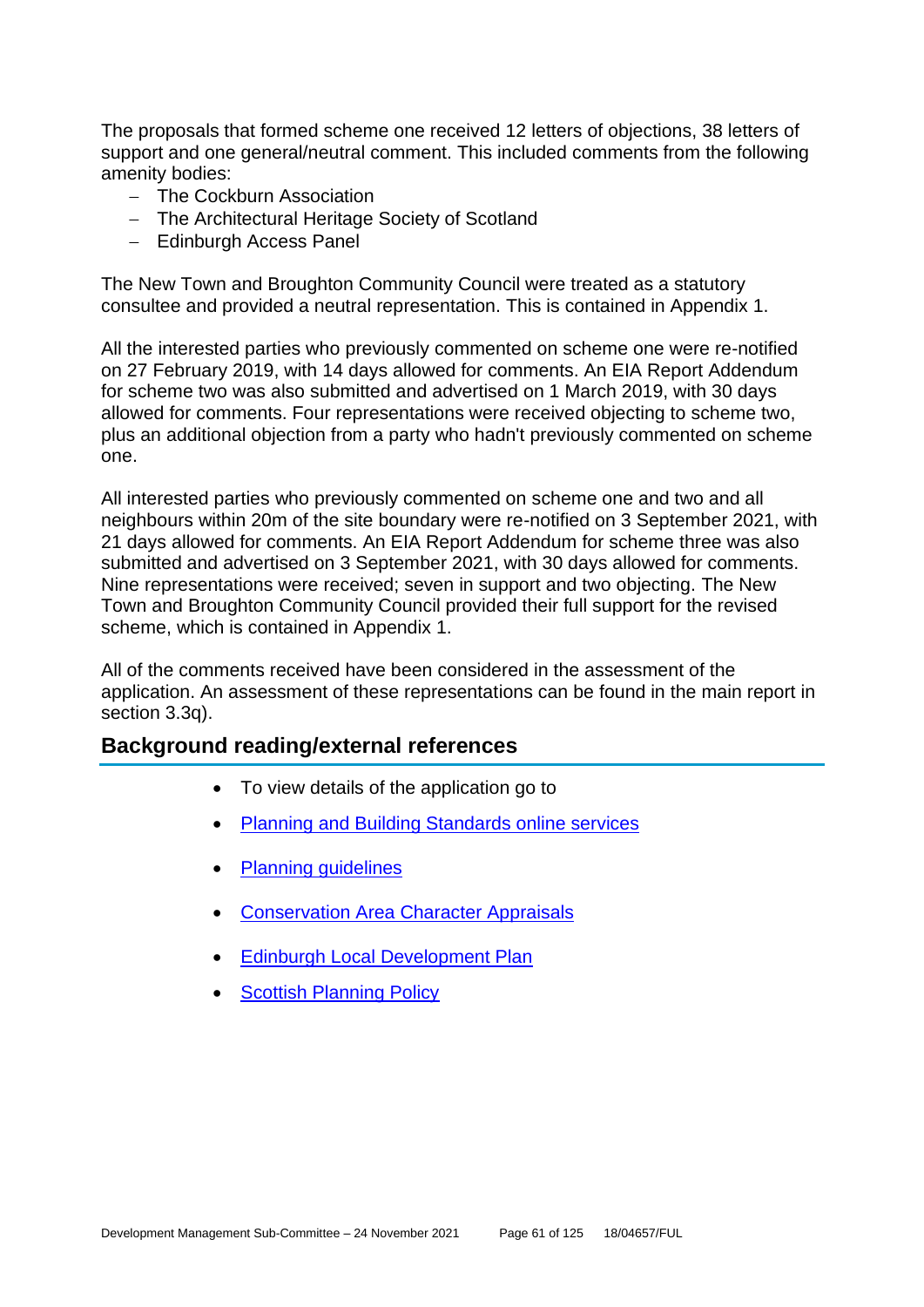| <b>Statutory</b><br><b>Development</b><br><b>Plan Provision</b> | The application site is shown to be within the City Centre as defined in<br>the Edinburgh Local Development Plan (LDP).                                                                                                                                                                                                  |
|-----------------------------------------------------------------|--------------------------------------------------------------------------------------------------------------------------------------------------------------------------------------------------------------------------------------------------------------------------------------------------------------------------|
| Date registered                                                 | 24 August 2018                                                                                                                                                                                                                                                                                                           |
| <b>Drawing</b><br>numbers/Scheme                                | 01,02,03B,05,06A,07B,08B,09B,10B,12B,13B,14B,15B,17B,18A,,<br>19A,21B,22B,23B,24B,25B,26B,27B,28B,30B,31B,32B,34B,39B,40B,,<br>41A,51B,52B.53B,55B,56B,57A,58B,59B,66A,71A,72B,75B,76A,77B,<br>.79B,80B,81B,82A,83B,84B,85B,86B,87B,88A,89B,90A,91B,92B,93B<br>94B, 95B, 96A, 97A, 98B, 100B, 101B, 102B, 111A, 112-130. |
|                                                                 | Scheme 3                                                                                                                                                                                                                                                                                                                 |

**David Givan** Chief Planning Officer PLACE The City of Edinburgh Council

Contact: Emma Fitzgerald, Senior Planning Officer E-mail:emma.fitzgerald@edinburgh.gov.uk

## **Links - Policies**

### **Relevant Policies:**

**The New Town Conservation Area Character Appraisal** states that the area is typified by the formal plan layout, spacious stone built terraces, broad streets and an overall classical elegance. The buildings are of a generally consistent three storey and basement scale, with some four storey corner and central pavilions.

LDP Policy Del 1 (Developer Contributions and Infrastructure Delivery) identifies the circumstances in which developer contributions will be required.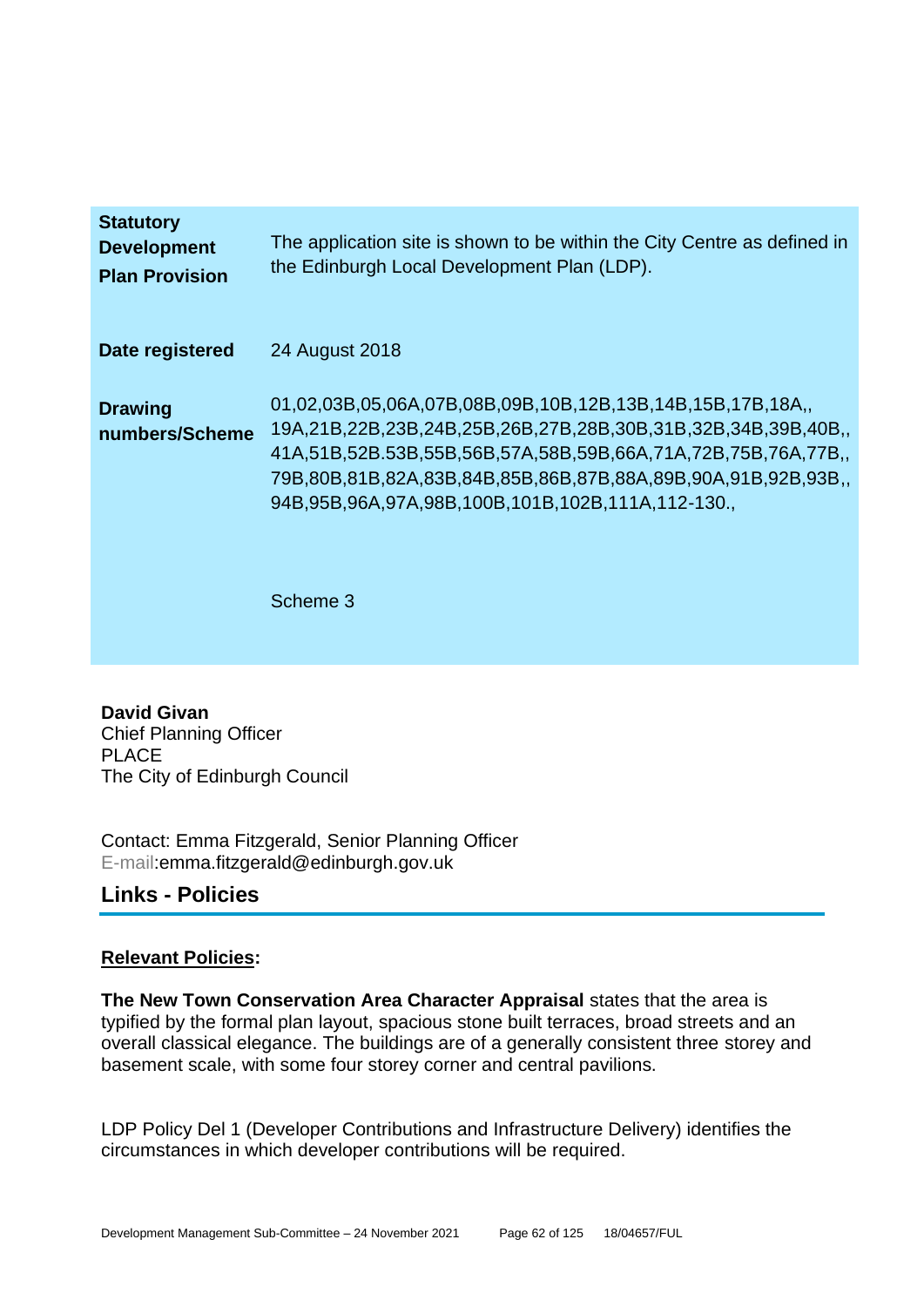LDP Policy Del 2 (City Centre) sets criteria for assessing development in the city centre.

LDP Policy Des 1 (Design Quality and Context) sets general criteria for assessing design quality and requires an overall design concept to be demonstrated.

LDP Policy Des 2 (Co-ordinated Development) establishes a presumption against proposals which might compromise the effect development of adjacent land or the wider area.

LDP Policy Des 3 (Development Design - Incorporating and Enhancing Existing and Potential Features) supports development where it is demonstrated that existing and potential features have been incorporated into the design.

LDP Policy Des 4 (Development Design - Impact on Setting) sets criteria for assessing the impact of development design against its setting.

LDP Policy Des 5 (Development Design - Amenity) sets criteria for assessing amenity.

LDP Policy Des 6 (Sustainable Buildings) sets criteria for assessing the sustainability of new development.

LDP Policy Des 7 (Layout design) sets criteria for assessing layout design.

LDP Policy Des 8 (Public Realm and Landscape Design) sets criteria for assessing public realm and landscape design.

LDP Policy Des 11 (Tall Buildings - Skyline and Key Views) sets out criteria for assessing proposals for tall buildings.

LDP Policy Des 12 (Alterations and Extensions) sets criteria for assessing alterations and extensions to existing buildings.

LDP Policy Env 1 (World Heritage Site) protects the quality of the World Heritage Site and its setting.

LDP Policy Env 3 (Listed Buildings - Setting) identifies the circumstances in which development within the curtilage or affecting the setting of a listed building will be permitted.

LDP Policy Env 4 (Listed Buildings - Alterations and Extensions) identifies the circumstances in which alterations and extensions to listed buildings will be permitted.

LDP Policy Env 6 (Conservation Areas - Development) sets out criteria for assessing development in a conservation area.

LDP Policy Env 7 (Historic Gardens and Designed Landscapes) protects sites included in the national Inventory of Gardens and Designed Landscapes and other historic landscape features.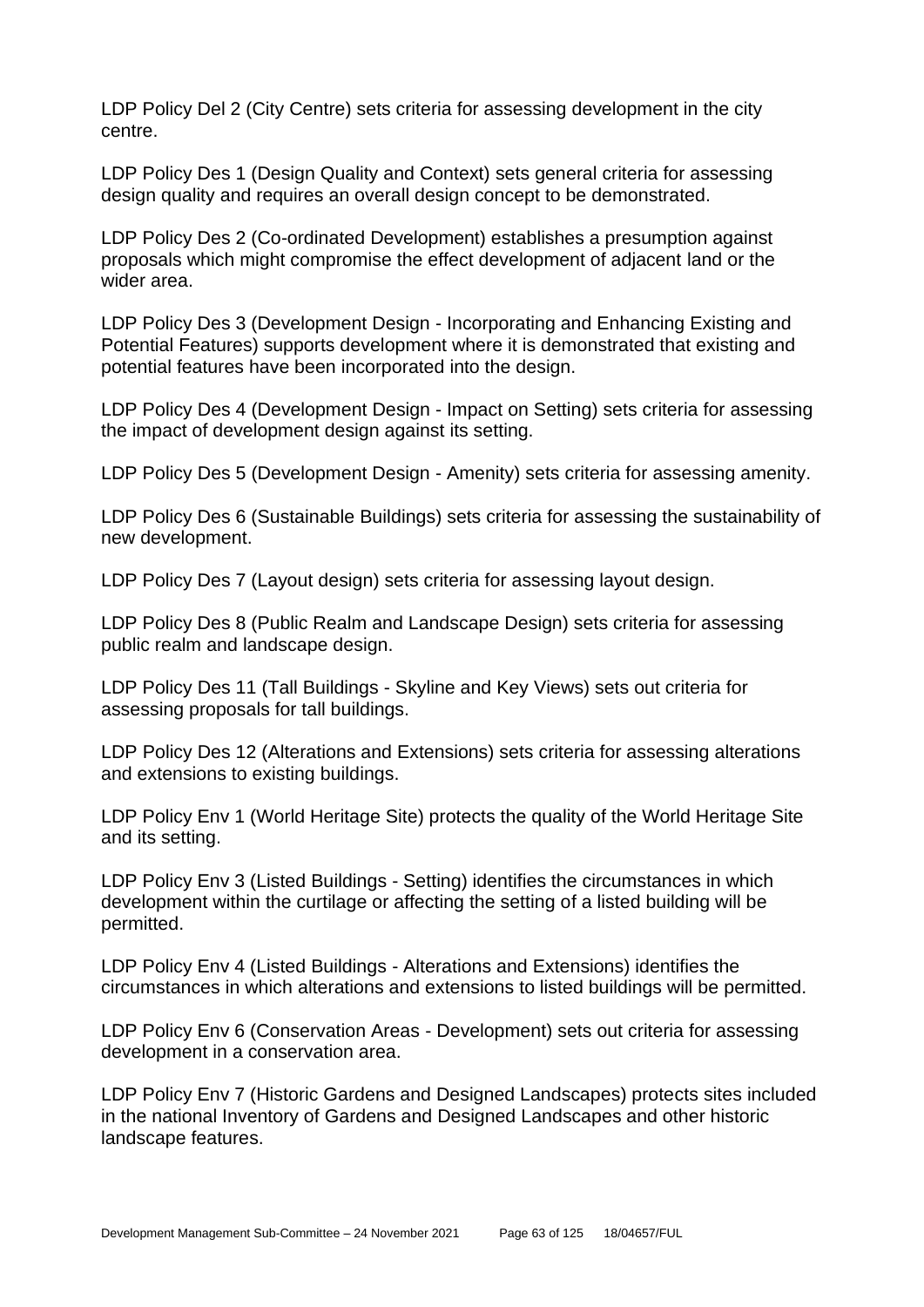LDP Policy Env 8 (Protection of Important Remains) establishes a presumption against development that would adversely affect the site or setting of Scheduled Ancient Monument or archaeological remains of national importance.

LDP Policy Env 9 (Development of Sites of Archaeological Significance) sets out the circumstances in which development affecting sites of known or suspected archaeological significance will be permitted.

LDP Policy Env 12 (Trees) sets out tree protection requirements for new development.

LDP Policy Env 16 (Species Protection) sets out species protection requirements for new development.

LDP Policy Env 21 (Flood Protection) sets criteria for assessing the impact of development on flood protection.

LDP Policy Env 22 (Pollution and Air, Water and Soil Quality) sets criteria for assessing the impact of development on air, water and soil quality.

LDP Policy Ret 1 (Town Centres First Policy) sets criteria for retail and other town centre uses following a town centre first sequential approach.

LDP Policy Ret 7 (Entertainment and Leisure Developments - Preferred Locations) identifies the City Centre, at Leith and Granton Waterfront and town centres as the preferred locations for entertainment and leisure developments.

LDP Policy Ret 11 (Food and Drink Establishments) sets criteria for assessing the change of use to a food and drink establishment.

LDP Policy Tra 1 (Location of Major Travel Generating Development) supports major development in the City Centre and sets criteria for assessing major travel generating development elsewhere.

LDP Policy Tra 2 (Private Car Parking) requires private car parking provision to comply with the parking levels set out in Council guidance, and sets criteria for assessing lower provision.

LDP Policy Tra 3 (Private Cycle Parking) requires cycle parking provision in accordance with standards set out in Council guidance.

LDP Policy Tra 4 (Design of Off-Street Car and Cycle Parking) sets criteria for assessing design of off-street car and cycle parking.

The Historic Environment Policy for Scotland 2019 outlines Government policy on how we should care for the historic environment when taking planning decisions.

**Non-statutory guidelines** 'LISTED BUILDINGS AND CONSERVATION AREAS' provides guidance on repairing, altering or extending listed buildings and unlisted buildings in conservation areas.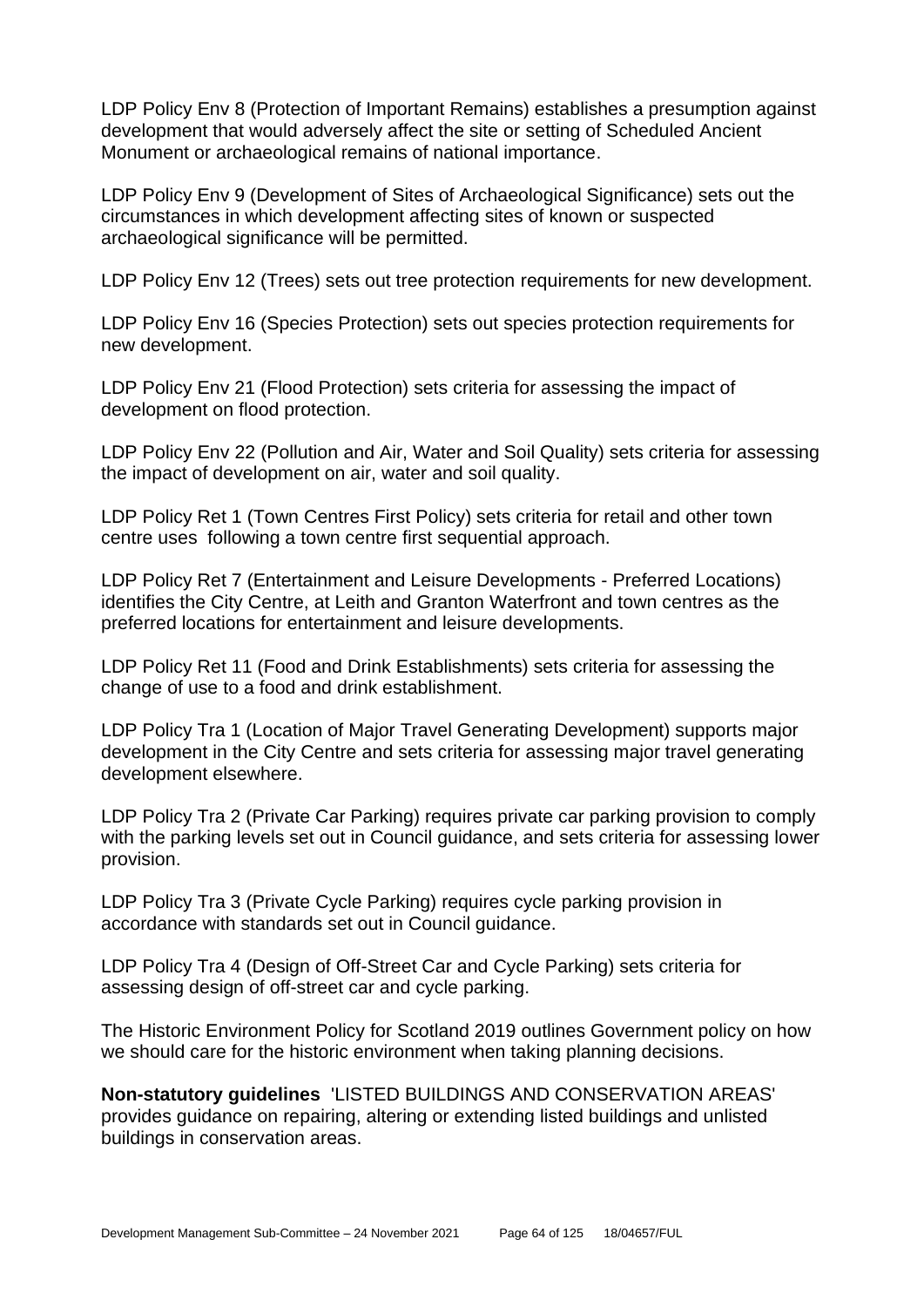**Non-Statutory guidelines** Edinburgh Design Guidance supports development of the highest design quality and that integrates well with the existing city. It sets out the Council's expectations for the design of new development, including buildings, parking, streets and landscape, in Edinburgh.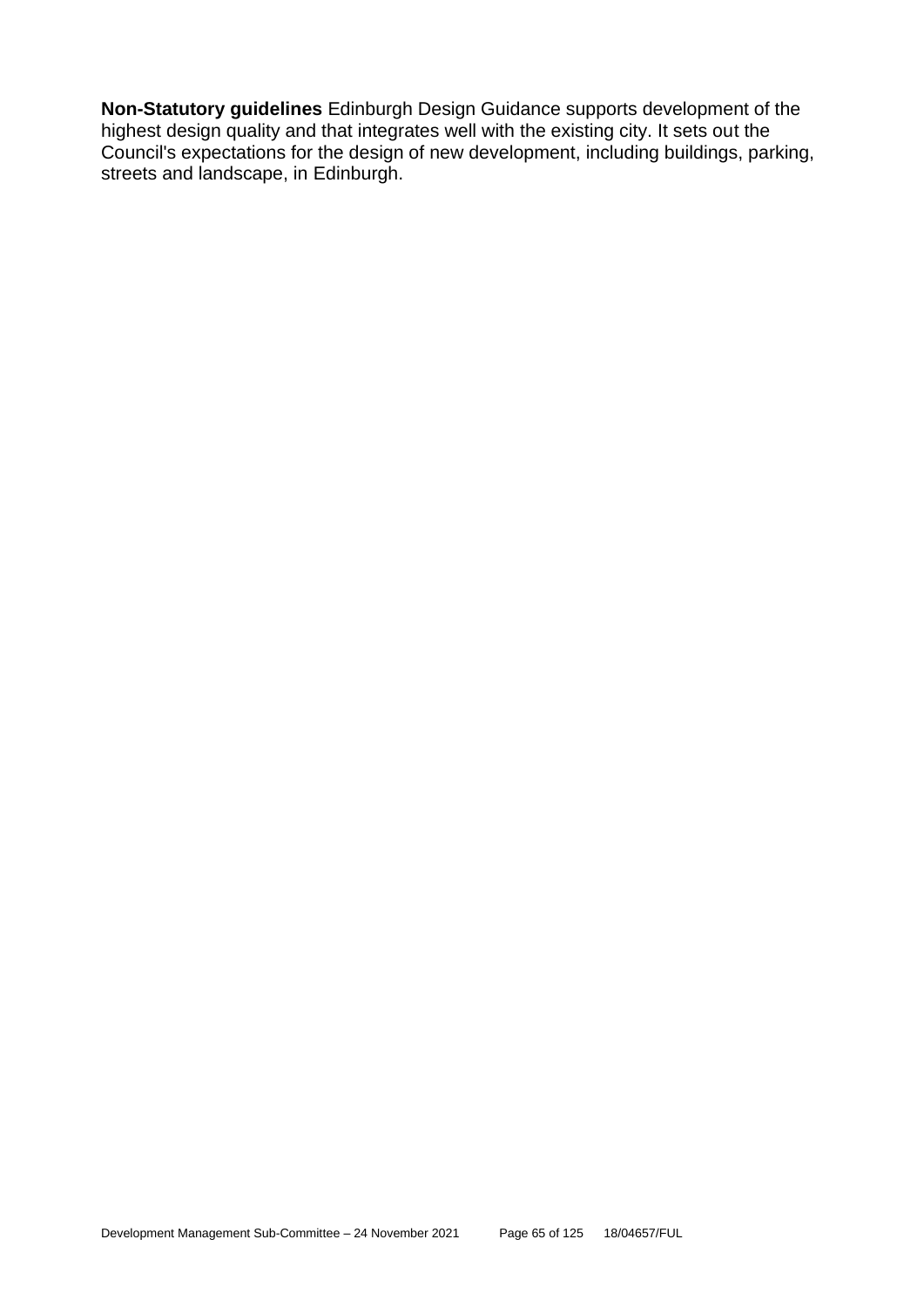# **Appendix 1**

**Application for Planning Permission 18/04657/FUL at 35 - 36 St Andrew Square, Edinburgh, EH2 2AD Erection of music and performing arts venue with licensed café/restaurant and bar facilities, and related arrangements for infrastructure, demolitions, and other works. (See Cover Letter for full statutory description) (amended).**

# **Consultations**

## **Economic Development - Revised Scheme response dated 20/09/2021**

*The proposed development is expected to directly support 23 headcount jobs and £0.8m of GVA per annum. By comparison, it is estimated that the existing office space could, if fully occupied by a financial services occupier, directly support 161 FTE jobs and £26.2m of GVA per annum (2019 prices). The direct economic benefits of the proposed development are modest.* 

*If multiplier effects and other indirect impacts are taken into account, these figures rise to 134 headcount jobs and £4.6m of GVA per annum for the proposed development versus 440 FTE jobs and £42.9m of GVA per annum (2019 prices) for the existing building.*

*It is noted that the considerable existing number of musical venues in the city centre suggests that a significant level of displacement is likely; in particular, the proposed development is anticipated to impact upon the Queen's Hall. It is also noted that many of the jobs supported by the proposed development are associated with visitor expenditure meaning they may be seasonal.*

*From a purely quantitative perspective, the development as proposed is expected to support fewer jobs and a lower level of economic activity than the existing building, albeit it is recognised that the existing building is of advanced age and may not be attractive as a proposition for office redevelopment/refurbishment. The Royal Bank of Scotland have not made use of the space for many years and, as such, it currently offers no real benefit to the economy.*

*The following are comments from the City of Edinburgh Council's Commercial Development & Investment service relating to planning application 18/04657/FUL for the development of a music and performing arts venue with café/restaurant and facilities at 35-36 St Andrew Square.*

### *Commentary on existing uses*

*The application relates to a 0.77-hectare site to the east side of St Andrew Square incorporating 36 St Andrew Square (the category 'A' listed Dundas House office*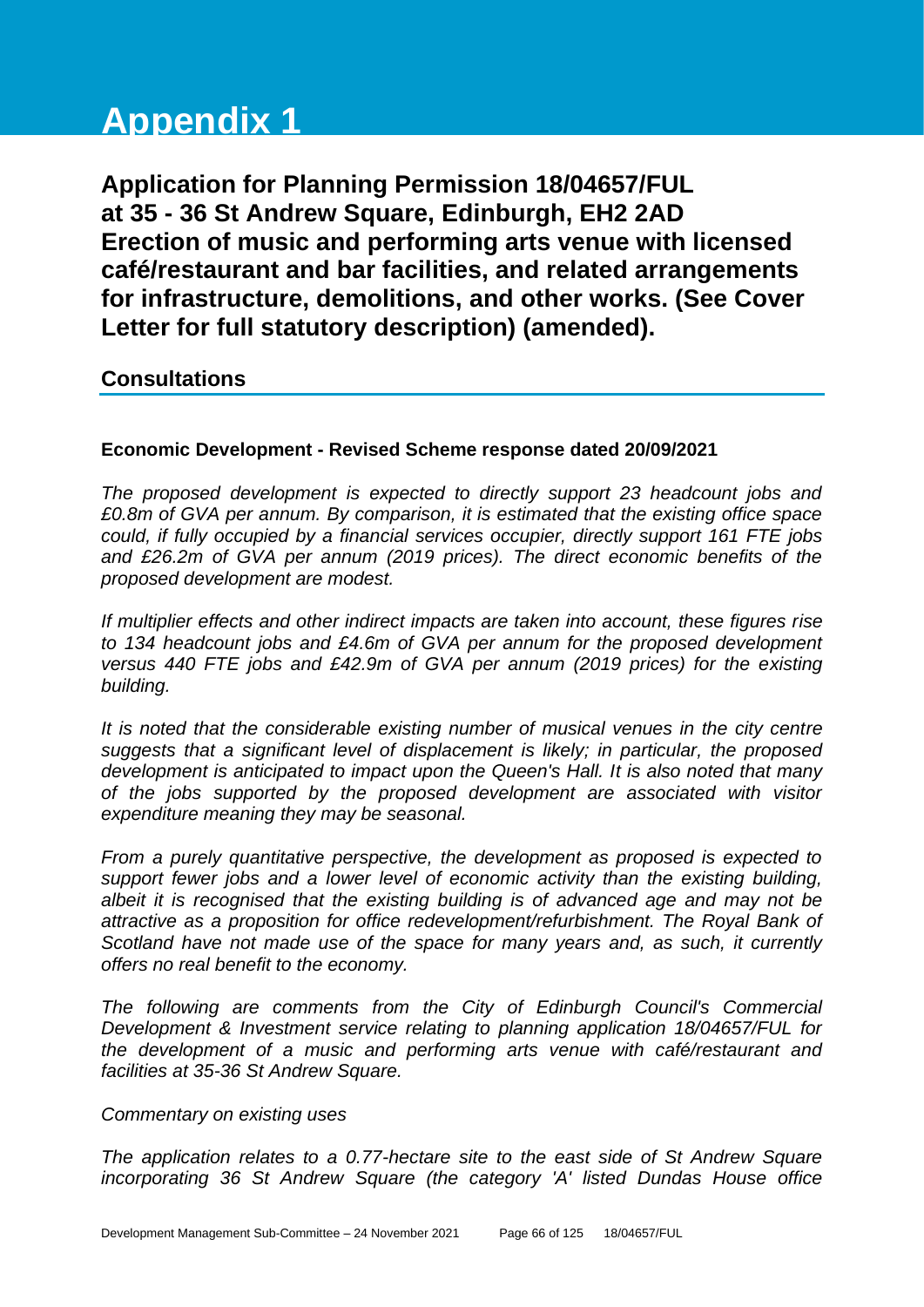*building and its annexes: the "south wing" to the south and the "rear block" to the east) along with parking spaces, outbuildings, and the gardens of 35 St Andrew Square.*

*The "rear block" is a three-storey office annexe to Dundas House developed in 1965 for Royal Bank of Scotland staff. The proposed development would entail the demolition of 1,610 sqm of existing office space. The economic impact of this existing space if fully occupied can be estimated. Office lettings in St Andrew Square in recent years have been dominated by the financial services sector with Standard Life Aberdeen, Baillie Gifford, and Computershare all letting large properties. Based on a typical employment density for the financial services sector of one full-time equivalent employee per 10 sqm, a building of this scale could be expected to directly support approximately 161 FTE jobs if fully occupied (1,610 ÷ 10). Based on a mean gross value added per employee for the "financial and insurance services" sector of Edinburgh of £162,697 (2019 prices), this could be expected to directly add £26.2m of GVA per annum (2019 prices) (161 × £162,697) to the economy of Edinburgh if fully occupied.*

*If multiplier effects - the impact of supply chain expenditure and expenditure by employees - are taken into consideration the projected total impact of the rear block if fully occupied would be 440 FTE jobs and £42.9m of GVA per annum (2019 prices).*

*The loss of office space in the city centre is unfortunate. While the COVID-19 pandemic is likely to depress demand, prior to the pandemic there was a significant undersupply of office space in the city centre and in recent years significant space has been lost to alternative uses. It is recognised, however, that the building in question is of advanced age and that its "tucked away" location may mean it is not an attractive proposition for redevelopment/refurbishment.* 

*As the site is less than one hectare, policy EMP 9 of the LDP does not apply. There is therefore no requirement for any development to incorporate business space.*

#### *Commentary on proposed uses*

*The application proposes the demolition of the rear block and other ancillary structures to the east of Dundas House and their replacement with a new concert hall. Dundas House and the south wing are proposed to remain relatively unchanged.*

#### *Class 11 - Assembly and leisure*

*The development as proposed would deliver 7,625 sqm of class 11 space (gross) in the*  form of a new concert hall. The concert hall would comprise a 1,000-seat auditorium, *two large multi-purpose rooms, back-of-house facilities, a café/bar, and a foyer capable of hosting "informal performances".*

*The applicant has provided a report on the projected socio-economic impacts of the development. This report estimates that the development would, once operational, directly support 23 headcount jobs and £0.8m of GVA per annum. Additional impacts multiplier effects and the impact of spending by performers and customers visiting Edinburgh to attend the concert hall - are projected to support a further 111 headcount jobs and £3.8m of GVA per annum, giving a total projected impact of 134 headcount jobs and £4.6m of GVA per annum (all figures gross).*

*It is noted that of the 134 jobs expected to be supported by the development, 74 pertain to visitor expenditure and 17 pertain to performer expenditure. These are jobs*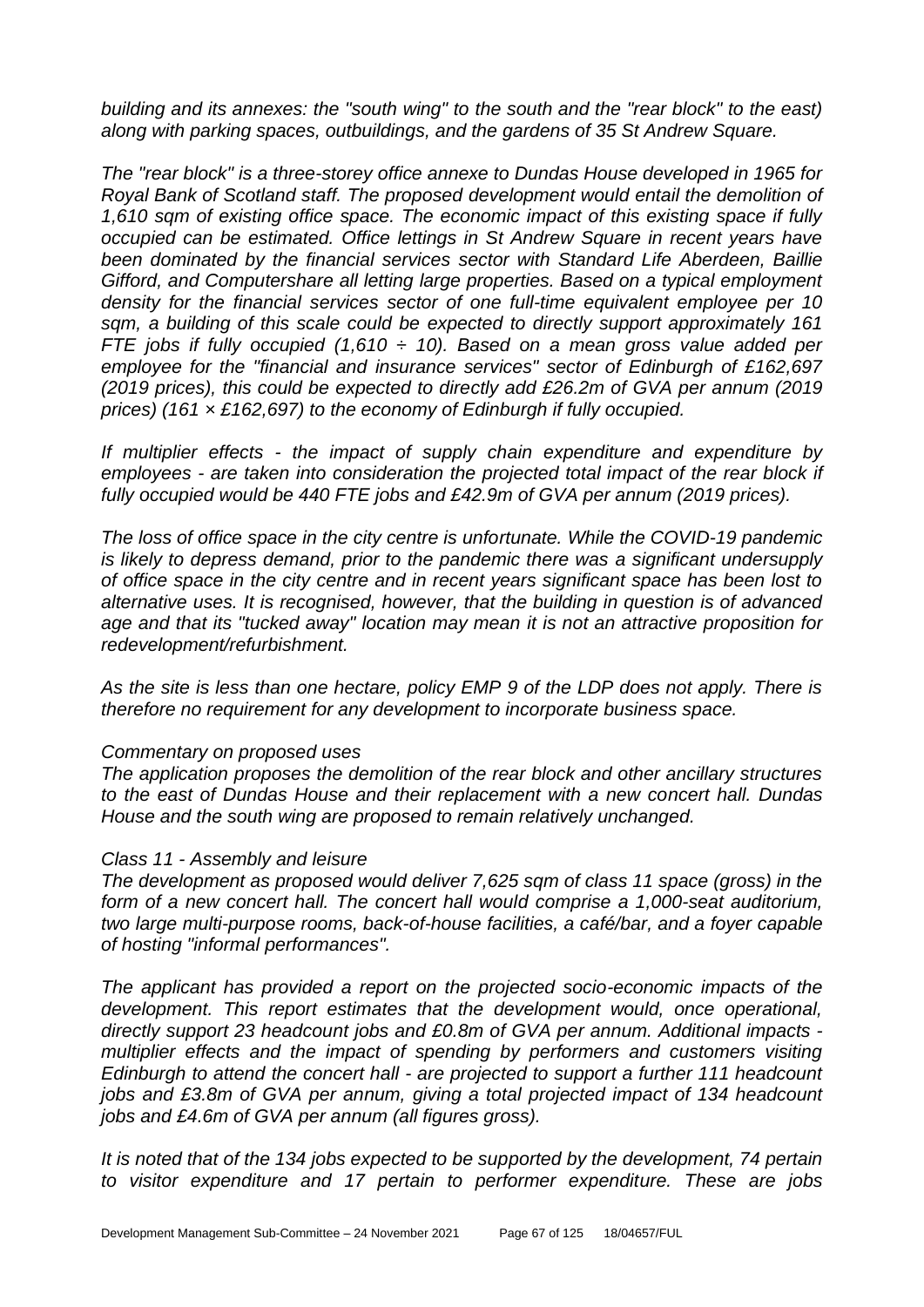*supported by expenditure in Edinburgh outwith the concert hall by the customers and performers attending the concert hall. These jobs may therefore be seasonal with lower levels of employment at times when patronage of the concert hall is lower rather than steady year-round employment.*

#### *Overall impact*

*The development as proposed would result in the loss of 1,610 sqm of space in the "rear block" of 36 St Andrew Square. It is estimated that the direct economic impact of this building if fully occupied by a financial services occupier would be 161 FTE jobs and £26.2m of GVA per annum (2019 prices). By comparison, the proposed development is expected to directly support 23 headcount jobs and £0.8m of GVA per annum.*

*If multiplier effects and other indirect impacts are taken into account, the existing building could be expected to support 440 FTE jobs and £42.9m of GVA per annum (2019 prices), versus 134 headcount jobs and £4.6m of GVA per annum for the proposed development.*

*This indicates that the development as proposed is expected to support a significantly lower economic impact than could potentially be supported by the existing building if fully occupied although it must be borne in mind that letting this building in its current condition would be challenging. Direct employment associated with the development is modest.*

*There are three principal existing dedicated concert halls in Edinburgh city centre - the Usher Hall (capacity 2,200), Queen's Hall (900), and Reid Concert Hall (218) - along with multiple smaller music venues. There are also multiple other venues in the city centre that host music performances, including the Playhouse (3,059); King's Theatre (1,350); Festival Theatre (1,915); Assembly Rooms Music Hall (788); Royal Lyceum Theatre (658); and St Andrew's and St George's West (200). While it is recognised that there will be differences in the specifications of each venue determining what performances each can host, it is assumed that there will be some degree of crossover in terms of the market for each. From a cursory analysis of event calendars, it does not appear that all of the aforementioned venues are being fully utilised. It is noted that the Scottish Chamber Orchestra currently performs in the Queen's Hall and it is proposed to relocate these performances to the new concert hall, suggesting any economic activity associated with the Scottish Chamber Orchestra will be displaced from the Queen's Hall. In the absence of any detailed analysis evidencing a current shortage of musical venues in Edinburgh city centre it is considered prudent to assume that there will be significant displacement of economic activity from elsewhere. This conclusion is borne out by the applicant's contextual report which describes the Queen's Hall as "a converted former church building with many limitations for both performers and audiences" and highlights the perceived low quality of existing venues, suggesting that the new concert hall is intended to be a higher quality replacement for the existing venues. It is therefore suggested that the economic impacts associated with the development would in large part be cannibalised from elsewhere in the city's economy.*

*The development as proposed will result in the loss of a 1,764 sqm of office space in the city centre; it is estimated that, if fully occupied by a financial services occupier, this space could directly support 161 FTE jobs and £26.2m of GVA per annum (2019*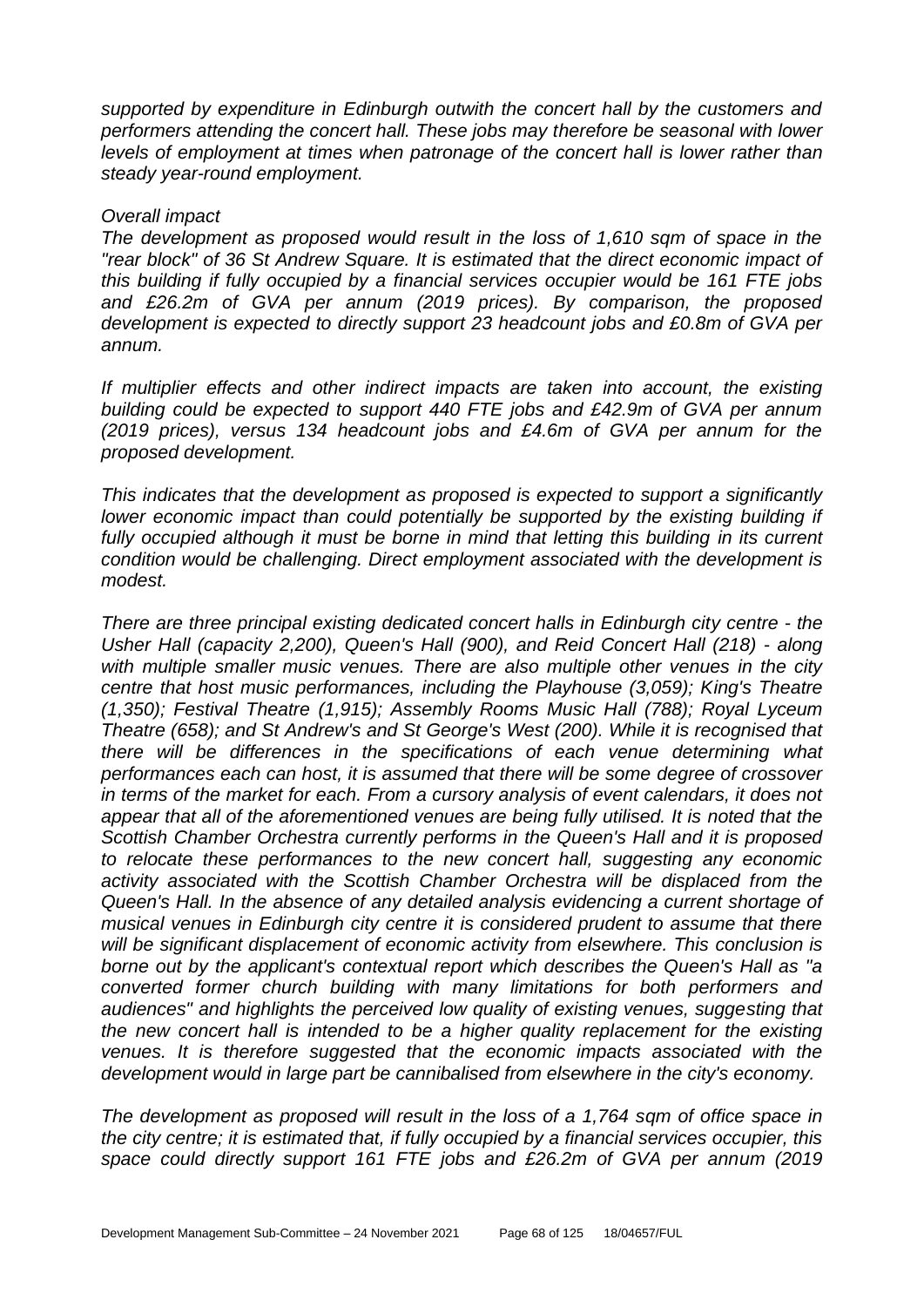*prices). Figures provided by the applicant suggest that the proposed development could directly support 23 headcount jobs and £0.8m of GVA per annum.*

*If multiplier effects and other indirect impacts are taken into account, these figures rise to 440 FTE jobs and £42.9m of GVA per annum (2019 prices) for the existing building versus 134 headcount jobs and £4.6m of GVA per annum for the proposed development.*

*It is noted that statements made by the applicant coupled with the considerable existing*  number of musical venues in the city centre suggests that a significant level of *displacement is likely; in particular, the proposed development is anticipated to impact upon the Queen's Hall. It is also noted that many of the jobs supported by the proposed development are associated with visitor expenditure meaning they may be seasonal.*

*From a purely quantitative perspective the development is expected to support lower levels of employment and economic activity than would the existing building if fully occupied. From an economic development perspective, refurbishing or replacing the existing office building would be expected to deliver significantly higher economic impacts. However, it is recognised that the existing building is of advanced age and that its specific location may make it less attractive as a proposition for redevelopment/refurbishment.* 

*There are also qualitative arguments for bringing forward such a development that should be factored into any decision making process.*

*This response is made on behalf of Commercial Development & Investment*

### **Scottish Water - Revised Scheme response dated 06/09/2021**

#### *Audit of Proposal*

*Scottish Water has no objection to this planning application; however, the applicant should be aware that this does not confirm that the proposed development can currently be serviced and would advise the following:*

#### *Water Capacity Assessment*

*Scottish Water has carried out a Capacity review and we can confirm the following: There is currently sufficient capacity in GLENCORSE Water Treatment Works to service your development. However, please note that further investigations may be required to be carried out once a formal application has been submitted to us.*

#### *Waste Water Capacity Assessment*

*There is currently sufficient capacity for a foul only connection in the EDINBURGH PFI Waste Water Treatment works to service your development. However, please note that further investigations may be required to be carried out once a formal application has been submitted to us.*

#### *Please Note*

*The applicant should be aware that we are unable to reserve capacity at our water*  and/or waste water treatment works for their proposed development. Once a formal *connection application is submitted to Scottish Water after full planning permission has*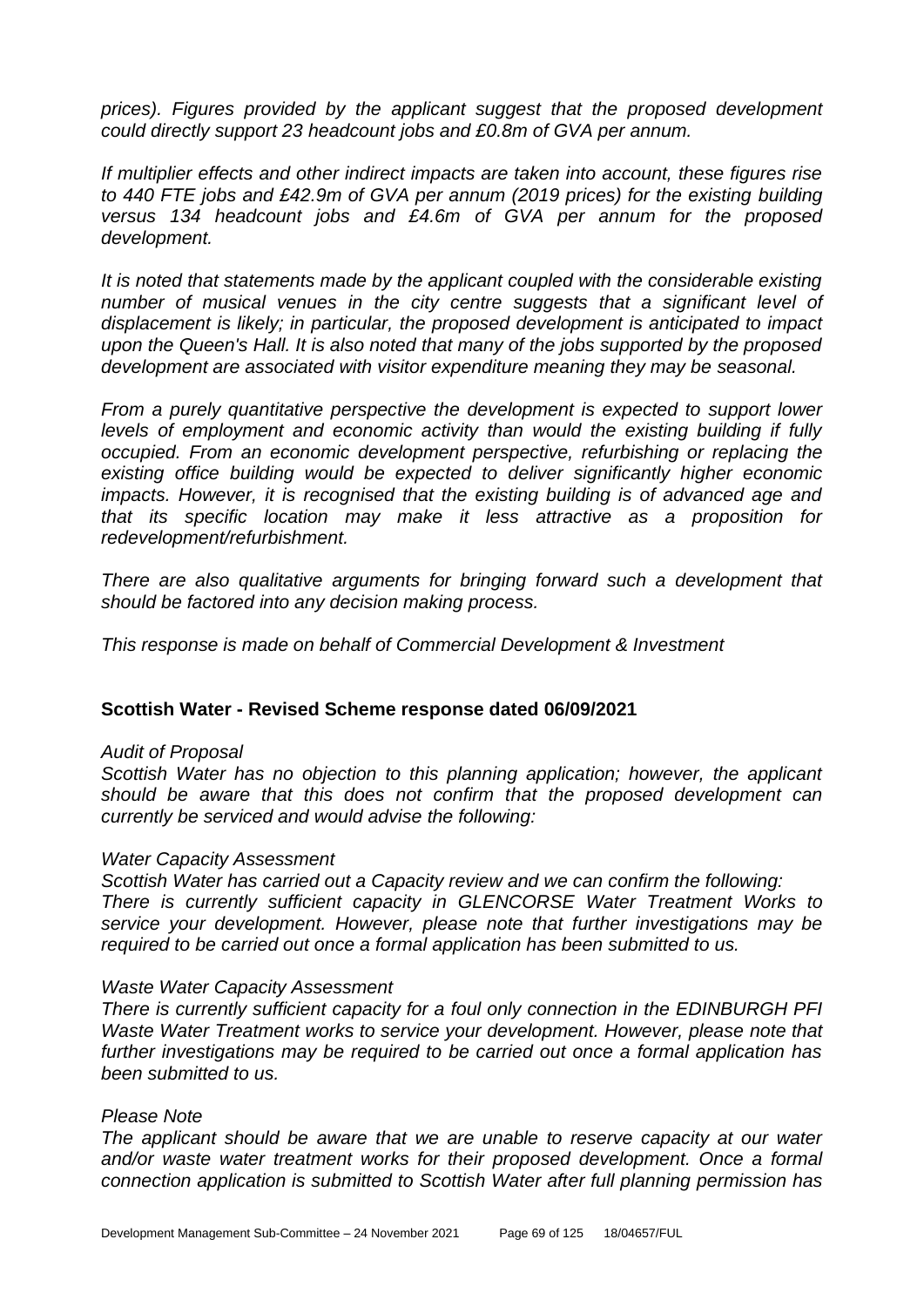*been granted, we will review the availability of capacity at that time and advise the applicant accordingly.*

#### *Asset Impact Assessment*

*According to our records, the development proposals impact on existing Scottish Water assets.*

*The applicant must identify any potential conflicts with Scottish Water assets and contact our Asset Impact Team via our Customer Portal to apply for a diversion. The applicant should be aware that any conflict with assets identified may be subject to restrictions on proximity of construction. Please note the disclaimer at the end of this response.*

#### *Surface Water*

*For reasons of sustainability and to protect our customers from potential future sewer flooding, Scottish Water will not accept any surface water connections into our combined sewer system.*

*There may be limited exceptional circumstances where we would allow such a connection for brownfield sites only, however this will require significant justification from the customer taking account of various factors including legal, physical, and technical challenges.*

*In order to avoid costs and delays where a surface water discharge to our combined sewer system is anticipated, the developer should contact Scottish Water at the earliest opportunity with strong evidence to support the intended drainage plan prior to making a connection request. We will assess this evidence in a robust manner and provide a decision that reflects the best option from environmental and customer perspectives.*

*General notes:*

*Scottish Water asset plans can be obtained from our appointed asset plan providers: Site Investigation Services (UK) LtdTel: 0333 123 1223 Email: sw@sisplan.co.uk www.sisplan.co.uk*

*Scottish Water's current minimum level of service for water pressure is 1.0 bar or 10m head at the customer's boundary internal outlet. Any property which cannot be adequately serviced from the available pressure may require private pumping arrangements to be installed, subject to compliance with Water Byelaws. If the developer wishes to enquire about Scottish Water's procedure for checking the water pressure in the area, then they should write to the Customer Connections department at the above address.*

*If the connection to the public sewer and/or water main requires to be laid through land out-with public ownership, the developer must provide evidence of formal approval from the affected landowner(s) by way of a deed of servitude.*

*Scottish Water may only vest new water or waste water infrastructure which is to be*  laid through land out with public ownership where a Deed of Servitude has been *obtained in our favour by the developer.*

*The developer should also be aware that Scottish Water requires land title to the area of land where a pumping station and/or SUDS proposed to vest in Scottish Water is constructed. Please find information on how to submit application to Scottish Water at our Customer Portal.*

*Next Steps:*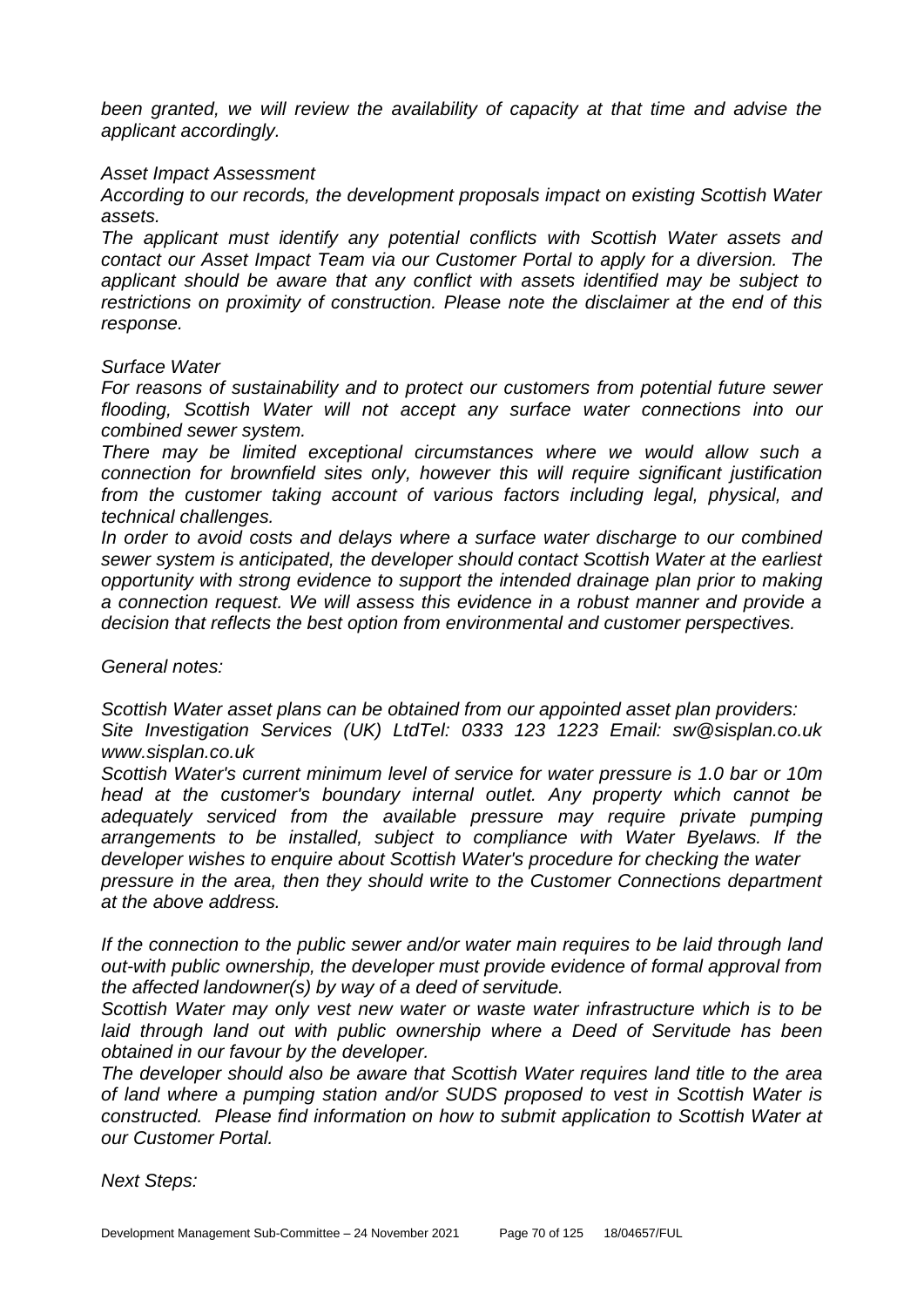#### *All Proposed Developments*

*All proposed developments require to submit a Pre-Development Enquiry (PDE) Form to be submitted directly to Scottish Water via our Customer Portal prior to any formal Technical Application being submitted. This will allow us to fully appraise the proposals. Where it is confirmed through the PDE process that mitigation works are necessary to support a development, the cost of these works is to be met by the developer, which Scottish Water can contribute towards through Reasonable Cost Contribution regulations.*

#### *Non Domestic/Commercial Property:*

*Since the introduction of the Water Services (Scotland) Act 2005 in April 2008 the water industry in Scotland has opened to market competition for non-domestic customers. All Non-domestic Household customers now require a Licensed Provider to*  act on their behalf for new water and waste water connections. Further details can be *obtained at www.scotlandontap.gov.uk*

#### *Trade Effluent Discharge from Non Dom Property:*

*Certain discharges from non-domestic premises may constitute a trade effluent in terms of the Sewerage (Scotland) Act 1968. Trade effluent arises from activities including; manufacturing, production and engineering; vehicle, plant and equipment washing, waste and leachate management. It covers both large and small premises, including activities such as car washing and launderettes. Activities not covered include hotels, caravan sites or restaurants.*

*If you are in any doubt as to whether the discharge from your premises is likely to be trade effluent, please contact us on 0800 778 0778 or email TEQ@scottishwater.co.uk using the subject "Is this Trade Effluent?". Discharges that are deemed to be trade effluent need to apply separately for permission to discharge to the sewerage system. The forms and application guidance notes can be found here.*

*Trade effluent must never be discharged into surface water drainage systems as these are solely for draining rainfall run off.*

*For food services establishments, Scottish Water recommends a suitably sized grease trap is fitted within the food preparation areas, so the development complies with Standard 3.7 a) of the Building Standards Technical Handbook and for best management and housekeeping practices to be followed which prevent food waste, fat oil and grease from being disposed into sinks and drains.*

*The Waste (Scotland) Regulations which require all non-rural food businesses, producing more than 50kg of food waste per week, to segregate that waste for separate collection. The regulations also ban the use of food waste disposal units that dispose of food waste to the public sewer. Further information can be found at www.resourceefficientscotland.com* 

### **Archaeology - Revised Scheme response dated 13/09/2021**

*Further to your consultation request I would like to make the following comments and recommendations concerning this application for the erection of music and performing arts venue with licensed café/restaurant and bar facilities, and related arrangements for infrastructure, demolitions, and other works. (See Cover Letter for full statutory description) (amended).*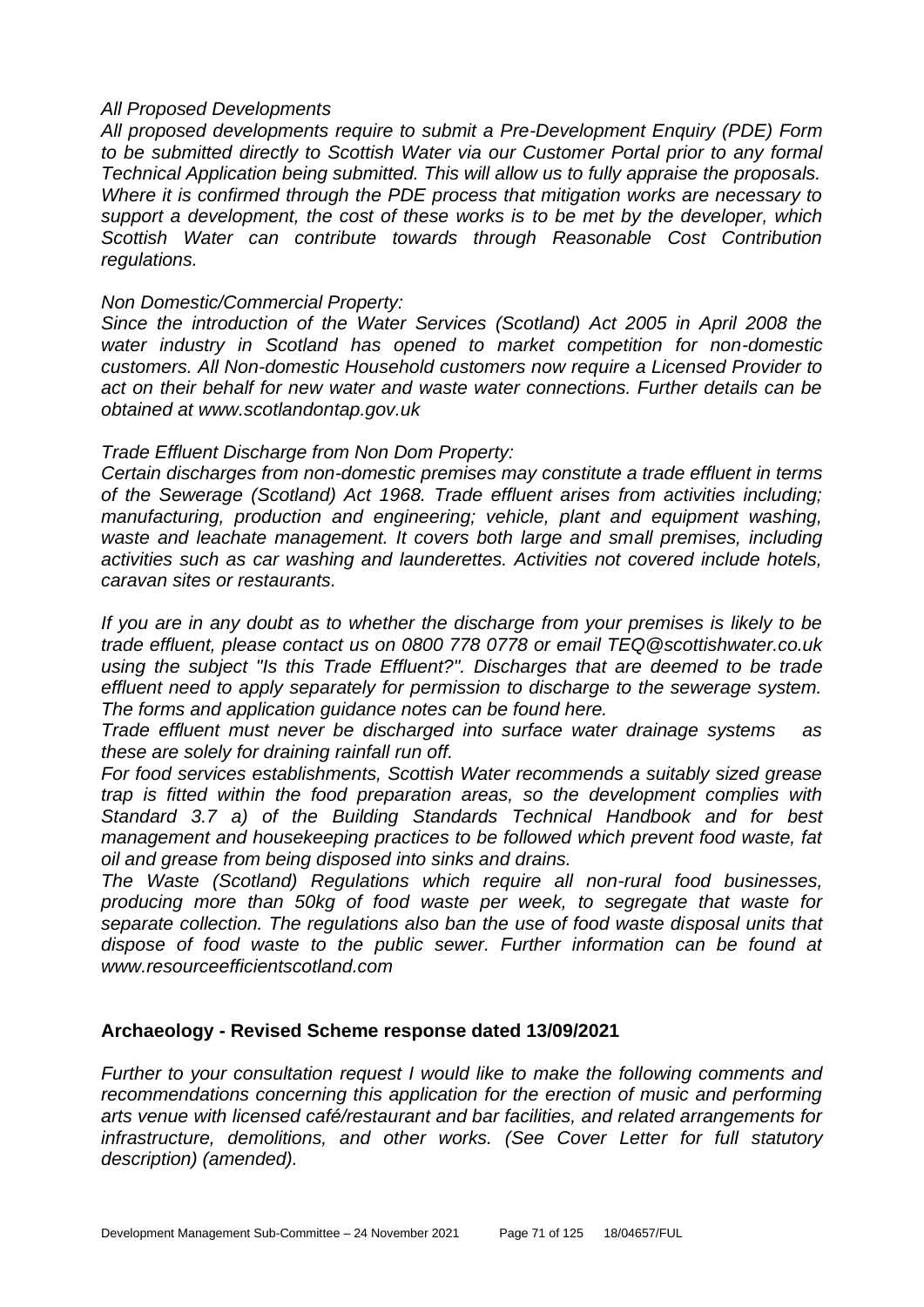*I refer you to my response to the original application below. Since the origin al 2018 application AOC Archaeology have undertake some of the required Historic Building recording to No 36 St Andrews Square (AOC Interim report 24884 attached). However, the advice and recommendations contained in my 2018 response still remain valid.*

*The site occurs within the former gardens and curtilage of the A-listed RBS HQ (Dundas House, 36 St Andrew Square). Originally designed by Sir William Chambers this building was constructed in 1771 for Sir Laurence Dundas, becoming the HQ for the RBS in 1825. The site has seen several extensions since the mid- 19th century, most notably the construction of the banking hall + library wing (by Peddie and Kinnear) in 1858 and the 1960's rear extension and carparking. Located at the heart of James Craig's Georgian New Town the site is also surrounded by a number of A + B listed buildings including New Register House, 24-25 James Craig Walk, 37-39 St Andrew Square + 27-31 James Craig Walk*

*As such this site and its listed buildings are recognised as one of the key elements within the New Town section of Edinburgh's UNESCO World Heritage Site. Accordingly, this application must be considered therefore under terms the Scottish Government Historic Environment Policy (SHEP), Scottish Planning Policy (SPP), PAN 02/2011 and also Edinburgh Local Plan (2016) policy ENV1, ENV3, ENV4, ENV8 & ENV9.*

#### *Historic Buildings*

*The removal of the 20th century additions to Dundas House will it is agreed have a beneficial impact upon the setting both of this A-listed Georgian Mansion and also its immediate setting. That said the scale of the proposed new Arts Venue must be considered as having an immediate significant adverse impact as it will be seen overlooking Dundas House from several key viewpoints along George Street. Not only*  will it have significant impacts upon the immediate setting of this building, but it must *also be considered to have similar impacts upon the adjacent listed buildings on James Craig Walk and also New Register House. That said although adverse, in archaeological terms such impacts are regarded as being moderate -low, given the Urban context.*

*In terms of physical impacts, the proposals will require the demolition of several 20th century buildings, a section of the listed (A) boundary wall and works to both 36 & 35 George Square. Having assessed these impacts it is considered that these works are acceptable having an overall low significant impact in archaeological terms. That said it*  is recommended that a programme of archaeological historic building recording *(annotated plans, photo and written description) is undertaken of the modern buildings and rear wall prior to their demolition in order to provide a permanent record of these buildings due to their overall contribution to the history of the sites development. In addition, it is recommended that a programme of historic building recording is undertaken during works to No 36 George Square during any downtakings/alterations which could reveal evidence for the development of the Banking Hall and Georgian Mansion.*

#### *Buried Archaeology*

*The proposals will require significant ground-breaking works, principally in regards*  proposed demolition of the 20th century buildings on the site and the construction of *the new Arts Venue. Such works have the potential to disturb archaeological remains*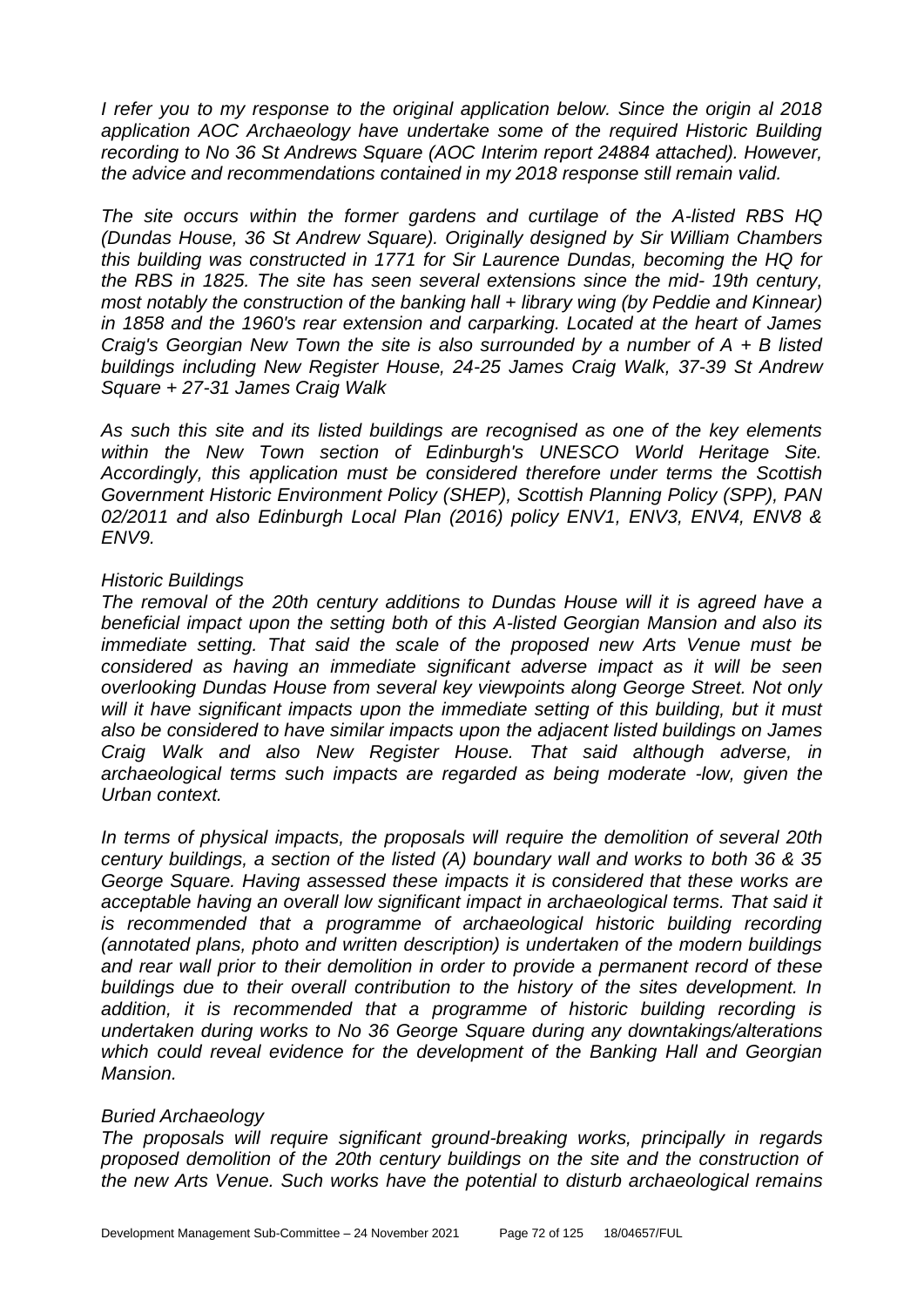*relating to the construction and development of Dundas House. The potential for earlier remains surviving on site is however considered to be low.*

*Nevertheless, it is recommended in addition/alongside the recommended historic*  building recording, that programme of archaeological work is undertaken during *groundbreaking works, in order to record, excavate and analyse any significant remains affected.*

In consented it is essential therefore that a condition be applied to any consent if *granted to secure this programme of archaeological works based upon the following CEC condition;*

*No development shall take place on the site until the applicant has secured the implementation of a programme of archaeological work (Historic building recording, excavation, analysis, reporting and publication) in accordance with a written scheme of investigation which has been submitted by the applicant and approved by the Planning Authority.*

*The work must be carried out by a professional archaeological organisation, either working to a brief prepared by CECAS or through a written scheme of investigation submitted to and agreed by CECAS for the site. Responsibility for the execution and resourcing of the programme of archaeological works and for the archiving and appropriate level of publication of the results lies with the applicant.*

# **Environmental Protection - Revised Scheme response dated 11/10/2021**

*Environmental Protection has no objection to the application subject to the following conditions:*

*1. Prior to the commencement of construction works on site:*

*(a) A site survey (including intrusive investigation where necessary) must be carried out to establish to the satisfaction of the Head of Planning, either that the level of risk posed to human health and the wider environment by contaminants in, on or under the land is acceptable, or that remedial and/or protective measures could be undertaken to bring the risks to an acceptable level in relation to the development; and*

*(b) Where necessary, a detailed schedule of any remedial and /or protective measures, including their programming, must be submitted to and approved in writing by the Head of Planning.*

*Any required remedial and/or protective measures shall be implemented in accordance with the approved schedule and documentary evidence to certify those works shall be provided to the satisfaction of the Head of Planning.*

*2. The proposed kitchen ventilation system shall be capable of achieving 30 air changes per hour, to ensure that no cooking odour escape or are exhausted into any neighbouring sensitive premises, and positioned as detailed in approved drawing 1485 SK 0179, dated 1 October 2021, all to the satisfaction of the Head of Planning and Building Standards.*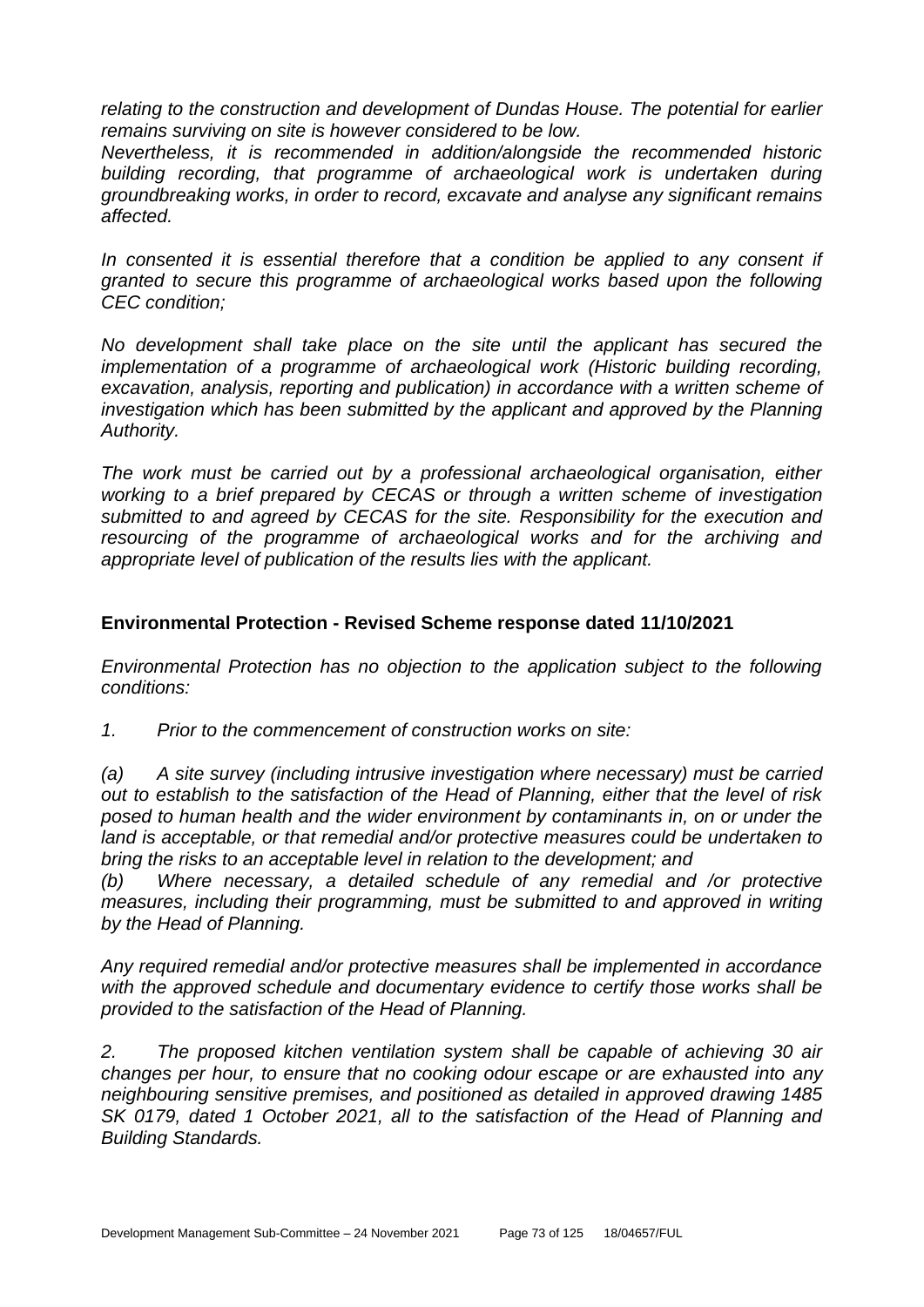*The proposal seeks to demolish an office block structurally attached to Dundas House, 36 St Andrew Square, and replace this with a performing arts venue, including a 1,000 seat concert hall.*

*Environmental Protection had concerns regarding noise from this proposal affecting nearby sensitive receptors, particularly those at St James Square.*

*A Noise Impact Assessment by Sandy Brown Associates, (ref 20251-R04-B, dated August 2021) has been submitted on behalf of the applicant to address our concerns, demonstrating that the design of the building will meet our expected standards for protecting the amenity of nearby residents in terms of music, operational, and plant noise from the premises. It is acknowledged by Sandy Brown Associates that crowd behaviour is difficult to accurately model. It is also difficult to control via the planning process. However, Sandy Brown Associates have provided predictions of likely crowd movement and noise levels generated by entrance and egress from the venue, demonstrating minimal impact on the amenity of nearby residents.*

*Should all aspects of the design as proposed and commented upon in the Sandy Brown Associates Noise Impact Assessment be implemented, it is unlikely there will be significant impact on the residential amenity of nearby sensitive receptors in relation to noise.*

### **Historic Environment Scotland - Revised Scheme response dated 01/10/2021**

*Thank you for your consultation which we received on 03 September 2021. We have considered it and its accompanying EIA Addendum in our role as a consultee under the terms of the above regulations.*

#### *The proposals*

*The proposals consist of a new music and performing arts venue to the rear (east) of the existing Dundas House, largely on the site of the existing 1960s office block, previously erected as an extension to Dundas House. The current consultation consists of one planning application and two listed building consent applications, accompanied by an Environmental Impact Assessment Report Addendum.*

*In relation to both the planning application and the EIA consultation, our remit is World Heritage Sites, scheduled monuments and their setting, category A-listed buildings and their setting, and gardens and designed landscapes (GDLs) and battlefields in their respective inventories.*

We have a separate remit regarding listed building consent, concerning works to *Category A and B listed buildings, demolition, and applications by planning authorities For this reason, we have separated our advice into three sections, one under each set of regulations. As there are two listed building consent consultations, we have stated our position separately for each.*

*You should also seek advice from your archaeology and conservation service for matters including unscheduled archaeology and category B and C-listed buildings.*

*Our Advice*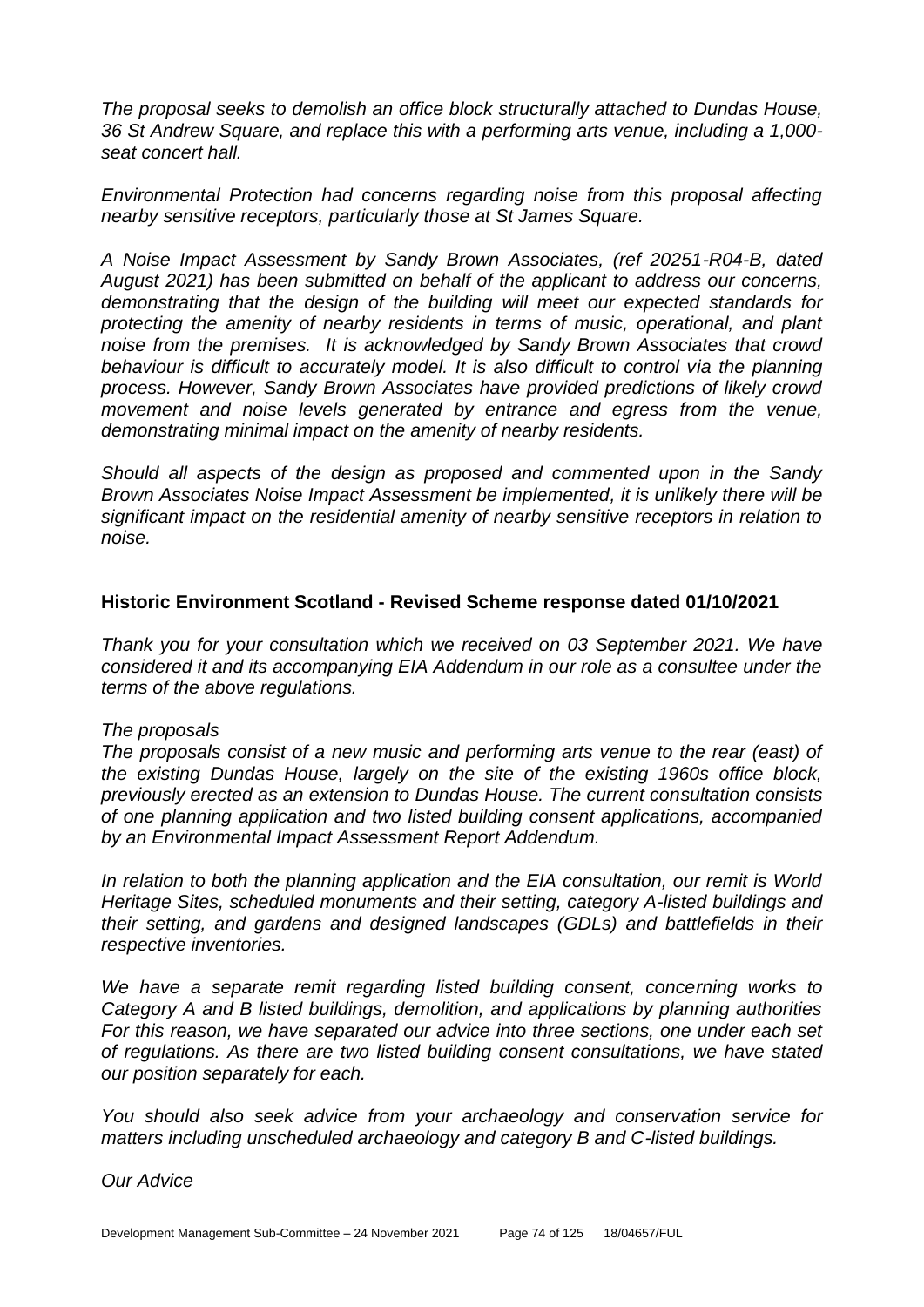*The proposals are a variation to a previously proposed new music venue at 35-36 St Andrew Square. The key alteration for our interest is the reduction in scale and massing of the proposed extension to Dundas House. It is likely that it will be helpful to refer to our detailed response to the originally proposed scheme, dated 15 January 2019.*

# *Listed building consent*

*18/07127/LBC and 18/07730/LBC*

*We are content that the direct physical interventions proposed to the two listed building consent applications would not harm the special interest of Dundas House. We do not object to the applications.*

*Our detailed comments on these applications are given in Annex 1 of this letter.*

### *Planning application 18/04657/FUL*

*The impacts of the currently proposed scheme are likely to be less significant than the*  previous scheme, as the scale of the development has been reduced. We have *identified some adverse impacts from the scheme, but we are content that none of these impacts raise issues in the national interest. We therefore do not object to the proposals.*

*Our detailed comments on the planning application are given in Annex 2 of this letter.*

### *Environmental Impact Assessment*

*We are content that sufficient information has been provided to come to a view on the planning application. We are content with the scope of the assessment and its methodology.*

*We have comments on the assessment itself and its conclusions. These are given in Annex 3 of this letter.*

*Planning authorities are expected to treat our comments as a material consideration, and this advice should be taken into account in your decision making. Our view is that the proposals do not raise historic environment issues of national significance and therefore we do not object.*

*Our decision not to object should not be taken as our support for the proposals. This application should be determined in accordance with national and local policy on development affecting the historic environment, together with related policy guidance.*

### *Further Information*

*This response applies to the application currently proposed. An amended scheme may require another consultation with us.*

*Guidance about national policy can be found in our 'Managing Change in the Historic Environment' series available online at www.historicenvironment.scot/advice-andsupport/planning-and-guidance/legislation-and-guidance/managing-change-in-the-*

*historic-environment-guidance-notes/. Technical advice is available through our Technical Conservation website at www.engineshed.org*

#### *Annex 1 - Listed building consents*

*Your Council has consulted us in relation to works to two Category A listed buildings, which include the potential impacts on their setting. However, we have concentrated on*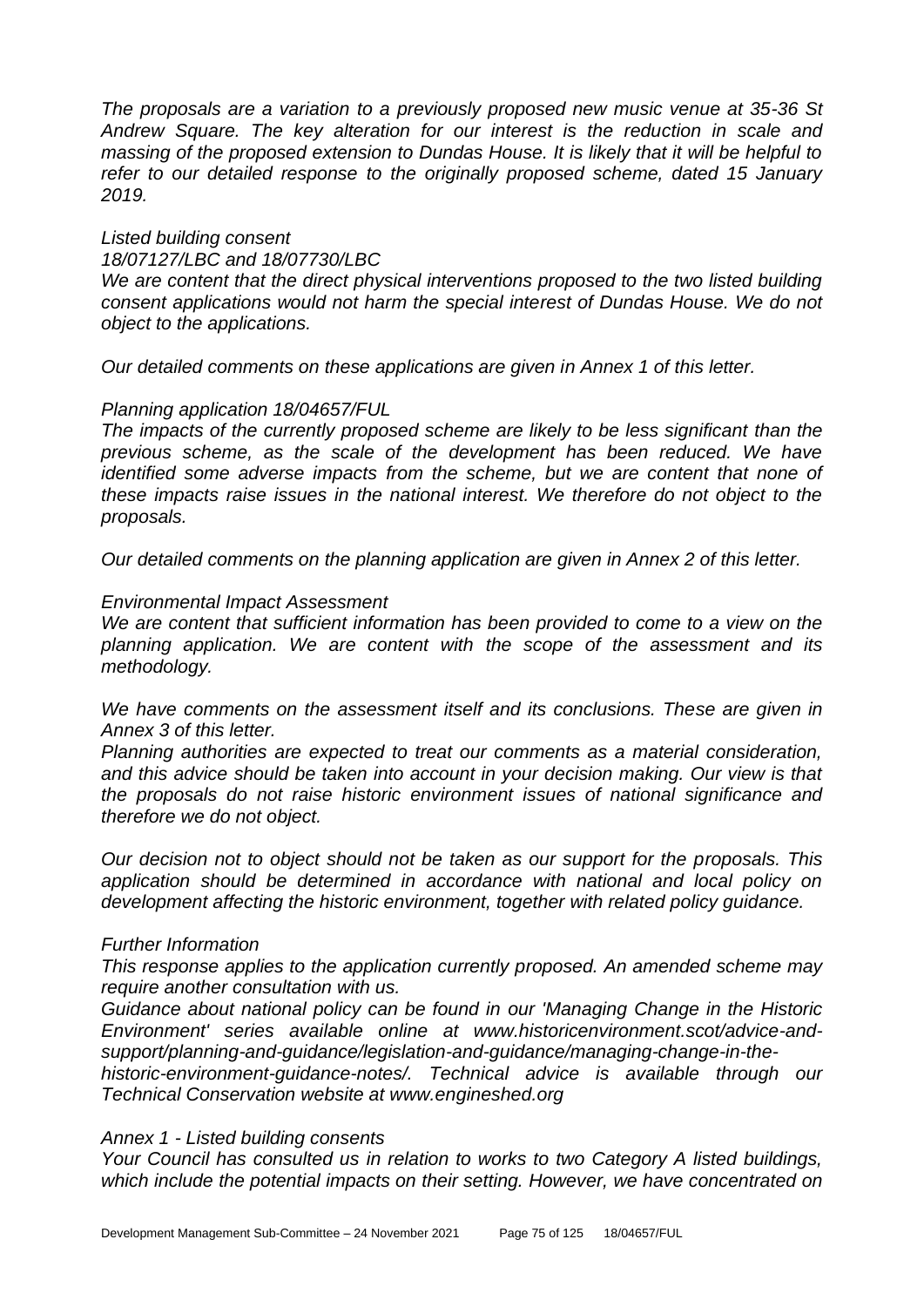*assessing the physical impact on the listed building in Annex 1, and the setting of the listed building through the planning application process in Annex 2.*

*We commented on the previous proposals for the site in January 2019.*

*18/07127/LBC - Application for listed building consent for associated proposed works, including demolitions, new boundary treatment and public realm (35 St Andrew Square) Although the removal of the stone wall affects an established relationship between Dundas House and its flanking 'pavilions' we understand the rationale for its removal. We note the sandstone strip paving detail that replaces it and marks out this historic*  boundary. Any opportunities to salvage and reuse the stone walling (on or off site) *would be welcomed.*

*18/07730/LBC - Application for listed building consent for proposed demolitions, alterations, and extension (Dundas House, 36 St Andrew Square) Demolition*

*As before, the proposed demolition works primarily involve the loss of the 1960s office block by Glasgow architects Gratton & McLean. We do not consider that this block contributes to the special interest of Dundas House, and therefore do not object to its loss. There are also a series of more minor alterations and removals of later extensions to Dundas House. Similarly, these will not result in harm to the special interest of the listed building. Again, opportunities to salvage materials could be taken.*  We would suggest that the application process has included sufficient record *information on the demolished elements on the site.*

#### *Extension*

*The extension, to form the proposed new music venue, is planned to connect with the rear facade of the banking hall, itself a mid-C19th extension to the original Dundas House by the architect John Dick Peddie. This rear elevation, already linked to the C20th block is relatively restrained in design and has been previously altered by extensions. We are content with the manner of the link between the old and new buildings and note a section of the existing rear elevation stonework would be exposed internally as a feature within the new music venue.*

*In contrast to the relatively concealed 1960s block it would replace, the proposed new structure would rise above Dundas House and expand beyond it to the rear on both its north and south sides. The current proposals, though still significant in scale, are much reduced from the previous proposals we commented on in 2019.*

*Our Managing Change guidance note on Extensions states that extensions to historic buildings should ordinarily be subordinate in both scale and form. The proposals would be contrary to the advice offered by this guidance.*

*However, due to the urban location and the enclosed and constrained site at the rear of Dundas House, the new music hall does not immediately read as an extension. We consider its major impact would be on the setting of Dundas House. We have therefore assessed this setting in our response to the planning application, with reference to our relevant Managing Change guidance on Setting. (See Annex 2.)*

### *Alterations*

*Externally, the proposals involve alterations and remedial works to the listed building, mainly towards the rear. Here it is proposed to alter or infill several, now obsolete, openings and tidy up services. We welcome the designs to replicate a recessed blank*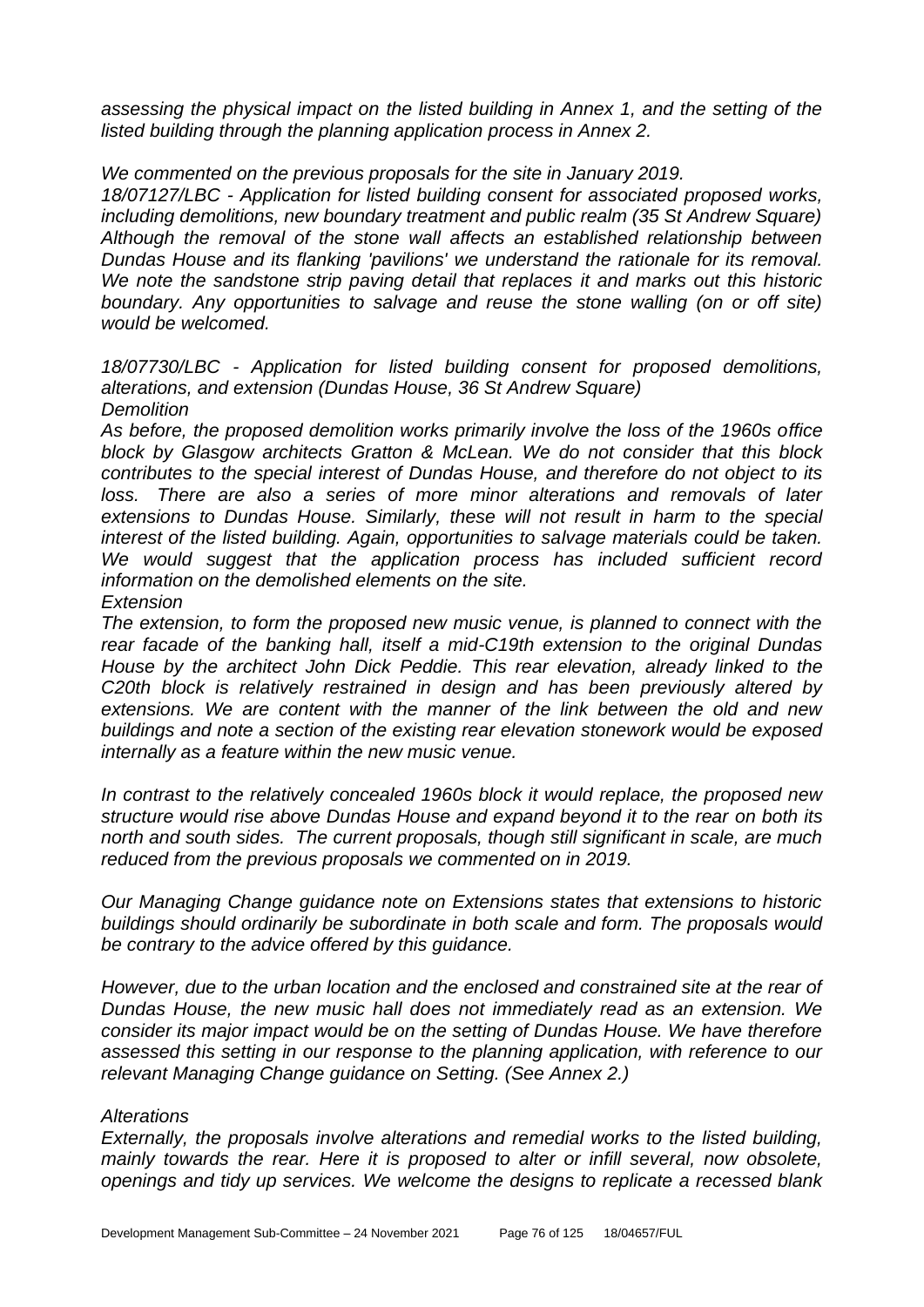*or dummy window in the architectural/historic openings within the rear façade of Dundas House. In other locations later openings in the walling are to be infilled with flush stonework.*

*Internally, there is a new door proposed from the rear of the 1858 banking hall to the new extension. Although, a completely new opening, it is designed traditionally. We consider this is an appropriate response in this instance, due to the quality of the space. However, care should be taken with the proposed stone threshold as the banking hall retains its original 1858 highly decorative Minton tiled floor largely intact underneath the modern carpet. It is hoped that this tiled floor could be revealed again in the future.*

*The existing 'cash cage' structure is to receive a new rear wall. We have no concerns with this, but any additional servicing should, again, protect the floor, and allow for the structure to be removed easily in the future.*

*We assume the blocked door to the north of the new link door (with the proposed new stair behind) will be blocked on the stair side, with its door retained facing the hall.*

*As before, we are pleased to note that there are no proposals to alter the 19th century ornamental cast-iron-railed screen and gates enclosing the front forecourt on St Andrew Square. Again, we would urge that the current proposals for vehicle access are appropriately managed, to ensure there would be no potential damage or disturbance to the listed gatepiers, gates, railings, statue and lamp standards. Conclusion*

We are content that the direct physical interventions proposed within the two listed *building consent applications would not harm the special interest of Dundas House.*

*We consider that the proposals for the music hall extension (application 18/07730/LBC) would not conform to our guidance on extensions to historic buildings. However, due to the constrained urban site we consider the more significant impacts will be on the setting of the building.*

*As explained in Annex 2, we consider the proposals would have an adverse impact on the setting of Dundas House, affecting some key views of the Category A listed building, especially from St Andrew Square. However, these impacts are much reduced from the scheme we commented on in 2019, and we do not consider, as before, they are significant enough to merit an objection.*

### *Annex 2 - Planning Application*

*The planning application seeks consent for erection of music and performance arts venue licenced café/restaurant and bar facilities, and related arrangements infrastructure, demolitions and other works. The proposed location is at 35-36 St Andrew Square, Edinburgh.*

*Our interests in the planning process are set out in our covering letter above. In this specific instance, your Council has consulted us for the following reasons:*

*o The development may affect a category A listed building or its setting.*

*o The development (which is other than householder development) may affect a World Heritage Site (WHS).*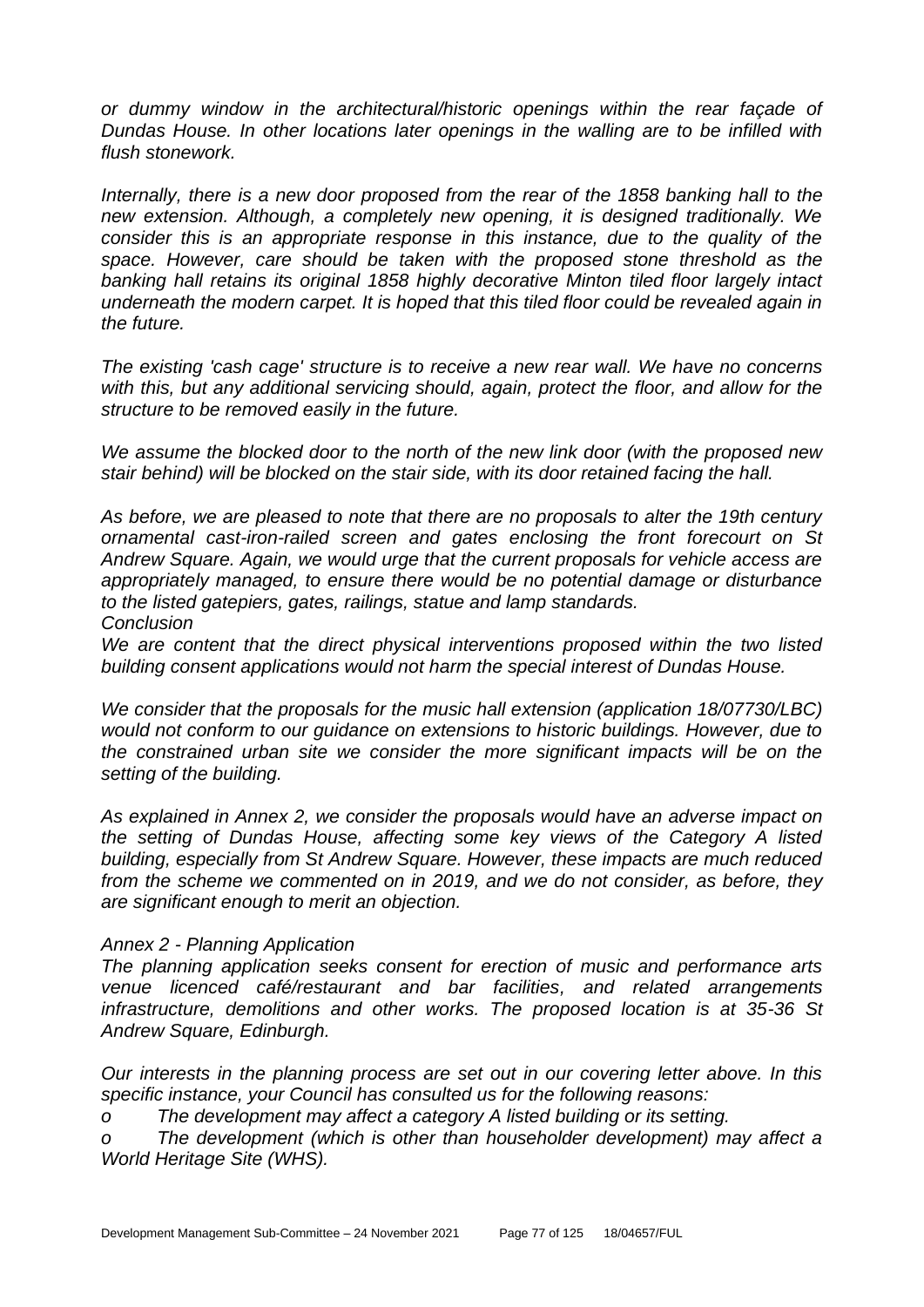*We have reviewed the information provided and have focussed our comments on those heritage assets where we consider there may be a significant impact. These are as follows:*

*o category A listed building 36 St Andrew Square, Dundas House*

*o category A listed building 35 St Andrew Square*

*o category A listed building 37 St Andrew Square*

*o Outstanding Universal Value (OUV) of The Old and New Towns of Edinburgh WHS*

*Other impacts on our interests do not appear likely to be significant. Direct physical impacts on 35 St Andrew Square and Dundas House are considered above in our comments on LBC.*

*In the context of the proposed development, the key characteristics of the settings of 35 and 37 St Andrew Square is their appearance as part of an architectural composition*  with Dundas House. We have therefore commented on these in our consideration of *the setting of Dundas House. We note that the EIA Addendum considers the impacts on 35 and 37 to be negligible (5.10.45 and 5.10.50).*

*Dundas House*

*The assessment considers the operational effect on Dundas House to be minor beneficial (5.10.39). No statement is made as to whether this impact is considered significant.*

*The assessment identifies impacts on three key characteristics of the setting of Dundas House:*

*o Views of the entrance court and the building's country house aesthetic*

*o Alignment with George Street and the primacy of the façade in views along this axis*

*We agree that these are key characteristics of the setting of the building that contribute to its cultural significance.*

In looking at the setting of the A listed buildings we have assessed the potential *impacts using our Managing Change guidance on 'Setting'. This sets out a three-step methodology for assessing applications:*

- *1. identify the historic assets*
- *2. define and analyse the setting*
- *3. evaluate the potential impact of the proposed change*

*The historic asset*

*Clearly the main asset is the Category A listed Dundas House, a freestanding symmetrical villa, in a setback position on St Andrew Square. The Category A listed building was designed by the noted architect Sir William Chambers as a townhouse, although its important site was originally intended for a public building.*

*Dundas House was specifically constructed in an axial position to George Street, behind a front railed forecourt and oval carriage drive, its design giving it the impression of a small country mansion. It has an important compositional relationship with the listed buildings at No.35 and No.37 St Andrew Square, the latter designed to match No.35 and thus appear as flanking pavilions to Dundas House.*

#### *Define and analyse the setting*

*We assessed the setting of Dundas House in detail in our response to the previous application. To recap, Dundas House is a distinct architectural composition placed in a*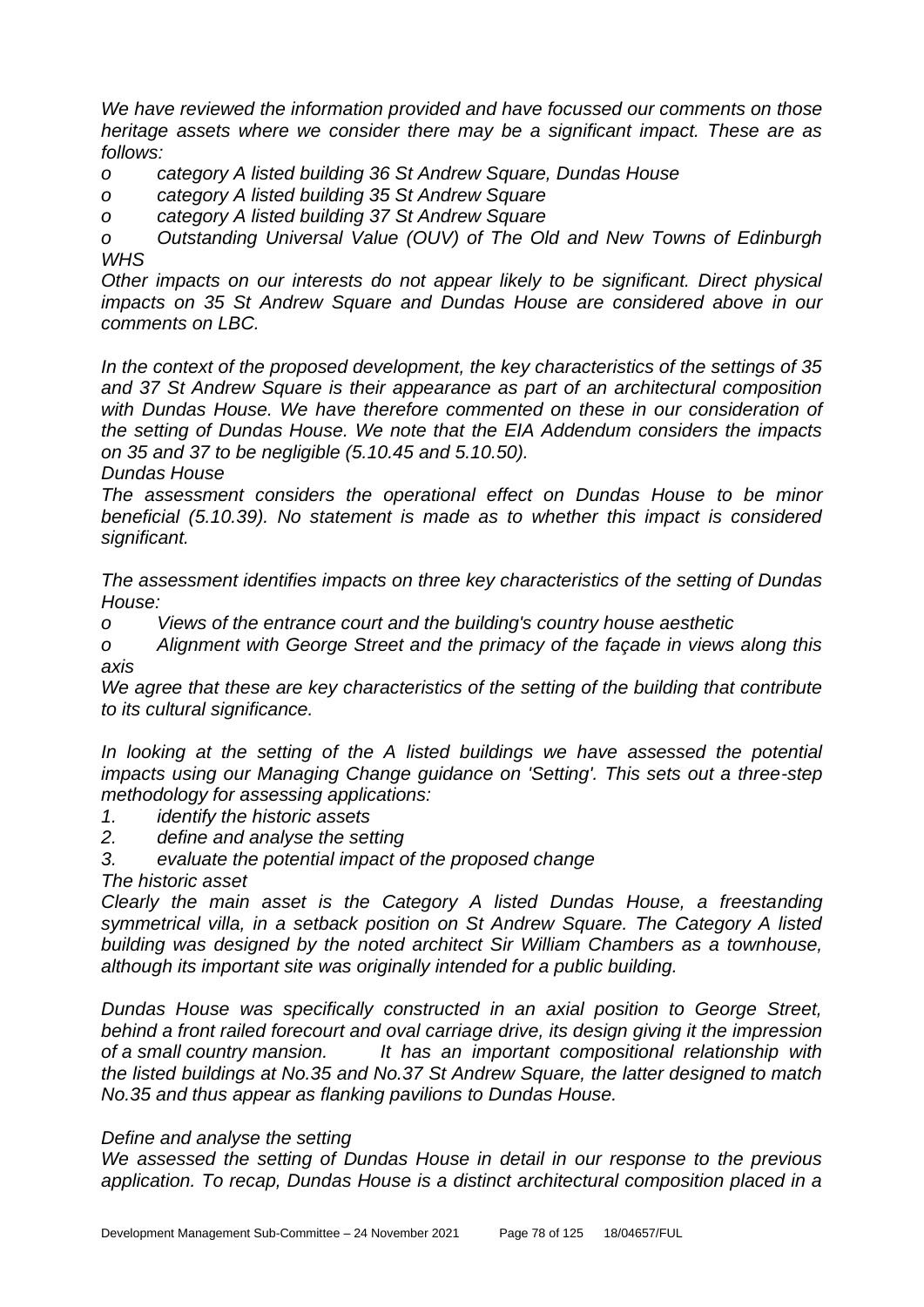*set-back position on the square. It has a clearly defined relationship to St Andrew Square, enhanced by its twinned flanking 'pavilions' Dundas House also makes an important contribution to the formal grid plan of the first New Town, as an original (first generation) surviving set-piece development on the east side of St Andrew Square, centred on the principal axis of the first New Town, George Street.*

*The setting and symmetry of Dundas House and its pavilions can be appreciated in a*  range of axial views, including from within the square, and from the eastern end of *George Street. However, due to the scale of Dundas House on its site, (which, as above, was originally intended to be occupied by a public building), the position of the A listed Melville Monument, and over two centuries of development, it is not a dominant feature in views along the length of George Street. Nevertheless, Dundas House does make a key contribution to our understanding of this element of the first New Town grid plan, and its relationship with its pavilions and St Andrew Square remains clearly legible. This composition can be best appreciated from the eastern side of the Square (to the immediate east of the Melville Monument).*

*In considering the original application we assessed the proposals against the planned scheme for the St James Centre, including the new hotel (W Edinburgh) which is centred on the axial arrangement of both George Street and Dundas House. This development is now largely completed with the scale of the development clearly visible in a series of views.*

#### *Evaluate the impact*

*Our previous comments in January 2019 considered the impact of the development on the setting of Dundas House in a series of views from west to east. In longer views we considered the development would integrate itself as an additional layer of townscape, although there was a more significant impact in closer views, and a significant adverse impact when seen from the eastern side of St Andrew Square.*

*In the current proposals, the height of the new development has been significantly reduced. We consider the setting of Dundas House would again be integrated with the townscape in longer views, against the backdrop of the St James Square and hotel development. In closer views the new building will remain visible, but any impact on its setting would be reduced.*

*The main difference from our comments in 2019 is the lesser impact on closer views of the development, from the eastern side of St Andrew Square. The development will still be visible above the roofscape of Dundas House, unfortunately losing the building's current silhouette against the skyline in a series of viewpoints. However, this adverse impact is much reduced from the previous proposals.*

*In views of Dundas House from the adjoining pavement, beside the front entrance railings, and gateways, the impact of the proposals would be minimal, preserving the existing relationship Dundas House has with the Square and its flanking pavilions. The only alteration to the existing composition will be the removal of the boundary wall of number 35.*

#### *Conclusion*

*Our main concern with the previous proposals was the impact caused by the height and scale of the proposed new building on the setting of Dundas House. Much of our*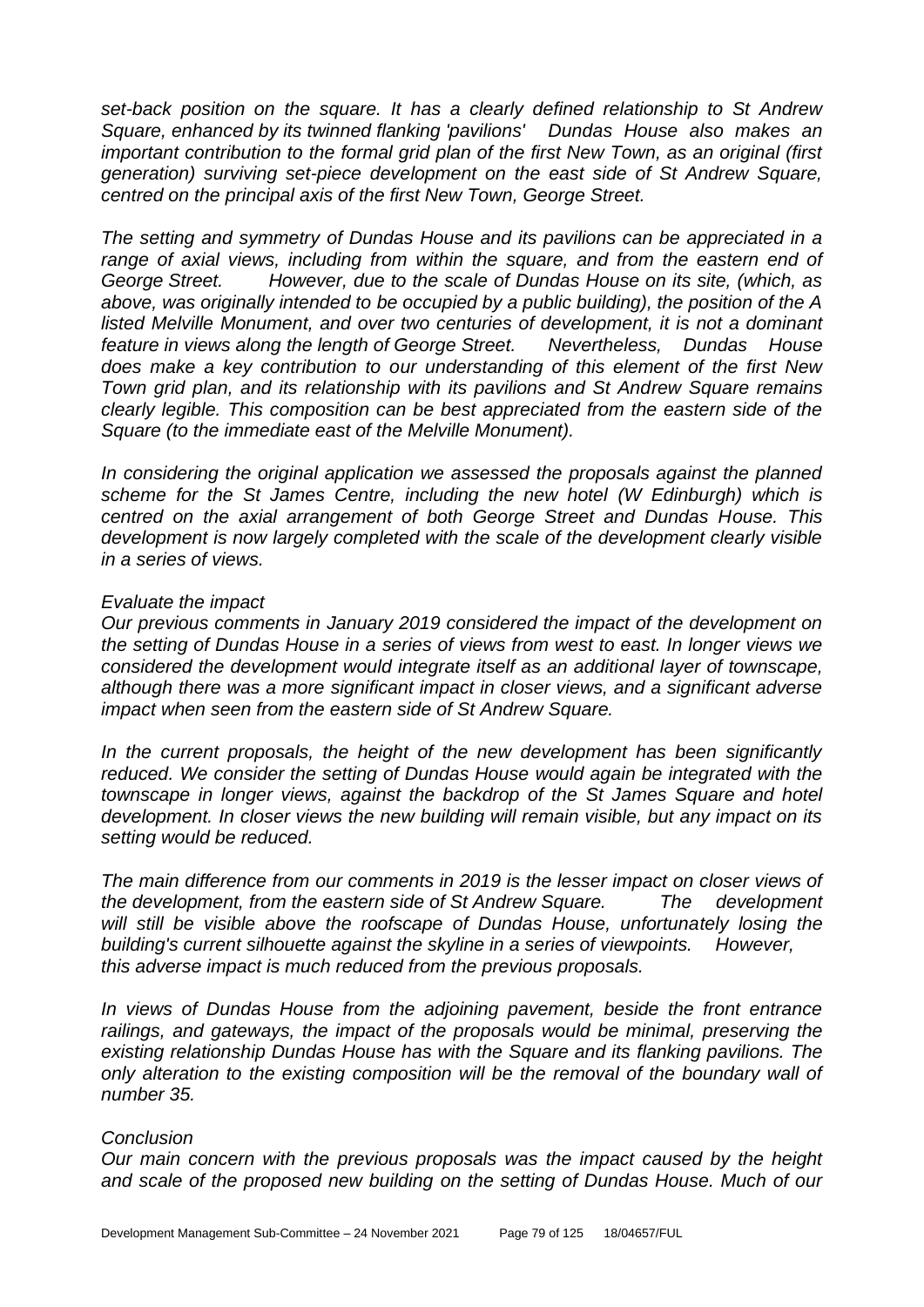*pre- application discussions centred on finding solutions to reduce the height and scale of the new development.*

*The current proposals have reduced the height of the development from the previous scheme. Although there would still be adverse impacts on the setting and understanding of Dundas House and its pavilions from some viewpoints, they would be less significant than those envisaged in the previous proposals. We do not consider the proposals raise issues of national interest, such that we would object.*

#### *The Old and New Towns of Edinburgh WHS*

*The EIA report considers the impact on the WHS to be moderate beneficial (5.10.23). No statement is made as to whether this impact is considered significant. We note that the assessment considers impacts on the attributes of both architectural quality and on the cultural life of the city to be beneficial.*

*The assessment of impact on architectural quality also considers impacts on Dundas House in its current setting. As above, we have identified adverse impacts on the setting of Dundas House. We therefore disagree with the conclusion that the impact is entirely beneficial.*

*The reduction in the scale of the proposal in the design process since the original application is likely to reduce the visual impact on Dundas House and this area of the WHS.*

*The impacts on the cultural life of the city are unlikely to be altered by the changes. Our letter on the original scheme sets out our position on this.*

*On this basis, it is likely that any adverse impacts previously identified on the WHS will be reduced overall. We are content that the overall impact is unlikely to be significant for our interests.*

#### *Conclusion*

*The impacts of the currently proposed scheme are likely to be less significant than the previous scheme, as the scale of the development has been reduced. We are content that none of these impacts raise issues in the national interest. We therefore do not object to the proposals.*

### *Annex 3 - EIA Report*

*This annex gives our comments on the Environmental Impact Assessment (EIA) of the proposals. Historic Environment Scotland is a named Consultation Body in the EIA Regulations. Our interests are as set out in the covering letter above, and in line with our interests in the planning process.*

*We are content that sufficient information has been provided in the EIA Report to come to a view on the application. We consider the scope of the assessment adequate and welcome the inclusion of specific supporting visualisations for our interests. Structure and content*

*The information in the EIA Report is detailed and clearly explained. The supporting information, particularly the cultural heritage viewpoints, have been very helpful for us in considering the potential impacts of the development.*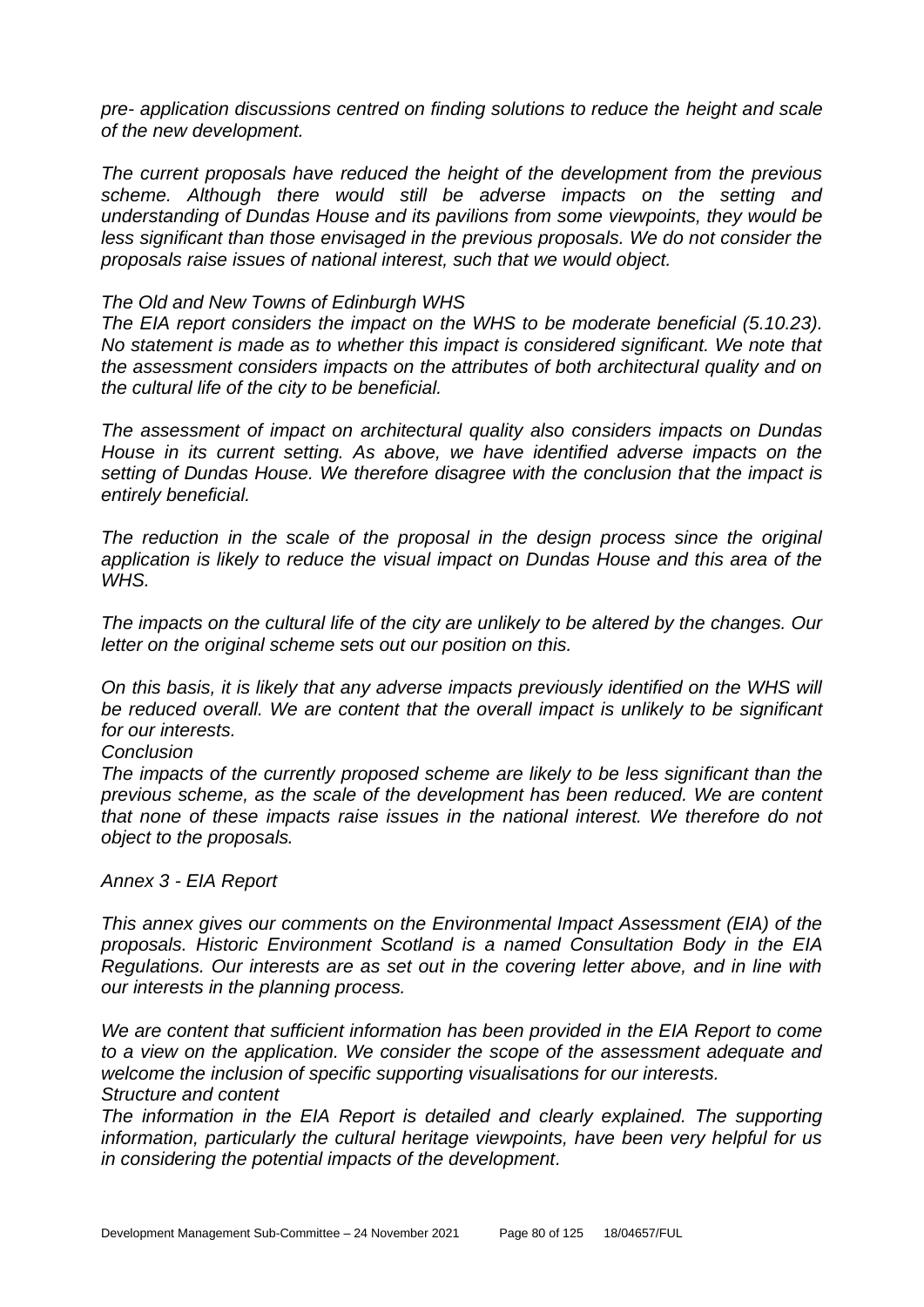*The large number of documents, including a Heritage Appraisal and other technical appendices, as well as a separate Heritage Statement with its own appendices. This makes it quite difficult to navigate all of the information, particularly when looking at the reports online, as most people will in the current circumstances.*

*The number of different reports could generate some confusion, particularly where more than one assessment is presented as considering impacts on cultural heritage. It helps significantly that conclusions are only presented in the relevant chapter of the EIA Report, and we welcome this.*

*The methodology given states that whether an impact is considered significant is a matter of professional judgement and we agree that this the case. It would have been helpful if the assessment presented conclusions on this, particularly as we would ordinarily expect a significant effect to be a trigger to consider further mitigation measures. We note that no further mitigation has been identified.*

*While it would not have formed part of the EIA itself, it may have been helpful for interested parties to see different design iterations side by side. While the difference in the scheme is explained in the text, the changes are complex and some form of further aid to their understanding would probably be welcomed by many.*

#### *Methodology*

*We welcome the fact that the EIA Chapter on Cultural Heritage makes reference to our Managing Change guidance series and other relevant policy and guidance. The methodology set out is clear and allows space for professional judgement without being overly prescriptive.*

*Some of the references given in the original EIA Report have not been changed and are now out of date. In particular, it is important that the Historic Environment Scotland Policy Statement is no longer relevant, and that national policy for the historic environment is given in the Historic Environment Policy for Scotland (HEPS).*

*There is also no reference to the EIA Handbook, and we consider this a key document in setting out best practice for assessing historic environment impacts in the EIA process. The EIA Handbook sets out an approach to assessment focussing on impacts on cultural significance, and this allows for a simpler more focussed methodology than that given. However, we are content that the principles of the methodology used are appropriate for our interests.*

*Assessment*

*We note that the impact of the demolition of the boundary of 35 St Andrew Square has not been considered in the assessment of impacts on the setting of Dundas House. This appears to be because demolition impacts have been assessed as a separate topic. It would have been helpful for the impacts on the setting of Dundas House to be presented together, regardless of their cause.*

*Other than on this one point we have not identified any issues with the methodology that appear to have affected the conclusions of the assessment.*

*We note the assessment of the socio-economic and cultural impacts. As our area of expertise relates only to the historic environment, we cannot comment on the methodology or scope of this assessment.*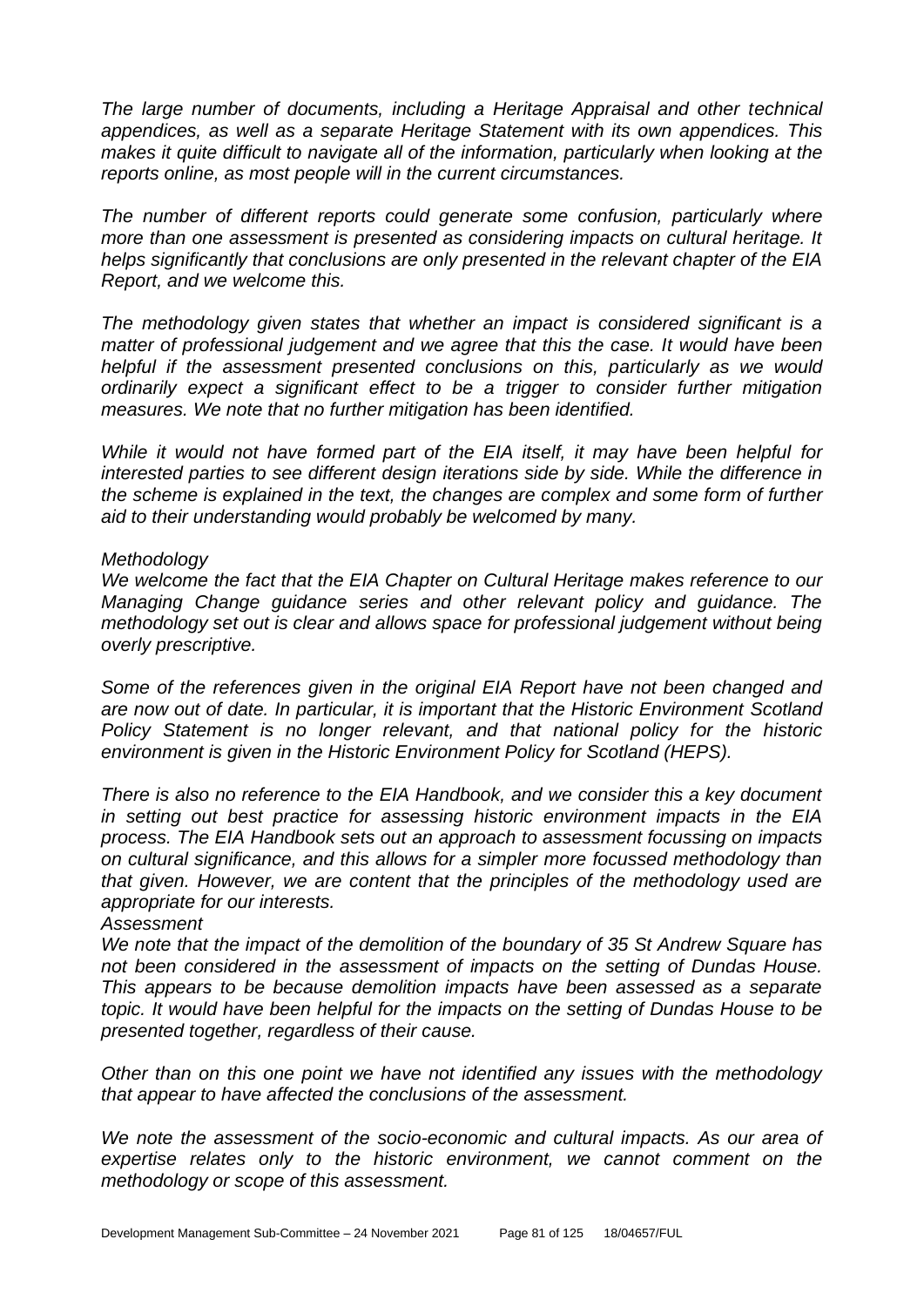*If the conclusions of this chapter are to be accepted, we are content that they are a relevant consideration as a potentially positive impact on Edinburgh WHS. This specifically relates to the site as a 'living capital city centre' with a 'rich cultural and intellectual life', which are attributes identified in the statement of Outstanding Universal Value.*

#### *Conclusion*

*We are content that sufficient information has been provided to come to a view on the planning application. We are content with the scope of the assessment and its methodology.*

### **Naure Scot - Revised Scheme response dated 01/10/2021**

*Thank you for your consultation with the above application and EIA.*

*We have no comment to make to this application. This is an urban development which does not raise significant natural heritage issues.*

*It is noted that an updated bat survey has been undertaken. Our protected species advice can be found on our website here: https://www.nature.scot/professionaladvice/planning-and- development/planning-and-development-advice/planning-anddevelopment-protected-species*

### **Edinburgh World Heritage - Revised Scheme response dated 01/10/2021**

*Thank you for consulting Edinburgh World Heritage regarding the above application. We offer the following comments, which we hope you find helpful in determining the* application. The scope and emphasis of our comments reflects our principal remit *associated with impact on the Outstanding Universal Value (OUV) of the Old and New Towns of Edinburgh World Heritage Site ('World Heritage Site').*

### *E DINBURGH WORLD HERITAGE ADVICE*

*Our previous letter of 12th November 2018 sets our fully our view with respect to the relevant considerations of OUV in this case, the context of surrounding urban development, impact and analysis of the proposals with respect to OUV. Our view at that time was that, on balance of the positive and negative impacts of the proposal on OUV, the overall impact of the proposals was neutral-to-beneficial.*

*In relation to the current consultation, we refer to the OUV analysis, context and key considerations in our earlier letter, which remain robust. With regards impact on OUV, we offer the following comments on the comparative OUV impact of the revised proposals.*

*The revised scheme has been significantly reduced in height and its visual impact on views and receptors of Outstanding Universal Value have resultantly lessened. The negative elements of OUV impact identified within the previous scheme - principally on the prominence and setting of Dundas House, and 23-26 St James Square - have been*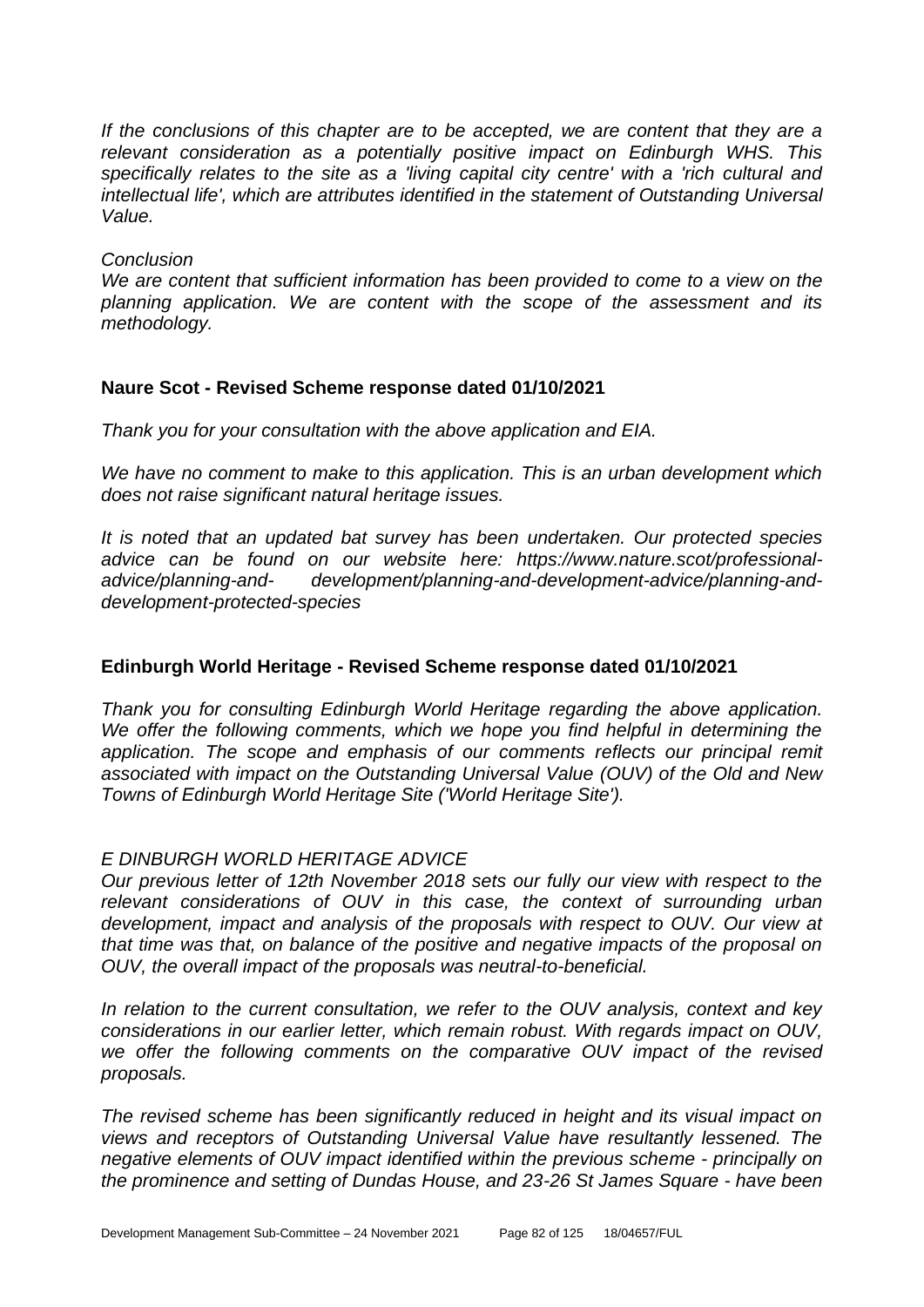*reduced. The work undertaken to reduce these heritage impacts in response to previous comments and context is welcomed. Those elements previously judged to be neutral or positive OUV impacts remain largely as before.*

*Therefore, on balance of OUV impact, the revised proposals are considered to have a more positive impact than the previous scheme. In line with our previous advice and relevant planning policy and legislation, we have no objection to the proposals.*

*We note that the civic presence of such an important cultural venue should be supported by the incorporation of Dundas House into the cultural venue in future subject to sensitive associated interventions required, we would encourage this opportunity for engagement with this fine classical building to be sought moving forward.*

*We note the importance of material specification and aesthetics for both building and public realm materials, and alongside the expertise within the planning department, we would be happy to provide further input and advice if helpful on this matter.*

*We hope the above is helpful to you in considering this application.*

# **Transport - Revised Scheme response dated 29/09/2021**

*No objections to the application subject to the following being included as conditions or informatives as appropriate:*

*1. The applicant will be required to contribute the net sum of £86,666 (based on proposed 7,625m² concert hall and existing 1,610m² office use in Zone 1) to the Edinburgh Tram in line with the approved Tram Line Developer Contributions report. The sum to be indexed as appropriate and the use period to be 10 years from date of payment (see Note b)*

*2. The applicant will be required to upgrade the existing footway on east side of St Andrew Square to a continuous footway/pedestrian priority footway; with dropped kerbs at both vehicular access points designed and built to withstand HGV movements. The design and construction details/specification is subject to the Council's Locality approval*

*3. Lighting to be provided within the proposed site boundary to ensure safety at night.*

*4. The applicant is aware of the potential impact of the proposed servicing arrangement on the Edinburgh Tram and the arrangement for the necessary permits*  and authority to work. Liaison with Edinburgh tram will be required (see website *http://edinburghtrams.com/information/atw)*

*5. In accordance with the Council's LTS Travplan3 policy, the applicant should consider developing a Travel Plan including provision of a high-quality map of the neighbourhood (showing cycling, walking and public transport routes to key local facilities), timetables for local public transport;*

*6. Any works affecting an adopted road must be carried out under permit and in accordance with the specifications. See Road Occupation Permits*

*http://www.edinburgh.gov.uk/downloads/file/1263/apply\_for\_permission\_to\_create\_or\_ al ter\_a\_driveway\_or\_other\_access\_point;*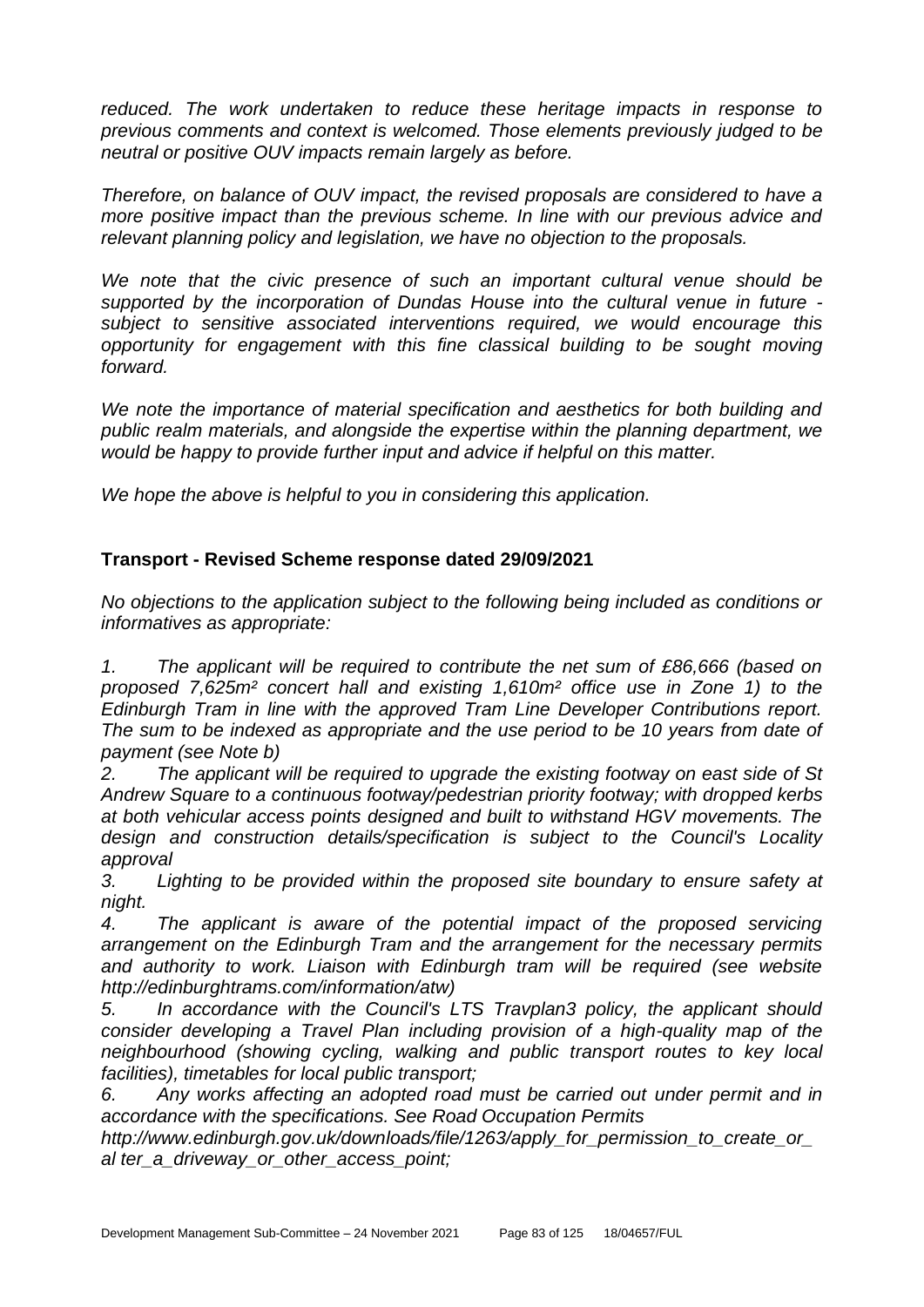*Notes:*

*a) The submitted transport statement in support of the planning application for a thousand capacity concert hall generally satisfies the requirement of transport statement. The application site is in the city centre and the applicant has demonstrated that the existing and proposed transport infrastructure improvement will be able to accommodate the impacts of the proposed development. Trips for typical weekday evening performance at the venue fall out of PM peak hour period with arrival and departure 17:45-20:00 and 21:15-22:00 respectively.*

*The applicant has by Fruin LoS analysis (number of pedestrian/metre/minute) justify that the available footway within the proposed site boundary will be able to accommodate the anticipated 15minute peak hour level of pedestrian flow density at departure time period after a typical weekday event. The resulting value of 900 persons at 15 minute peak of the peak hour departure time period with a footway width 2m wide and clearance 0.6m for the venue was estimated to be 43 persons/m/minute which corresponds to C LoS (Restricted ability to select normal walking speed and freely pass others; high probability of conflict where crossing movements and counter- flows exist; conflict avoidance requires frequent adjustment of walking speed and direction; flows are reasonably fluid, however considerable friction and interaction between pedestrians is likely to occur). The available footway within the proposed site boundary designed as a shared surface varies in width; with some areas more than 2m wide, hence better pedestrian movement than predicted.*

*The transport statement expected most of the trips to the proposed development to be mainly sustainable transport. The proposed development is within 500m to public transport halt/stops/station (tram, buses and rail). It is within 5 minutes walking distance to the tram halt and bus stops on the major streets of the city centre mainly Princes Street, York Place and St Andrews Square. The site is therefore very well served by public transport.*

*Three main accesses to the proposed development have been identified namely; Elder Street to the east, St Andrew Square via forecourt of Dundas House to the west; and Register Place to the south. Safe service management strategy through risk assessment will be implemented by the applicant to ensure safe movement of vehicles on public circulation areas (St Andrew Square). Applicant proposes Banksmen during servicing by HGVs to ensure pedestrian safety on affected streets. This is considered a suitable solution due to the frequency of service vehicles as detailed in item j below.*

*b) Existing 1610m² office use tram contribution in Zone 1 = £147,920 proposed 7,625m² music hall in Zone 1 = £234,586 Net tram contribution in Zone = £86,666*

*c) The proposed zero parking is considered acceptable due to the city centre location and public transport availability. It also ensures delivery of a better place. The existing office development has 95 parking spaces. Current Council parking standards could permit up to 42 car parking spaces.*

*d) It is noted that there is a public car park as part of the St James development, and this would be available for all uses within the wider area.*

*e) The proposed 20 cycle parking spaces meets the required 20 spaces by the Council's 2020 parking standards (10 secure covered spaces for short stay located adjacent SPEN sub-station and 10 secure covered spaces north west of the proposed development for employee or long stay).*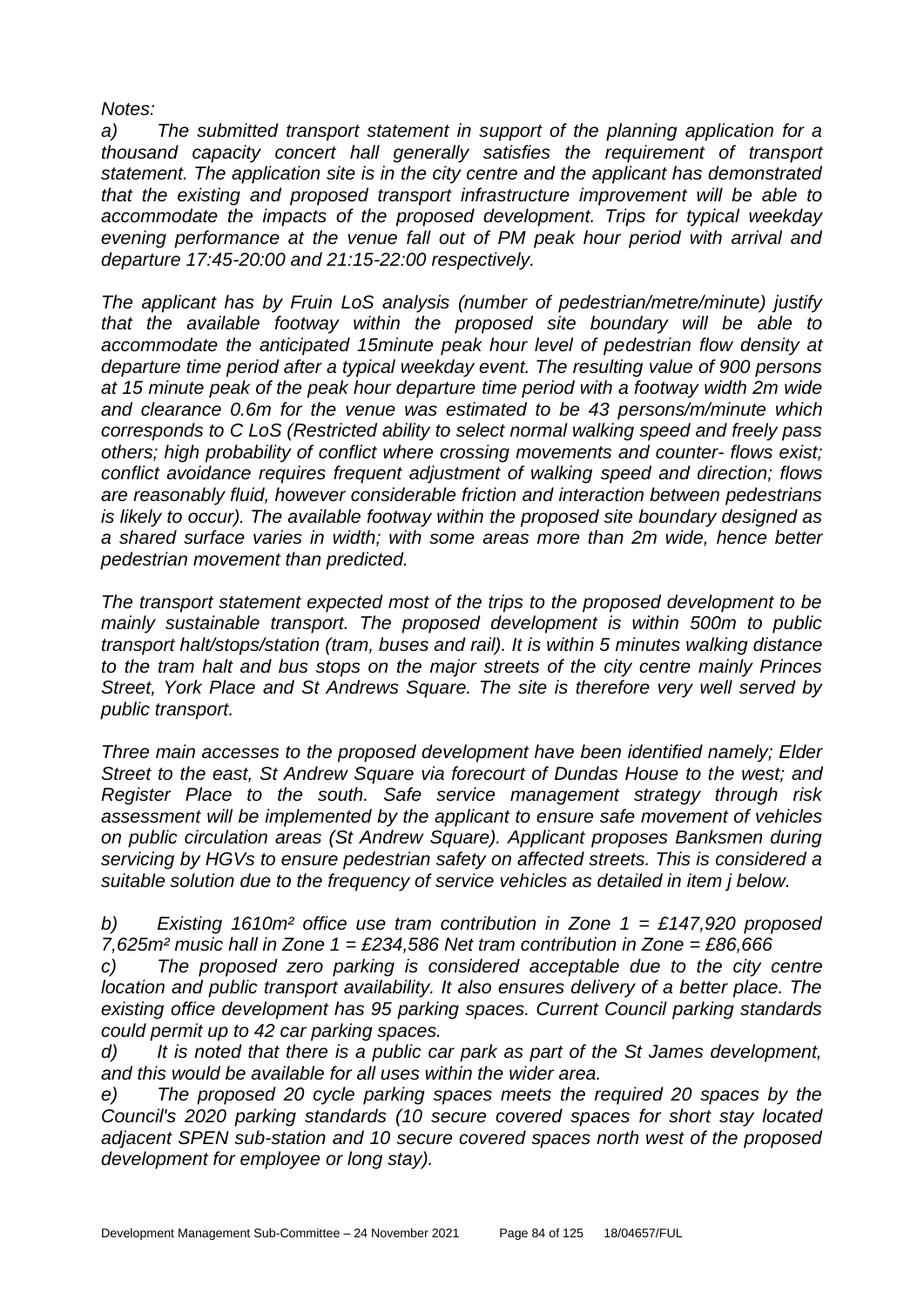*f) Three main pedestrian accesses to the concert hall (footway on Register Lane from the south, St. Andrew Square via horseshoe forecourt of Dundas House from the*  west and from Elder Street in the east. Existing footway within the site boundary to be *upgraded to stone paving and built to full carriageway construction to accommodate a range of service vehicles and footway delineated.*

*g) Disabled drop-off and pick-up point from St Andrew Square providing direct and level access to the main entrances of the new venue. Access is managed by a controlled vehicular bollard at the entry gate of the forecourt. The bollards are further inside the courtyard to allow disabled car user/service vehicle to wait without blocking St Andrew Square footway.*

*h) There are 2 disabled bays at the forecourt of Dundas House and on south side of St. Andrew Square.*

*i) Taxi provision on south side of St. Andrew Square near the proposed development*

*j) The applicant has demonstrated by swept path analysis to service the proposed concert hall from covered loading bay, located on the northern side of the building, with service vehicles entering and leaving the site using St. Andrew Square. There will be approximately*

*-4 inbound HGV movements and 4 outbound HGV (7.5 tonnes HGV/box van or 2-axle 10.0m HGV) movements per week*

*-2 artic lorry per year from St Andrew Square via the forecourt of Dundas House (inbound on forward gear and outbound reversing within the private forecourt and forward gear)*

*-7 deliveries between 08:00-10:00 per week*

*-Refuse collection per existing RBS arrangement - 2 per week*

*k) Emergency vehicle will service the site from Elder St, St Andrew Sq or Register Pl*

*l) The previous TS explored a number of underground service options namely using the existing underground service infrastructure with additional tunnel, servicing via Edinburgh St James service yard and servicing via Multrees Walk service yard. While these studies provied by means of swept path analysis that vehicular access underground would be feasible none of the potential options proved to be operationally viable due to following:*

*-Significant cost implication*

*-Unlimited right of way*

*-Land acquisition required*

*-Extensive underground works*

*-Conflict with other service arrangements*

*-Operational agreements required with both St Janes, Multrees Walk and Harvey Nichols.*

### **New Town + Broughton Community Council - Revised Scheme response dated 18/10/2021**

*As I am sure you are aware, the New Town & Broughton Community Council (NTBCC) has previously made representations in support of the original application (Scheme 1) in October 2018 and reiterated that stance in March 2019 following minor amendments made to the proposal (Scheme 2).*

*NTBCC also took part in the hearing at the Development Management Sub-Committee in April 2019 where again, subject to some concerns regarding impact on residents in*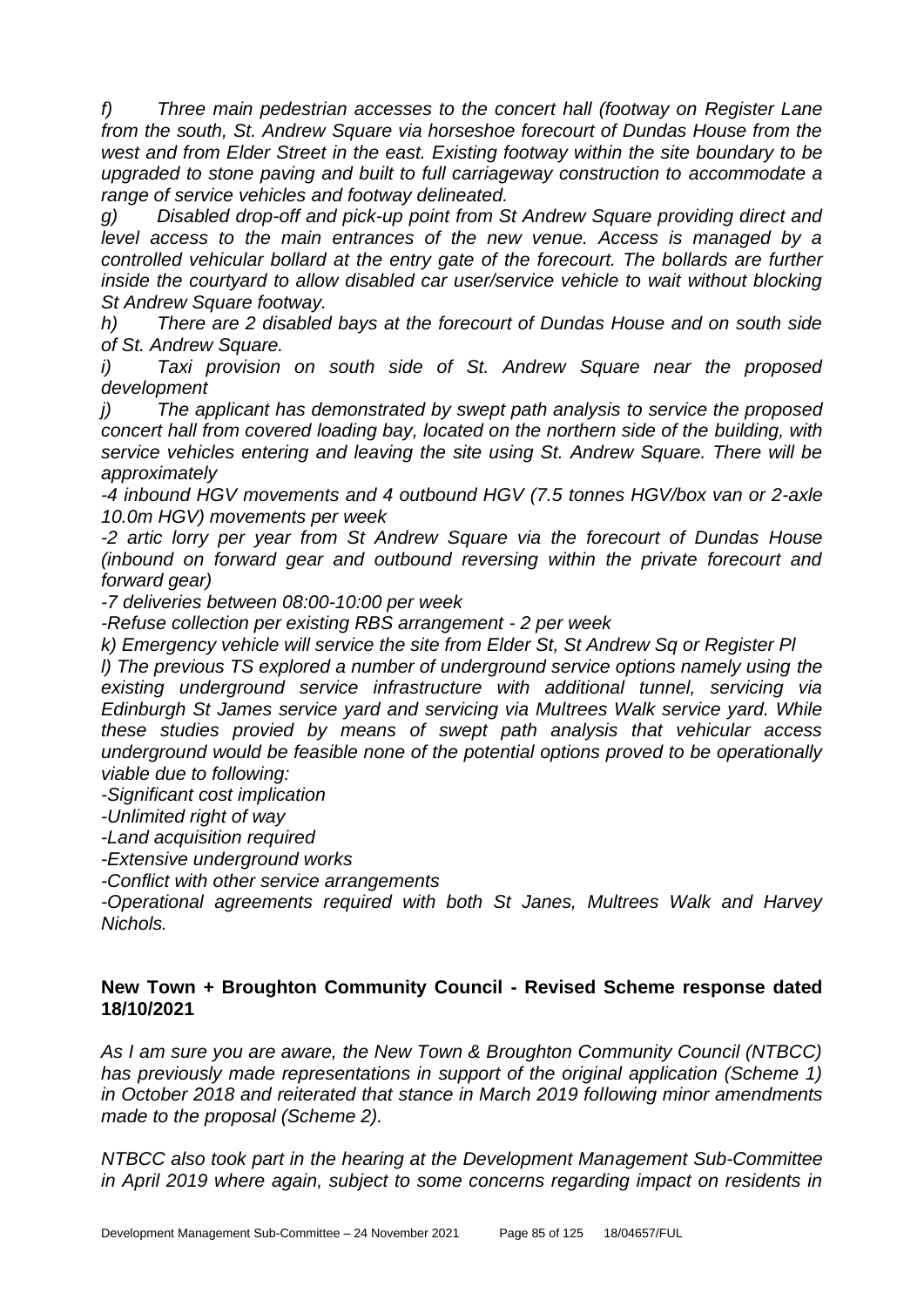*the neighbouring James Craig Walk tenement building (especially 25), NTBCC were clear in our support for the proposal. In relation to the possible impact on nearby residents s as indicated above, we were pleased that several residents from the James Craig Walk tenement were afforded the opportunity to voice their concerns and that they also took the opportunity to make representations at the hearing.*

*Following the commencement of a possible legal challenge to the approved scheme, we have had regular contact with the IMPACT Scotland team and were pleased to host a virtual presentation by them at our September 2021 meeting following the lodging of the current proposal (Scheme 3).*

*Whilst to a degree, we regret the now-proposed reduction in height for the new building which results in an overall reduction in facilities now possible in the new building, we acknowledge that some of the concerns that we raised previously are improved by Scheme 3 ((e.g. the resulting increase in separation between the proposed concert hall and the tenement, coupled with the benefits of a reduction in height to those tenements) have been further mitigated by the latest proposal.*

*NTBCC continue to support the principle of developing a world-class purpose-built concert hall / performance venue in this part of the city centre. We also retain our previous view that the facility as envisaged will be a welcome addition to performance spaces across Edinburgh. Given that the current proposals retain many of the aspects included in the previously proposed new concert hall / performance venue, we would also state that it may be helpful to refer to our detailed response to the originally proposed scheme, dated 25 October 2018.*

*We note the recently lodged response by Historic Environment Scotland on the latest proposal.*

*We feel that it may be helpful to offer the following brief comments on key aspects that were raised in the discussion with NTBCC members.*

#### *Accessibility*

*1. Accessibility*

*Some concerns were raised initially as to the access of the venue by mobility-impaired visitors due to the level change between Register Place and Elder Street / St Andrew Square leading to Dundas House. Whilst not all possible routes to the main entrance off Register Place are directly accessible, the project team have demonstrated that level access is available to either the venue's main entrance (to the south) or to the secondary entrance (to the east) from nearby disabled parking bays or taxi drop-off points.*

*Internal disabled access within the building itself is served by two lifts to all levels. It was also confirmed that as well as the normal rotating doors, there were wheel chair accessible doors at all entrances.*

*One remaining question was where vehicles carrying people with electric wheel chairs could drop off passengers at a suitable location. The road between the St James Quarter (Elder Street) and the Concert Hall was highlighted but there was a question as to any limitations on the size of vehicles accessing the St James Quarter disabled*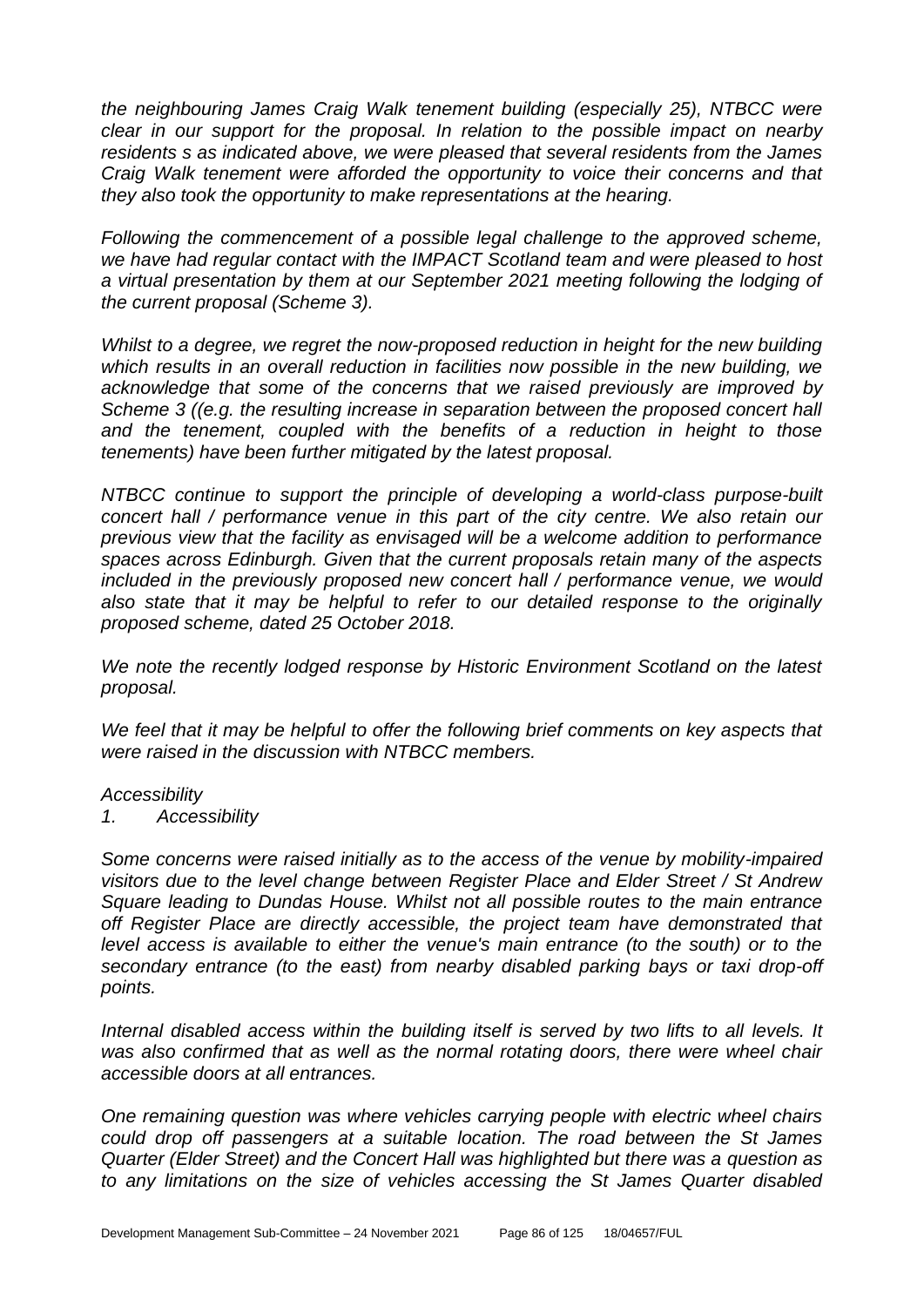*parking bays. We do not have details of wheelchair-accessible concert seating but assume that this has been adequately catered for.*

*We note that the response from CEC Transport also covers how disabled drop-offs and pick- ups would be managed & we also note that access from St. Andrew Square via the horseshoe forecourt of Dundas House from the west is managed by a controlled vehicular bollard at the entry gate of the forecourt.*

*The CEC Transport response also covers, in accordance with the Council's LTS Travplan3 policy, that the applicant should consider developing a Travel Plan (including provision of a high-quality map of the neighbourhood (showing cycling, walking and public transport routes). It may be helpful to include the key points as outlined above for disabled visitors to the facility.*

#### *Internal/External Lighting of Dunard Centre*

*Questions were raised as to the visual impact of the building and surroundings at night time. We note that there is now a further submission covering this which shows a*  lighting scheme which is sympathetic to both the immediate buildings and the longer *views. We acknowledge that the level and intensity of lighting is a balance - on one hand, being necessary to ensure that there is adequate lighting covering the main access ways from Elder Street and from the St Andrew Square tram stop to ensure safety for the users of the venue (which we believe will be the primary accesses for the majority of those using the facility) versus the need to ensure that the longer view night time impact sits comfortably with the surrounding buildings.*

*That said, as an aside, the longer views may well be impacted more by the new St James Quarter development, including the W Hotel to the rear.*

#### *Future proofing the design for potential changes*

Given the removal of the previous street level foyer / circulation space, we were *pleased to see that the option of a future entrance through the Dundas House banking hall has been retained. We were also pleased to hear that potential options had been considered regarding possible enhancements to the external space if the current function of Register House changed.*

#### *Impact on Local Residents Roof Design*

*In response to a question about use of green or blue roofs to capture water it was*  agreed that this could be considered further in the detailed design steps that would *follow.*

*Although the views from buildings overlooking the roof of the new concert hall are not a key consideration for either residents or the community council, the management of surface water on the now flat roof may benefit from considering the roof design further.*

*In summary, NTBCC are clear in restating their full support for the principle to develop a world-class purpose-built concert hall / performance venue in this part of the city centre. The facility as envisaged will be a welcome addition to, and complementary to, performance spaces across Edinburgh, offering a mix of classical + other performances in an acoustically-excellent building.*

*Collectively, we are in full agreement that this new performance venue will add immeasurably to the amenity offered in central Edinburgh + specifically at the east end of the New Town. This will add to and complement the mix of resident / visitor offerings*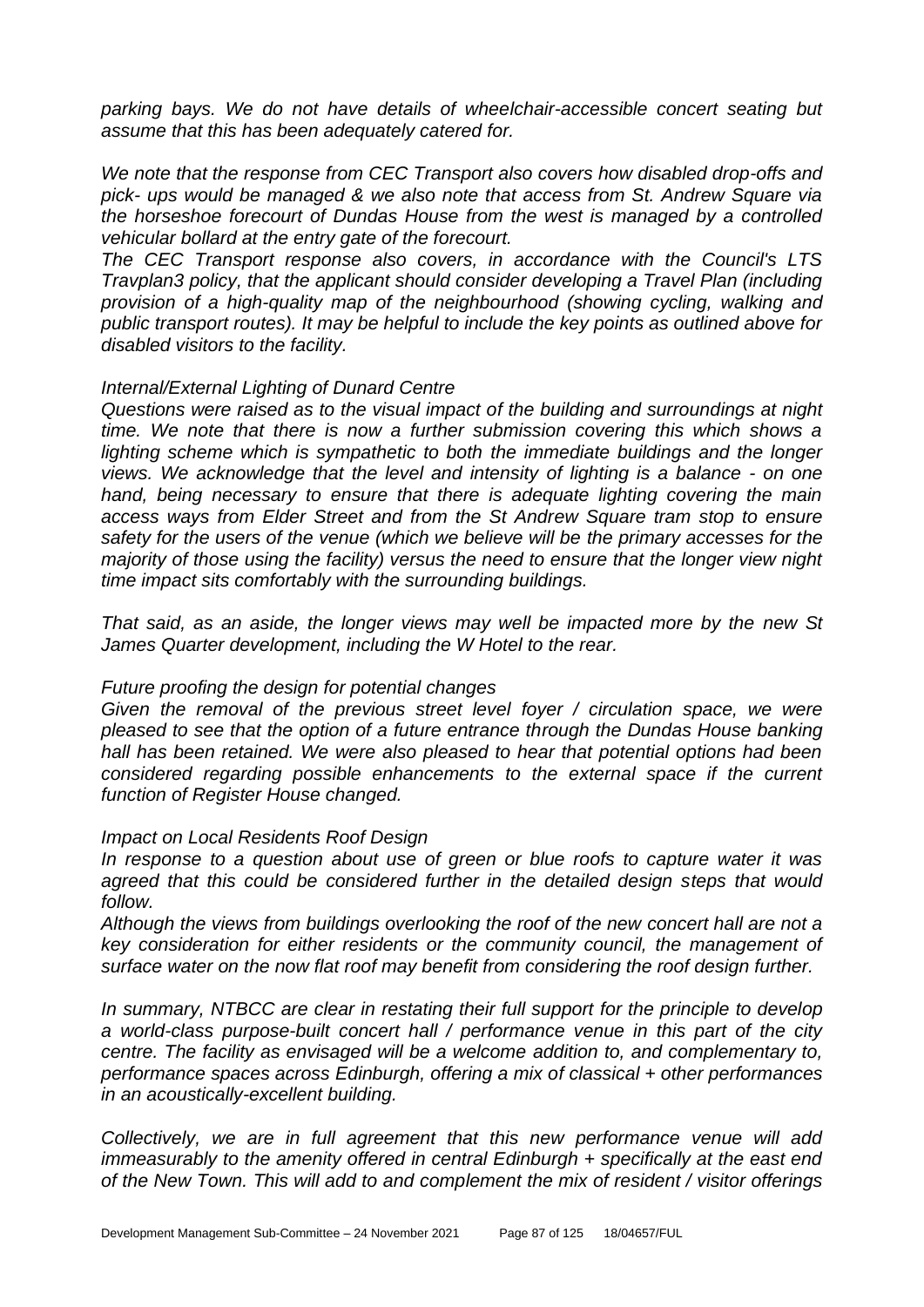*in this part of the city centre in addition to the already well-provided for retail, accommodation + food / beverage offerings.*

*We take the view that this project will make a significant and positive contribution to overall residential amenity and act as a further transformative catalyst for the revitalisation of the streets, lanes and businesses that surround it. Although this proposal will provide an acoustically-excellent home for the Scottish Chamber Orchestra, the benefits to the wider community to provide a year-round arts destination for performers, audiences and the wider community should not be under- estimated, despite the reduction in in accessible public space within the proposed building.*

*We trust that these final comments will be taken as constructive input to the determination of this application.*

#### **SEPA - Revised Scheme response dated 06/09/2021**

*Thank you for the above consultation. I have reviewed the application documents and note that SEPA has previously responded offering no objection to this proposal on three occasions, namely October 2018 (our ref PCS/161218 dated 11 October 2018) , February 2019 (PCS/163459 dated 7 February 2019) and March 2019 (PCS/164127 dated 12 March 2019).* 

*I note that a revised EIAR has been submitted, along with FRA and DIA. However I do not consider that these documents raise any additional concerns for us. Please note that for developments, such as this one, where the only source of flood risk appears to be from surface water, we would refer you to our flood risk standing advice. For more general planning matters please refer to our standing advice for development management consultations.*

*I therefore confirm that we have no objection to this planning application.* 

*I trust the above is of assistance. Please contact me if you require further information. If you require SEPA comments on some matter not covered by our standing advice please reconsult us, stating clearly the reason for the consultation and how it fits within the triage framework.*

#### **Edinburgh Urban Design Panel - 27/09/2017**

*1 Recommendations* 

*1.1 The Panel was supportive of the principle of a music venue in this location and acknowledged that it represented an exciting opportunity to enhance activity and permeability in the surrounding public realm.* 

*1.2 The Panel advised that the proposal's relationship to its special historic setting and its impact on important axial and oblique views, particularly the view of Dundas House from George Street, is critical and requires to be carefully considered. The Panel also agreed that a coherent, well designed and high quality public realm would be essential to the success of this development and its integration with the surrounding area.*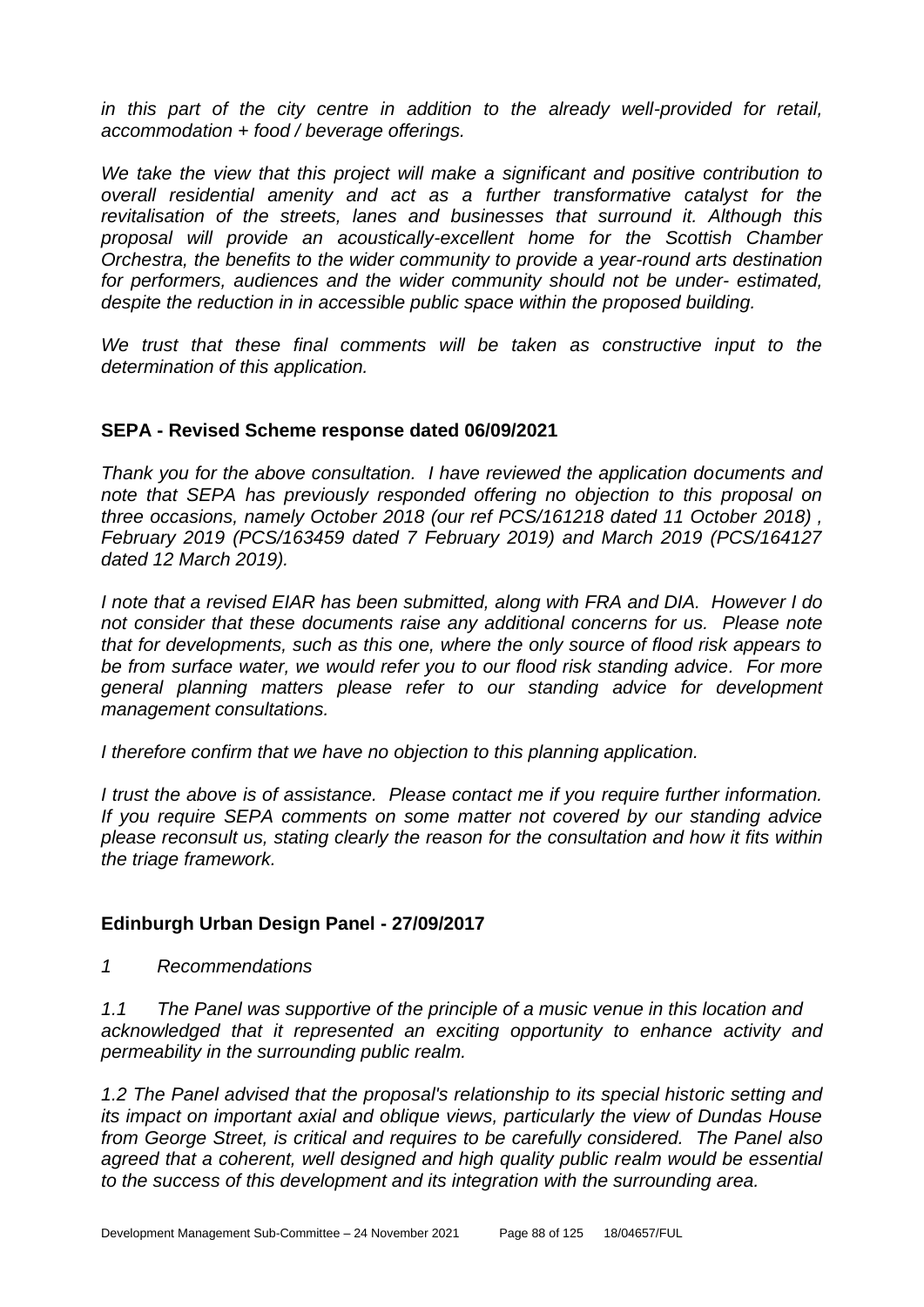*1.3 In developing the proposals, the Panel suggests the following matters should be addressed:* 

*o Ensure that the development relates appropriately in position, scale, massing and design to the site's special historic character and key views;* 

*o Develop a coherent, high quality public realm which enhances legibility through the site;* 

*o Maximise barrier-free pedestrian permeability into and through the site and minimise conflict with service vehicles;* 

*o Develop an architectural response which feels part of Edinburgh and can stand the test of time; and* 

*o Incorporate security measures through early engagement with security advisors.*

### *2 Introduction*

*2.1 The site is located to the east of St Andrew Square, south of Multrees Walk and west of St James Centre. The site comprises of the A Listed Dundas House (36 St Andrew Square), its rear extension (circa 1960s) and car park. Dundas House is a three storey building of relatively modest scale and it contributes to the very high quality historic townscape of Edinburgh's New Town. It is positioned on axis with George Street where axial views are critical to its setting.* 

*2.2 The site is located in the City Centre Retail Core and City Centre, as defined in the Edinburgh Local Development Plan (LDP). It also sits within the New Town Conservation Area and Edinburgh World Heritage Site. The site is located close to several listed buildings and structures. The site also sits in a number of key views as set out in the Edinburgh Design Guidance.* 

*2.3 The site is also located within the St James Quarter Development Brief, where it identifies new opportunities for pedestrian permeability through the site.* 

*2.4 One declaration of interest was made by Adam Wilkinson from Edinburgh World Heritage Trust (EWHT), who confirmed that he had met previously with the agents/developers regarding this proposal. This was not considered to be conflicted interest.* 

*2.5 This report should be read in conjunction with the pre-meeting papers.* 

*2.6 This report is the view of the Panel and is not attributable to any one individual. The report does not prejudice any of the organisations who are represented at the Panel forming a differing view about the proposals at a later stage.* 

# *3 Position, Scale, Massing and Design*

*3.1 The Panel welcomed the use of the model to demonstrate the proposal's potential scale and massing and agreed that its impact upon the site's special historic setting and key views, particularly the long view from George Street, was a critical consideration.*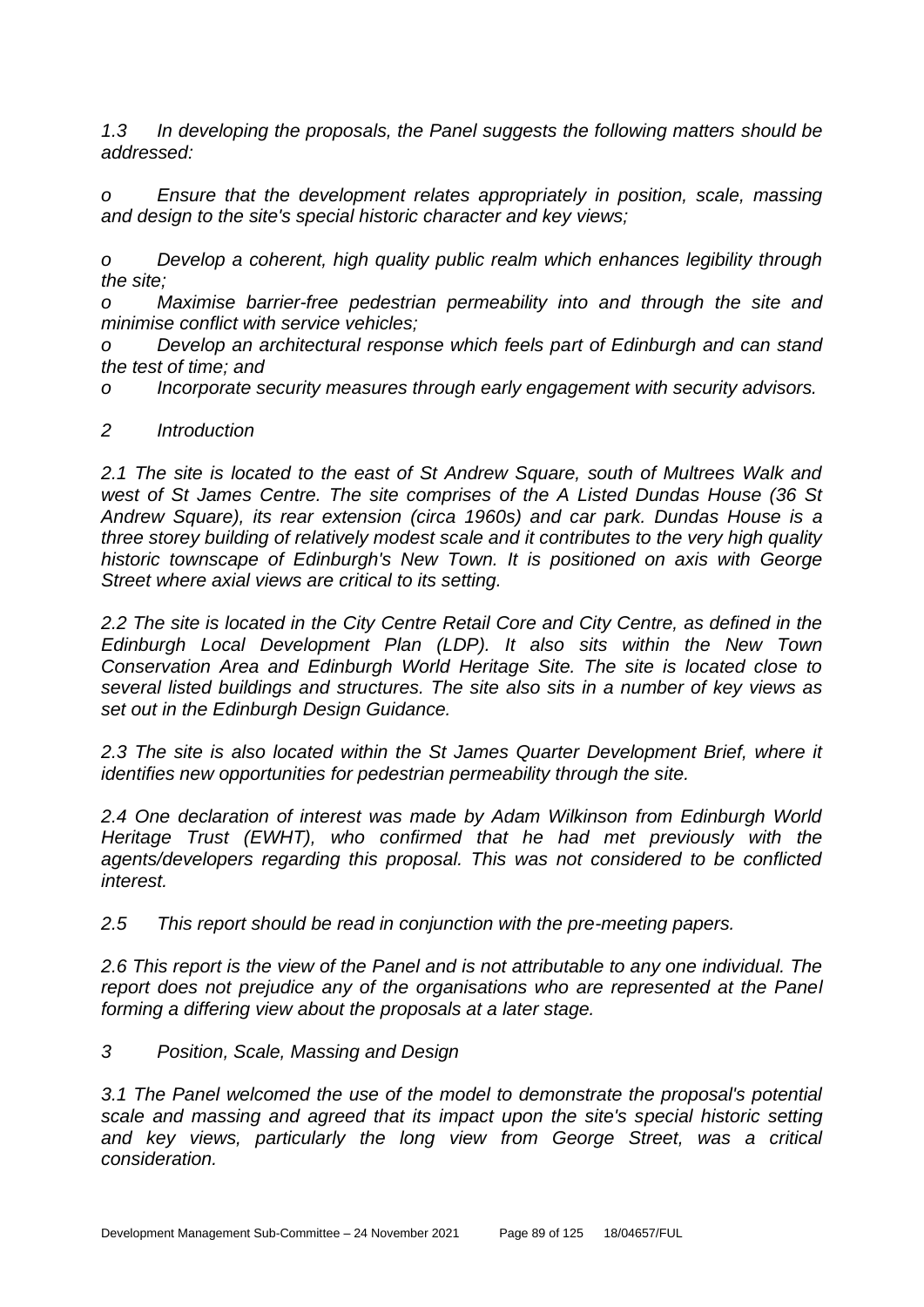*3.2 The Panel was concerned about the proposal's scale and massing particularly given the limited size of the site. The Panel recognised that the design concept is still at an early stage and may have an adverse impact on the character of the area and the amenity of adjacent buildings. The Panel agreed that further work is needed to ensure the proposal sits comfortably on the site.* 

*3.3 The Panel discussed whether the proposal should be viewed as currently proposed in an asymmetric form from behind Dundas House, or whether the proposal should be visible at all above Dundas House when viewed from George Street. Dundas House is*  part of the 'set piece' of buildings along George Street and the proposal should not *detract from this. The Panel suggested that one option could be that the proposal may*  be sunk down to minimise its visual impact. The Panel concluded that further *assessment work was needed to explore how the development will impact on key views, particularly eye level views, and the setting of listed buildings, particularly Dundas House.* 

*3.4 The Panel suggested that distant and unexpected views of the proposal should be explored including those from oblique angles.* 

*3.5 The Panel was concerned that the positioning of the concert hall, studio and public*  foyer in separate blocks (albeit connected by access links), could result the site *appearing fragmented. There is precedent for this in the character of the immediate area but the coherence of the buildings, public realm and links in-between will be critical. Further work is needed to ensure this is delivered. The Panel was also keen to see the site linking logically into adjacent sites.* 

*3.6 The Panel was sceptical about the indicative classical coliseum-style architecture with arcade detailing for the concert hall as this style does not initially resonate with the character of the New Town. However, the Panel was not averse to a contemporary response with a take on classical architecture so long as it is respectful to the site and its context. The Panel confirmed that the detailing and materials will be critical to achieving this aim.* 

*3.7 The Panel felt that the link building could be better concealed as this looked to clash with the rest of the proposal and Dundas House.* 

*3.8 The Panel agreed that lighting of the buildings and their setting would be an important consideration.* 

*3.9 The Panel advised that sandstone should be used if masonry is proposed and glazing would help to lighten the built form.* 

*3.10 The Panel wishes to see a robust design which can stand the test of time.* 

*4 Public Realm* 

*4.1 The Panel strongly emphasised that the discovery of the development as a 'jewel' from the surrounding lanes should be enhanced by a coherent and high quality public realm which links seamlessly (physically and visually) to its context.*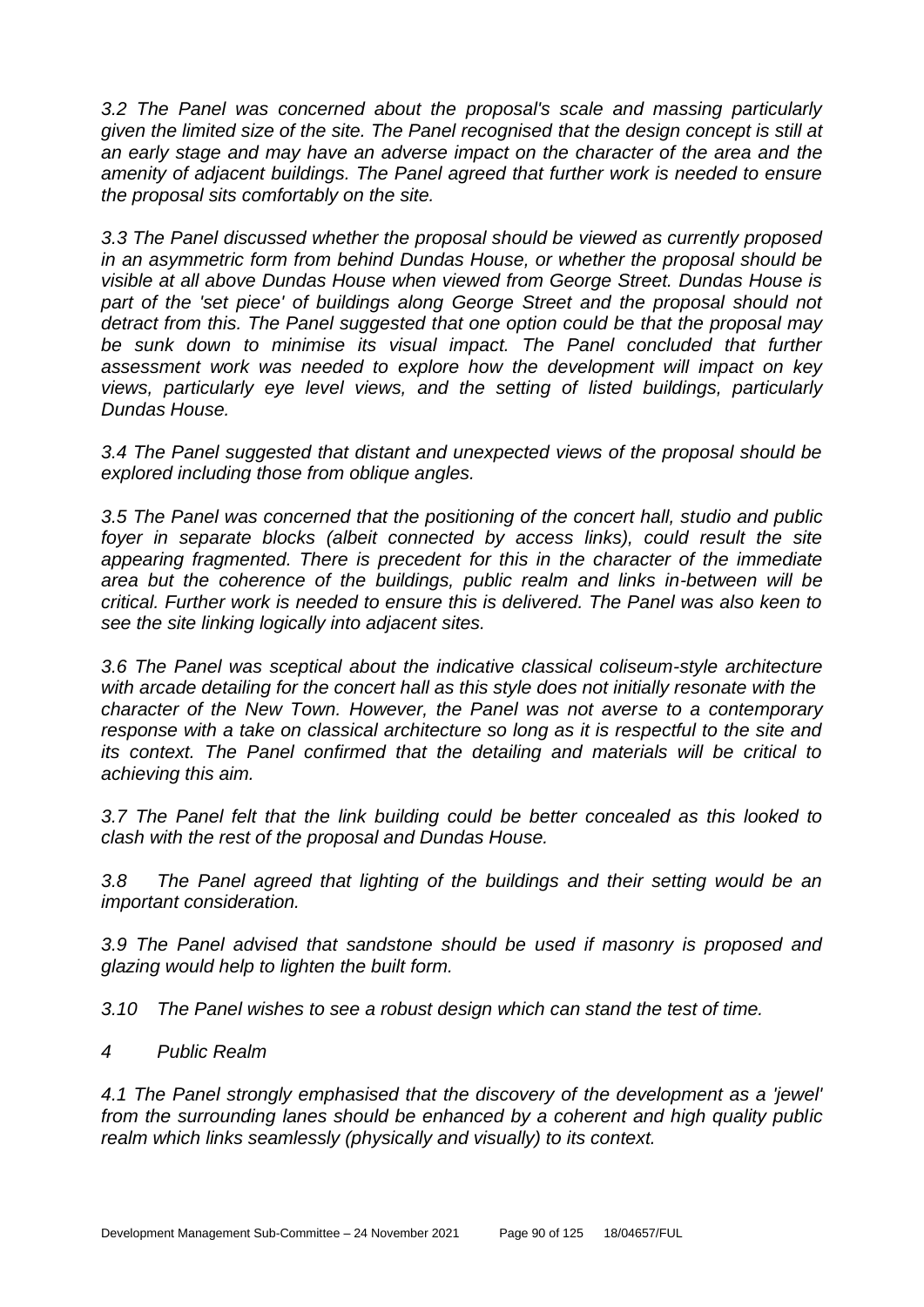*4.2 The Panel was supportive of the increased activity that would be created from the proposal and encouraged the use of ground floors to maximise this. The Panel advised that the public realm should create an engaging setting for the surrounding buildings.* 

*4.3 The Panel considered that the built form could come out of a beautiful 'carpet' of materials set out in the public realm. The Panel stated that the use of simple, elegant*  and high quality materials will be key to creating a coherent, welcoming and active *public realm. Careful use of hard and soft materials will also be critical.* 

*4.4 The serviceability of the site needs to be carefully considered and the Panel was supportive of using an underused unit space within Multrees Walk as a service area for the development to separate service vehicles from the pedestrian environment.* 

*4.5 The Panel noted that public and private spaces should be appropriately delineated.* 

*4.6 The Panel emphasised the importance of maintaining the 'set piece' of Dundas House, railings and gates, and noted its significant contribution to the proposal's setting therefore cautioned against any substantive changes.* 

*5 Permeability* 

*5.1 The Panel was supportive of the aim to increase pedestrian permeability into and through the site. The Panel stated that links should be barrier-free and accessible for all users. The Panel stated that the emphasis should be placed on routes through rather than buildings across.* 

*5.2 The Panel suggested that the space under the linked overhead walkway between the concert hall and ancillary buildings could be enlarged, creating strong views into the site and encouraging pedestrian use.* 

*6 Use* 

*6.1 The Panel was supportive of the use of the site for a music venue and suggested that further links could be made with University of Edinburgh's School of Music.* 

6.2 The Panel was concerned that the proposal may displace existing residents if it *impacts negatively on the amenity of neighbouring housing. This needs to be carefully considered.* 

*7 Security* 

*7.1 The Panel advised that early discussions with security advisors should be held to build in any counter-terrorism elements to the proposal.* 

*7.2 The Panel stated that a good security strategy including requirements for lighting/CCTV/passive surveillance should be built into the proposals at an early stage.* 

# **Archaeology - response dated 22/10/2018**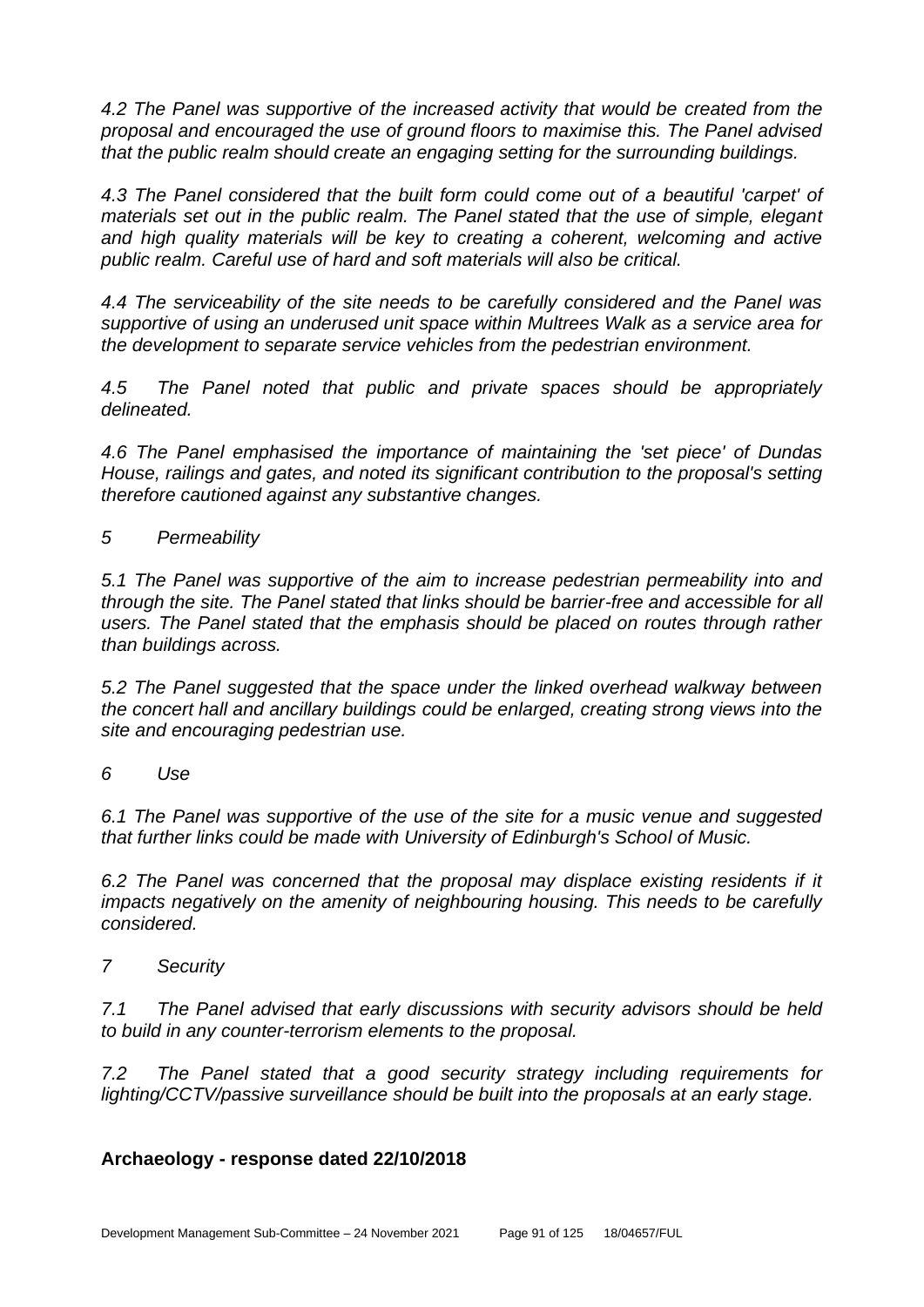*Further to your consultation request I would like to make the following comments and recommendations concerning these linked FUL + LBC applications for the erection of music and performing arts venue with licensed café/restaurant and bar facilities, and related arrangements for infrastructure, demolitions, and other works.* 

*The site occurs within the former gardens and curtilage of the A-listed RBS HQ (Dundas House, 36 St Andrew Square). Originally designed by Sir William Chambers this building was constructed in 1771 for Sir Laurence Dundas, becoming the HQ for the RBS in 1825. The site has seen several extensions since the mid- 19th century, most notably the construction of the banking hall & library wing (by Peddie and Kinnear) in 1858 and the 1960's rear extension and carparking. Located at the heart of James Craig's Georgian New Town the site is also surrounded by a number of A & B listed buildings including New Register House, 2425 James Craig Walk, 37-39 St Andrew Square & 27-31 James Craig Walk* 

*As such this site and it's listed buildings are recognised as one of the key elements within the New Town section of Edinburgh's UNESCO World Heritage Site. Accordingly, this application must be considered therefore under terms the Scottish Government Historic Environment Policy (SHEP), Scottish Planning Policy (SPP), PAN 02/2011 and also Edinburgh Local Plan (2016) policy ENV1, ENV3, ENV4, ENV8 & ENV9.* 

### *Historic Buildings*

*The removal of the 20th century additions to Dundas House will it sin agreed have a beneficial impact upon the setting both of this A-listed Georgian Mansion and also its*  immediate setting. That said the scale of the proposed new Arts Venue must be *considered as having an immediate significant adverse impact as it will be seen overlooking Dundas House from several key view points along George Street. Not only*  will it have significant impacts upon the immediate setting of this building, but it must *also be considered to have similar impacts upon the adjacent listed buildings on James Craig Walk and also New Register House. That said although adverse, in archaeological terms such impacts are regarded as being moderate low, given the Urban context.* 

*In terms of physical impacts, the proposals will require the demolition of several 20th century buildings, a section of the listed (A) boundary wall and works to both 36 & 35 George Square. Having assessed these impacts it is considered that these works are acceptable having an overall low significant impact in archaeological terms. That said it*  is recommended that a programme of archaeological historic building recording *(annotated plans, photo and written description) is undertaken of the modern buildings and rear wall prior to their demolition in order to provide a permanent record of these buildings due to their overall contribution to the history of the sites development. In addition, it is recommended that a programme of historic building recording is undertaken during works to No 36 George Square during any downtakings/alterations which could reveal evidence for the development of the Banking Hall and Georgian Mansion.* 

#### *Buried Archaeology*

*The proposals will require significant ground-breaking works, principally in regards proposed demolition of the 20th century buildings on the site and the construction of the new Arts Venue. Such works have the potential to disturb archaeological remains*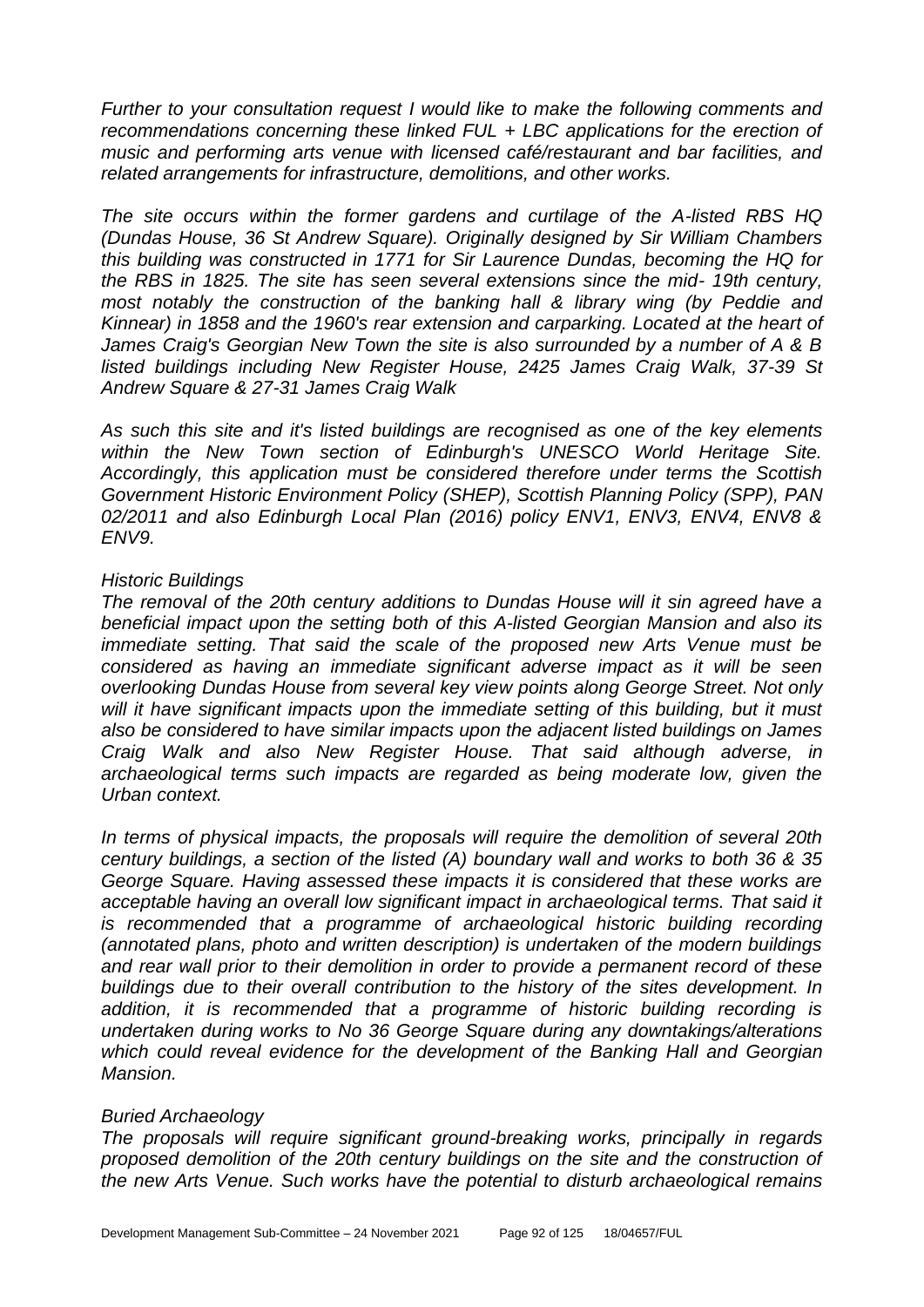*relating to the construction and development of Dundas House. The potential for earlier remains surviving on site is however considered to be low. Nevertheless, it is recommended in addition/alongside the recommended historic building recording, that programme of archaeological work is undertaken during ground breaking works, in order to record, excavate and analyse any significant remains affected.* 

In consented it is essential therefore that a condition be applied to any consent if *granted to secure this programme of archaeological works based upon the following CEC condition;* 

'No development shall take place on the site until the applicant has secured the implementation of a programme of archaeological work (Historic building recording, *excavation, analysis, reporting and publication) in accordance with a written scheme of investigation which has been submitted by the applicant and approved by the Planning Authority.'* 

*The work must be carried out by a professional archaeological organisation, either working to a brief prepared by CECAS or through a written scheme of investigation submitted to and agreed by CECAS for the site. Responsibility for the execution and resourcing of the programme of archaeological works and for the archiving and appropriate level of publication of the results lies with the applicant.* 

#### **Culture Service - response dated 25/02/2019**

#### *1. Context*

*The proposed new mid-scale music venue for the capital represents an ambitious and exciting development in the City's cultural infrastructure, and, for music, the biggest capital intervention in over a century since the construction of the Usher Hall.* 

*For over 2 decades the need for a high quality mid-scale music venue has been voiced by many people and organisations, resulting in recommendations for such in a range of reports:* 

*the 2006 CEC Review of Music Provision, the 2009 Cultural Venues Study and the 2015 Thundering Hooves Study. It is an infrastructural gap where Edinburgh falls behind in comparison to other cities - nationally and internationally. The significant capital investments achieved to date evidences support from all levels of government from local to UK and forms an important cultural strand in the ESESCR Deal.* 

*Its ambitions across the spectrum - design, artistic programme, community and educational engagement, acoustic and user facilities - will make it a destination venue for the country.* 

#### *2. Cultural Impact*

*The ambitions of the proposed design offer a wide range of opportunities not only to strengthen existing music provision in the city for artists and audiences, but also new opportunities to develop international mid-scale music touring from artists and visitors. It will provide a world class home for the Scottish Chamber Orchestra (SCO) for performance, rehearsal, recording and outreach/community activity. This is a significant point given that Scotland's other four national performing companies have had their*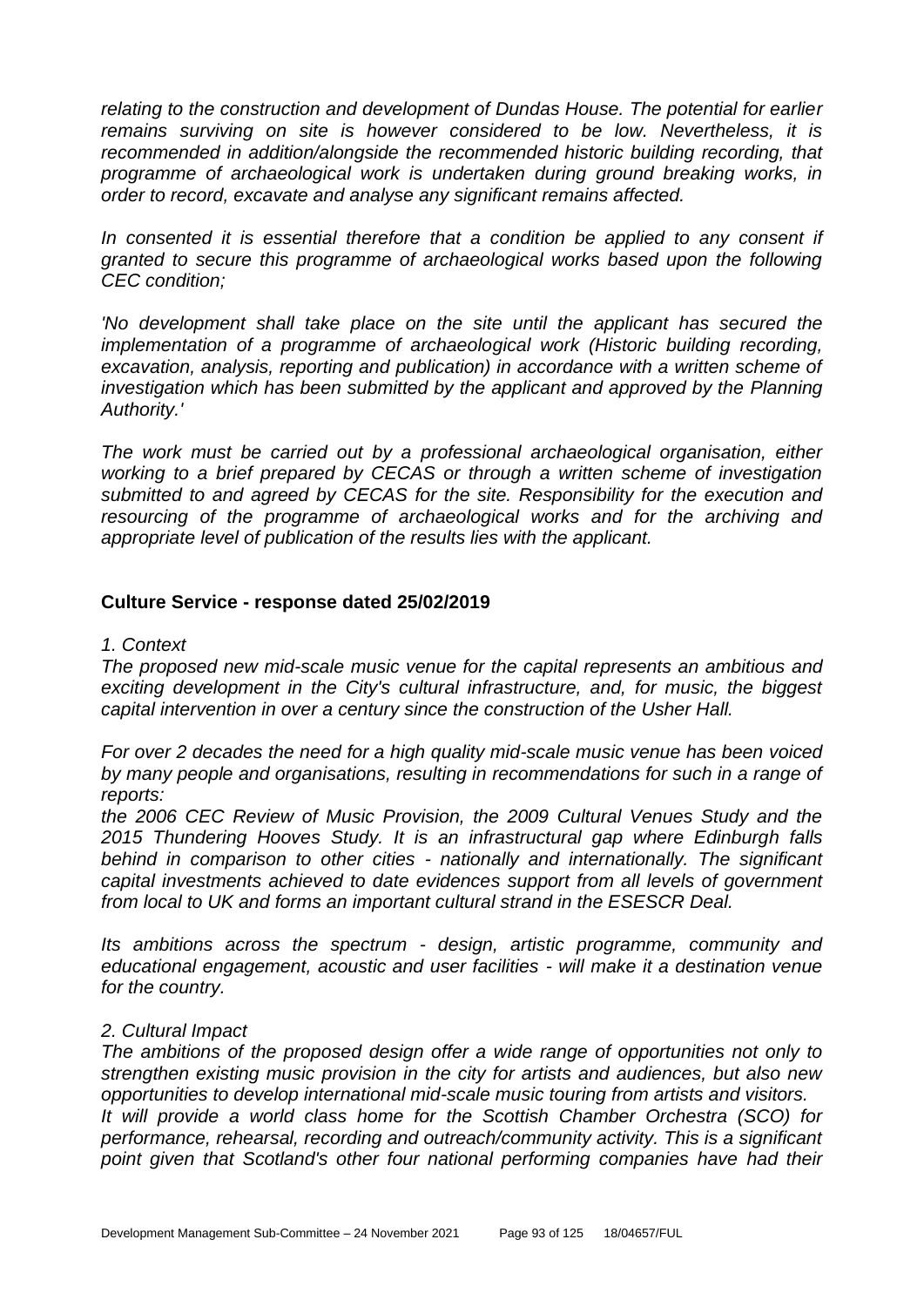*capital ambitions realised. A new home for the SCO would complete this process and provide a national base for Edinburgh's only national performing company.*

*Through a close working partnership with the Edinburgh International Festival (EIF), it will provide a world class venue for supporting and developing the Festival's artistic and audience development ambitions. An agreement between the Scottish Government, the City of Edinburgh Council and the 11 major Edinburgh Festivals to invest a £1 million each year for the next five years has also been reached. This will enable the festivals to develop their programming and content, skills sharing and development and deep and wide engagement and the new venue would be a complement to those investments.* 

*Equally, the year round cultural infrastructure is a critical element in enabling the festivals to thrive. The capital investment in the IMPACT Scotland proposal therefore reflects the interdependence between renewing cultural content as well as infrastructure, only this twin approach will avoid eroding Edinburgh's status as the preeminent cultural 'Festival City'.* 

*The IMPACT Centre has also established early relationships with other music and performing arts companies who would use the venue for performance and rehearsal (the National Youth Choir of Scotland (NYCOS), Red Note Ensemble, Celtic Connections, BBC Scottish Symphony Orchestra) as well as identifying community engagement projects with the SCO (e.g. enhancing the Music For Life programme) which will add strength to the cultural offer from the start and extend access to the world class facility.* 

*Having a physical venue and facilities associated with community and education will also be transformative, with proposals for a recording studio and digital technologies built in to the finished design, and full-time education officer identified within the staff structure. The business case highlights that the Centre will develop opportunities with range of city region deal and other partners to achieve a diverse audience and participant base for using the venue - at free or minimal cost. A good comparator would be the enhanced facilities at the Glasgow Royal Concert Hall which has allowed the other national orchestra, the Royal Scottish National Orchestra, to significantly enhance and expand its outreach and engagement programme to deliver musical opportunities for all ages and backgrounds. The project is also aligned with the Inclusive Growth within the framework of the City Deal PMO, identifying with 2 themes - a significant programme of construction and social benefit through innovation.* 

*In recent years other cities have extended and improved their infrastructure for live music with major developments to support a range of music genres - Glasgow (City Halls, CCA, Royal Concert Hall expansion), the Sage Centre in Gateshead, London (major investment to South Bank Centre, King's Place, among a plethora of other expanding venues), Bristol (St George's, Colston Hall), the Millennium Centre in Cardiff to name a few. It is interesting to note that concert hall construction across the globe has grown dramatically with most cities investing in world class architecturally landmark venues, whilst Edinburgh has seen no new development for 100 years beyond the refurbishment of the Usher Hall.*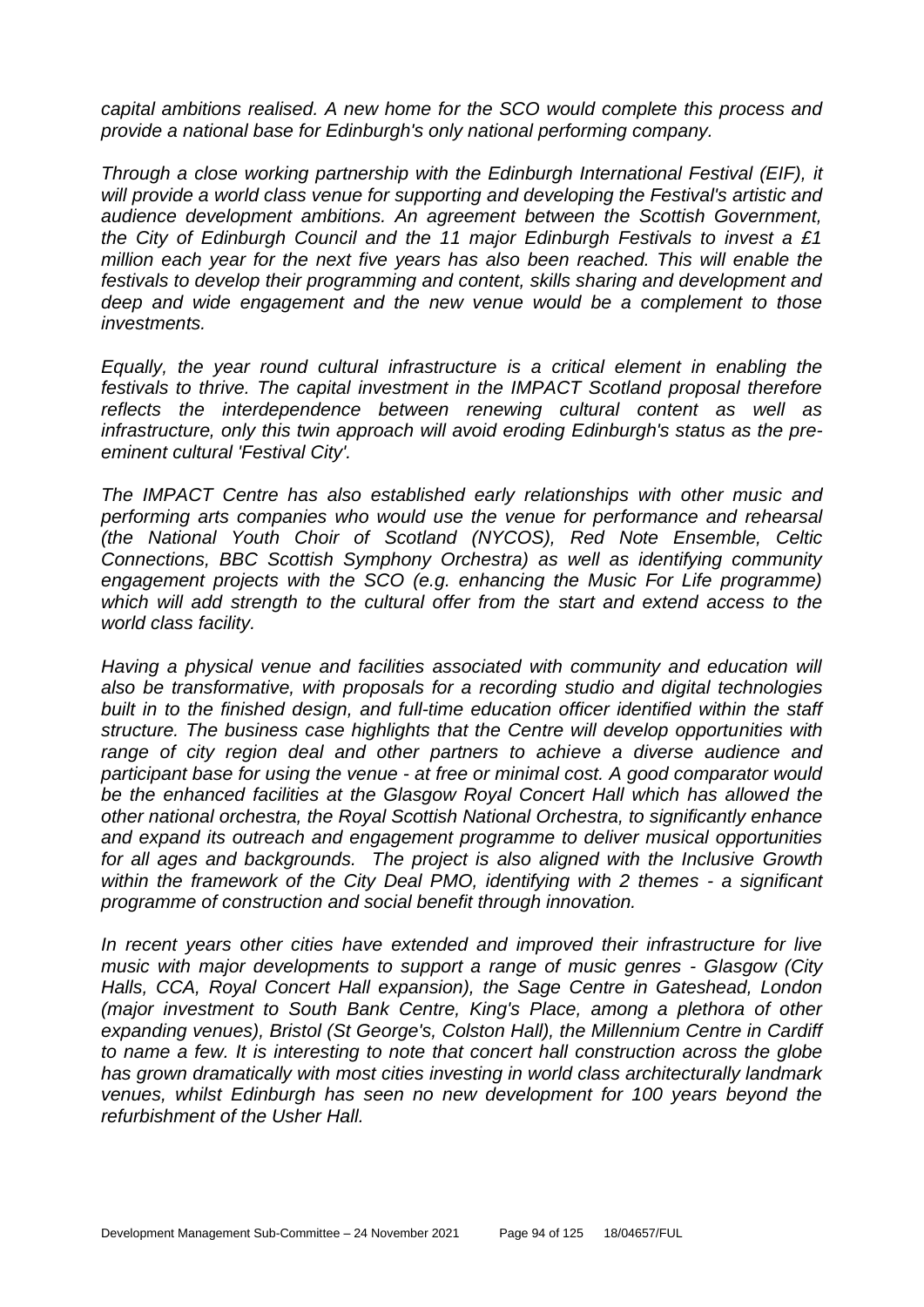*A successful live music environment works on a number of levels - locally it is important to have a competitive and complimentary range of venue spaces from small to large scale which enable a range of activity to take place across different scale and styles.* 

*In comparison to many cities, Edinburgh lacks a number of key facilities at present - an arena for the larger scale, a mid-scale rock and pop venue since the demise of The Picturehouse (a role that it is hoped Leith Theatre will be able to fulfil) and a high quality mid-scale contemporary venue which plays an active role in curating content. The latter role would be fulfilled by The Impact Centre which presents an outline business case for programming and renting the venue for a diverse range of music styles - jazz, world, folk, acoustic rock and pop and traditional.* 

*Nationally and internationally, the music industry revolves around recording and distribution, either through recorded content (streaming, records/CDs, etc) and touring. Edinburgh currently misses out on a number of mid-scale music tours due to the lack of an active, curating mid-scale venue as well as the high quality performing environment required by artists and promoters. As outlined in the previous paragraph, the IMPACT Centre's business plan aims to offer a dynamic performance space in the heart of the city.* 

*It is acknowledged that there will be an issue around displacement of activity with the IMPACT Centre. With a capacity of 1,000 plus a smaller 200 seat performance space, it will occupy a position as the city's pre-eminent mid-scale space, and as will divert some performance activity away from venues such as the Usher Hall and Queen's Hall. Both of these venues host performance, rehearsal and recording activity by the Scottish Chamber Orchestra which would all move to the IMPACT Centre. It is anticipated the Queen's Hall would experience the most impact due to the similar capacity levels, and the Queen's Hall currently generates revenues from being the principal box office for the Scottish Chamber Orchestra which would move to the IMPACT Centre along with other Queen's Hall performance events. Some smaller Usher Hall artists and events could also migrate to the IMPACT Centre, dependent on audience expectancies and market conditions.* 

*To mitigate this and ensure a strategic and co-ordinated approach to the future programming of key music venues in the city, the City of Edinburgh Council will chair a working group including representatives from IMPACT Scotland, the Queen's Hall, Leith Theatre and the Usher Hall. The working group will ensure a balanced and coordinated diary of events is planned and marketed for the city.* 

*To balance this it is recognised that the IMPACT Centre has the potential to offer a net gain to the city for artistic performance and audience attendance. The Queen's Hall has identified future artistic opportunities across a diverse range of music genres as well as capital ambitions of its own, and would benefit from the diary space left by rehearsal bookings by the Scottish Chamber Orchestra. Similarly the Usher Hall can make use of the days left by recordings and rehearsals with demand for diary dates from promoters at a high. The existing venues also welcome the competition and dynamism that the IMPACT Centre offers in building and enhancing Edinburgh's reputation as a great city for live music. With other potential projects on the horizon such as Leith Theatre and the redevelopment of the Ross Bandstand, Edinburgh can look forward to a brighter environment for live music.* 

#### *3. Summary*

*The IMPACT Centre proposal is fully endorsed by the Culture Service within the City of Edinburgh Council. It forms an important cultural strand within the ESESCR deal,*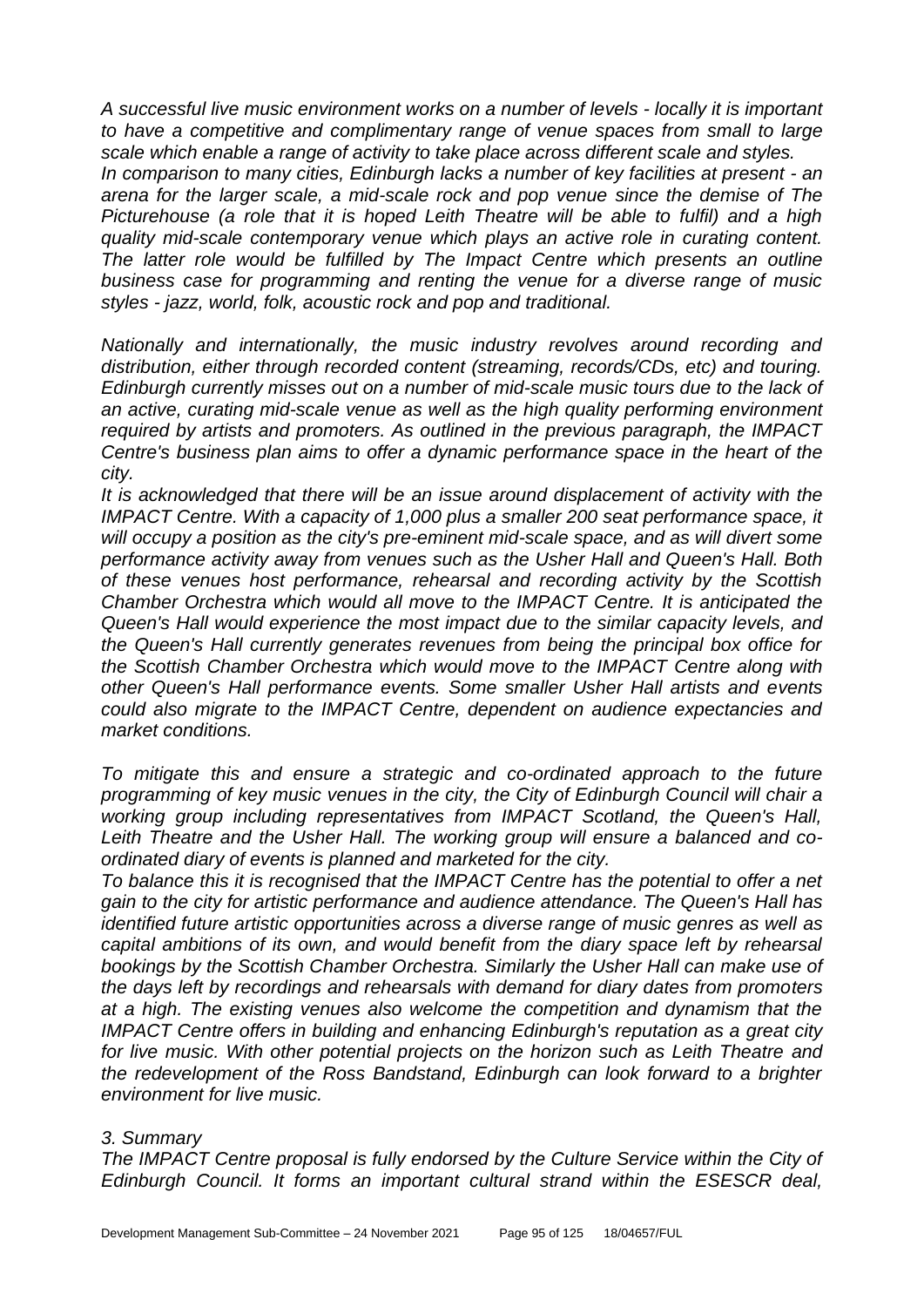*unlocking £25 million of strategic match funding from all levels of government and has significant financial backing and under-pinning from a private philanthropic donor. It will form an important strategic development in the city's cultural infrastructure - the first major new venue in over a century - and create a vital stimulus for live music, musicians and audiences. It will enhance the year round and festival offer in a landmark architectural venue, attracting new and existing audiences as active participants and consumers and set a new and exciting standard for the next 100 years.* 

### **Edinburgh Access Panel - response dated 30/09/2018**

*1- The Panel was pleased to see that in the concert hall a number of wheelchair spaces on most levels was proposed, and that accessible WCs were indicated at those levels.* 

*However, seating spaces were all at end-of-row locations. From the drawings it was not possible to see how this was to be achieved, but best practice, which we would hope was the aim, is to allow wheelchair users the opportunity to have companions sit alongside them. This is best achieved by separating the wheelchair positions by two conventional seats, which will give a companion the choice of the best communication aspect with regards to the wheelchair user. We have assumed that the accessible spaces are on a designated platform which will allow some flexibility regarding the relative position of wheelchairs and companion seats.* 

*No wheelchair places were indicated on the 4th (top) level. Assuming that these would*  be the cheapest seats, we would hope that the management would permit wheelchair *users to get a discounted ticket for the next lower level, or create spaces on the top level.* 

*2- The Panel noted that two accessible parking spaces were available at the front of Dundas House. Given that there are 12 wheelchair spaces available in the concert hall, and ambulatory blue-badge visitors particularly would appreciate a shorter walk from car to lifts, we think that additional designated parking provision would be desirable.* 

*3- We were surprised to see no toilet facilities at ground floor (Foyer/Event space level), though one accessible WC is indicated outwith the space at the north end.* 

*4- Backstage: The panel believes that it is very important that full facilities are available for disable performers and administrators as well as the audience. We make the following comments -*

*1st floor (green room) level; we'd like to see one of the large WCs changed to and accessible WC, with outward opening door.* 

*The Principal's room next to the green room seems to be an accessible WC/shower, and should have an outward opening door.* 

*2nd floor level; The allocated accessible WC in the toilet 'suite' should have an outward opening door.* 

*THE PANEL WOULD BE HAPPY TO DISCUSS THESE COMMENTS WITH EITHER THE CASE OFFICER AND/OR THE ARCHITECTS.*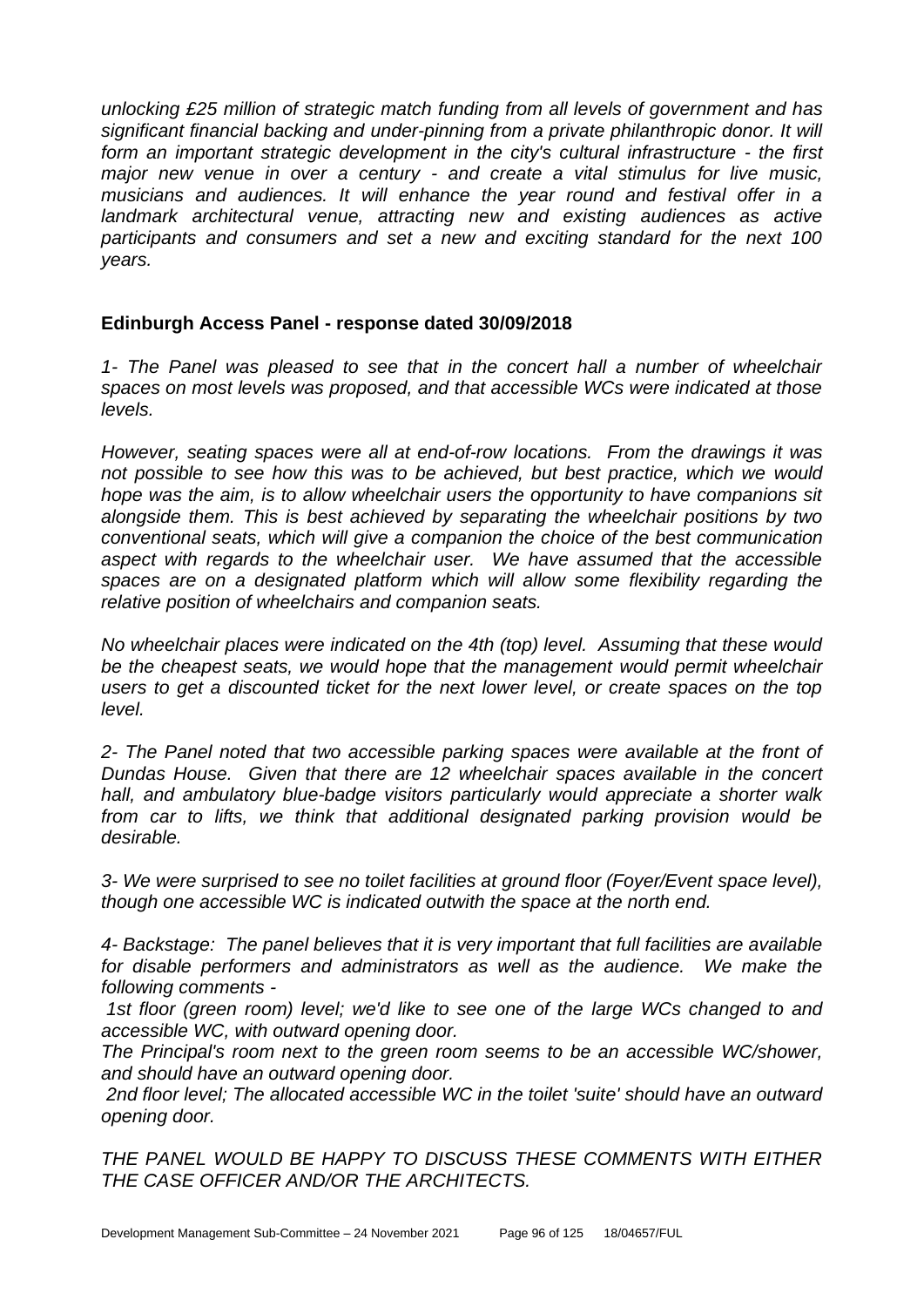### **Environmental Protection - response dated 08/03/2019**

*Environmental Protection has no objection to the application subject to the following conditions:*

*1. Prior to the commencement of construction works on site:*

*(a) A site survey (including intrusive investigation where necessary) must be carried out to establish to the satisfaction of the Head of Planning, either that the level of risk posed to human health and the wider environment by contaminants in, on or under the land is acceptable, or that remedial and/or protective measures could be undertaken to bring the risks to an acceptable level in relation to the development; and*

*(b) Where necessary, a detailed schedule of any remedial and /or protective measures, including their programming, must be submitted to and approved in writing by the Head of Planning.*

*Any required remedial and/or protective measures shall be implemented in accordance with the approved schedule and documentary evidence to certify those works shall be provided to the satisfaction of the Head of Planning.*

*2. The proposed kitchen ventilation system shall be capable of achieving 30 air changes per hour, to ensure that no cooking odour escape or are exhausted into any neighbouring sensitive premises, as detailed in approved drawing 121\_54, dated February 2019, all to the satisfaction of the Head of Planning and Building Standards.* 

*The proposal looks to demolish an office block structurally attached to Dundas House, 36 St Andrew Square, and replace this with a performing arts venue, including a 1,000 seat concert hall together with a 200-seat studio.*

*Environmental Protection had concerns regarding noise from this proposal affecting nearby sensitive receptors, particularly those at St James Square.*

*A Noise Impact Assessment by ARUP (ref 255853-60/H04-r1), dated February 2019*  has been submitted on behalf of the applicant to address our concerns, demonstrating *that the design of the building will meet our expected standards for protecting the amenity of nearby residents in terms of music, operational, and plant noise from the premises.* 

*It is acknowledged by ARUP that crowd behaviour is difficult to accurately model. It is also difficult to control via the planning process. However, ARUP have provided predictions of likely crowd movement and noise levels generated by entrance and egress from the venue, demonstrating minimal impact on the amenity of nearby residents.* 

*Should all aspects of the design as proposed and commented upon in the ARUP Noise Impact Assessment be implemented, it is unlikely there will be significant impact on the residential amenity of nearby sensitive receptors in relation to noise.* 

### **Transport - response dated 18/03/2019**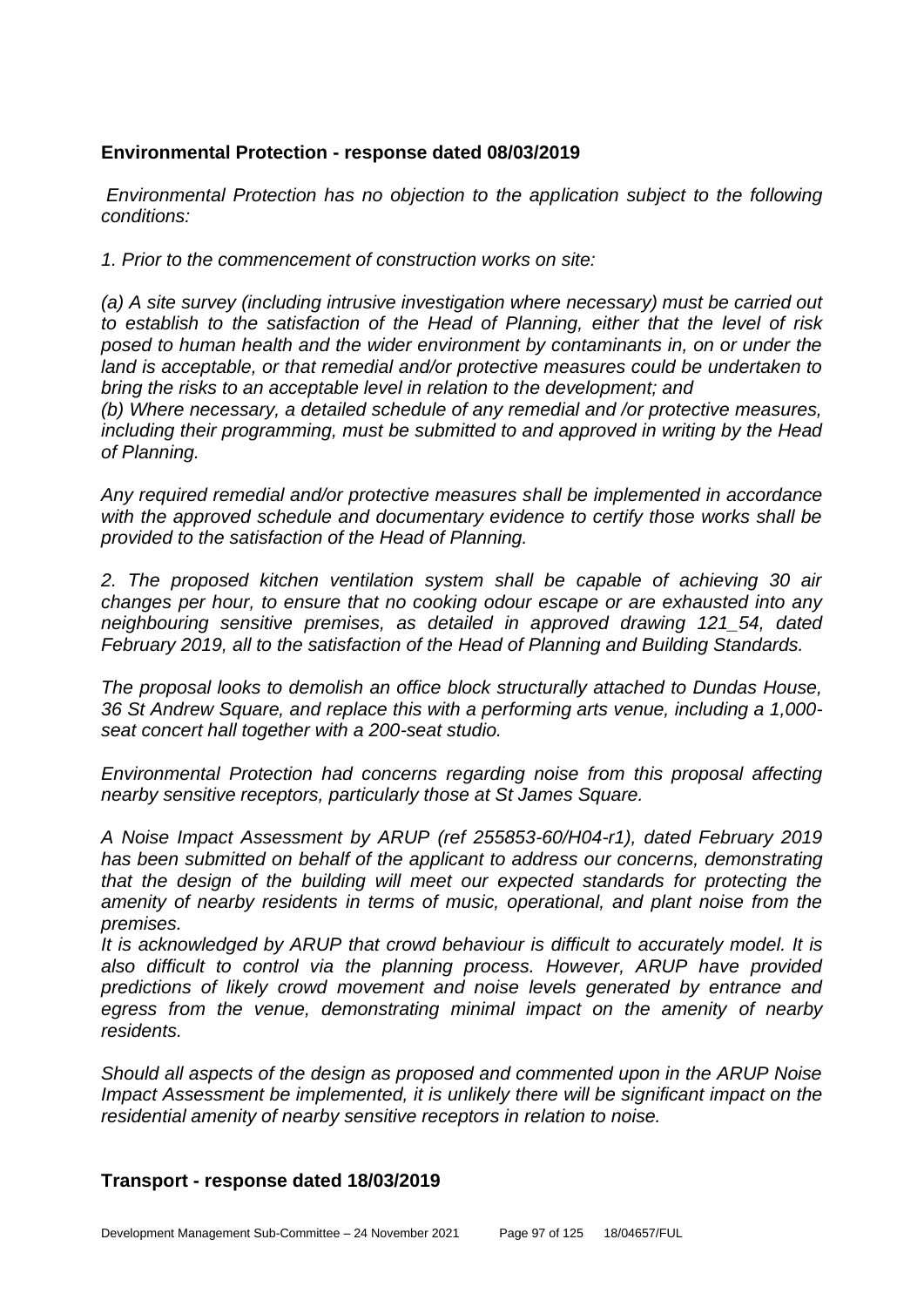*No objections to the application subject to the following being included as conditions or informatives as appropriate:*

*1. The applicant will be required to contribute the net sum of £200,507 (based on proposed 11,347m² concert hall and existing 1610m² office use in Zone 1) to the Edinburgh Tram in line with the approved Tram Line Developer Contributions report. The sum to be indexed as appropriate and the use period to be 10 years from date of payment (see Note b);*

*2. The applicant will be required to upgrade the existing footway on east side of St Andrew Square to a continuous footway/pedestrian priority footway; with dropped kerbs at both vehicular access points designed and built to withstand HGV movements. The detailed design and construction details/specification is subject to the Council's Locality approval;*

*3. Lighting to be provided within the proposed site boundary to ensure safety at night.*

*4. The applicant is aware of the potential impact of the proposed servicing arrangement on the Edinburgh Tram and the arrangement for the necessary permits*  and authority to work. Liaison with Edinburgh tram will be required (see website *http://edinburghtrams.com/information/atw)*

*5. In accordance with the Council's LTS Travplan3 policy, the applicant should consider developing a Travel Plan including provision of a high-quality map of the neighbourhood (showing cycling, walking and public transport routes to key local facilities), timetables for local public transport;*

*6. Any works affecting an adopted road must be carried out under permit and in accordance with the specifications. See Road Occupation Permits www.edinburgh.gov.uk/downloads/file/1263/apply\_for\_permission\_to\_create\_or\_alter\_ a\_driveway\_or\_other\_access\_point;*

*Notes:*

*a) The submitted transport statement in support of the planning application for a thousand capacity concert hall generally satisfies the requirement of transport statement. The application site is in the city centre and the applicant has demonstrated that the existing and proposed transport infrastructure improvement will be able to accommodate the impacts of the proposed development. Trips for typical weekday evening performance at the venue fall out of PM peak hour period with arrival and departure 17:45-20:00 and 21:15-22:00 respectively.* 

*The applicant has by Fruin LoS analysis (number of pedestrian/metre/minute) justify that the available footway within the proposed site boundary will be able to accommodate the anticipated 15minute peak hour level of pedestrian flow density at departure time period after a typical weekday event. The resulting value of 850 persons at 15 minute peak of the peak hour departure time period with a footway width 2m wide and clearance 0.6m for the venue was estimated to be 36.4 persons/m/minute which corresponds to C LoS (Restricted ability to select normal walking speed and freely pass others; high probability of conflict where crossing movements and counterflows exist; conflict avoidance requires frequent adjustment of walking speed and direction; flows are reasonably fluid, however considerable friction and interaction between pedestrians is likely to occur). The available footway within the proposed site boundary designed as a shared surface varies in width; with some areas more than 2m wide; hence better pedestrian movement than predicted.*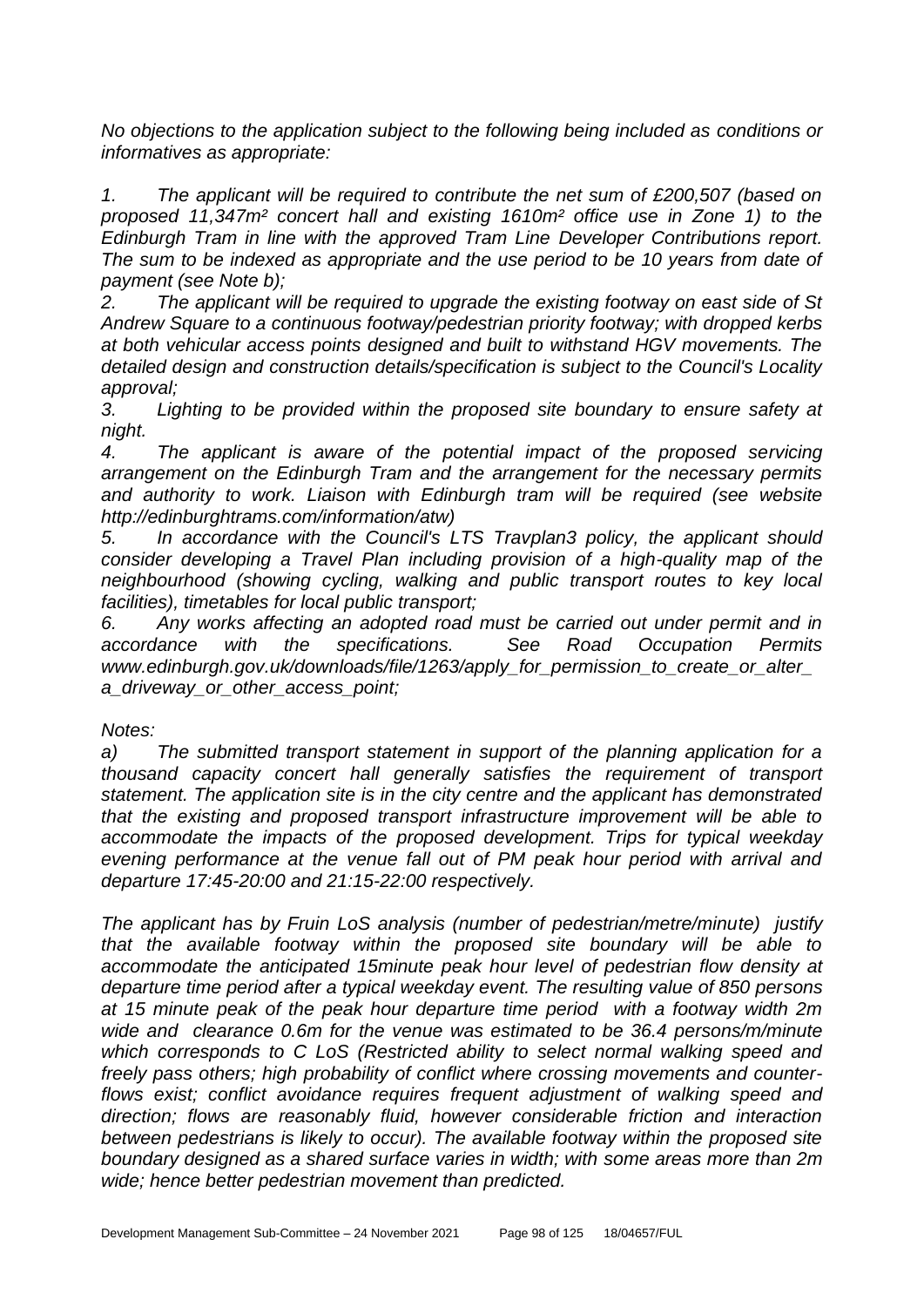*The transport statement submitted expected most trips to the proposed development to be mainly sustainable transport. The proposed development is within 500m to public transport halt/stops/station (tram, buses and rail). It is within 5 minutes walking distance to the tram halt and bus stops on the major streets of the city centre mainly Princes Street, York Place and St Andrews Square. The site is therefore very well served by public transport.*

*Three main accesses to the proposed development have been identified namely; Elder Street to the east, St Andrew Square via forecourt of Dundas House to the west; and Register Place to the south. Safe service management strategy through risk assessment will be implemented by the applicant to ensure safe movement of vehicles on public circulation areas (St Andrew Square, Multrees Walk and St James Centre). Applicant proposes Banksmen during service by HGVs to ensure pedestrian safety on affected streets. This is considered a suitable solution due to the frequency of service vehicles as detailed in item g below.*

*b) Existing 1610m² office use tram contribution in Zone 1 = £147,920; proposed 11,347m² music hall in Zone 1 = £348,427; Net tram contribution in Zone = £200,507*

*c) The existing office development has 95 parking spaces. Current Council parking standards could permit up to 42 car parking spaces. The proposed zero parking is considered acceptable due to the city centre location and public transport availability and delivers a better place.*

*d) It is noted that there is a public car park as part of the St James development and this would be available for all uses with the wider area.*

*e) The proposed 36 cycle parking spaces exceed the required 20 spaces by the Council's 2017 parking standards (12 secure spaces within the building for employees and 24 spaces outside the proposed development for visitors).*

*a) Disabled drop-off and pick-up point from St Andrew Square providing direct and level access to the main entrances of the new venue. Access is managed by a controlled vehicular bollard at the entry gate of the forecourt. The bollards are further inside the courtyard to allow disabled car user/service vehicle to wait without blocking St Andrew Square footway.* 

*b) Existing footway within the site boundary to be upgraded to stone paving and built to full carriageway construction to accommodate a range of service vehicles and footway delineated.*

*c) The applicant has demonstrated by swept path analysis to service the proposed concert hall from Elder Street with a service frequency of 2 HGVs per day with occasional service by van. Service frequency of artic lorry is 2 per year and will be undertaken from St Andrew Square via the forecourt of Dundas House (inbound on*  forward gear and outbound reversing within the private forecourt and forward gear). *Refuse collection per existing RBS arrangement 2 per week.* 

*d) The applicant explored a number of underground service options namely; using the existing underground service infrastructure with additional tunnel, servicing via Edinburgh St James service yard and servicing via Multrees Walk service yard. While these studies proved by means of swept path analysis, that vehicular access underground would be feasible none of the potential options proved to be operationally viable due to the following;*

*o Significant cost implication*

*o Unlimited right of way*

*o Land acquisition required*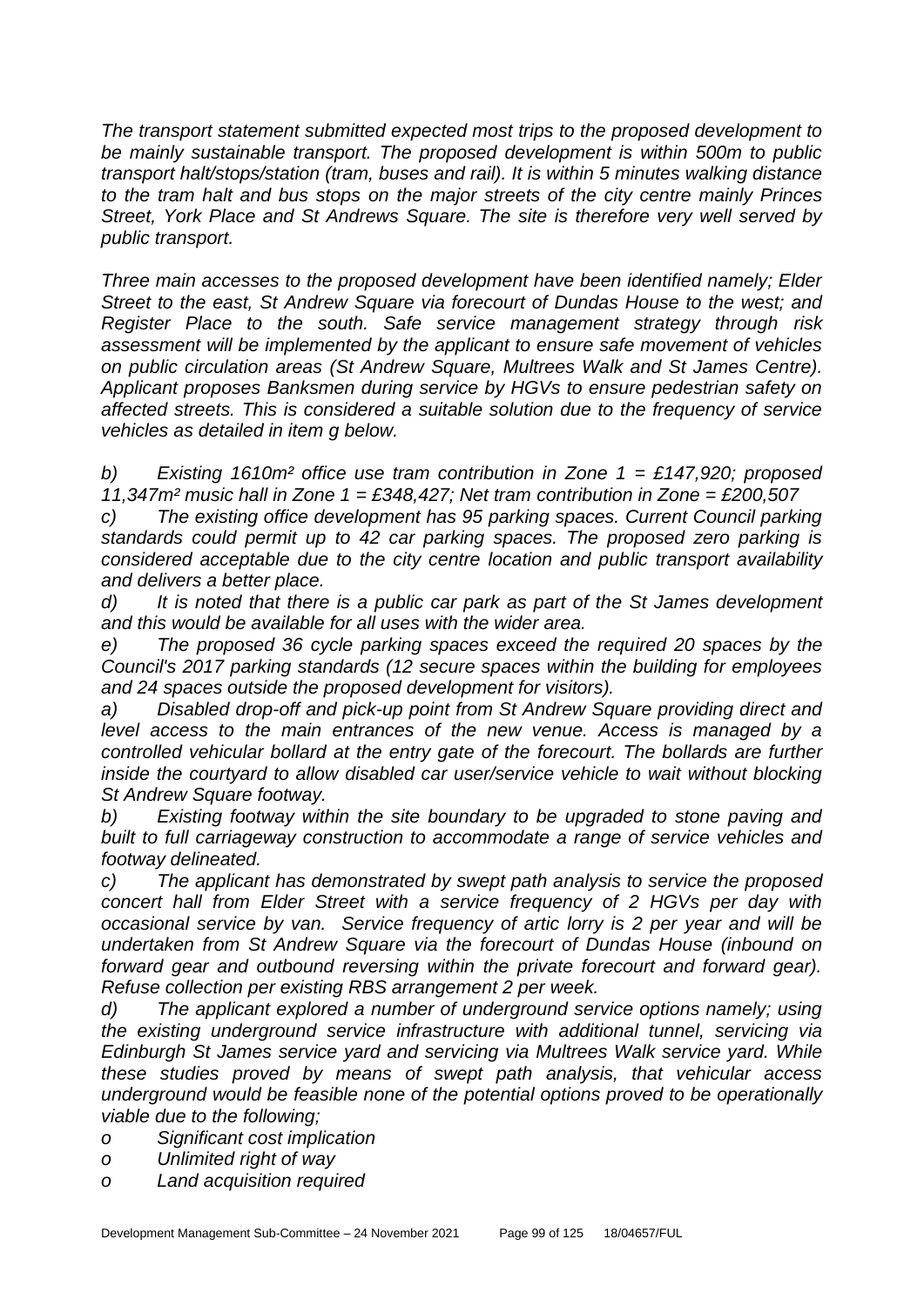- *o Extensive underground works*
- *o Conflict with other service arrangements*

*o Operational agreements required with both St James, Multrees Walk and Harvey Nichols.*

### **Flood Planning - response dated 17/10/2018**

*I have reviewed the DIA and FRA provided by Julian for the concert hall development in St Andrew's square. I am satisfied that the contents address CEC requirements therefore we are happy for this to proceed to determination with no further comment from Flood Prevention.* 

### **Historic Environment Scotland - response dated 15/01/2019**

*Thank you for your consultations which we received on 13 September 2018. We have considered them in our role as a consultee under the terms of the above regulations.* 

*In relation to both the planning application and the EIA consultation, our remit is World Heritage Sites, scheduled monuments and their setting, category A-listed buildings and their setting, and gardens and designed landscapes (GDLs) and battlefields in their respective inventories. We have a separate remit regarding listed building consent, concerning works to Category A and B listed buildings, demolition, and applications by planning authorities.* 

*For this reason, we have separated our advice into three sections, one under each set of regulations. As there are two listed building consent consultations, we have stated our position separately for each.* 

*You should also seek advice from your archaeology and conservation service for matters including unscheduled archaeology and category B and C-listed buildings.* 

*Our Advice Listed building consent*

#### *18/07127/LBC*

*We are content that these proposals for the rear garden of 35 St Andrew Square would not have a significant adverse impact on the special architectural and historic interest of the building. We therefore have no detailed comments on this application.* 

#### *18/07730/LBC*

*We are content that the proposed demolitions, alterations and extension to Dundas House would not significantly diminish the special architectural and historic interest of the building. However, we consider there would be a significant impact on the setting of the building, which we have commented on under the associated application for planning permission below.* 

*Our detailed comments on this LBC application are given in Annex 1 of this letter.* 

*Planning application 18/04657/FUL*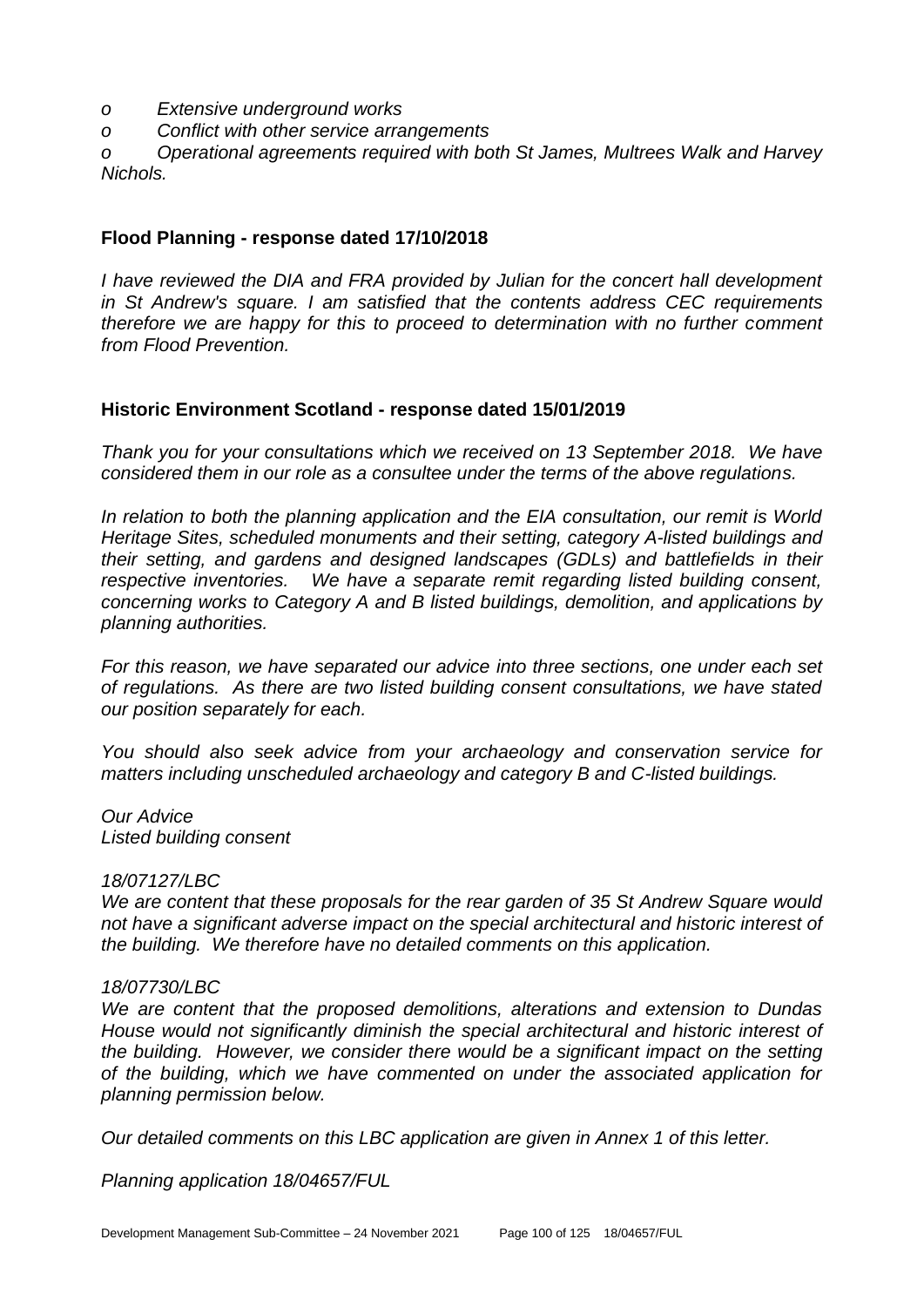We consider that there would be a significant adverse impact on the setting of the *Category A listed Dundas House, affecting some, but not all, key views of the building. We therefore advise that this should be taken into account in the decision making process. However, we are content that this impact would not significantly affect the special interest of the building, and does not raise issues of national interest for our remit. We therefore do not object to the planning application.* 

*Our detailed comments on the planning application are given in Annex 2 of this letter.* 

#### *Environmental Impact Assessment*

*We are content that sufficient information has been provided to come to a view on the planning application. We are content with the scope of the assessment and its methodology.* 

*We have comments on the assessment itself and its conclusions. These are given in Annex 3 of this letter.* 

#### *Further Information*

*Planning authorities are expected to treat our comments as a material consideration, and this advice should be taken into account in your decision making. Our view is that the proposals do not raise historic environment issues in the national interest for our historic environment remit, and therefore we do not object.* 

*Our decision not to object should not be taken as our support for the proposals. The applications should be determined in accordance with national and local policy on development affecting the historic environment, together with related policy guidance.* 

*This response applies to the applications currently proposed. An amended scheme may require another consultation with us.* 

*Guidance about national policy can be found in our 'Managing Change in the Historic Environment' series available online. Technical advice is available through our Technical Conservation website.* 

*Historic Environment Scotland* 

*ANNEX 1 Listed building consents* 

*Your Council has consulted us in relation to works to two Category A listed buildings, which include the potential impacts on their setting. However, we have concentrated on assessing the impact on setting through the planning application process in Annex 2.* 

*Our Managing Change guidance note on Extensions is a relevant consideration in assessing this application. In this instance, however, the guidance which it can offer is necessarily limited, as the most significant impacts of the proposed development relate to the setting of Dundas House. Although the application involves the extension of Dundas House, due to the depth, visibility and accessibility of the site, we consider the proposals would appear, like the rising St James hotel complex behind, to be part of the 'backdrop' of an urban townscape.*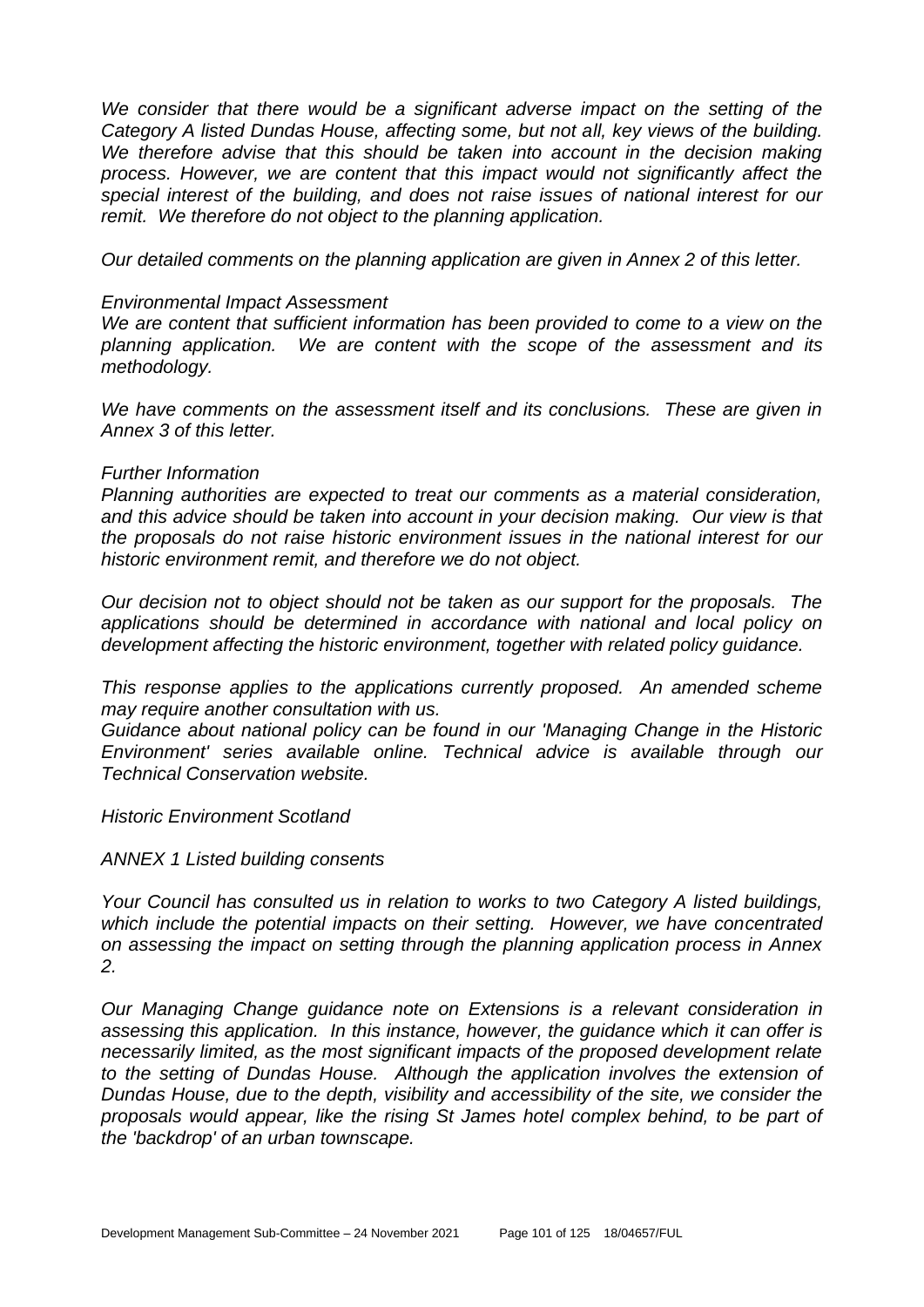*Our specific policy consideration in assessing applications for LBC is given in the Historic Environment Policy Statement at 3.47. This paragraph relates to alterations which would have an adverse impact on the special interest of the listed building.* 

*18/07127/LBC - Application for listed building consent for associated proposed works, including demolitions, new boundary treatment and public realm (35 St Andrew Square)* 

*We are content that these proposals for the rear garden of 35 St Andrew Square would not have a significant adverse impact on the special architectural and historic interest of the building. We therefore have no detailed comments on this application.* 

*18/07730/LBC - Application for listed building consent for proposed demolitions, alterations, and extension (Dundas House, 36 St Andrew Square)* 

#### *Demolition*

*The proposed demolition works primarily involve the 1960s office block by Glasgow architects Gratton & McLean. We do not consider that this block contributes to the special interest of Dundas House, and therefore do not object to its demolition. We are also satisfied that the other proposed demolitions, or removals, relating to secondary areas to the rear of Dundas House, would similarly result in no significant loss to the special interest of the listed building.* 

#### *Extension*

*The extension, to form the proposed new music venue, is planned to connect with the rear facade of the banking hall, itself a mid C19th extension to the original Dundas House. In contrast to the relatively concealed 1960s block it would replace, the new structure would rise tall above the listed building, and expand beyond it to the rear on both north and south sides.* 

*Our Managing Change guidance note on Extensions states that extensions should ordinarily be subordinate in both scale and form. In this sense, the proposals would be contrary to the advice offered by this guidance. However, as above, in this instance we consider that the key impact of the proposed development would be on the setting of Dundas House. We have assessed this impact as part of our advice on the planning application, with reference to our relevant Managing Change guidance on Setting. (See Annex 2)* 

#### *Alterations*

*These comprise alterations and remedial works, mainly to external elevations of lesser significance to the rear (east) of Dundas House due to the demolitions and new build. Existing stonework would be made good, and there would be a general tidying up of*  rainwater goods, cabling and other pipework. A large section of the existing rear *elevation stonework would be exposed internally as a feature of the foyer for the new music venue.* 

*The works involve various works to the building including covering over lightwells and infilling redundant door and window openings, with a few new openings. These works, and the internal alterations to Dundas House, we consider to be relatively minor, affecting areas of lesser significance. Two exceptions are the proposed doorway link between the banking hall and music venue and the Banking Hall cash cage.*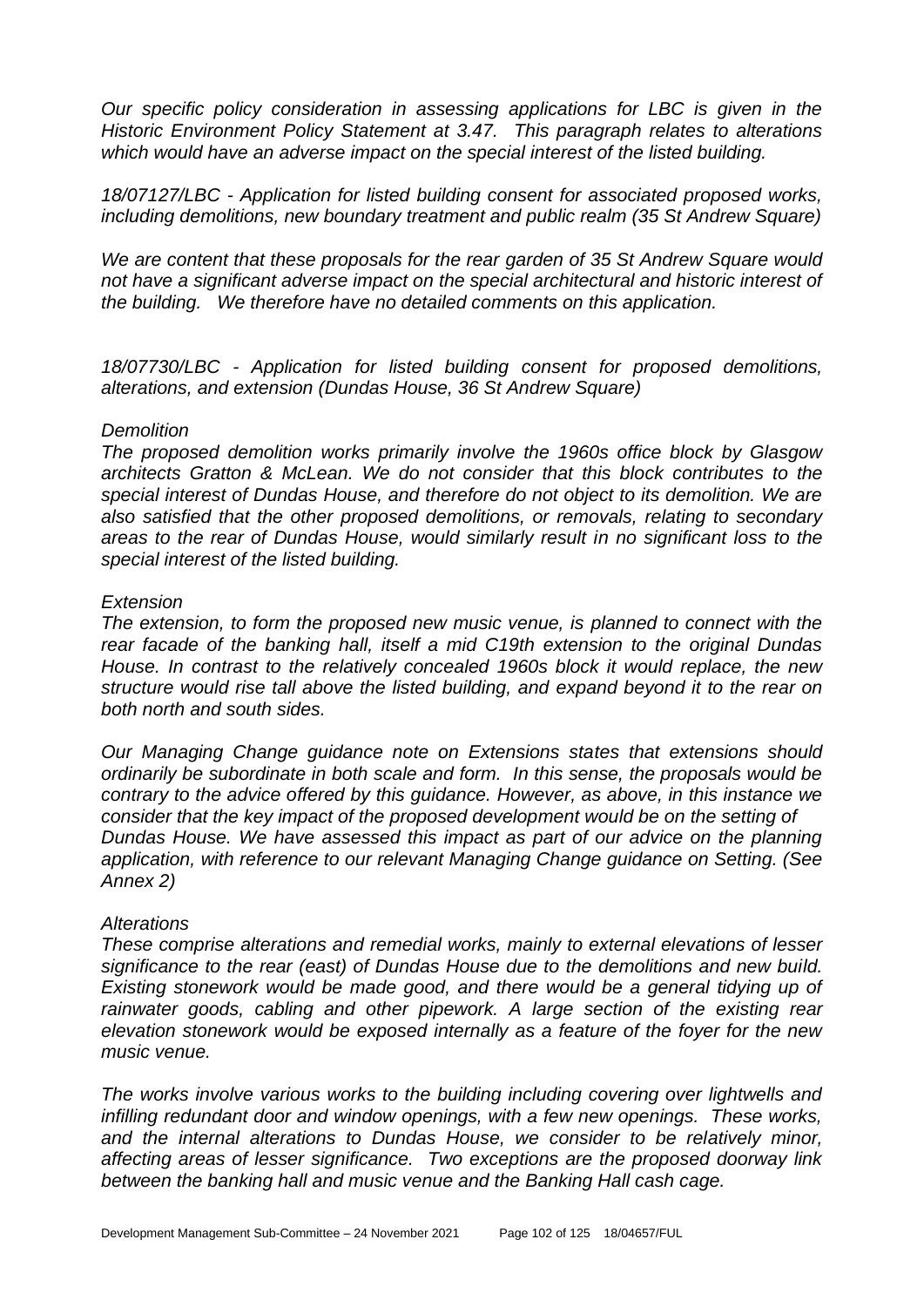*A key element of the overall scheme is to provide an internal double-door access link between Dundas House and the new music venue. While we are satisfied that this new doorway would be sympathetic to the fine interior quality of the banking hall, we suggest that the glazed panels for the banking hall doors be obscured to conceal the contemporary metal doors on the music venue side, or at any rate that this important element (ie, where new meets old) be conditioned.* 

*The submitted ground floor plan shows some alterations to an existing cash point structure within the banking hall. No interior elevation/section drawings or images appear to be submitted to show how these alterations may affect the special character of the exceptionally important banking hall. Clarity on this point should be obtained. Externally, the proposed tall boiler flue at rear roof level, at the north east corner, would detract from the appearance of the roof, and a more concealed or mitigated solution would be preferable.* 

*We are pleased to note that there are no proposals to alter the 19th century ornamental cast-iron-railed screen enclosing the front forecourt on St Andrew Square, an important feature of the category A listing. We would urge that the current proposals to include a large service vehicle access be appropriately managed, under the application for planning permission, to ensure there would be no disturbance to the gatepiers, gates, railings, and lamp standards.* 

#### *Conclusion*

We are broadly content that the proposed direct physical interventions under *18/07730/LBC would not unduly diminish the building's special architectural and historic interest. However, as explained in Annex 2, we consider that the proposed extension would have an adverse impact on the setting of Dundas House, affecting some key views of the building.* 

*We have therefore assessed the impacts in light of the policy considerations at paragraph 3.47a-d of HESPS, which concerns adverse impacts to the special interest of a listed building. In this instance, considerations b and d of this policy are relevant. Overall, on balance, we are content that the scale of the impact (3.47b.) on the listed building would not significantly harm its special interest. Therefore, we do not object to the listed building consent application.* 

*We also note that the wider community benefits of the proposals (3.47d) may also be a consideration in decision making.*

### **Historic Environment Scotland - response dated 25/01/2019**

*Thank you for your consultation which we received on 24 January 2019. We have considered it and its accompanying EIA Report in our role as a consultee under the terms of the above regulations.* 

*We understand that this consultation relates solely to the EIA regulations. We note that this consultation is to advise that the 2011 EIA regulations were quoted on your previous consultation letter, dated 13 September 2018.*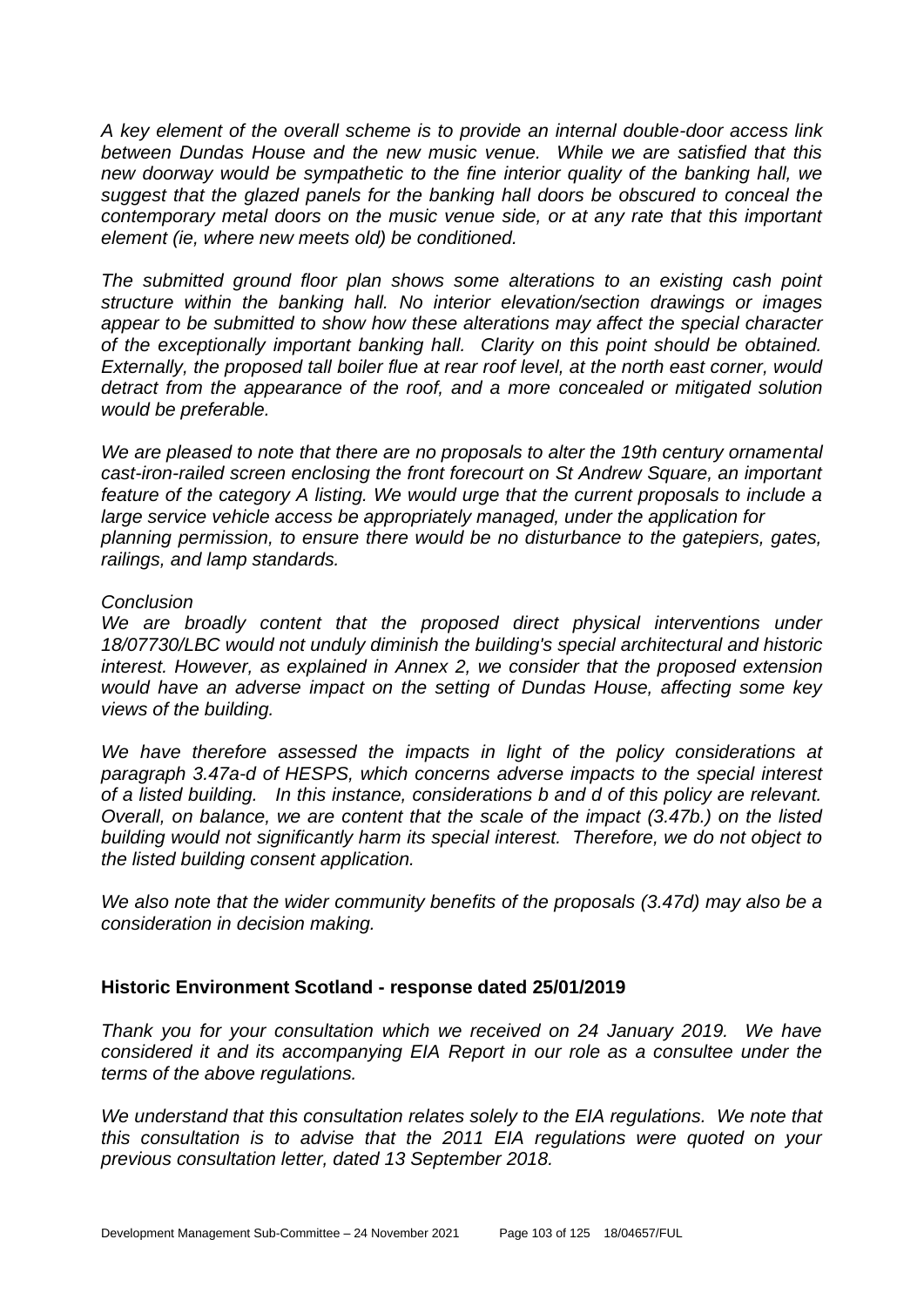#### *Our Advice*

*We are content that our advice on this application and its accompanying environmental assessment, given in our letter dated 15 January 2019, is unaffected by this alteration. Our advice was given in reference to the 2017 EIA regulations, as quoted in our letter. We therefore have no additional or altered advice to offer at this stage, and our position remains as previously presented.*

*Planning authorities are expected to treat our comments as a material consideration, and this advice should be taken into account in your decision making. Our view is that the proposals do not raise historic environment issues of national significance and therefore we do not object.*

*Our decision not to object should not be taken as our support for the proposals. This application should be determined in accordance with national and local policy on development affecting the historic environment, together with related policy guidance.*

*This response applies to the application currently proposed. An amended scheme may require another consultation with us.* 

*Guidance about national policy can be found in our 'Managing Change in the Historic Environment' series available online. Technical advice is available through our Technical Conservation website.*

### **Historic Environment Scotland - response dated 12/03/2019**

*Thank you for your re-consultations which we received on 27 February 2019.* 

*Our comments below relate specifically to the design amendments, subject of your reconsultations, and should be taken into account together with our existing main response letter to these applications, dated 15 January 2019. Overall, we are satisfied that the amendments do not raise significant new issues for our interests, and that our position on the proposed development therefore remains the same.* 

*Listed building consent applications*

### *18/07127/LBC*

*o As you will be aware from our main response letter of 15 January 2019, we are content that the proposals for the rear garden of 35 St Andrew Square would not have a significant adverse impact on the special architectural and historic interest of the building. We note the revisions, including deletion of the previously proposed retractable marker posts for the historic rear garden boundary line of 35 St Andrew Square, now proposed to be delineated by contrasting surface treatment as part of the wider public realm and landscape treatment for the development. We have no detailed comments to make on this revision.* 

### *18/07730/LBC*

*o We are satisfied that the design revisions for the proposed music venue, including refinement of façade detailing/materials and crown parapet, do not raise new issues for us regarding the overall impact on the category A listed Dundas House. These revisions are mainly set out in the submitted revised Design and Access*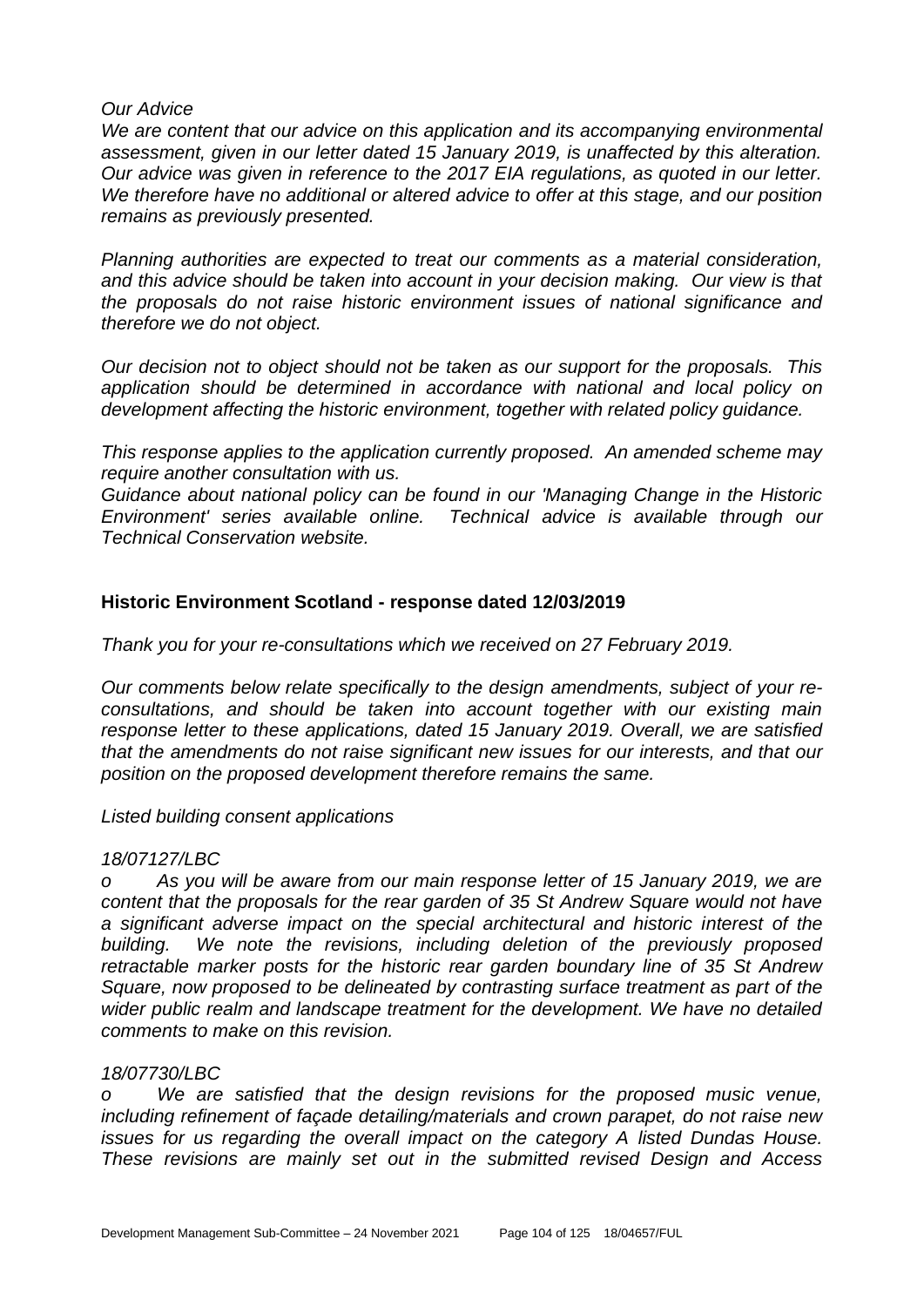*statement, chapter 16. Please also see our comments on the planning application below.* 

*o We are also pleased to note the revised proposals and additional information for Dundas House itself: to delete the previously proposed tall boiler flue; add opaque glazed panels for the banking hall new interior doors; and clarification of works to the existing cash point enclosure. These address the detailed comments we made on these specific proposals in our letter of 15 January.* 

#### *Planning application*

#### *18/04657/FUL*

*o We note that there is no change to the proposed new building in terms of its scale, height, mass, and site positioning. As the revisions relate mainly to the above*  mentioned refinement of the façade detailing/materials and crown parapet we are *content that the changes do not raise significant new issues for our interests, including potential impact on the A listed Dundas House and its setting; the setting of other neighbouring A listed buildings; and the World Heritage Site.* 

*o We acknowledge the intention to further the mitigation of impacts through refinement of materials and creation of a simpler, more cohesive, backdrop to Dundas House. To assist with further consideration of this, we understand that arrangements are being made for the review of material samples on site, including mock up panels for the proposed honed and grit blasted precast concrete for the façades. We suggest that this includes sample panels positioned to the front of the site to allow comparison with Dundas House in close-up views from St Andrew Square.* 

*o We have no more detailed comments to make on the planning application, and our advice remains as previously stated* 

### *Environmental Impact Assessment*

*o We note that no further assessment of impacts on our interests has been provided in the EIA Addendum. We therefore have no further advice to offer on this. We refer you to our previous response for our comments on the assessment and its methodology.* 

*Planning authorities are expected to treat our comments as a material consideration, and this advice should be taken into account in your decision-making. Our view is that the proposals do not raise historic environment issues of national significance and therefore we do not object.* 

*Our decision not to object should not be taken as our support for the proposals. This application should be determined in accordance with national and local policy on development affecting the historic environment, together with related policy guidance.* 

#### *Further Information*

*This response applies to the application currently proposed. An amended scheme may require another consultation with us.* 

*Guidance about national policy can be found in our 'Managing Change in the Historic Environment' series available online*

*Technical advice is available through our Technical Conservation website.*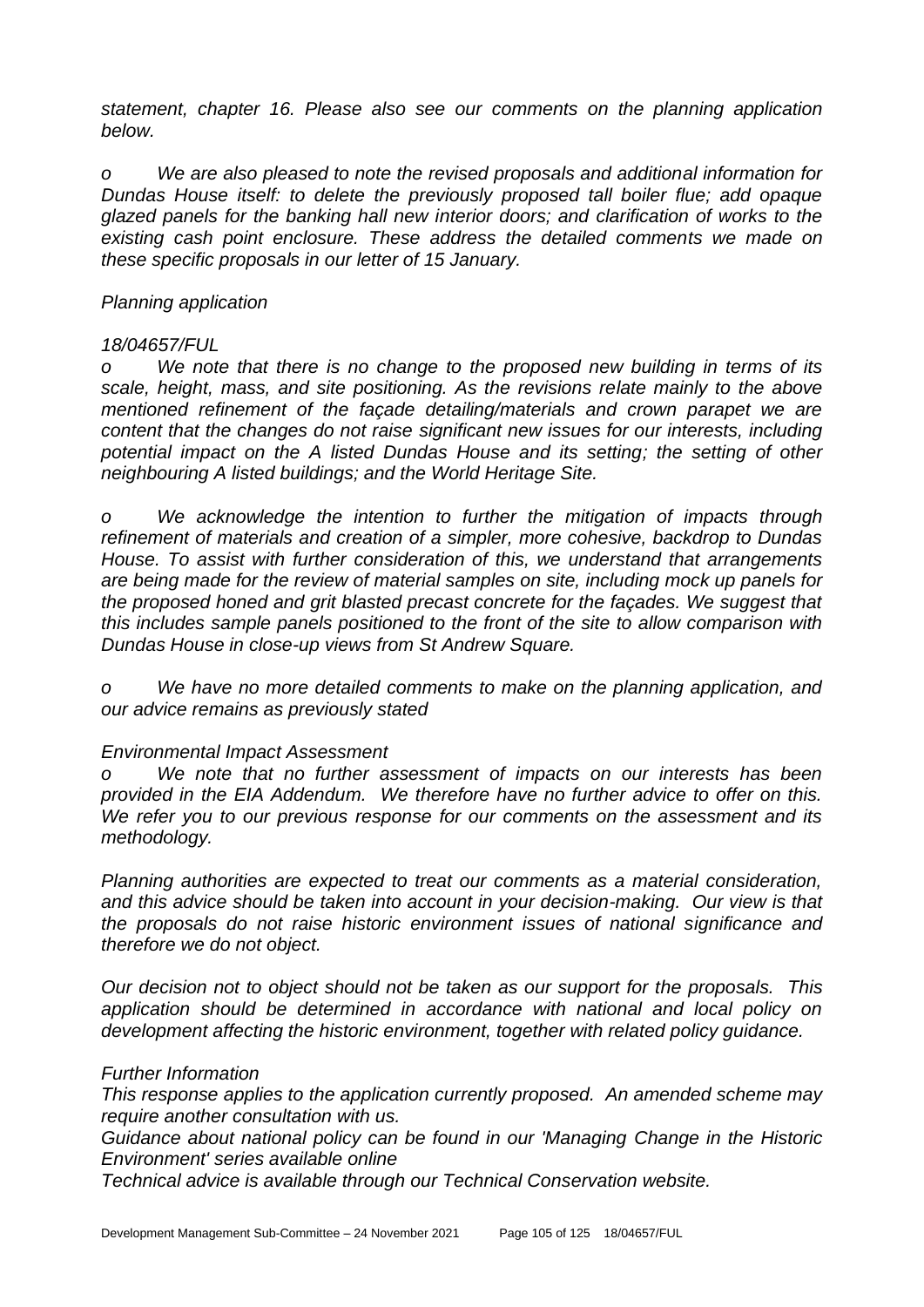### **SEPA - response dated 11/10/2018**

*We have no objection to this planning application. Please note the advice provided below.*

*Regulatory advice for the applicant*

*1. Regulatory requirements*

*Details of regulatory requirements and good practice advice for the applicant can be found on the Regulations section of our website. If you are unable to find the advice you need for a specific regulatory matter, please contact a member of the regulatory services team in your local SEPA office.*

# **SEPA - response dated 07/02/2019**

*We have no objection to this planning application. Please note the advice provided below.*

*Regulatory advice for the applicant*

*1. Regulatory requirements*

*Details of regulatory requirements and good practice advice for the applicant can be found on the Regulations section of our website. If you are unable to find the advice you need for a specific regulatory matter, please contact a member of the regulatory services team in your local SEPA office.*

### **SEPA - response dated 12/03/2019**

*We have no objection to this planning application. Please note the advice provided below.*

*Regulatory advice for the applicant*

*1. Regulatory requirements*

*Details of regulatory requirements and good practice advice for the applicant can be found on the Regulations section of our website. If you are unable to find the advice you need for a specific regulatory matter, please contact a member of the regulatory services team in your local SEPA office.*

### **New Town and Broughton Community Council - response dated 25/10/2018**

*We are very grateful for the extension proposed for the New Town & Broughton Community Council to allow NTBCC to reflect the views of the community council and wider community to this important application.*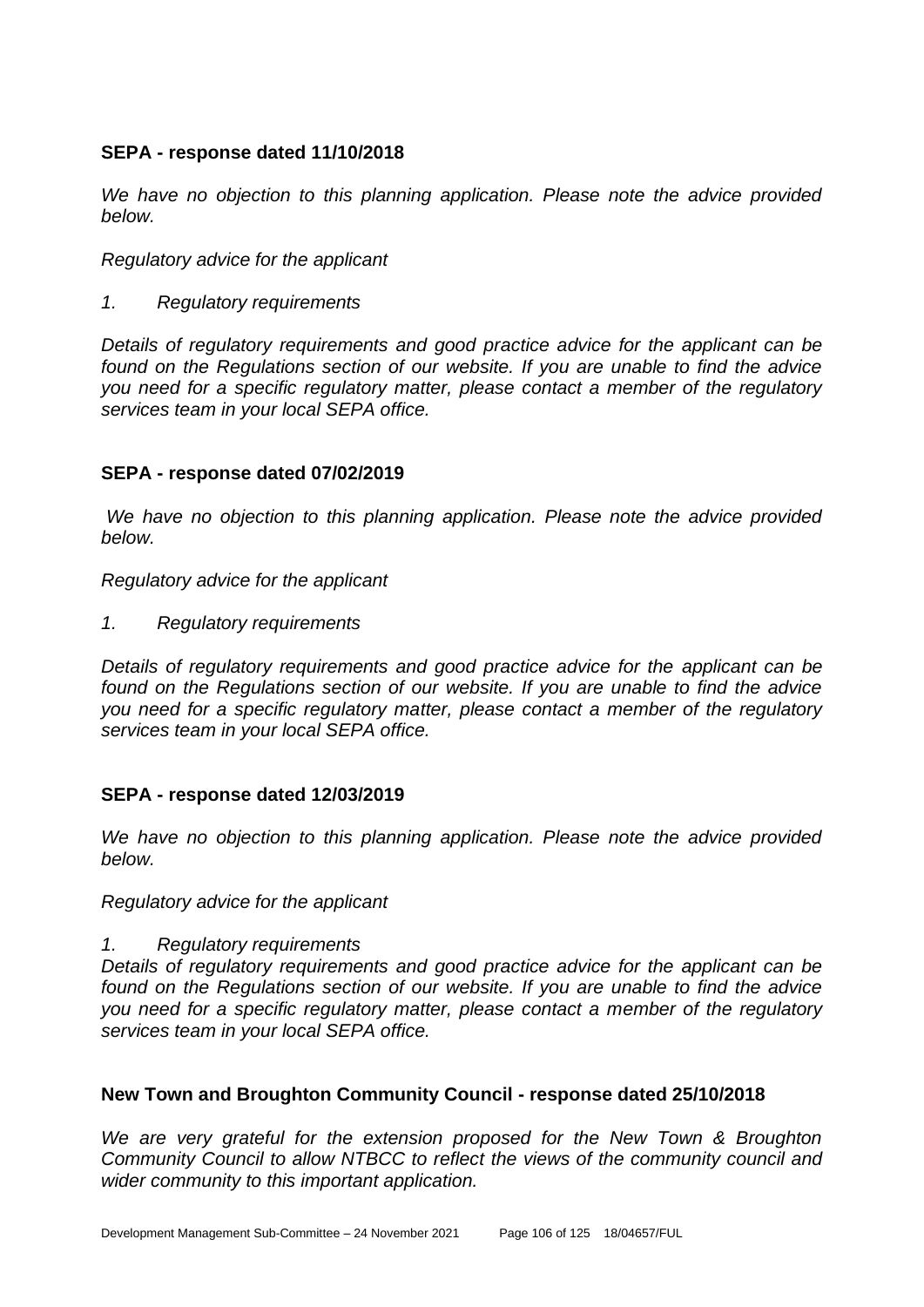*We would want to firstly acknowledge the level of engagement extended by members of the development team with community council members and other local residents during the extended consultation process. Broadly, we expressed support for the approach taken during this consultation of initially setting the context of the proposal and exploring the wider public's thoughts on the key aspects that were important to them, and then using the feedback obtained to develop more specific design details covering the style, footprint, massing and height of the new building. We would, however, note that the initial Design Brief as set by the IMPACT team to achieve their goals has resulted in a significant challenge as to the facilities to be accommodated on this constrained site; requiring both an innovative approach to be taken as well as some compromise to the wider setting including the proximity to the residential tenement to the east. NTBCC would have preferred a slightly less tall main auditorium but we fully understand that is not possible with the proposed brief, and the "normal" option of reducing a residential or office building by one storey is not feasible.* 

*The approach taken by the architects is innovative and achieves high levels of permeability for pedestrians through and/or around the building providing a real enhancement to this area.* 

*Several members of the NTBCC attended the various Public Consultations (either at the Preview session or the later public sessions). Although some NTBCC members had already completed e Questionnaire - expressing their personal views on what they saw - we agreed to provide a broader consensus of views from within the community as far as we are able to gauge at this time. Hence, we responded to the Pre-Application consultation (17/04797/PAN) summarising our collective thoughts in November 2017 ; which we were happy to see included in the Pre-Application Consultation report lodged with the above application.* 

*Furthermore, NTBCC were appreciative of the presentation by David Chipperfield Architects and others from the IMPACT team on the near-final proposals at the NTBCC meeting in June 2018.* 

*We fully acknowledge and welcome the significant efforts of the developers to consult with a wide variety of stakeholders, including importantly residents, throughout the development of the final design for this project. We were also encouraged by the fact that the detailed presentation boards used at these consultations was available on the ImpactScotland.org.uk website. We would further note that the design evolution has reflected many of the comments generated by this extensive consultation.* 

*We also welcomed the early engagement with the Edinburgh Urban Design Panel and note their conclusions.* 

*1. Support for a new international music and performance venue in central Edinburgh NTBCC are clear in stating their full support for the principle to develop a world-class purpose-built concert hall / performance venue in this part of the city centre. The facility as envisaged will be a welcome addition to performance spaces across Edinburgh, offering a mix of classical & other performances in an acoustically-excellent building.* 

*Collectively, we are in full agreement that this new performance venue will add immeasurably to the amenity offered in central Edinburgh & specifically at the east end of the New Town. This would add to and complement the mix of resident / visitor*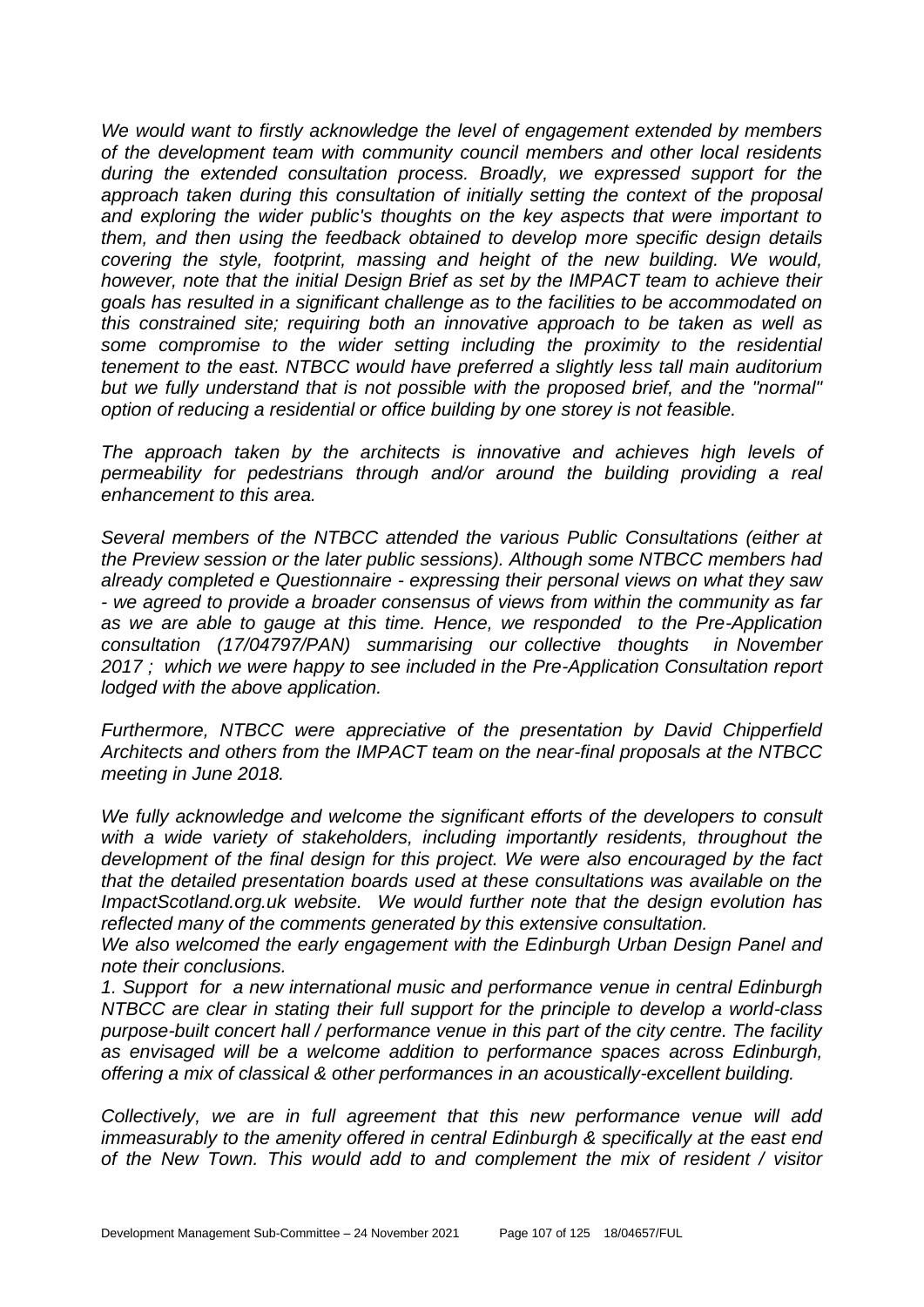*offerings in this part of the city centre in addition to the already well-provided for retail, accommodation & food / beverage offerings.* 

*We take the view that this project will make a significant and positive contribution to overall residential amenity and act as a transformative catalyst for the revitalisation of the streets, lanes and businesses that surround it.* 

*Although this proposal will provide "an acoustically-excellent home for the Scottish Chamber Orchestra", the benefits to the wider community to provide a "year-round bustling arts destination for performers, audiences and the wider community" should not be underestimated. We are also supportive of the applicant's desire to develop partnerships, creative programming and community outreach to engage and encourage participation of people regardless of age or background.* 

*NTBCC also note, acknowledge and support the aim of IMPACT Scotland that the range of activities need to be consistent with longer term economic sustainability despite the substantial public contribution being given in support of the capital costs (through the Edinburgh City deal).* 

#### *2. Location for the IMPACT Centre building*

*St Andrew Square is an excellent location for this new performance venue both in terms of complementing the mix of resident / visitor offerings in this part of the city centre as well as the transport infrastructure (bus, tram and train) as well as motor vehicles given the proximity to the new Edinburgh St James development. It is also well-positioned regarding pedestrian flows through this part of the city centre.* 

#### *3. Permeability and Relationship to Other Currently Consented Developments*

*The proposed design provides a welcome inter-connection with neighbouring developments and improves the permeability between St James Square, Elder Street and West Register Street, Register Place and St Andrews Square* 

*We support this opening of access through the site, and with the design of the ground floor, we understand that this open access will be available for extended hours irrespective of the operation of the concert hall.* 

#### *3. Connectivity*

*We acknowledge the considerable connectivity of this site with Edinburgh's public transport network. However, given that it is likely that many concert attendees (at least in the short/medium term) will still travel by private car and will be tempted to park in nearby residential areas of the New Town - putting further pressure on these parking zones which already suffer due to the imbalance between available residential parking spaces versus. Allocated Residential parking permits. We therefore support the suggestion from The Cockburn Association who advocate some relationship with the operators of the new car park associated with the Edinburgh St James development be agreed , with perhaps concessionary ticketing for evening performances (when the car park is less likely to be used). Similarly, the integration of concert and public transport ticketing would be advantageous (i.e. buying a bus or tram ticket as part of the same purchase).*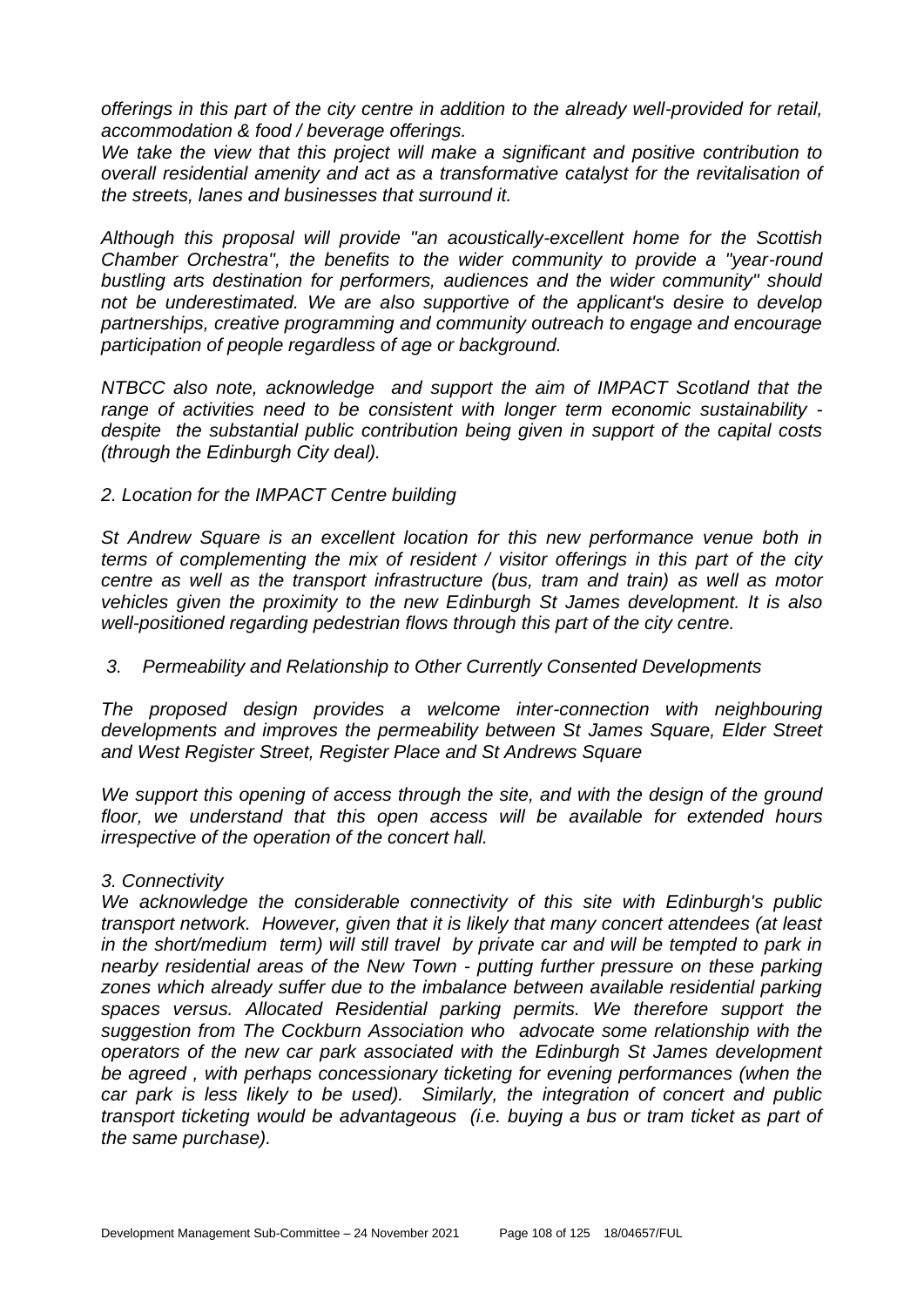We acknowledge that this may be an operational matter and outwith the scope of *planning conditions but given the concerns raised by residents in the New Town who may be impacted, we felt it necessary to register this issue.* 

*4. Impact on Setting of Adjacent Buildings NTBCC support the principle of designing the new facility from "inside to out" i.e. ensuring that the building functions as an acoustically-excellent space but that does dictate to a degree the height and massing necessary to achieve this.* 

*Accepting this, the key design element is to ensure that the new building complements the adjacent listed buildings and does not unduly detract from them or dominate them. We do, however, recognise that there is a desire to ensure that the new building has an individual presence on the site and to a degree, does stand out but this need not nor should not be a priority. The relationship between the new build and Dundas House in particular is key to a successful design that would be embraced by the local community. We recognise that the new building will be visible from many viewpoints within Edinburgh city centre and beyond, but we believe that the key viewpoint is that from George Street / St Andrews Square.* 

*Although we understand that concerns have been raised by others, we do not believe that a major consideration should be whether the new building detracts from the new hotel and other adjacent buildings in the new Edinburgh St James development. From the residents' standpoint, it is the views from George Street / St Andrew Square that are of paramount importance rather than the views of hotel residents from the top of the "W" hotel.* 

*There are differing views as to the benefits of the "W" hotel as a suitable backdrop / framing for Dundas House versus that of the more symmetrical and geometric proposed IMPACT development. On balance, NTBCC believe that whilst accepting that the IMPACT development cannot be described a subservient to the existing Dundas House, it does offer a different perhaps grander view from the George Street*  axis. Further, the oval domed roof of the proposed development is perhaps more *fitting and consistent with the domed roof of Dundas House and could be seen as more beneficial in views from further afield, albeit with a denser development that the current view.* 

*The key to ensuring harmony with the existing buildings is the choice of materials for the new development.* 

*Finally, whilst acknowledging that within the constraints of the available site, the proposed concert hall is an effective and positive use of space, in terms of positioning of the new development within this constrained site, we take the view that locating the new building close to (or abutting) the rear of Dundas House (once the later extensions has been removed) has the benefit of both ensuring that there is maximum spacing between any new development and the existing tenements (both residential & commercial) to the east of the site as well as allowing in the longer term, consideration for a more fitting permanent access route through the current RBS building, which we believe would be advantageous in the longer term and therefore we support the proposal to retain that option with the proposed building design.* 

#### *5. Materials*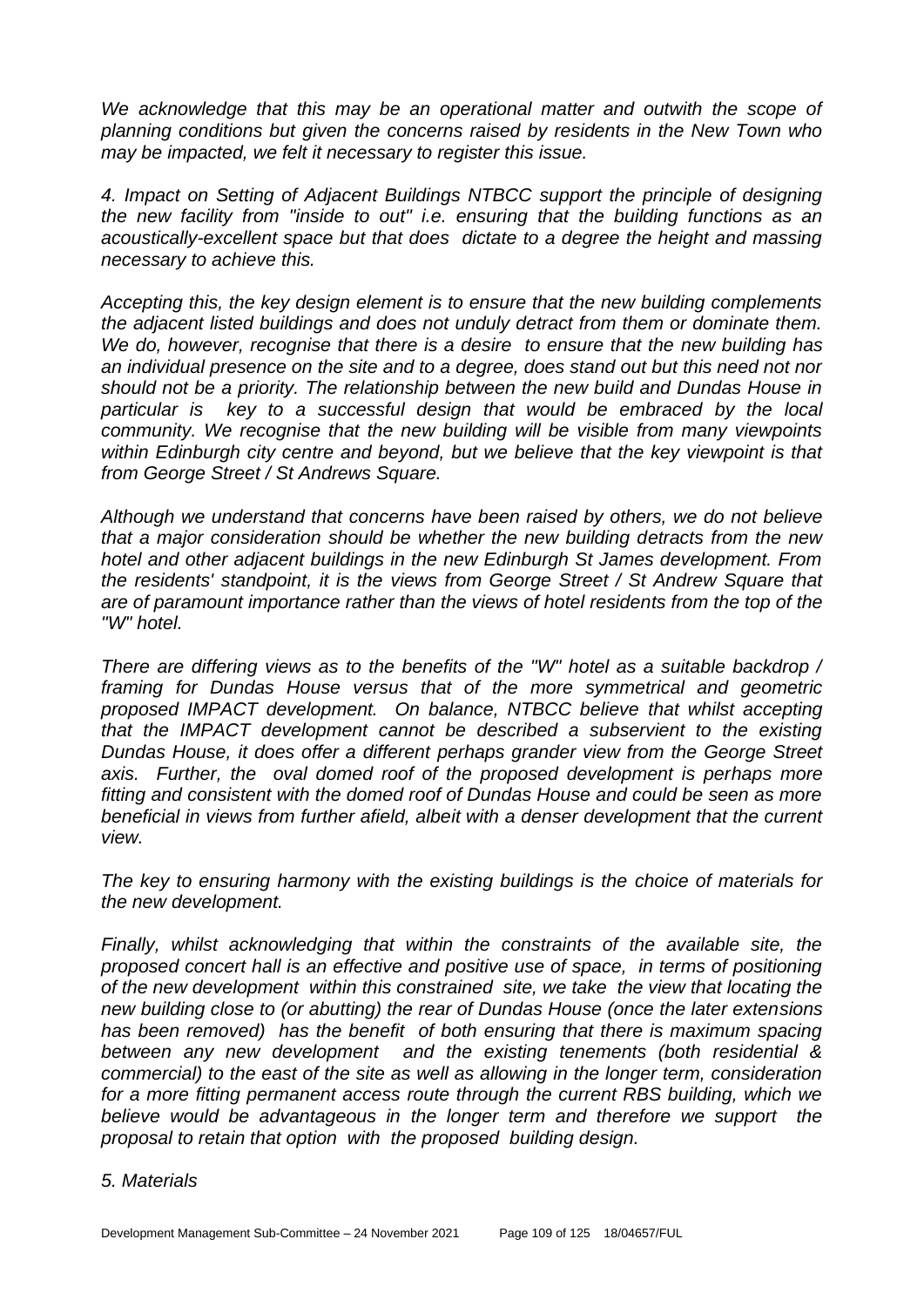*We understand that although the Design & Access Statement covers the approach to be taken in terms of choice of materials, the exact choice of final surface finishes (for both the main elliptical concert hall and the orthogonal support (annex) buildings) has still to be made. NTBCC share the Cockburn's view that it would be appropriate to make some acknowledgement to the stone context of the building's setting. We also share and support the proposal by the Cockburn to ensure that sample panels (of whatever is proposed) be made available on site before any final decision is taken.* 

*We have separately had various discussions with the architect on proposed materials and whilst normally being an advocate of sandstone for important developments within the New Town & especially when positioned close to existing listed buildings, we can appreciate the advantage of using reconstituted stone within parts of this development from the standpoint of being able to ensure consistency and also enable finer detailing of some of the building elements. We are also of the view that the use of polished reconstituted stone (formed from an amalgam of materials / colours from buildings*  adjacent to it) in certain areas could rest sympathetically with the buildings that *surround the development site - including the limestone facades of the Edinburgh St James development. The key however is the quality of the final finish and the attention to detail given to it.* 

As we understand it, the elliptical concert hall building itself is shown to have a *distinctive façade different from the adjoining orthogonal (annex) blocks. If our understanding is correct, this approach, including choice of materials could help to visually reduce the overall mass of the building and furthermore create additional visual interest.* 

*It is worth noting that as far as we are aware, the roof of the annex blocks has still to be finalised. Given that these will potentially be visible from a number of viewpoints, this aspect of the detailed design should also be fully considered.* 

*We would support further community consultation on the final detailing of the project if possible through a further AMC application if necessary.* 

*Overall, whilst expressing a preference, we would defer the final choice of materials to CEC Planning Dept., perhaps after further consultation with Historic Environment Scotland.* 

#### *6. Impact on Local Residents*

*NTBCC would want to stress the importance of giving due regard to the small "enclave" of local residents immediately to the east of the proposed development. Whilst we are aware that they already have communicated their concerns directly, we believe that these concerns should be considered fully with respect to the relevant LDP policies.* 

*It is one of Edinburgh city centre's main attractions that it still has a residential presence in its heart which in our view, should be preserved. Furthermore, those residents have already been subject to many disturbances and changes and this will continue for some years.* 

*We note that the application includes a comprehensive daylight / sunlight study on the adjacent buildings (Design& Access Statement Appendix C) by Thornton Tomassetti, and we would especially refer to those sections covering "Building No. 1" & "Building No. 2" as defined in the report.*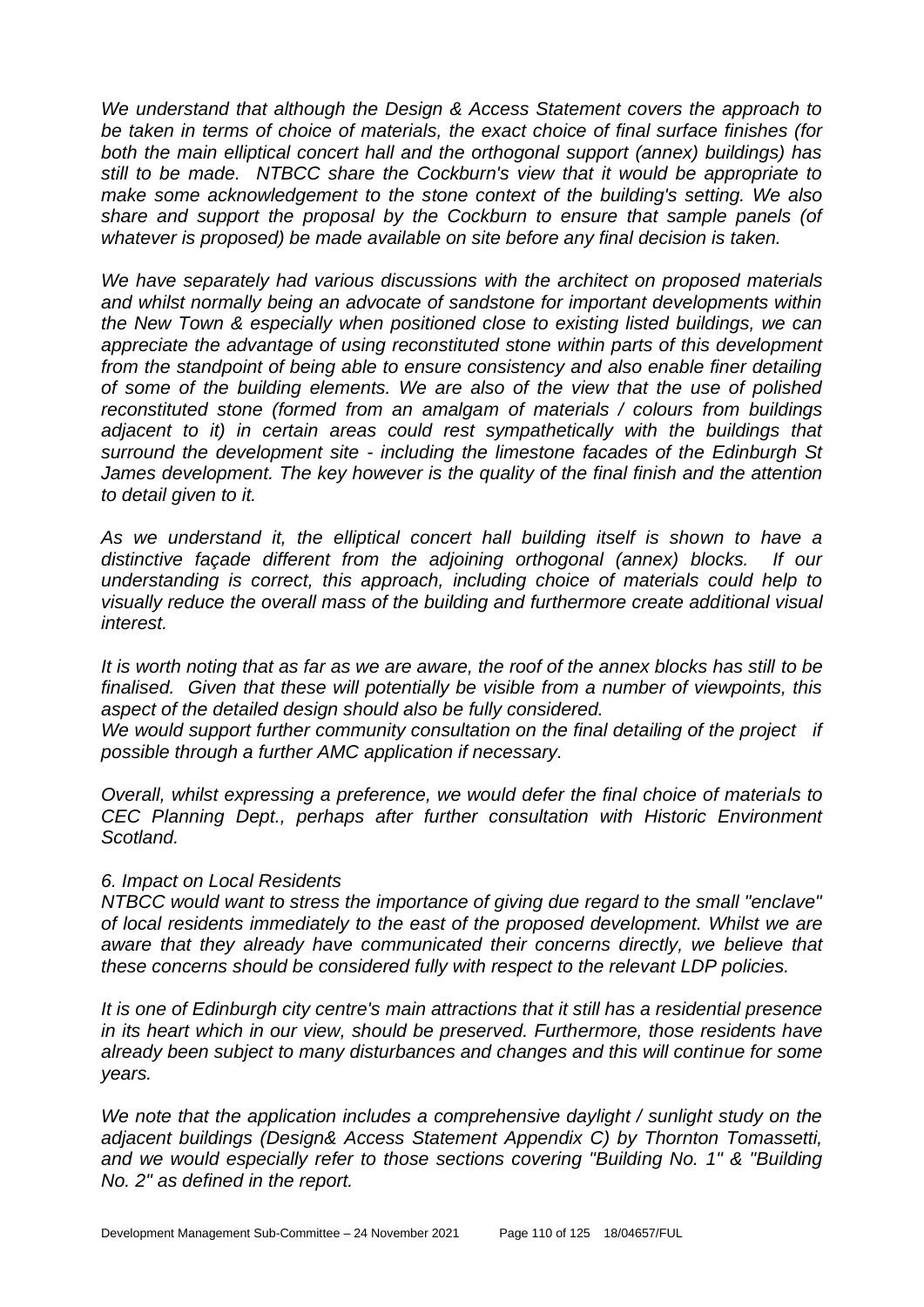*Whilst not having expertise in this area, NTBCC notes that this assessment would appear to show that there are multiple windows that do not pass the initial assessment regarding adequate daylighting and are therefore (based on existing LDP policies) required to undergo a further VSC analysis. The VSC analysis which we understand has been carried out in line with CEC policies then indicates that several windows still do not meet the required standards, and are then analysed further under the "Average Daylight Factor Analysis".* 

*This would then appear to conclude with the statement "Room does not meet acceptable daylight target in the existing condition. No further analysis required."* 

*We would request that the Planning officer ensures that this analysis regarding the impact on residential properties has been carried out in accordance with the current LDP policies.* 

#### *7. Connectivity*

*We share the view of the Cockburn Association that it is essential that the floorscape around the new Concert hall be integrated with the Registers and wider environment. This should respect the limited palette of paving materials in the New Town and be designed so that the pedestrian environment appears seamless to users who will approach the building from the various access points. Linkages to the new Edinburgh St James development should ideally also follow this approach. We would support efforts to regarding access to the several garden areas currently under the auspices of the Registers of Scotland (RoS) - (although we appreciate that there seems some reluctance from RoS to engage currently. There is an opportunity to create a new, interesting and intimate pedestrian quarter, in which the new concert hall forms the centre-point. It is also key that the proposed building connects seamlessly with the new developments that surround it.* 

*As we have previously stated, we are somewhat surprised and disappointed) by the current thoughts regarding integration of the new concert hall development with the existing bank branch in 36 St Andrews Square. We would support (perhaps in the longer term) that a single main entrance to the new concert hall is defined and as we would expect the majority of those attending events at the new concert hall would be arriving from the west - either the St Andrews Square tram-stop, bus station or by pedestrian routes from Waverley station or the eastern end of George Street across St Andrews Square, that this would be preferable through 36 St Andrew Square.* 

## *8. Access for servicing*

*We have discussed the potential issue of ensuring adequate servicing for the facility during the various conversations with the architects. Our strong preference would be to ensure that there is sufficient hard-standing at the rear of the new building to allow for waste removal / deliveries etc. but more importantly, adequate access for delivery vans (in support of the resident orchestra and others) with access from the extension of Elder Street to the square in the new Edinburgh St James development. This should be feasible as we are aware that there is already limited planned access at this location for hotel guests to the new "W" hotel. Although this should be a predominantly pedestrian area, we would hope that arrangements could be agreed (and with the necessary permissions) to provide access to the new concert hall by this route. The alternate of providing access from St Andrews Square could be detrimental to and*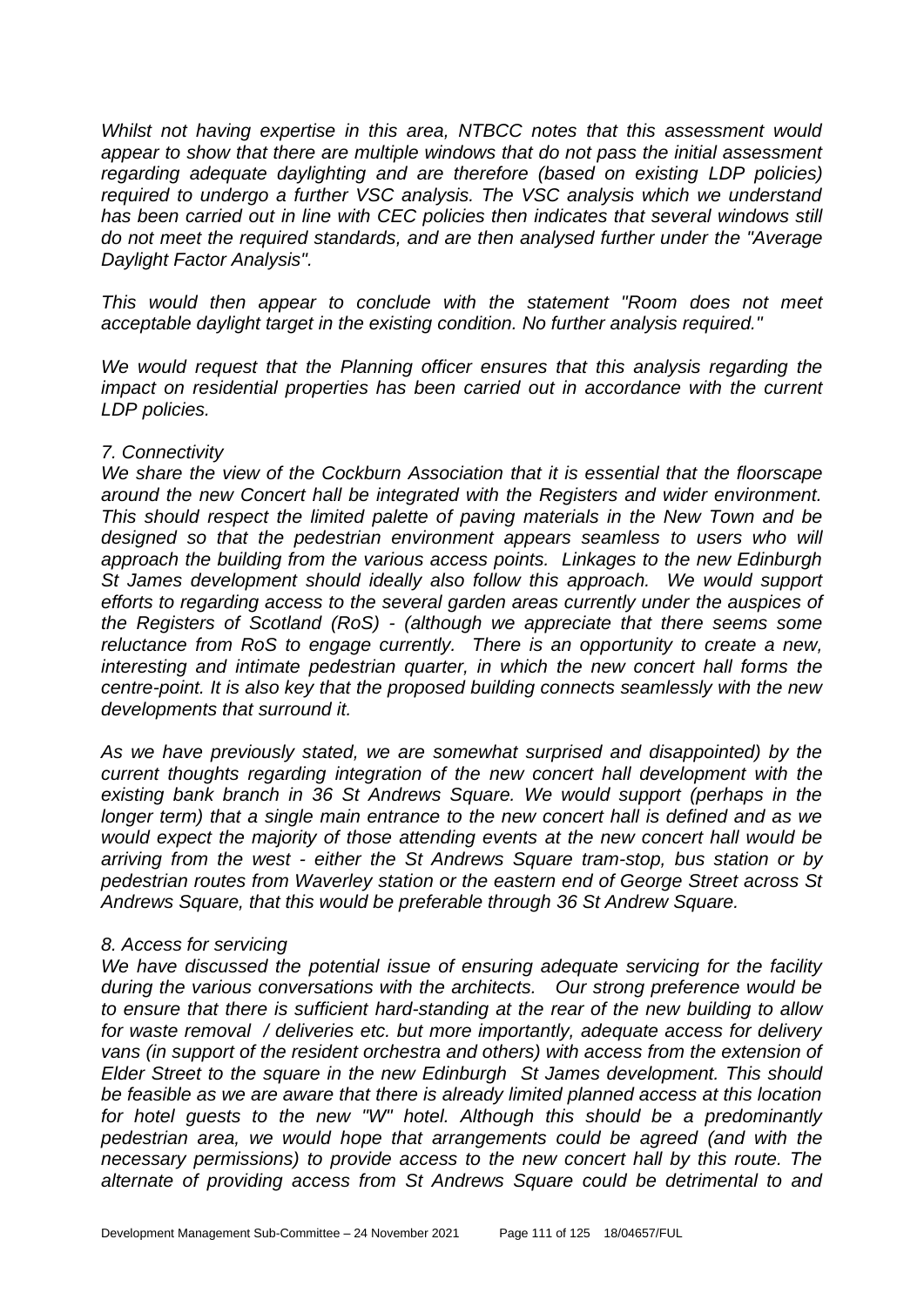*interact negatively with the pedestrian flow from St Andrews Square; servicing should be located away from the main entrance to the building.* 

*We would again express the appreciation of NTBCC members that you have accepted a late representation on the above application.* 

*In summary, whilst we are fully supportive in principle with much of the application as stated above, given the concerns on the potential impact of the proposed development on the local residents that live directly adjacent, we would maintain a "neutral" stance on this application.* 

*We trust that this representation will be taken as constructive input to the determination of this application.* 

### **New Town + Broughton CC - response dated 30/03/2019**

*Although the New Town & Broughton Community Council intended to provide further comments covering the various revisions submitted in February 2019, given the tight schedule for determination of this application and the forthcoming Development Management Sub-Committee (DMC) Hearing scheduled on April 24th ; we have revisited our initial representation and believe that*

*all material comments were satisfactorily reflected in that document.*

*We would again express our thanks both to the City of Edinburgh Council for holding a session covering the key changes in the February 2019 revision and also to the continuing level of engagement extended by members of the development team with community council members and the very helpful consultations, including that at the recent DMC site visit.*

*NTBCC continue to support the principle of developing a world-class purpose-built concert hall / performance venue in this part of the city centre. The facility as envisaged will be a welcome addition to performance spaces across Edinburgh.*

*However, we would offer the following brief comments on key aspects.*

#### *1. Materials*

*We appreciated having sight of the 2 large test panels and broadly welcome the approach to delineate the 3 'layers' of the proposed building by changes to the surface treatment (in line with the comment we expressed previously). We are also retain our view that the use of reconstituted / composite stone (a "terrazzo" formed from an amalgam of materials / colours from buildings adjacent) could rest sympathetically with the buildings that surround the development site. However, we were not fully convinced that the sample panels as*

*available represent the most sympathetic final colour palette / composition. We believe that there is a balance between creating a harmonious inter-relation between the proposed new build and the listed buildings surrounding the site vs. the desire to provide the new concert hall building with a distinctive presence; with the need for the building to sit harmoniously within the wider site taking precedence.*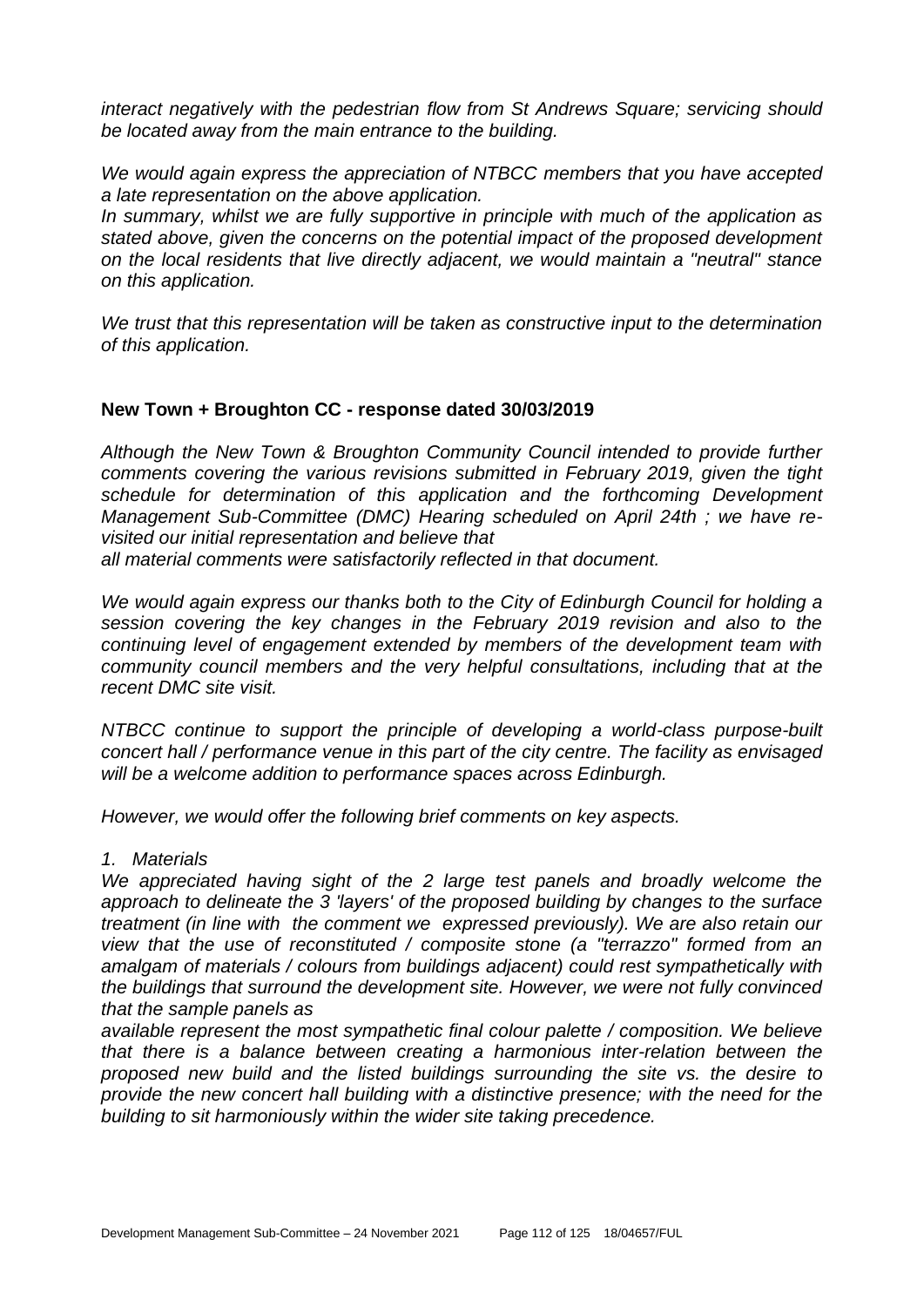*We would therefore suggest that, given its prominent location within the World Heritage site, further consideration be given to the final palette of the facades; perhaps through a planning condition.*

*Ultimately, however (as expressed previously) , we would defer the final choice of materials to CEC Planning Dept., perhaps after further consultation with Historic Environment Scotland.*

#### *2. Impact on Local Residents*

*NTBCC would again want to stress the importance of giving due regard to the small "enclave" of local residents immediately to the east of the proposed development. Whilst we are aware that they already have communicated their concerns directly, we believe that these concerns should be considered fully with respect to the relevant LDP policies.*

*We welcome the comprehensive update to the Thornton Tomasetti Daylight analysis which provides more detail and clarity on the impact of this proposal on the adjacent residential building to the east. As commented previously, NTBCC do not have expertise in this area ; NTBCC notes that this updated assessment would appear to show that there are multiple windows that are compromised in terms of daylight by the proposed building.*

*We are also aware (& welcome ) that residents from the James Craig Walk / St James Square tenement building have had the opportunity to make specific comments on the updated assessment and we also understand that they will be granted an opportunity to present*

*their concerns at the forthcoming DMC Hearing.*

*We would hope that the determination process and the draft report to be put before the DMC will ensure that the analysis regarding the impact on residential properties has*  been carried out in accordance with the current LDP policies and other Council *guidance.*

*We trust that these brief final comments will be taken as constructive input to the determination of this application.*

## **Police Scotland - response dated 19/10/2018**

*I* write on behalf of Police Scotland regarding the above planning application.

*We would welcome the opportunity for one of our Police Architectural Liaison Officers to meet with the architect to discuss Secured by Design principles and crime prevention through environmental design in relation to this development. And our Counter Terrorism team would also wish to have input regards wider public safety.* 

*Please contact me at your earliest convenience to enable us to progress this project.*

## **Scottish Water - repsonse dated 19/09/2018**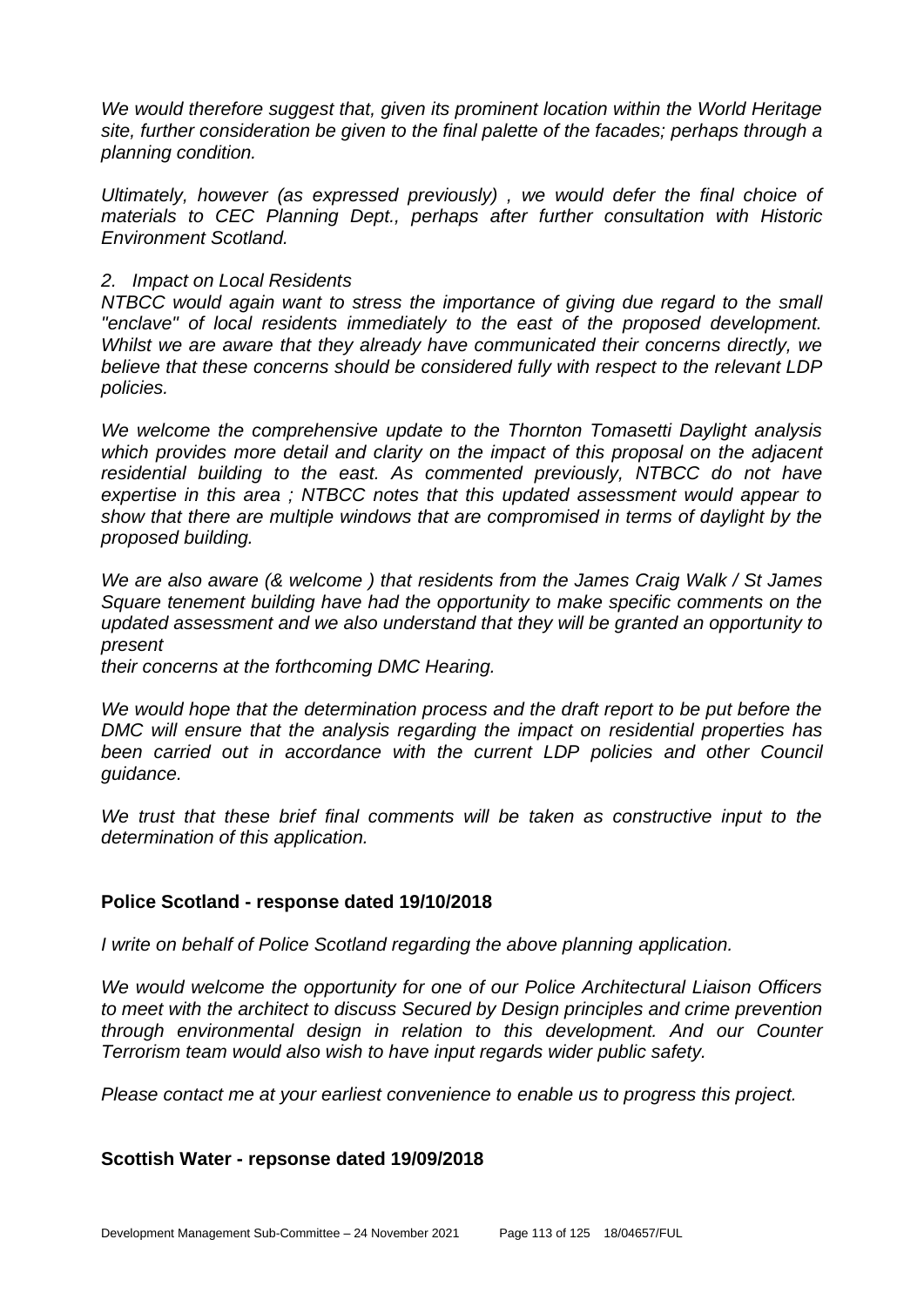*Scottish Water has no objection to this planning application; however, the applicant should be aware that this does not confirm that the proposed development can currently be serviced and would advise the following: Water* 

*o There is currently sufficient capacity in the Glencorse Water Treatment Works. However, please note that further investigations may be required to be carried out once a formal application has been submitted to us.*

*Foul*

*o There is currently sufficient capacity in the Edinburgh PFI Waste Water Treatment Works. However, please note that further investigations may be required to be carried out once a formal application has been submitted to us.*

*The applicant should be aware that we are unable to reserve capacity at our water and/or waste water treatment works for their proposed development. Once a formal connection application is submitted to Scottish Water after full planning permission has been granted, we will review the availability of capacity at that time and advise the applicant accordingly*

## *Infrastructure within boundary*

*According to our records, the development proposals impact on existing Scottish Water assets*

*The applicant must identify any potential conflicts with Scottish Water assets and contact our Asset Impact Team directly.* 

*The applicant should be aware that any conflict with assets identified may be subject to restrictions on proximity of construction.*

# *Surface Water*

*For reasons of sustainability and to protect our customers from potential future sewer flooding, Scottish Water will not normally accept any surface water connections into our combined sewer system.*

*There may be limited exceptional circumstances where we would allow such a connection for brownfield sites only, however this will require significant justification from the customer taking account of various factors including legal, physical, and technical challenges.*

*In order to avoid costs and delays where a surface water discharge to our combined sewer system is anticipated, the developer should contact Scottish Water at the earliest opportunity with strong evidence to support the intended drainage plan prior to making a connection request. We will assess this evidence in a robust manner and provide a decision that reflects the best option from environmental and customer perspectives.* 

## *General notes:*

*o Scottish Water asset plans can be obtained from our appointed asset plan providers:*

## *Site Investigation Services (UK) Ltd.*

*o Scottish Water's current minimum level of service for water pressure is 1.0 bar or 10m head at the customer's boundary internal outlet. Any property which cannot be adequately serviced from the available pressure may require private pumping arrangements to be installed, subject to compliance with Water Byelaws. If the developer wishes to enquire about Scottish Water's procedure for checking the water pressure in the area then they should write to the Customer Connections department at the above address.*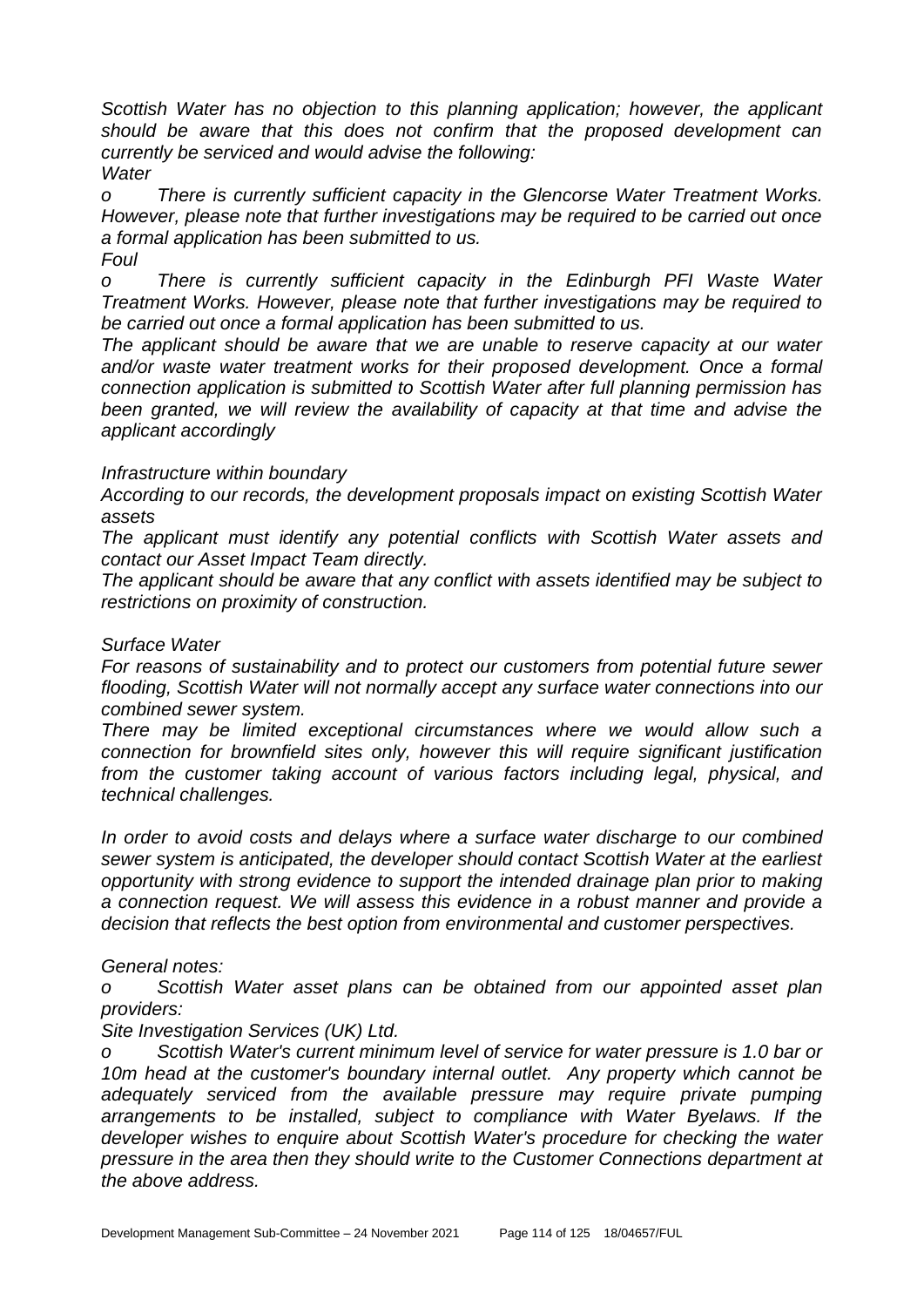*o If the connection to the public sewer and/or water main requires to be laid through land out-with public ownership, the developer must provide evidence of formal approval from the affected landowner(s) by way of a deed of servitude.*

*o Scottish Water may only vest new water or waste water infrastructure which is to be laid through land out with public ownership where a Deed of Servitude has been obtained in our favour by the developer.*

*o The developer should also be aware that Scottish Water requires land title to the area of land where a pumping station and/or SUDS proposed to vest in Scottish Water is constructed.*

*o Please find all of our application forms on our website.* 

*Next Steps:* 

*o Single Property/Less than 10 dwellings*

*For developments of less than 10 domestic dwellings (or non-domestic equivalent) we will require a formal technical application to be submitted directly to Scottish Water or via the chosen Licensed Provider if non domestic, once full planning permission has been granted. Please note in some instances we will require a PreDevelopment Enquiry Form to be submitted (for example rural location which are deemed to have a significant impact on our infrastructure) however we will make you aware of this if required.* 

*o 10 or more domestic dwellings:* 

*For developments of 10 or more domestic dwellings (or non-domestic equivalent) we require a Pre-Development Enquiry (PDE) Form to be submitted directly to Scottish Water prior to any formal Technical Application being submitted. This will allow us to fully appraise the proposals.*

*Where it is confirmed through the PDE process that mitigation works are necessary to support a development, the cost of these works is to be met by the developer, which Scottish Water can contribute towards through Reasonable Cost Contribution regulations.*

*o Non Domestic/Commercial Property:* 

*Since the introduction of the Water Services (Scotland) Act 2005 in April 2008 the water industry in Scotland has opened up to market competition for non-domestic customers. All Non-domestic Household customers now require a Licensed Provider to act on their behalf for new water and waste water connections. Further details can be obtained at www.scotlandontap.gov.uk* 

*o Trade Effluent Discharge from Non Dom Property:*

*Certain discharges from non-domestic premises may constitute a trade effluent in terms of the Sewerage (Scotland) Act 1968. Trade effluent arises from activities including; manufacturing, production and engineering; vehicle, plant and equipment washing, waste and leachate management. It covers both large and small premises, including activities such as car washing and launderettes. Activities not covered include hotels, caravan sites or restaurants.* 

*If you are in any doubt as to whether or not the discharge from your premises is likely to be considered to be trade effluent, please contact us on 0800 778 0778 or email TEQ@scottishwater.co.uk using the subject "Is this Trade Effluent?". Discharges that are deemed to be trade effluent need to apply separately for permission to discharge to the sewerage system. The forms and application guidance notes can be found online. Trade effluent must never be discharged into surface water drainage systems as these are solely for draining rainfall run off.*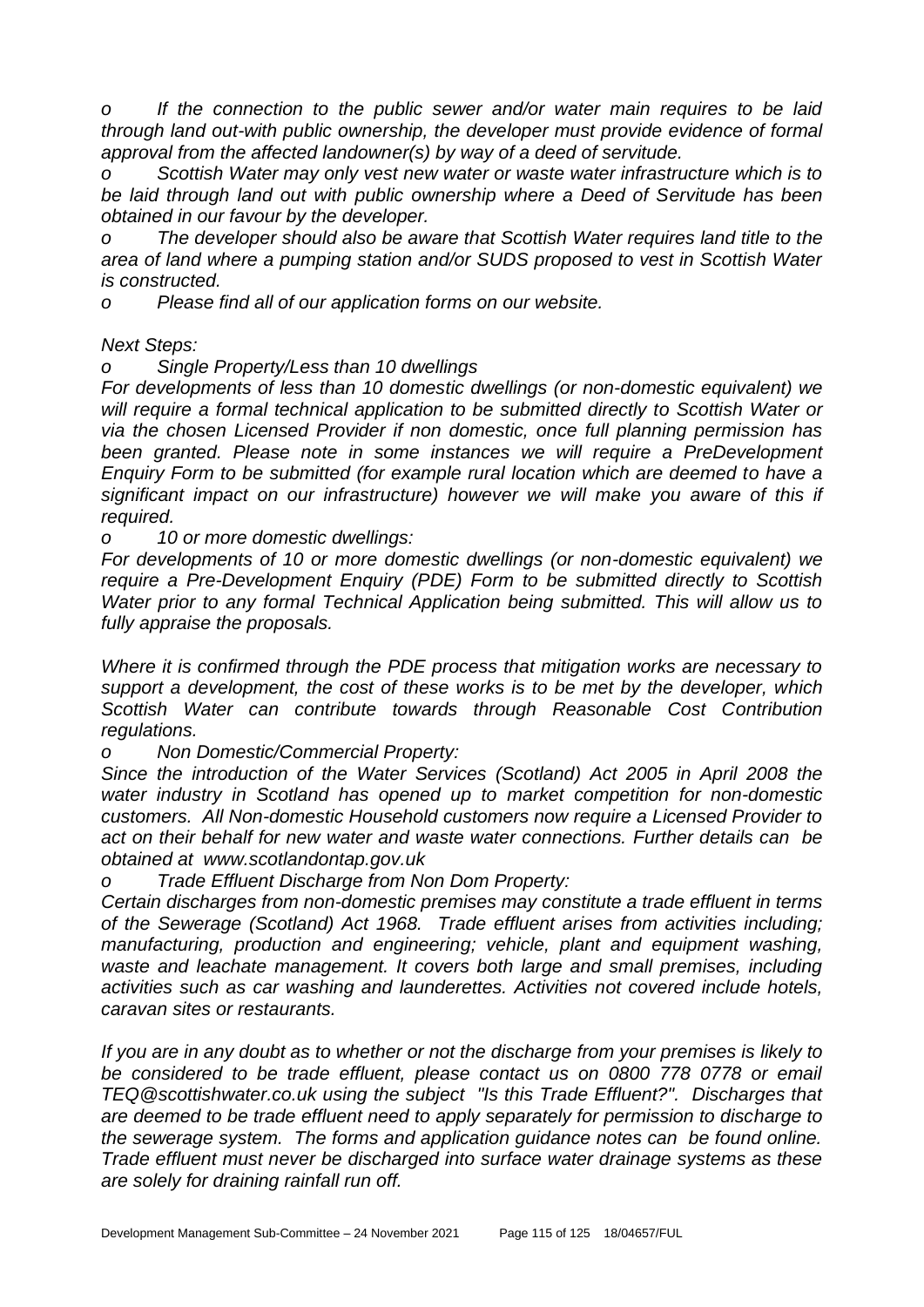*For food services establishments, Scottish Water recommends a suitably sized grease trap is fitted within the food preparation areas so the development complies with Standard 3.7 a) of the Building Standards Technical Handbook and for best management and housekeeping practices to be followed which prevent food waste, fat oil and grease from being disposed into sinks and drains.*

*The Waste (Scotland) Regulations which require all non-rural food businesses, producing more than 50kg of food waste per week, to segregate that waste for separate collection. The regulations also ban the use of food waste disposal units that dispose of food waste to the public sewer.*

## **Scottish Water - response dated 29/01/2019**

*Scottish Water has no objection to this planning application; however, the applicant should be aware that this does not confirm that the proposed development can currently be serviced and would advise the following: Water* 

*o This proposed development will be fed from Glencorse Water Treatment Works. Unfortunately, Scottish Water is unable to confirm capacity at this time so to allow us to fully appraise the proposals we suggest that the applicant completes a PreDevelopment Enquiry (PDE) Form and submits it directly to Scottish Water. The applicant can download a copy of our PDE Application Form, and other useful guides, from Scottish Water's website.*

## *Foul*

*o This proposed development will be serviced by Edinburgh PFI Waste Water Treatment Works. Unfortunately, Scottish Water is unable to confirm capacity at this time so to allow us to fully appraise the proposals we suggest that the applicant completes a Pre-Development Enquiry (PDE) Form and submits it directly to Scottish Water. The applicant can download a copy of our PDE Application Form, and other useful guides, from Scottish Water's website.* 

*The applicant should be aware that we are unable to reserve capacity at our water and/or waste water treatment works for their proposed development. Once a formal connection application is submitted to Scottish Water after full planning permission has been granted, we will review the availability of capacity at that time and advise the applicant accordingly.*

## *Drinking Water Protected Areas*

*A review of our records indicates that there are no Scottish Water drinking water catchments or water abstraction sources, which are designated as Drinking Water Protected Areas under the Water Framework Directive, in the area that may be affected by the proposed activity.*

## *Surface Water*

*For reasons of sustainability and to protect our customers from potential future sewer flooding, Scottish Water will not normally accept any surface water connections into our combined sewer system.*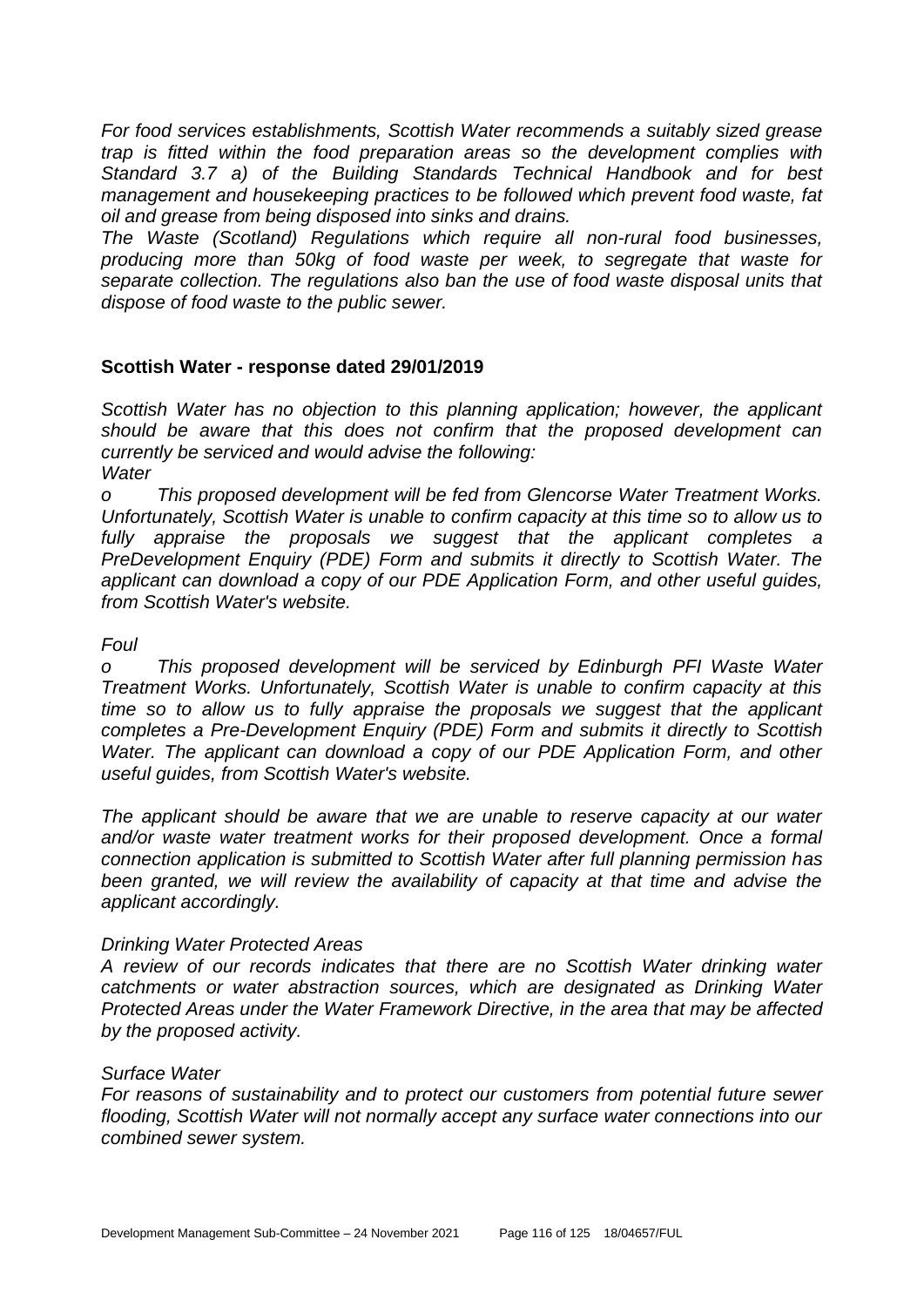*There may be limited exceptional circumstances where we would allow such a connection for brownfield sites only, however this will require significant justification from the customer taking account of various factors including legal, physical, and technical challenges.*

*In order to avoid costs and delays where a surface water discharge to our combined sewer system is anticipated, the developer should contact Scottish Water at the earliest opportunity with strong evidence to support the intended drainage plan prior to making a connection request. We will assess this evidence in a robust manner and provide a decision that reflects the best option from environmental and customer perspectives.* 

*General notes:*

*o Scottish Water asset plans can be obtained from our appointed asset plan providers:*

*Site Investigation Services (UK) Ltd*

*Tel: 0333 123 1223 Email: sw@sisplan.co.uk www.sisplan.co.uk*

*o Scottish Water's current minimum level of service for water pressure is 1.0 bar or 10m head at the customer's boundary internal outlet. Any property which cannot be adequately serviced from the available pressure may require private pumping arrangements to be installed, subject to compliance with Water Byelaws. If the developer wishes to enquire about Scottish Water's procedure for checking the water pressure in the area then they should write to the Customer Connections department at the above address.*

*o If the connection to the public sewer and/or water main requires to be laid through land out-with public ownership, the developer must provide evidence of formal approval from the affected landowner(s) by way of a deed of servitude.*

*o Scottish Water may only vest new water or waste water infrastructure which is to be laid through land out with public ownership where a Deed of Servitude has been obtained in our favour by the developer.*

*o The developer should also be aware that Scottish Water requires land title to the area of land where a pumping station and/or SUDS proposed to vest in Scottish Water is constructed.*

*o Please find all of our application forms on our website.*

*Next Steps:* 

*o Single Property/Less than 10 dwellings*

*For developments of less than 10 domestic dwellings (or non-domestic equivalent) we will require a formal technical application to be submitted directly to Scottish Water or via the chosen Licensed Provider if non domestic, once full planning permission has been granted. Please note in some instances we will require a PreDevelopment Enquiry Form to be submitted (for example rural location which are deemed to have a significant impact on our infrastructure) however we will make you aware of this if required.* 

*o 10 or more domestic dwellings:* 

*For developments of 10 or more domestic dwellings (or non-domestic equivalent) we require a Pre-Development Enquiry (PDE) Form to be submitted directly to Scottish Water prior to any formal Technical Application being submitted. This will allow us to fully appraise the proposals.*

*Where it is confirmed through the PDE process that mitigation works are necessary to support a development, the cost of these works is to be met by the developer, which*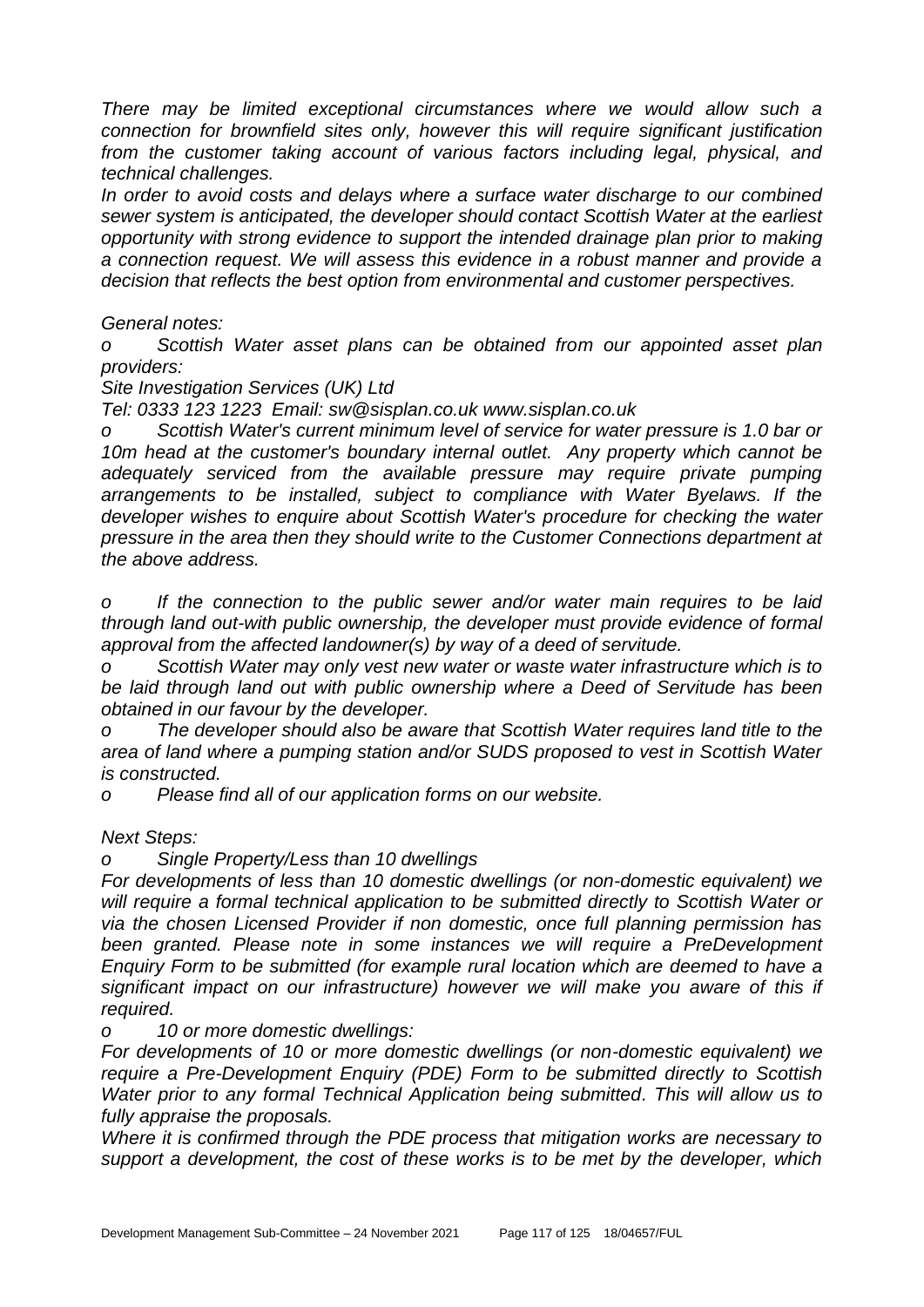*Scottish Water can contribute towards through Reasonable Cost Contribution regulations.*

*o Non Domestic/Commercial Property:* 

*Since the introduction of the Water Services (Scotland) Act 2005 in April 2008 the water industry in Scotland has opened up to market competition for nondomestic customers. All Non-domestic Household customers now require a Licensed Provider to act on their behalf for new water and waste water connections. Further details can be obtained at www.scotlandontap.gov.uk* 

*o Trade Effluent Discharge from Non Dom Property:*

*Certain discharges from non-domestic premises may constitute a trade effluent in terms of the Sewerage (Scotland) Act 1968. Trade effluent arises from activities including; manufacturing, production and engineering; vehicle, plant and equipment washing, waste and leachate management. It covers both large and small premises, including activities such as car washing and launderettes. Activities not covered include hotels, caravan sites or restaurants.* 

*If you are in any doubt as to whether or not the discharge from your premises is likely to be considered to be trade effluent, please contact us on 0800 778 0778 or email TEQ@scottishwater.co.uk using the subject "Is this Trade Effluent?". Discharges that are deemed to be trade effluent need to apply separately for permission to discharge to the sewerage system. The forms and application guidance notes can be found online. Trade effluent must never be discharged into surface water drainage systems as these are solely for draining rainfall run off.*

*For food services establishments, Scottish Water recommends a suitably sized grease trap is fitted within the food preparation areas so the development complies with Standard 3.7 a) of the Building Standards Technical Handbook and for best management and housekeeping practices to be followed which prevent food waste, fat oil and grease from being disposed into sinks and drains.*

*The Waste (Scotland) Regulations which require all non-rural food businesses, producing more than 50kg of food waste per week, to segregate that waste for separate collection. The regulations also ban the use of food waste disposal units that dispose of food waste to the public sewer.*

## **Scottish Natural Heritage - response dated 03/10/2018**

*Thank you for your consultation of 13 September 2018 regarding the application and EIA for the above proposed development.* 

*This application is not envisaged to raise many natural heritage issues. Ecology was scoped out of the EIA and the undertaking of a Townscape and Visual Impact Assessment (TVIA), to reflect the urban nature of this proposal, was noted.* 

*TVIA* 

*We note the changes to views as shown in the range of visualisations accompanying this application. These changes relate largely to the urban townscape and/or cultural context. From a natural heritage point of view, we have no comments to make on this proposal.*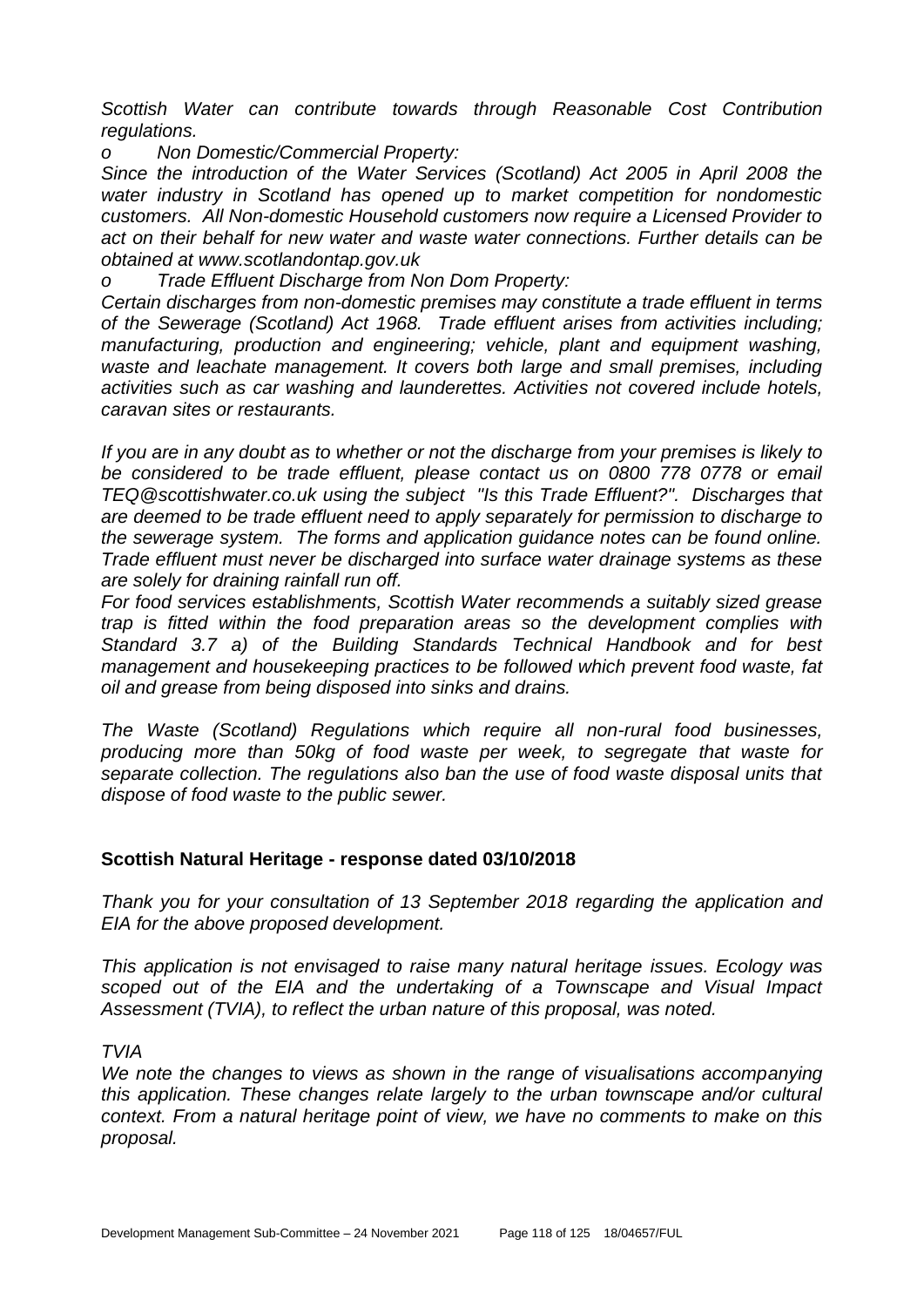## **Scottish Natural Heritage - response dated 28/01/2019**

*Thank you for your consultation of 24 January 2019 regarding the application and EIA for the above proposed development.* 

*This application is not envisaged to raise many natural heritage issues. Ecology was scoped out of the EIA and the undertaking of a Townscape and Visual Impact Assessment (TVIA), to reflect the urban nature of this proposal, was noted.* 

*TVIA* 

*We note the changes to views as shown in the range of visualisations accompanying this application. These changes relate largely to the urban townscape and/or cultural context. From a natural heritage point of view, we have no comments to make on this proposal.*

### **Scottish Natural Heritage - response dated 19/03/2019**

*Thank you for your consultation of 27 February 2019 with the EIA revisions for the above proposal. We have no additional comments to make on this proposal.*

### **Economic Development - response dated 12/03/2019**

#### *Commentary on existing use*

*The application relates to a 0.78-hectare site to the east side of St Andrew Square incorporating 36 St Andrew Square (the category 'A' listed Dundas House office building and its annexes: the "south wing" to the south and the "rear block" to the east) along with parking spaces, outbuildings, and the gardens of 35 St Andrew Square.*

*The "rear block" is a 1,764 sqm three-storey office annexe to Dundas House developed in 1965 for Royal Bank of Scotland staff. The economic impact of this building if fully occupied can be estimated. Office lettings in St Andrew Square in recent years have been dominated by the financial services sector with Standard Life Aberdeen, Baillie Gifford, and Computershare all letting large properties. Based on a typical employment density for the financial services sector of one full-time equivalent employee per 10 sqm, a building of this scale could be expected to directly support approximately 176 FTE jobs if fully occupied (1,764 ÷ 10). Based on a mean gross value added per employee (2016 prices) of £110,862, this could be expected to directly add £19.5m of GVA per annum (2016 prices) (176 × £110,862) to the economy of Edinburgh if fully occupied.*

*If multiplier effects - the impact of supply chain expenditure and expenditure by employees - are taken into consideration the projected total impact of the rear block if fully occupied would be 388 FTE jobs and £32.6m of GVA per annum (2016 prices).*

*As the site is less than one hectare, policy EMP 9 of the LDP does not apply. There is therefore no requirement for any development to incorporate business space.*

*Commentary on proposed uses*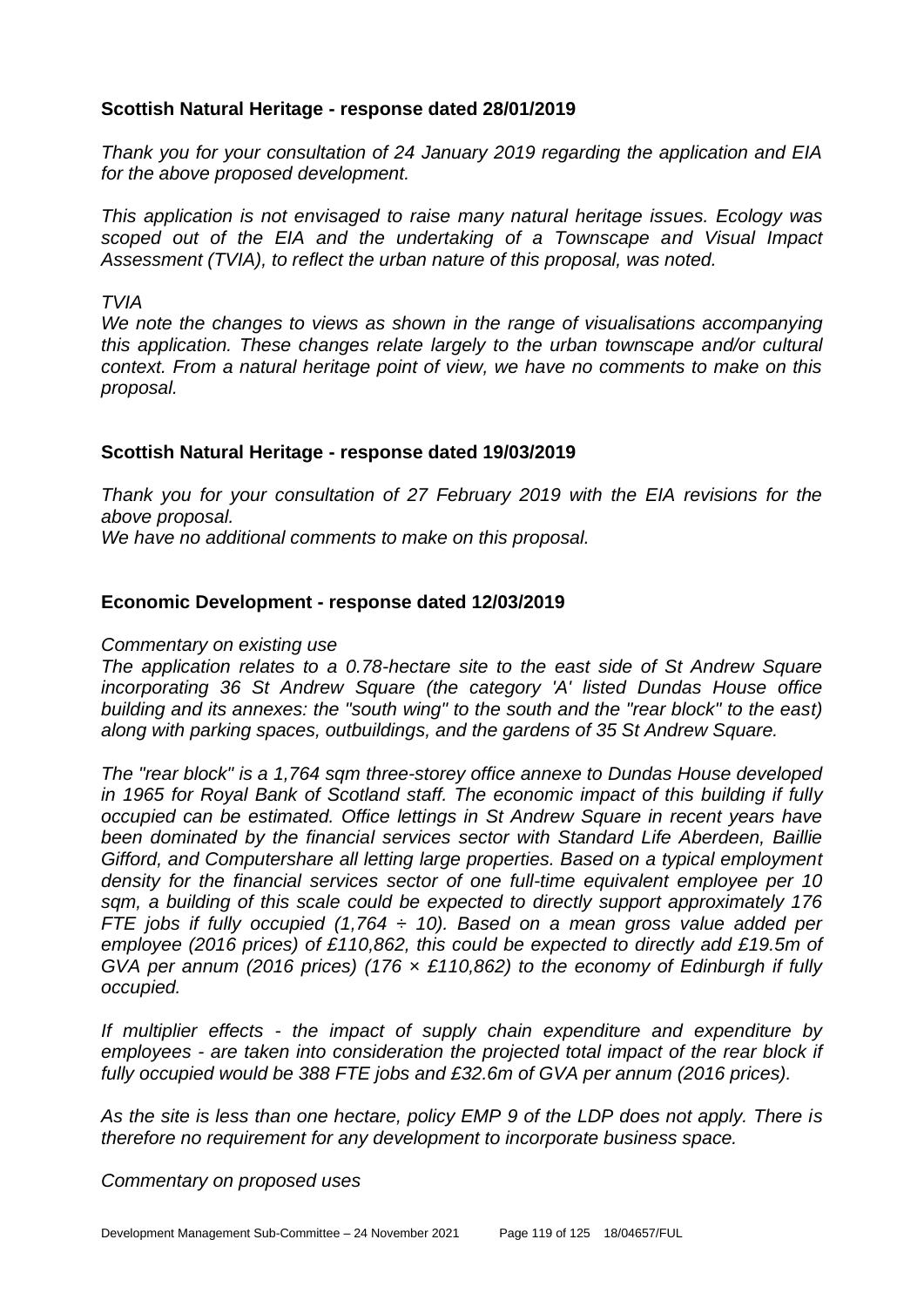*The application proposes the demolition of the rear block and other ancillary structures to the east of Dundas House and their replacement with a new concert hall. Dundas House and the south wing are proposed to remain relatively unchanged.*

#### *Class 11 - Assembly and leisure*

*The development as proposed would deliver 11,347 sqm of class 11 space (gross) in the form of a new concert hall. The concert hall would deliver a 1,000-seat auditorium, a 200-seat studio, and "multi-purpose spaces" along with a café/bar.*

*The applicant has provided a report on the projected socio-economic impacts of the development. This report estimates that the development would, once operational, directly support 32 headcount jobs and £1.2m of GVA per annum. Additional impacts multiplier effects and the impact of spending by performers and customers visiting Edinburgh to attend the concert hall - are projected to support a further 172 headcount jobs and £5.9m of GVA per annum, giving a total projected impact of 204 headcount jobs and £7.1m of GVA per annum (all figures gross).* 

*It is noted that of the 204 jobs expected to be supported by the development 65 are in restaurants and cafés and 35 are in visitor accommodation. These are jobs supported by expenditure in Edinburgh outwith the concert hall by customers and performers attending the concert hall. These jobs may therefore be seasonal with lower levels of employment at times when patronage of the concert hall is lower and vice versa.*

#### *Overall impact*

*The development as proposed would result in the loss of the rear block of 36 St Andrew Square, a 1,764 sqm office building. It is estimated that the total economic impact of this building if fully occupied by a financial services occupier would be 388 FTE jobs and £32.6m of GVA per annum (2016 prices). The economic impact assessment provided by the applicant suggests that the development would, once operational, support 204 headcount jobs and £7.1m of GVA per annum.* 

#### *Overall impact*

*The development as proposed would result in the loss of the rear block of 36 St Andrew Square, a 1,764 sqm office building. It is estimated that the total economic impact of this building if fully occupied by a financial services occupier would be 388 FTE jobs and £32.6m of GVA per annum (2016 prices). The economic impact assessment provided by the applicant suggests that the development would, once operational, support 204 headcount jobs and £7.1m of GVA per annum.* 

*There are three principal existing dedicated concert halls in Edinburgh city centre - the Usher Hall (capacity 2,200), Queen's Hall (900), and Reid Concert Hall (218) - along with multiple smaller music venues. There are also multiple other venues in the city centre that host music performances, including the Playhouse (3,059); King's Theatre (1,350); Festival Theatre (1,915); Assembly Rooms Music Hall (788); Royal Lyceum Theatre (658); and St Andrew's and St George's West (200). While it is recognised that there will be differences in the specifications of each venue determining what performances each can host, it is assumed that there will be some degree of crossover in terms of the market for each. From a cursory analysis of event calendars, it does not appear that all of the aforementioned venues are being fully utilised. It is noted that the Scottish Chamber Orchestra currently performs in the Queen's Hall and it is proposed to relocate these performances to the new concert hall, suggesting any economic*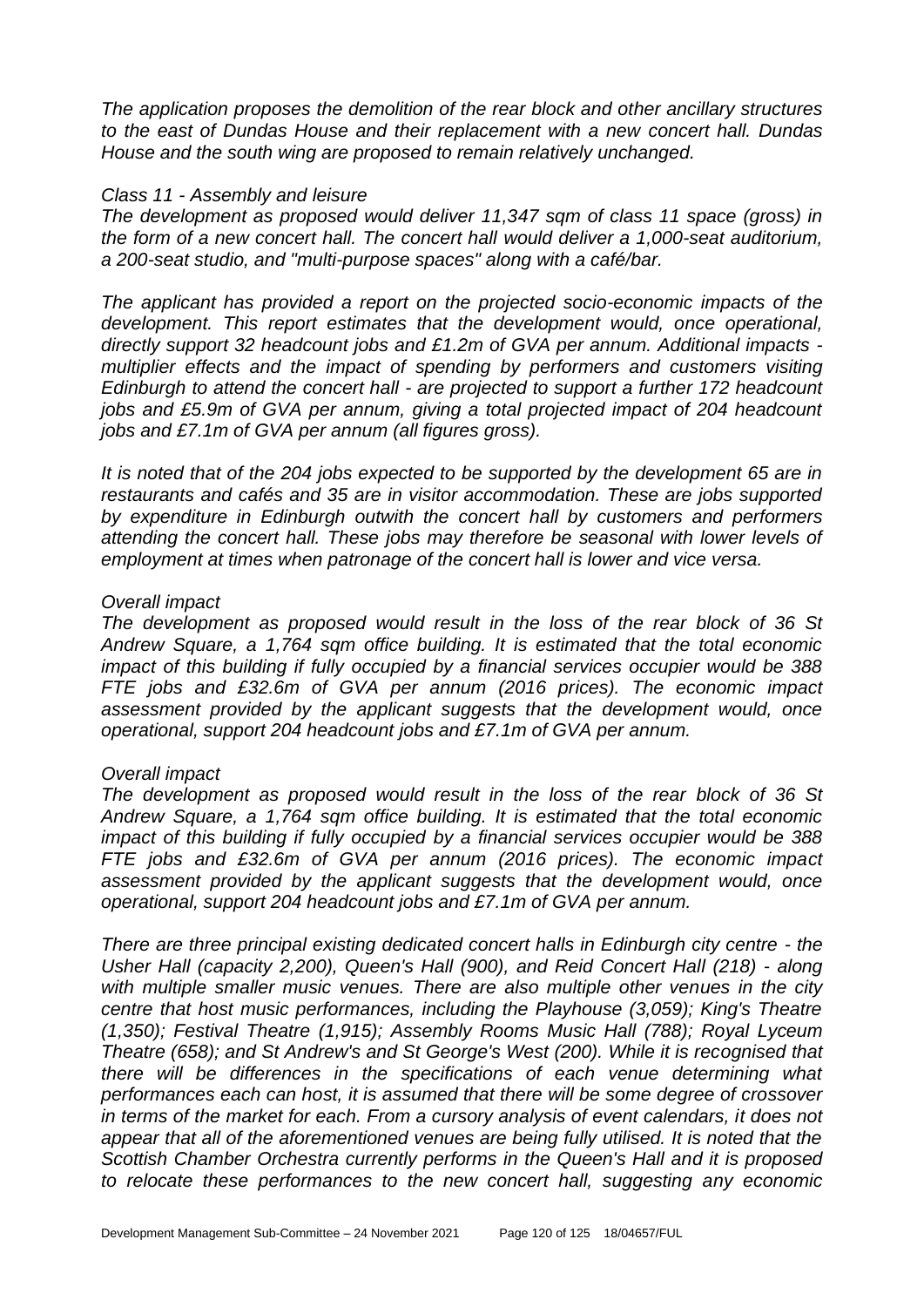*activity associated with the Scottish Chamber Orchestra will be displaced from the Queen's Hall. In the absence of any detailed analysis evidencing a current shortage of musical venues in Edinburgh city centre it is considered prudent to assume that there will be significant displacement of economic activity from elsewhere. This conclusion is borne out by the applicant's contextual report which describes the Queen's Hall as "a converted former church building with many limitations for both performers and audiences" and highlights the perceived low quality of existing venues, suggesting that the new concert hall is intended to be a higher quality replacement for the existing venues. The Council's Culture service has assessed the proposals and acknowledged that "that there will be an issue around displacement of activity with the IMPACT Centre*  [which] will divert some performance activity away from venues such as the Usher Hall *and Queen's Hall". However, the Culture service has announced plans to create a working group to "ensure a balanced and co-ordinated diary of events is planned and marketed for the city" and concludes that the IMPACT Centre "has the potential to offer a net gain to the city for artistic performance and audience attendance."*

#### *Other considerations*

*The site forms part of the wider Register Lanes area: the collection of backroads in the area bounded by Princes Street; St Andrew Square; Multrees Walk; and James Craig Walk. Despite their prime location, these areas receive relatively low footfall. The aspiration is that developments such as Edinburgh St James and The Registers will enliven this area. The proposed development would be accessible from Register Place and it could be expected that creating a major visitor attraction at the end of this street would attract considerable additional footfall.*

### *SUMMARY RESPONSE TO CONSULTATION*

*The development as proposed will result in the loss of a 1,764 sqm office building*  within the central business district; it is estimated that, if fully occupied by a financial *services occupier, this building could directly and indirectly support a total of 388 FTE jobs and £32.6m of GVA per annum (2016 prices). Figures provided by the applicant suggest that the proposed development could directly and indirectly support 204 headcount jobs and £7.1m of GVA per annum.*

*This response is made on behalf of Economic Development.*

## **Edinburgh World Heritage - response dated 12/11/2018**

*Thank you for consulting EWH on the potential impacts of these proposals on the Outstanding Universal Value of the World Heritage Site. It is a complex assessment due to a range of factors, principally the location of the site, the level of change in the area since the inscription of the World Heritage Site, and the proposed uses of the new building.*

*We are grateful to the IMPACT Scotland Team for engaging with us, and the concepts of World Heritage and Outstanding Universal Value, fully and frankly during the consultation process. This, and the quality of materials included within the planning application have greatly assisted in understanding potential impacts.*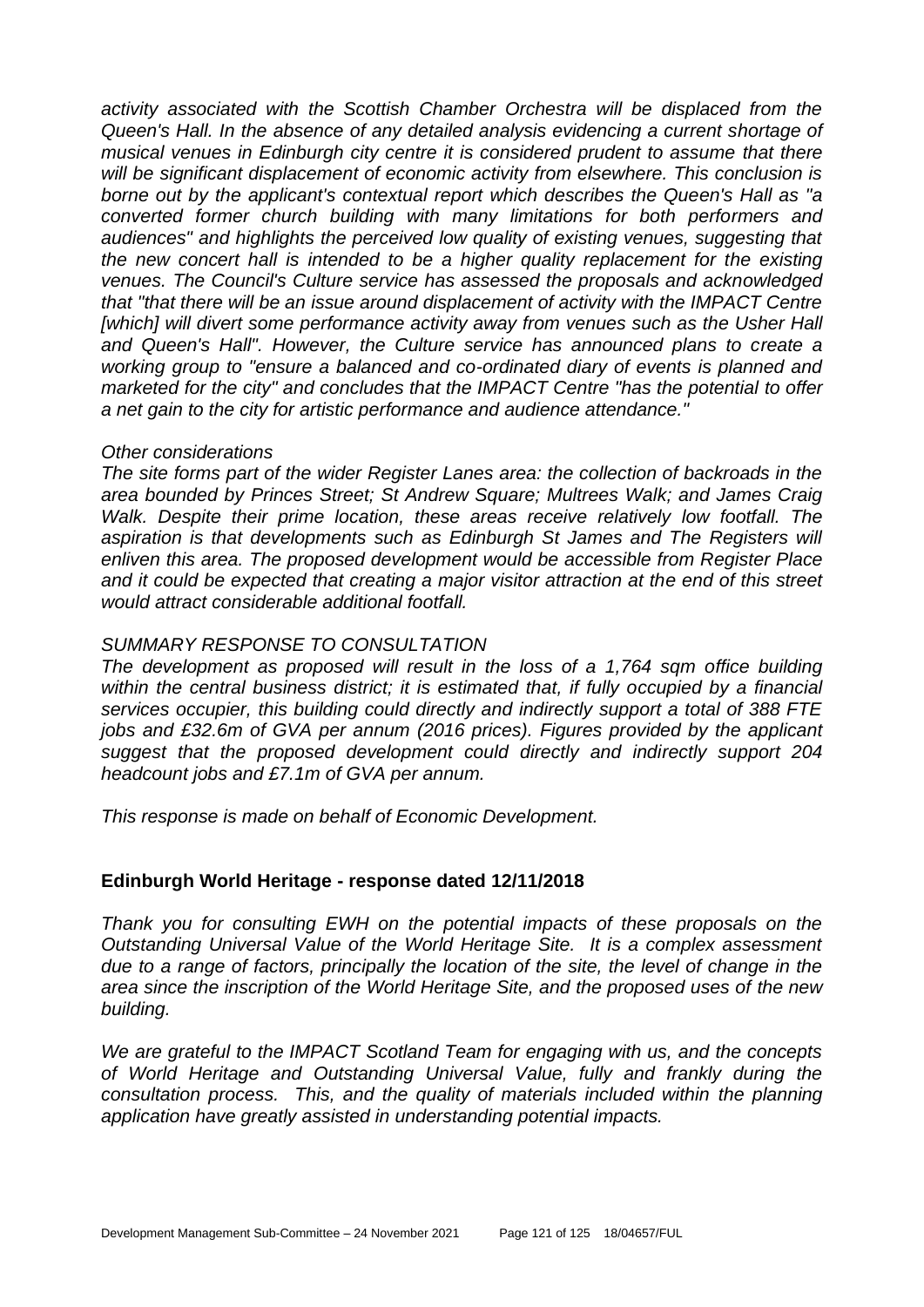We acknowledge at the outset that the provision of a new public building in the form a a *1000 seat concert venue with the very finest acoustics in a city of the size of Edinburgh is a rare occurrence.*

*It must be noted that this is an extrermely unusual situation, due to the substantial and ongoing changes in the area around the site of the proposed development - we are in effect attempting to judge impact against a future that is as yet unbuilt.*

*Outstanding Universal Value and Attributes of the World Heritage Site*

*The local plan policy against which we test major development proposals is ENV 1, which states that:*

*'Development which would harm the qualities which justified the inscription of the Old and New Towns of Edinburgh and the Forth Bridge as World Heritage Sites or would have a detrimental impact on a Site's setting will not be permitted'.*

*The application documents demonstrate a good understanding of the World Heritage Site and the relevant aspects of Outstanding Universal Value, identifying four key attributes relevant to the application (abbreviated here):*

*- The eastern view along George Street and the principle axis and primary street of the first New Town*

*- The formality and planned discipline of the New Town Plan*

*- Dundas House - and a group of three of the earliest townhouses*

*- The position of Edinburgh within the Scottish, UK and International arts scene*

*These broadly fit a range of attributes identified in the nomination document, advisory body evaluation, statement of Outstanding Universal Value and the brief synthesis, which we identify as follows (emphasis added). These points are from the nomination document unless otherwise stated:*

*- Dramatic topography combined with the planned alignments of key buildngs in both the Old and New Town, results in spectacular views and panoramas and an iconic skyline*

*- First New Town - clarity of urban structure, particularly the axis of George Street (designed for 'an axial public monument as its focus')*

*- Some of the finest public and commercial monuments of the neo classical revival (The Advisory Body Evaluation notes 'The New Town is noteworthy for its planned ensembles rather than individual building. However, there is a number of notable public buildings')*

*- Classical set pieces - Dundas House and its setting*

*- Contrast - Layout, buildings, open spaces and views, that demonstrate the distinctiveness between the organic growth of the Old Town and the planned terraced and squares of the New Town*

*- Culture: Nomination: Edinburgh represents the essence of cultural traditions of Scotland as a European city, and Edinburgh is tangibly associated with events - being the host of the world's largest number of annual cultural festivals and with living traditions*

*- Edinburgh is a built embodiment of the evolution of Scottish society and settlements, indicating how they have adapted and changed over time, to take advantage of the physical constraints and opportunities...... Edinburgh is pre-eminently an associative cultural landscape enjoying powerful resonances of religious, artistic and cultural history of an international significance*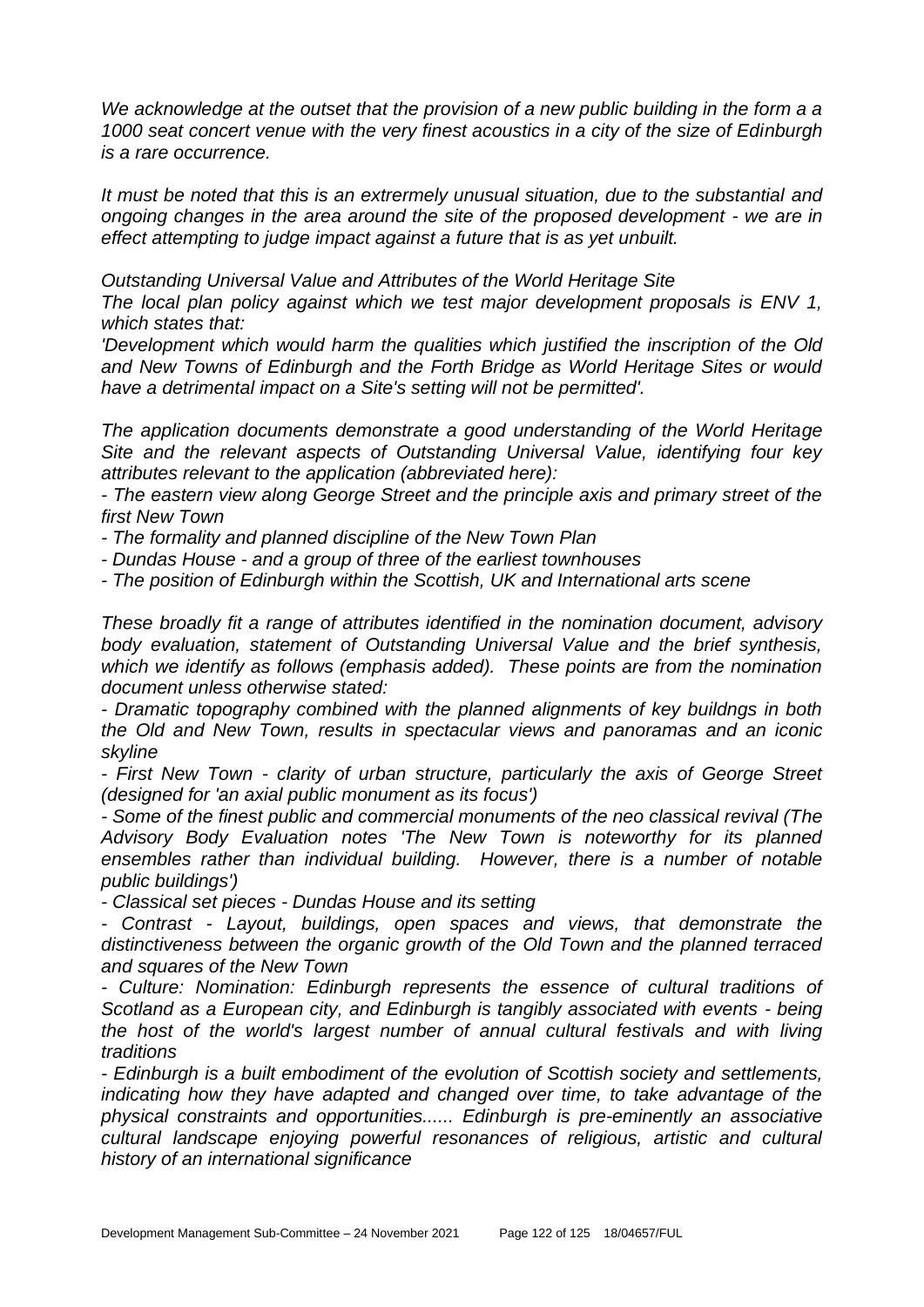*- Philanthropy - the nomination document notes that Edinburgh 'with a fiercely proud municipal authority together with a number of influential charitable trusts and public boards was determined to see the Capital adorned with fine architecture'*

*- 'Retains its historic role as the administrative and cultural capital of Scotland' (Advisory Body Evaluation)*

*There are a number of other individual receptors that contribute to Outstanding Universal Value nearby:*

*- Dundas House (noted as 'The finest free-standing house in the New Town' in the nomination gazeteer)*

- *- 23-26 St James Square*
- *- Melville Monument*
- *- Register House*

*An area of significant change since inscription*

*The site of the proposed concert hall development sits between the St James site and the eastern end of the First New Town.*

*It is normal practice to judge the impact of proposals on Outstanding Universal Value as defined at the point of inscription on the World Heritage list - in Edinburgh's case 1995 - and this is supported by local plan policy ENV 1.*

In this instance, at the suggestion of the advisory body to the World Heritage *Committee, the initial proposal for the World Heritage site was expanded to include the St James Centre, with a view to securing change beneficial to Outstanding Universal Value. Consequently it was accepted at the point of inscription that the 1995 baseline was, in this particular area, going to change.*

*These changes are ongoing - the St James Centre has been demolished and preparations are underway for the construction of its replacement.*

*On being presented with late-in-the-day changes to parts of the St James Centre replacement plan, the view of City of Edinburgh Council officers and EWH was the upper floors (9-12+) of the proposed hotel element would be damaging to Outstanding Universal Value. These concerns are recorded in planning correspondence and the hearing on the hotel element. Nonetheless, these proposals were passed.*

*This therefore set a new (and in our view, less desirable) baseline from which to manage Outstanding Universal Value in this area: the World Heritage Nomination Document notes that the St James Centre was largely hidden from view from the New Towns, whereas the consented scheme is highly visible, and especially dominant in views along the principle axis of the First New Town.*

*There have been other significant changes in the area since 1995, including the construction of the bus station, Harvey Nichols, the Standard LIfe building on the south of the square, the Registers development, the addition of tram infrastructure and the reimagination of the square itself.*

#### *Impacts of the proposals on Outstanding Universal Value*

*We acknowledge that the development team has substantially altered the proposals during the pre-application consultation process with a view to taking into account*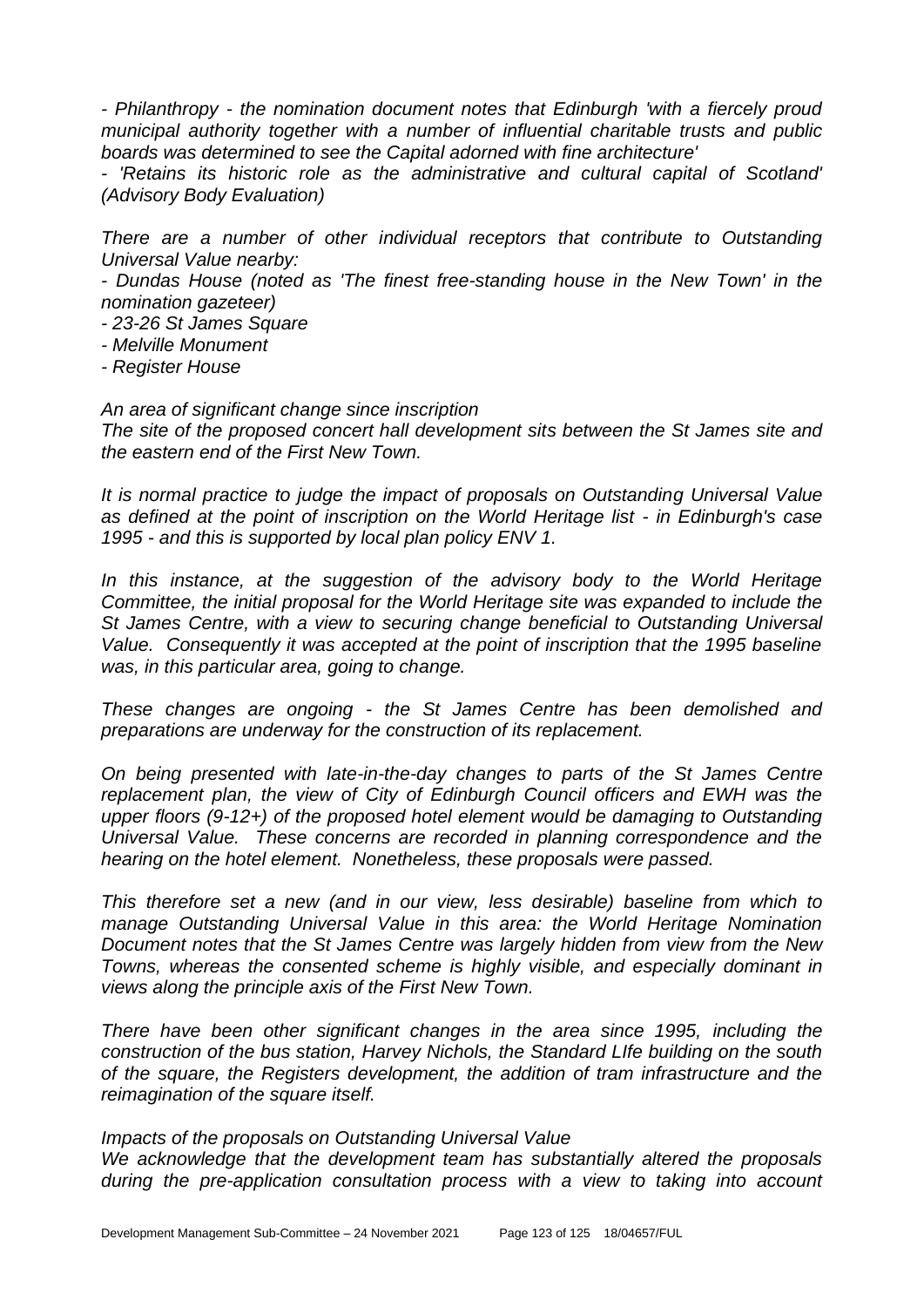*potential impacts on Outstanding Universal Value, including a significant reduction in height.* It remains the case that the proposals are for a large building in a sensitive *location.*

*This sensitivity is largely limited to the view along George Street, the principle axis of the First New Town, and St Andrew Square, and close up to the proposals around Dundas House, the rear of the Registers complex, and the remaining St James Square tenement.*

*In other long views, the main body of the building sits within the 'shoulder' of the city, created by surrounding buildings. This is supported by design that complements the surrounding classical buildings. In some instances the crown/dome element stands proud (it is a similar height to the neighbouring consented Register Lanes development). The general characteristic of higher buildings in the World Heritage Site is that their upper floors are unoccupied.*

*EWH's view of the impacts of the proposals on Outstanding Universal Value is summarised below. A more extensive explanation of these can be found at the end of this letter.*

*We judge there to be a negative impact on one attribute and two receptors, these being - The classical set piece around Dundas House*

*- Dundas House as the finest free-standing house in the New Town*

*- 23-26 St James Square*

*We judge there to be a neutral impact on three attributes and two receptors, these being*

- *- Planned alignments of key buildings*
- *- The city's skyline*
- *- The layout of the New Town*
- *- The Melville Monument*
- *- Register House*

*We judge there to be positive impact on six receptors. We note that four of these are intangible.*

- *- Clarity of urban structure*
- *- Public buildings*
- *- Culture*
- *- Edinburgh as the embodiment and evolution of Scottish society and settlements*
- *- Philanthropy*
- *- Edinburgh's historic role as administrative and cultural capital of Scotland*

#### *Conclusions*

*The majority of planning applications we engage with through the planning protocol*  with the City of Edinburgh Council primarily touch on the physical aspects of *Outstanding Universal Value, and less so the intangible cultural aspects that are identified in the World Heritage Site nomination and associated documents. This reflects their private, commercial rather than cultural, public nature.*

*In this instance the balance is between negative impact on one attribute and two individual receptors, and positive impact on a range of attributes, including intangible*